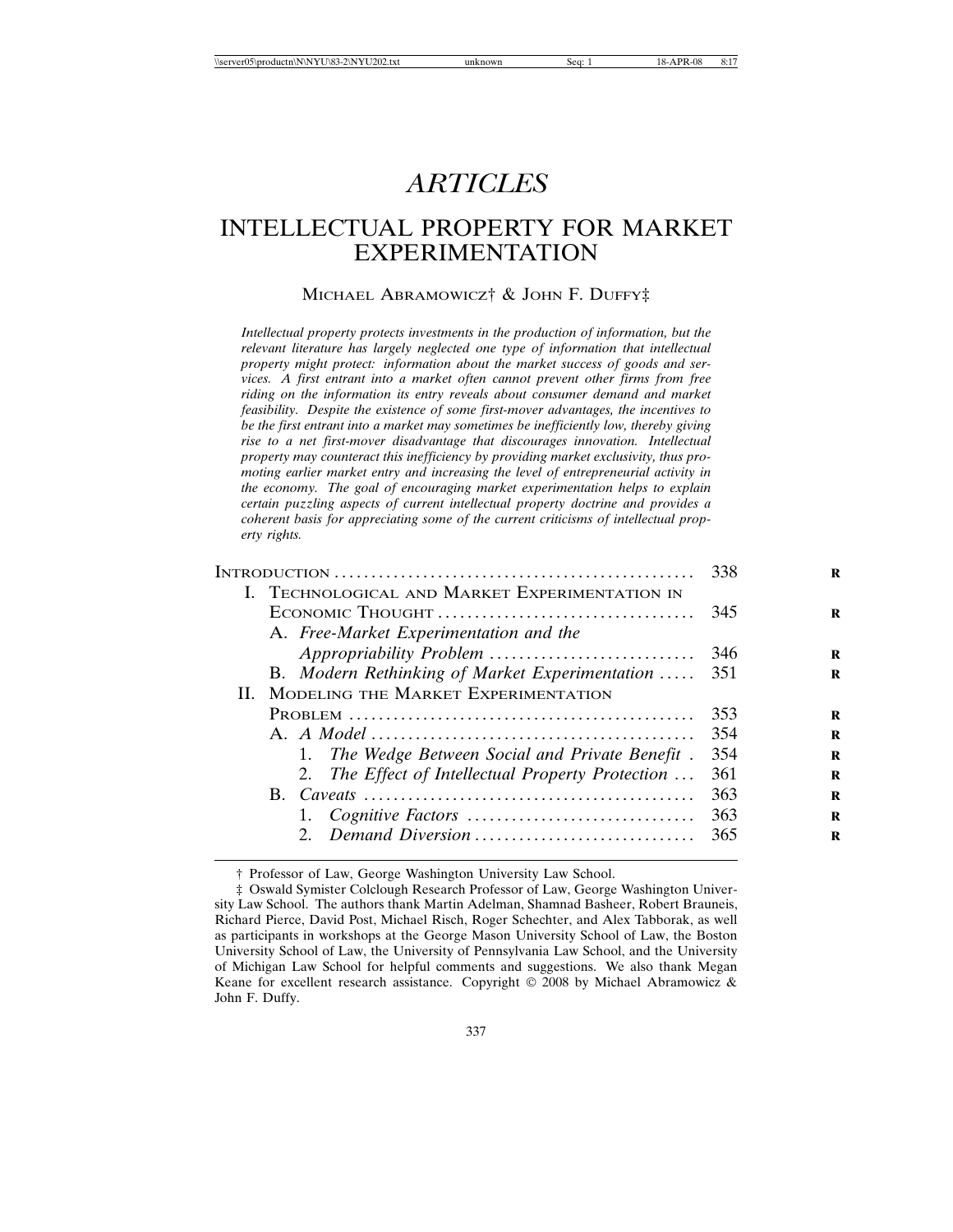| 338 | NEW YORK UNIVERSITY LAW REVIEW                      | [Vol. 83:337] |   |
|-----|-----------------------------------------------------|---------------|---|
|     | C. Types of Market Experimentation                  | 366           | R |
|     | New Product Markets                                 | 366           | R |
|     |                                                     | 371           | R |
|     | 3. New Supply-Side Approaches                       | 374           | R |
|     |                                                     |               | R |
|     | <b>III.</b> INTEGRATING MARKET EXPERIMENTATION INTO |               |   |
|     | INTELLECTUAL PROPERTY THEORY                        | 378           | R |
|     |                                                     | 381           | R |
|     |                                                     | 389           | R |
|     |                                                     | 391           | R |
|     |                                                     | 395           | R |
|     |                                                     | 408           | R |

## **INTRODUCTION**

Consider two similarly situated companies. Company *A* is contemplating testing thousands of materials to see if it can find one that could make standard light bulb filaments cheaper. No one knows for sure which, if any, will work. The testing process is expected to cost \$100,000,000 and holds about a 50% chance of yielding a successful new technology. If testing is successful and Company *A* obtains exclusive rights to the new material for a period of years, the firm would gain over \$200,000,000. Company *B*, meanwhile, is considering promoting a more efficient type of light bulb that was discovered long ago but never was marketed effectively. A marketing campaign costing \$100,000,000 is expected to hold only about a 50% chance of convincing consumers to accept the bulb, which produces a different tint of light from conventional bulbs and which, though cheaper in the long run, requires higher up-front costs. If the campaign is successful and the firm obtains exclusive rights to the newly commercialized bulbs for a period of years, the firm would reap over \$200,000,000.1

<sup>1</sup> We have designed the hypothetical Company *B* to remind readers of the experience with compact fluorescent light bulbs (CFLs). The basic technology associated with the bulbs is now more than a half-century old and thus is in the public domain. *See* U.S. Patent No. 2,279,635 (filed Jan. 7, 1941) (disclosing compact fluorescent bulb with coil-shaped tube and standard socket mount); U.S. Patent No. 2,525,022 (filed Oct. 23, 1946) (disclosing light bulb having as "its principal object . . . to provide a compact lighting unit or fixture including a tubular fluorescent lamp of circular shape which is readily mountable in many types of fixtures designed for incandescent lamps"). By the 1980s, several companies were engaged in limited manufacturing of this type of bulb. *See* U.S. Patent No. 4,495,443 col.1 ll.23–24 (filed Jan. 27, 1984) (noting that compact fluorescent bulbs were already being "made by several companies"). Yet despite the long availability of the technology, the bulbs remained for decades only a small fraction of the market. *See* L.J. SANDAHL ET AL., PAC. NW. NAT'L LAB., COMPACT FLUORESCENT LIGHTING IN AMERICA: LESSONS LEARNED ON THE WAY TO MARKET 5.1 (2006), *available at* http://www.eere.energy.gov/ buildings/info/documents/pdfs/cfl\_lessons\_learned\_web.pdf (noting that sales of compact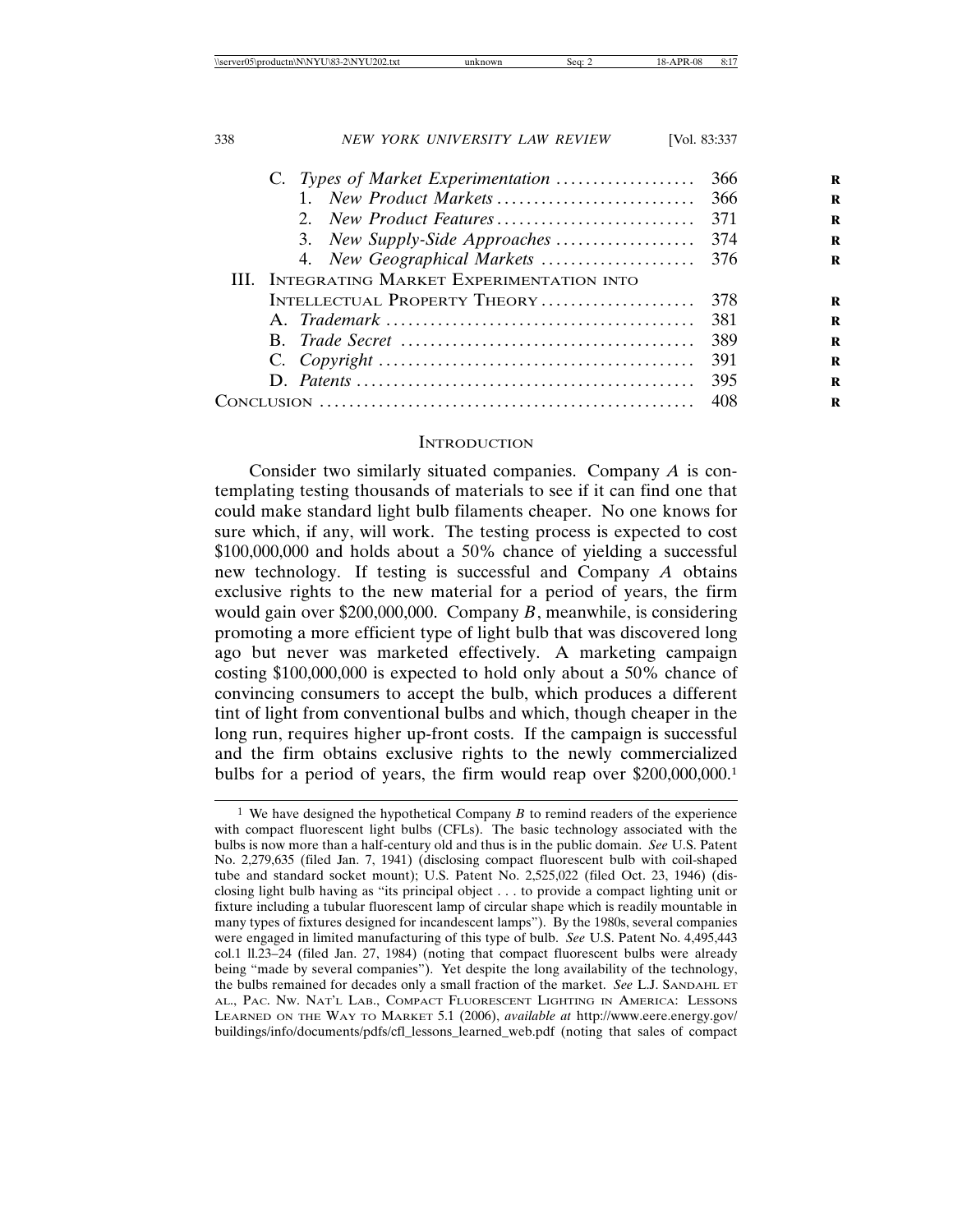The social benefits and costs of providing exclusive property rights are about equal in these two cases.2 It makes no economic difference whether the source of risk arises from scientific or market uncertainty. The legal treatment, however, presents a paradox of differential treatment: Company *A* likely can secure exclusive rights, while Company *B* likely cannot.<sup>3</sup> In this Article, we ask why this differential treatment exists and whether it should continue.

Intellectual property law has long been understood as a means of encouraging the production of information in the form of technological discoveries and creative works. Modern intellectual property theory, however, has generally paid little attention to information arising from market experimentation.4 Economists, ranging from leading twentieth-century champions of free markets to modern economists studying matters as seemingly diverse as high-tech entrepreneurship and economic growth in developing economies, have long recognized a parallel between market experimentation and technological experimentation.5 They have not, however, explored the implications of that parallel. Thus, even those who support intellectual property rights have not considered the possibility that such rights

2 In both cases, the producer of the information may receive a small expected profit and, assuming that the demand curve has a downward slope, consumers will collect some surplus. The benefits may not be exactly identical because success and failure might have implications for other projects. For example, success in identifying the better material might give scientists clues about how to search more efficiently for other new materials in the future. There are also possible social benefits to the market experiment: Pioneering the market for more efficient lights might give other businesses more information about the potential market for other products. The social benefits for each type of experiment might differ, but the problems of scientific and market uncertainty are structurally the same.

3 *See* 35 U.S.C. § 102(a)–(b) (2000) (precluding grant of exclusive rights for non-novel subject matter).

4 By "market experimentation," we mean the commercial test of a product or service that is new to the market in which it is launched and that has uncertain prospects for commercial success. In using this definition, we mean to distinguish it from technological experimentation, which could occur in a laboratory and which would test feasibility as a matter of science and engineering.

5 *See infra* Part I.

fluorescent bulbs in United States remained below 1% of screw-socket bulb market through 2000 and "jump[ed]" to 2.1% market share by end of 2001). The new bulbs faced numerous marketing and consumer-information hurdles. *See id.* at 2.1–.2 (describing consumer barriers to widespread adoption of CFLs into U.S. residential market). By the late 1990s, the technological problems (which can be the subject of exclusive rights) had been solved in a variety of ways, but the overarching market problems remain unsolved to this day. Perhaps existing market barriers could be overcome with extensive "educational and marketing campaigns," "in-store product demonstrations," and "guarantees or trusted labeling" to back up claims of long-lasting performance, *id.* at 7.2, but with "hundreds" of competing manufacturers, *id.* at 5.1 tbl.5.1, no one firm may be able to reap any significant rewards from such efforts, even if they turn out to be successful.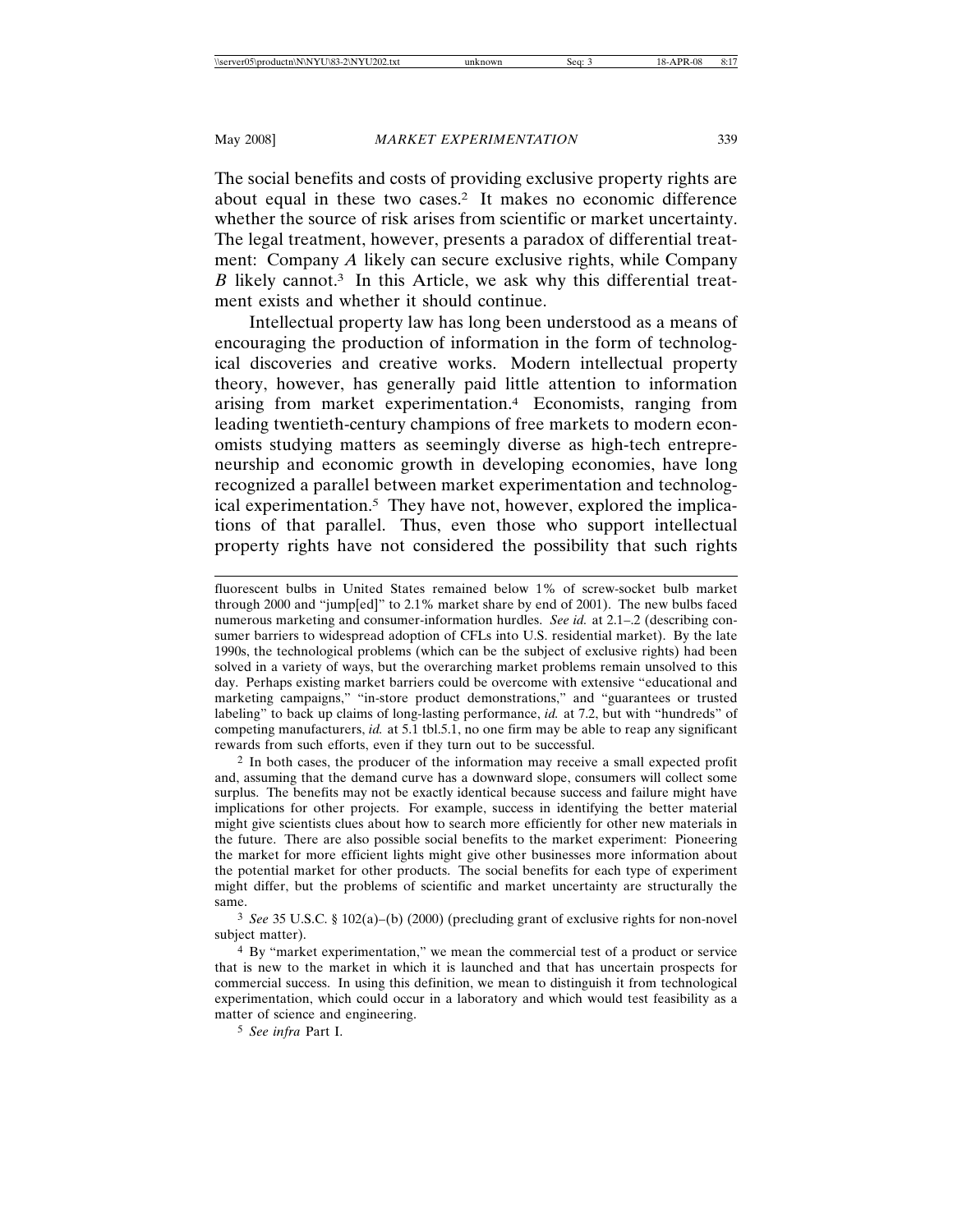could be modified or extended to provide direct incentives for market experimentation, nor have they considered the possibility that various subtle features of current intellectual property systems may already foster market experimentation.

Modern intellectual property theory posits that market exclusivity imposes a static cost but that the dynamic benefit of encouraging information production and dissemination may make this cost worth bearing. This same logic applies to market experimentation. The effective launch of a new product or service may require substantial investments. Commercial success or failure produces information about market demand and supply upon which competitors often can free ride. To be sure, early experimenters will gain some first-mover advantages, as they also do with technological innovations, but lateentering competitors obtain two important second-mover advantages against early market experimenters. First, they do not have to bear the cost of investing in market development. Second, they can copy the first experimenter's market successes and avoid repeating its failures. Once such market information is created, consumers would benefit from competition, but without a sufficient guarantee of exclusivity, it may be that no one will have enough incentive to undertake the risky initial investment in developing and testing the market. Just as patents encourage risky but ultimately beneficial technological experimentation, some form of intellectual property protection could result in a socially beneficial increase in market experimentation and entrepreneurial activity.

We anticipate two general objections to the argument for intellectual property for market experimentation. The first was voiced long ago by Friedrich Hayek as a general objection to any form of government-sanctioned exclusive rights to promote innovation: The free market already provides abundant incentives to experiment and innovate.6 This "Hayekian" position draws no distinction between technological and market experimentation; thus, it would resolve the paradox of differential treatment present in the law by abolishing intellectual property rights for innovation generally. The Hayekian position has remained a polar position and, while free competition remains an important alternative to intellectual property in some cir-

<sup>6</sup> As we show in Part I, *infra*, the argument has its intellectual roots in the writings of Friedrich Hayek, whose defense of free market principles stressed the ability of unregulated markets to generate information and innovation through constant and pervasive experimentation.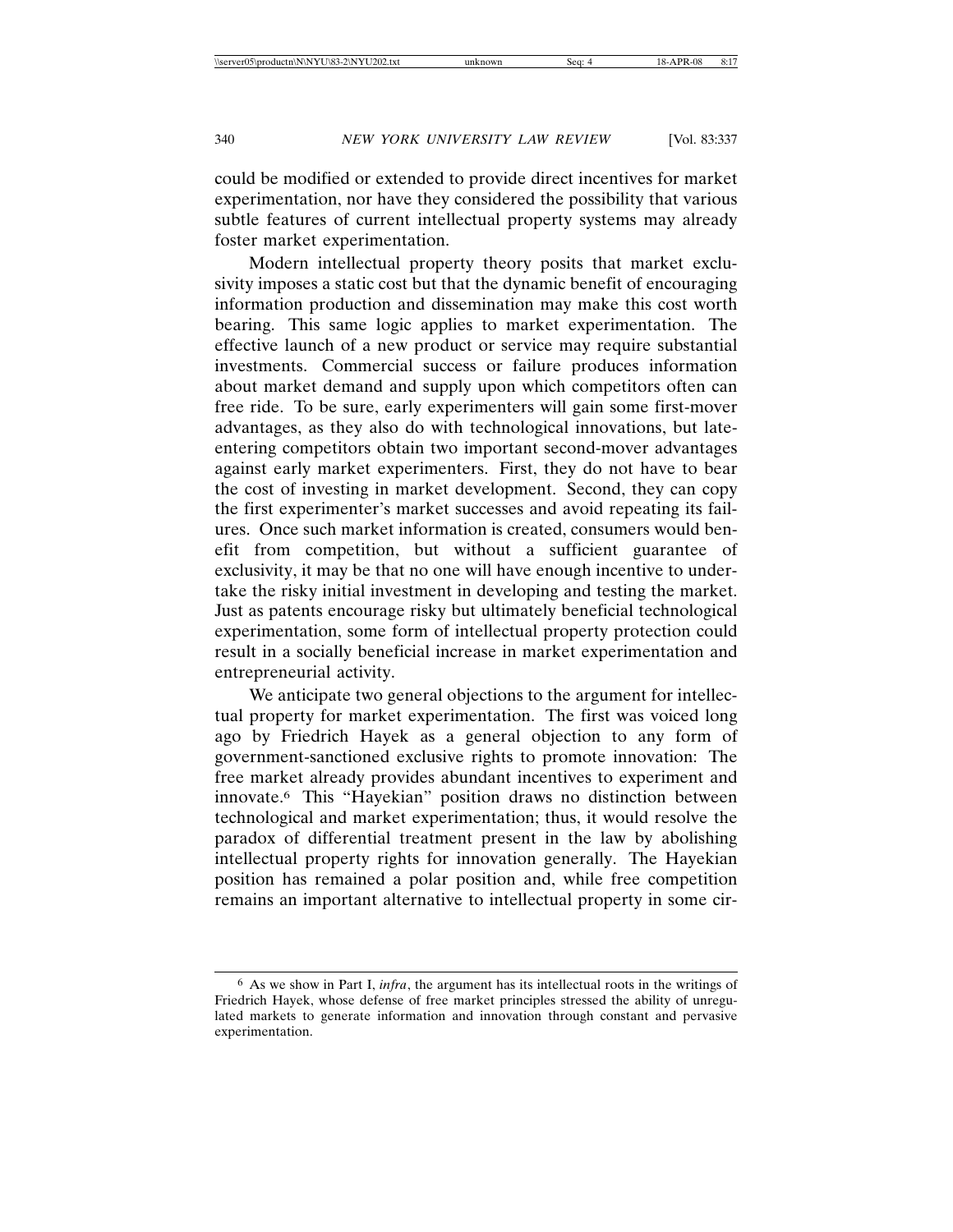cumstances,7 all developed nations now recognize intellectual property rights as a means of fostering technological experimentation.

The second objection maintains that even if free competition is suboptimal in encouraging market experimentation, the remedy of expanding intellectual property protection will be worse than the original disease. This argument is more formidable than the Hayekian objection. Certainly, we acknowledge that even a limited grant of exclusive rights may impose significant costs on society. However, given the fundamental similarities between technological and market experimentation, it would be highly surprising if the optimal policy choice for encouraging market experimentation were always to rely upon whatever natural first-mover advantages exist in a particular market and never to deploy some form of exclusive rights, since society generally relies on exclusive rights to encourage technological experimentation. Moreover, we observe that exclusive rights have been, and continue to be, used in some circumstances to encourage market experimentation. British "patents of importation" were permissible for hundreds of years and present a very clear example of exclusivity being used to encourage experimentation in new markets.<sup>8</sup> Exclusive franchise agreements are a widely employed means by which franchisors encourage new franchisees to risk developing a business in new geographic locations.9 Finally, recognition that market experimentation may be a legitimate goal of intellectual property does not necessarily lead to an expansion of intellectual property rights. Since there is already a patchwork of imprecise protection in the current legal doctrine,10 a more coherent and carefully tailored system may be able to provide greater encouragement for market experimentation while reducing the overall costs to society of existing intellectual property rights.<sup>11</sup>

In Part II, we present our own argument that a hypothetical regime of free competition would provide inefficiently low incentives

<sup>7</sup> *See generally* Michael A. Carrier, *Unraveling the Patent-Antitrust Paradox*, 150 U. PA. L. REV. 761 (2002) (arguing that competition and patents are alternative means of fostering innovation and that patent system should be curtailed in industries where competition is successful in fostering sufficient degree of innovation).

<sup>8</sup> *See infra* notes 114–17 and accompanying text.

<sup>&</sup>lt;sup>9</sup> See infra note 112 and accompanying text.

<sup>10</sup> *See infra* Part III (discussing market experimentation in current intellectual property doctrine).

<sup>11</sup> *See infra* notes 218–19 and accompanying text (arguing in favor of restricting existing doctrine that allows innovation's commercial success to support validity of patents). The proposed alternative—limiting the doctrine so that only the patentee's commercial success could be used—may provide a clearer metric for the doctrine and may reduce the number of patents permitted on relatively trivial developments that would have been marketed even without a government grant of exclusive rights.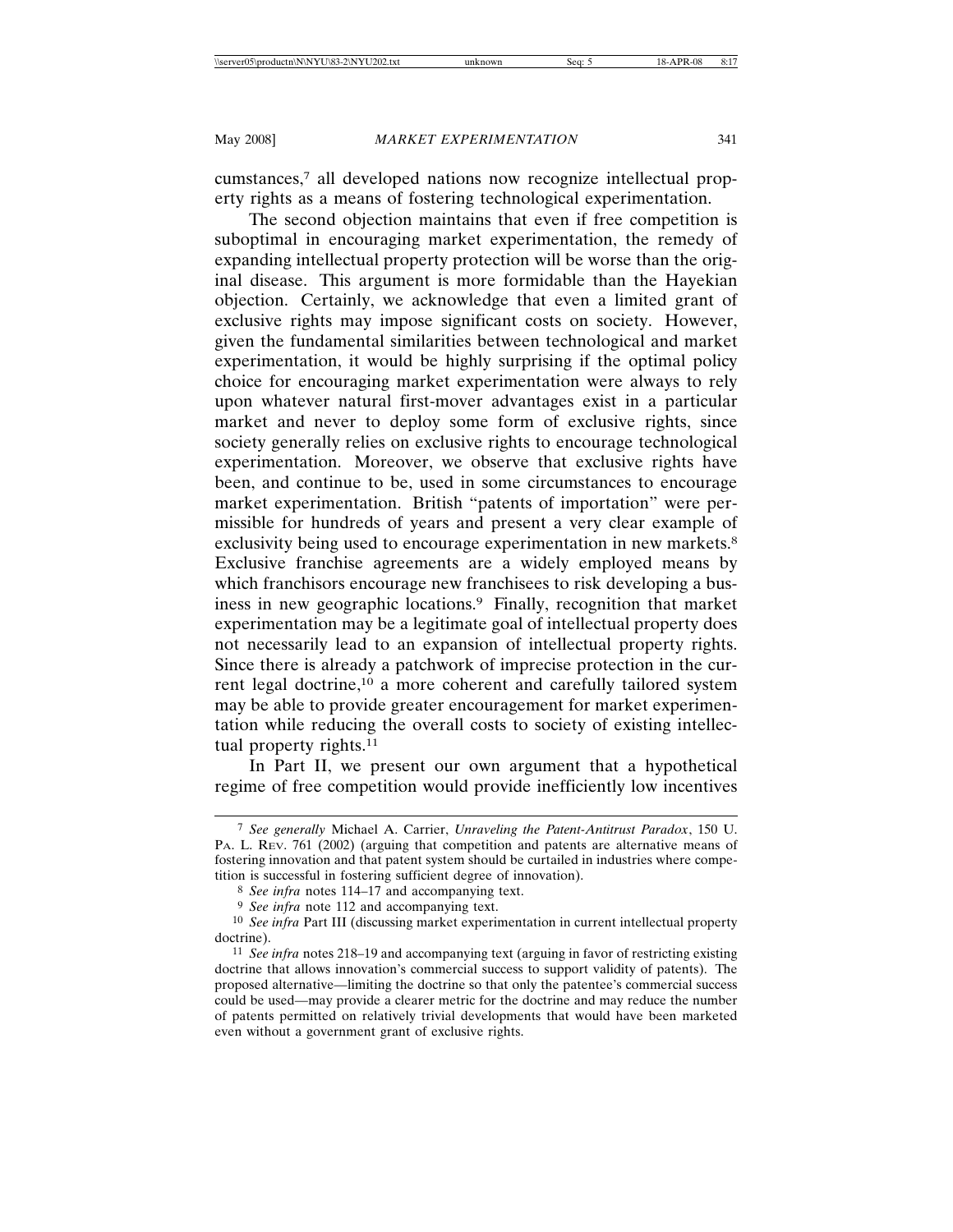for market experimentation. Admittedly, we are handicapped in finding empirical support for our claim that the existing level of market experimentation is inefficiently low; it is difficult to measure what does not exist. There are, however, strong theoretical arguments that incentives for market innovation are insufficient. Industrial organization scholars have long recognized that in many contexts, free entry will not lead to socially optimal entry.12 Similarly, the literature on business management has recognized that while first movers enjoy significant advantages, second movers have significant advantages too.13 Our model focuses on the ability of a market experiment to produce information of a type generally ignored by the literature information about whether consumer demand and other market conditions will permit commercial success.14 Our model shows how a system of free competition with no exclusive rights for market experiments may provide inadequate incentives to induce socially valuable experiments such as the introduction of a new (but technologically uninnovative) product or service or even the marketing of an old product or service to a new geographic market. We demonstrate that intellectual property protection for market experimentation can raise

<sup>12</sup> *See, e.g.*, Avinash K. Dixit & Joseph E. Stiglitz, *Monopolistic Competition and Optimum Product Diversity*, 67 AM. ECON. REV. 297, 297, 308 (1977) (noting that because of scale economies, competitive market with free entry will produce "suboptimal" solution while "monopoly power enables firms to pay fixed costs" and thus "the relationship between monopoly power and the direction of market distortion is no longer obvious"); N. Gregory Mankiw & Michael D. Whinston, *Free Entry and Social Inefficiency*, 17 RAND J. ECON. 48, 57 (1986) (providing intuitive foundation for appreciating "the inefficiencies that can arise from free entry in the presence of fixed set-up costs"); Steven C. Salop, *Monopolistic Competition with Outside Goods*, 10 BELL J. ECON. 141, 154 (1979) (setting forth model demonstrating that, under certain assumptions, optimal policy for regulating industrial entry could be "either free entry or entry restricted to the point of each brand having a complete monopoly market").

<sup>13</sup> *See, e.g.*, Roger A. Kerin et al., *First-Mover Advantage: A Synthesis, Conceptual Framework, and Research Propositions*, 56 J. MARKETING 33, 34–39 (1992) (discussing extensive economic literature about first-mover advantages and disadvantages and identifying areas in which more research is necessary); Marvin B. Lieberman & David B. Montgomery, *First-Mover Advantages*, 9 STRATEGIC MGMT. J. (SPECIAL ISSUE) 41, 42–47 (1988) (same); *see also* Brett M. Frischmann & Mark A. Lemley, *Spillovers*, 107 COLUM. L. REV. 257, 257–58, 268–70 (2007) (noting that competitors entering market after first mover can benefit from information arising from first mover's decisions, allowing them to apply knowledge obtained from publicly released patent toward more innovative products and processes); Lieberman & Montgomery, *supra*, at 47–49 (noting that "[l]ate-movers may be able to 'free-ride' on a pioneering firm's investments in a number of areas including R&D, buyer education, and infrastructure development" and may be able to "gain an edge through resolution of market or technological uncertainty").

<sup>14</sup> *See generally* Michael Waldman, *Noncooperative Entry Deterrence, Uncertainty, and the Free Rider Problem,* 54 REV. ECON. STUD. 301 (1987) (considering uncertainty about demand in context in which members of existing oligopoly are considering whether to take actions that might deter subsequent entry). Waldman's analysis, however, does not consider the problem of the first entrant into a new market.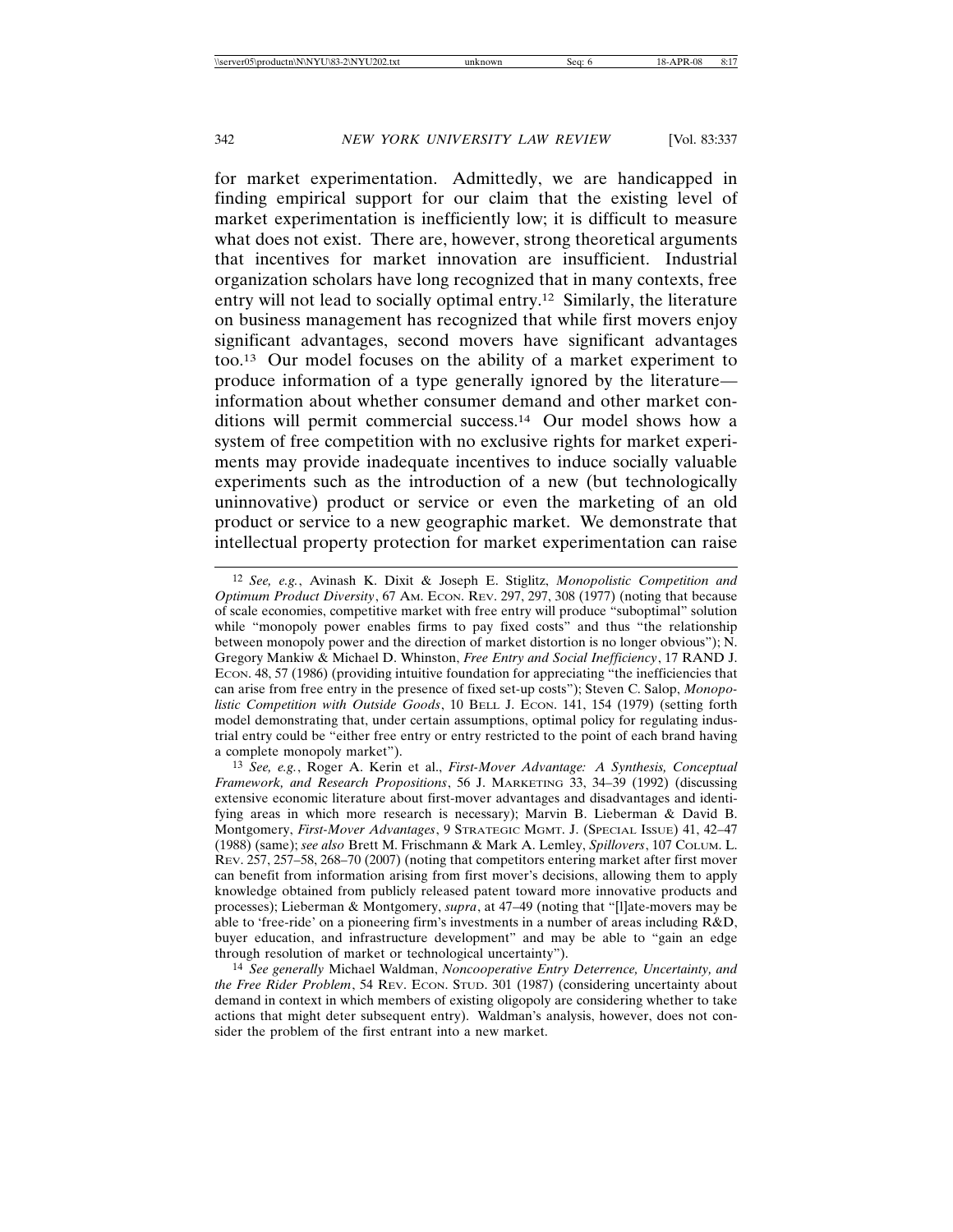social welfare, even if the exclusive rights impose substantial deadweight losses and are subject to other known limitations and difficulties. The advantages of exclusive rights seem to outweigh the disadvantages across a wide set of plausible assumptions.

Furthermore, as we show in Part III, the goal of promoting market experimentation is not as alien to existing intellectual property regimes as it may first seem. Perhaps as much by accident as by design, our existing systems of intellectual property already include several doctrines that are difficult to explain unless the relevant intellectual property rights are recognized as partially advancing the goal of encouraging market experimentation.15 For example, some observers have argued that productive American industry is being overrun by "patent trolls," companies that produce no actual products but that merely obtain and enforce patents.16 The conventional theory of the patent system maintains that the basic quid pro quo for obtaining exclusive patent rights is the disclosure of technology set forth in the patent document itself.<sup>17</sup> Under that theory, the concern about patent trolls seems inexplicable: Someone who makes a sufficient disclosure and obtains a valid patent cannot be gaming the system. But if the patent system is recognized as having mixed goals—both spurring the disclosure of technological information and fostering actual investment in real-world market experiments—then the concern over patent trolls makes sense. The law should be more generous to firms that have both made technological disclosure in

16 *See, e.g.*, Joe Nocera, *Tired of Trolls, A Feisty Chief Fights Back*, N.Y. TIMES, Sept. 16, 2006, at C1 (describing "patent trolls" as firms that, "[i]nstead of using [their patents] to build a commercial product, . . . extract licensing fees from companies that are making and selling real products," and asserting that such firms are responsible for patent litigation becoming "part of the dark underbelly of American business"); *see also* James F. McDonough III, Comment, *The Myth of the Patent Troll: An Alternative View of the Function of Patent Dealers in an Idea Economy*, 56 EMORY L.J. 189, 189–90 (2006) (collecting criticisms of patent trolls, which are defined as firms that "acquire[ ] ownership of a patent without the intention of actually using it to produce a product"). For a historical analysis showing that patent trolls are nothing new, see generally Gerard N. Magliocca, *BlackBerries and Barnyards: Patent Trolls and the Perils of Innovation*, 82 NOTRE DAME L. REV. 1809 (2007). For the argument that trolls are merely traders in property rights who increase liquidity and decrease transaction costs, see McDonough, *supra*, at 204, 211–20.

17 J.E.M. Ag Supply, Inc. v. Pioneer Hi-Bred Int'l, Inc., 534 U.S. 124, 142 (2001) ("The disclosure required by the Patent Act is 'the *quid pro quo* of the right to exclude.'" (quoting Kewanee Oil Co. v. Bicron Corp., 416 U.S. 470, 484 (1974))).

<sup>15</sup> F. Scott Kieff observes that patent law may promote commercialization of new technologies by offsetting second-mover advantages, though he does not address the possibility that intellectual property might promote commercialization in the absence of technological innovation. *See* F. Scott Kieff, *Property Rights and Property Rules for Commercializing Inventions*, 85 MINN. L. REV. 697, 708–10 (2001) ("The patent right to exclude competitors who have not shared in bearing [the] initial costs provides incentives for [the first mover] to . . . incur all costs necessary to facilitate commercialization of the patented invention.").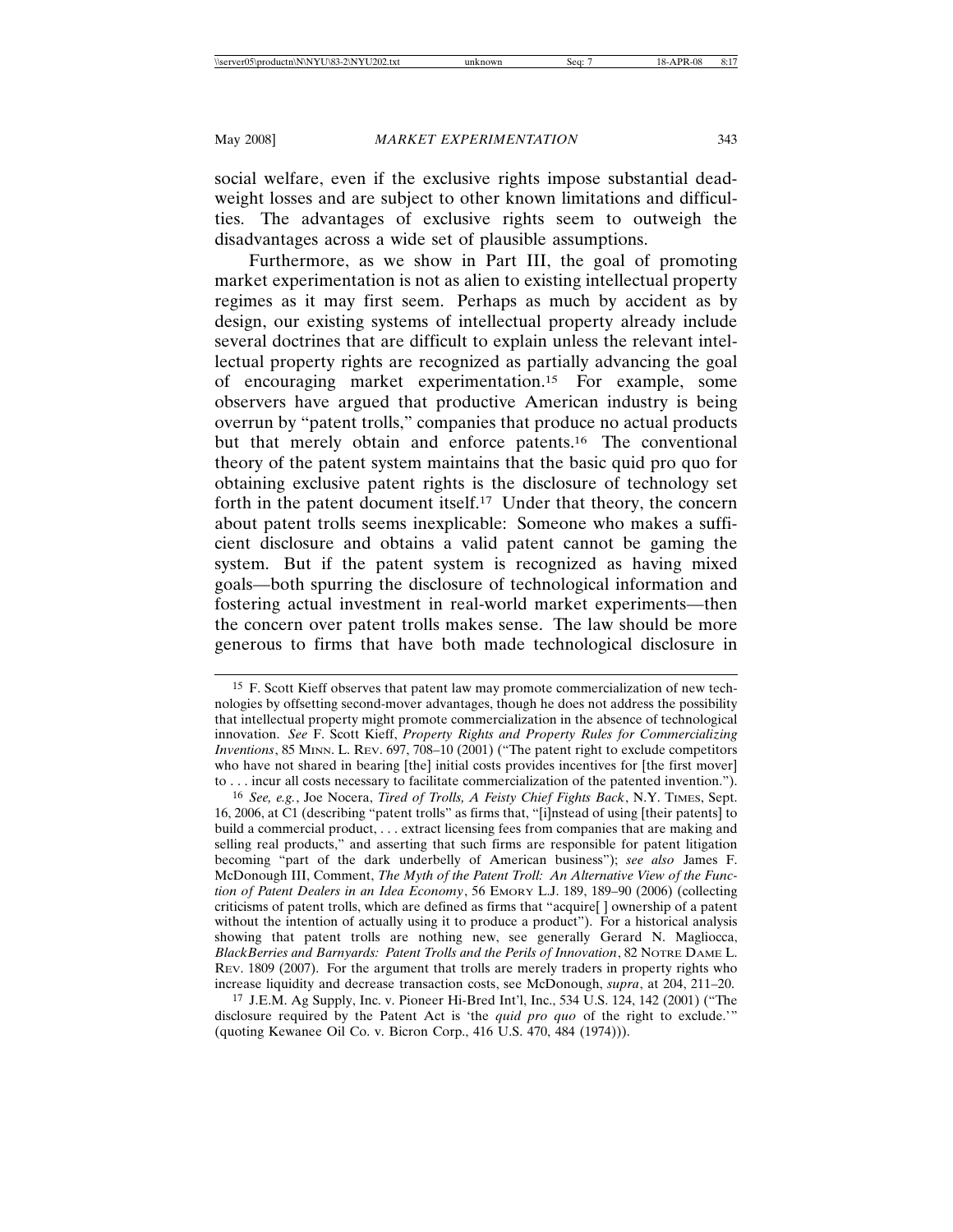patent documents *and* risked assets in launching new businesses based on the technology.

Existing intellectual property systems, however, do not provide well-tailored incentives for market experimentation. The problem is that the granting of intellectual property protection—specifically, patents—is not dependent upon the extent to which an innovation will promote market experimentation. This holds true even with—perhaps especially with—the modern advent of so-called business method patents.18 Such patents might be granted for innovations that are based on new technologies but that would have been created and marketed even without patent protection.<sup>19</sup> On the other hand, such patents could be refused for being technologically obvious, non-novel, or outside the scope of patentable subject matter, even though some grant of economic exclusivity might be needed to encourage the risky testing of such ideas in the marketplace.20 A more reasonable system would be open to granting exclusive rights based on market, rather than technological innovation, but only in those cases where the market success is truly doubtful—in other words, where the market innovation is nonobvious.

We reject the conclusion that intellectual property theory and property rights theory fail to contemplate property protection for market experimentation because information about market success is a type of information that inherently needs no protection. Rather, we argue that these theories fail to contemplate it because our property

<sup>18</sup> *See* State St. Bank & Trust Co. v. Signature Fin. Group, Inc., 149 F.3d 1368, 1375 (Fed. Cir. 1998) (upholding business method patent and concluding that, "[s]ince the 1952 Patent Act, business methods have been, and should have been, subject to the same legal requirements for patentability as applied to any other process or method"); *see also* Carrier, *supra* note 7, at 826 (arguing that patents are not necessary for Internet business methods because they generally reflect "simple ideas easily conceived"). The availability of pure business method patents has recently been placed in doubt by the decision in *In re Comiskey*, 499 F.3d 1365 (Fed. Cir. 2007). *See infra* note 20.

<sup>19</sup> *See, e.g.*, Method and System for Placing a Purchase Order Via a Communications Network, U.S. Patent No. 5,960,411 (filed Sept. 12, 1997) (disclosing patent for making of online purchases with single mouse click); *see also* Amazon.com, Inc. v. Barnesandnoble.com, Inc., 239 F.3d 1343, 1347, 1364–66 (Fed. Cir. 2001) (finding that Amazon.com demonstrated likely literal infringement of '411 Patent, but remanding for determination of whether patent met requirement of nonobviousness).

<sup>20</sup> *Comiskey*, 499 F.3d at 1378–79 ("It is thus clear that the present statute does not allow patents to be issued on particular business systems—such as a particular type of arbitration—that depend entirely on the use of mental processes."). The Federal Circuit's decision in *Comiskey* also states, in dicta, that computer-implemented business methods may remain unpatentable due to obviousness if the computerization of the business method is merely "[t]he routine addition of modern electronics to an otherwise unpatentable invention." *Id.* at 1380. The court was willing to disallow issuance of the patent even if the applicant could demonstrate a "long-felt need for the unpatentable mental process." *Id.*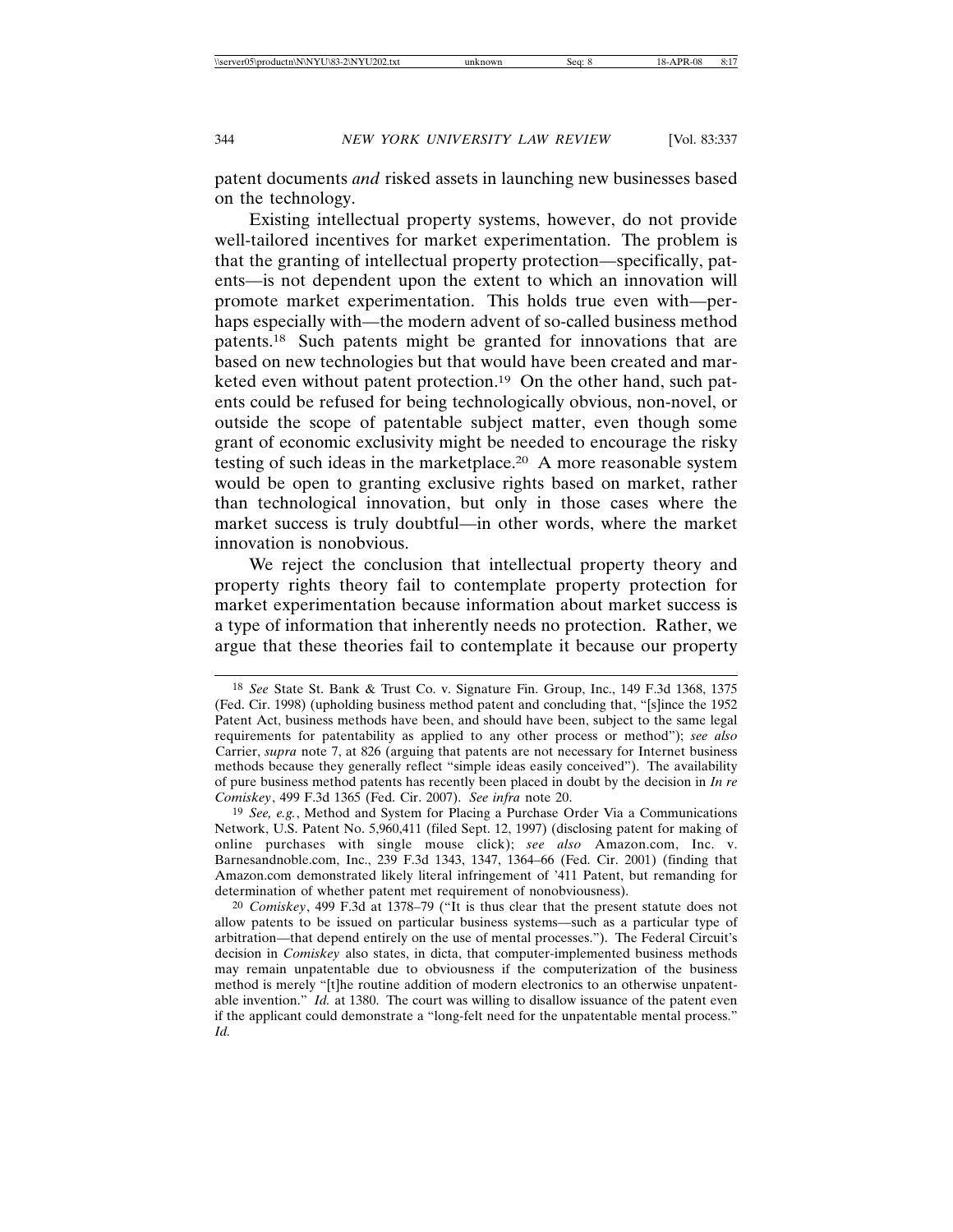rights institutions, as currently designed, are poorly suited to afford such protection. Institutional limitations have become theoretical limitations that inhibit a clear conceptualization of the entire field of intellectual property. This Article's theoretical ambition is to demonstrate that market experimentation can produce information that, if institutional difficulties can be overcome, would sometimes be worth protecting much in the same way that intellectual property is currently protected. This Article's practical ambition is to consider the relevance of this insight for existing intellectual property institutions and doctrines.

Part I discusses the economic literature on market experimentation and shows how the differential treatment of technological and market experimentation has long presented a puzzle to theorists. Part II presents our model explaining why market experimentation will be inefficiently low without protection and then discusses different types of market experimentation. Finally, Part III shows that a concern for market experimentation helps explain several inconsistent aspects of current intellectual property doctrine. We conclude that market experimentation provides a fuller positive account of intellectual property law, and that more direct consideration of market experimentation theory could lead to improvement of intellectual property doctrine and institutions.

# I

# TECHNOLOGICAL AND MARKET EXPERIMENTATION IN ECONOMIC THOUGHT

The ability of open markets to foster entrepreneurial activity, experimentation, and innovation has played a pivotal role in the defense of free-market economic policies for at least a century. We review that history here to make three points. First, although technological experimentation is considered distinct from market experimentation in legal doctrine, the economic literature generally does not make the assumption that technological experiments are inherently different from—or more in need of legal protection than—other forms of risky but socially desirable testing. Second, most defenders of free markets, who generally think little of government-regulated central planning as a means of fostering experimentation and innovation, have long recognized that unbridled competition is not necessarily the optimal policy for encouraging experimentation. Indeed, free-market economists have often confronted the problem that market experimenters may not be able to appropriate a fraction of the gains from their experimentation sufficient to justify the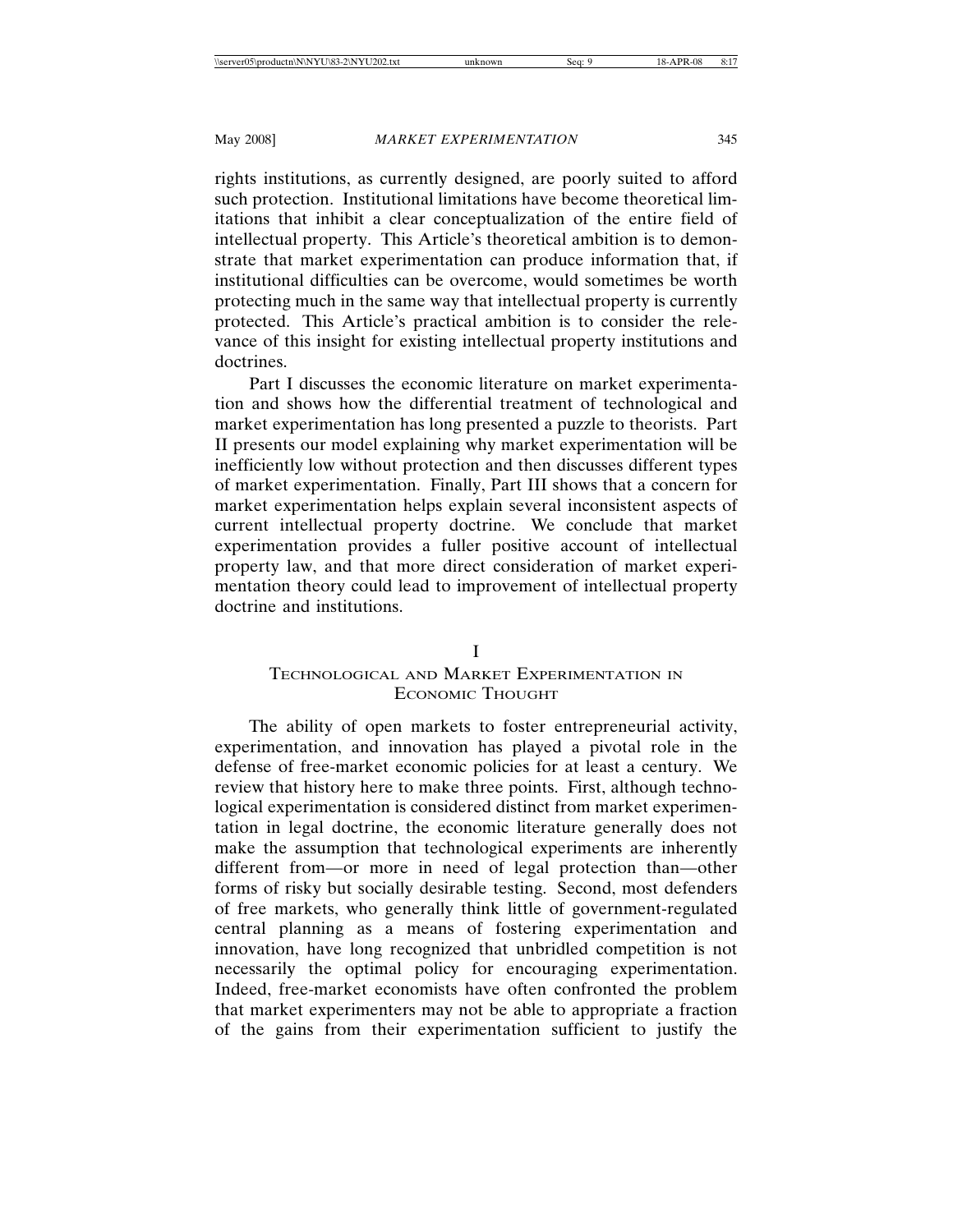expense and risk of the experiment in the first place. This "appropriability problem" has several conventional solutions, none of which is considered complete. Third, in more recent years, some economists in various fields—particularly those who study developing countries and entrepreneurship—have become increasingly impatient with the traditional solutions to the appropriability problem and have sought new means to address the problem. That group of economists, however, has tended to accept the existing structure of intellectual property law as a given. By reviewing how defenders of free markets have recognized both the similarity between technological and market experimentation and the limitations of the market in fostering an optimal amount of experimentation, we hope to counter the intuition that competition alone is particularly well suited to generate experimentation in a free market and to suggest that the possibility of intellectual property for market experimentation is a natural extension of the more recent economic literature.

# *A. Free-Market Experimentation and the Appropriability Problem*

An intellectual connection between free markets and innovation began to be constructed in the early twentieth century, at the inception of what would be a pitched battle between the advocates of governmental control of industry and the defenders of the free market.<sup>21</sup> Frank Knight, an early leader of the Chicago school of economics, saw the encouragement "of entrepreneurship or risk-taking"—i.e., experimentation—as "the central principle of the enterprise economy."22 Social control of industry, he believed, was undesirable precisely because it could diminish risk-taking, for "[t]he real trouble with bureaucracies is not that they are rash, but the opposite.  $\ldots$  [T]hey universally show a tendency to 'play safe' and become hopelessly conservative," leading to "the arrest of progress and the vegetation of life."23 Hayek likewise thought that the true strength of the free market was its ability to make "constant deliberate adjustments, by new dispositions made every day in the light of circumstances not

<sup>21</sup> The best recounting of this epic struggle is in DANIEL YERGIN & JOSEPH STANISLAW, THE COMMANDING HEIGHTS: THE BATTLE FOR THE WORLD ECONOMY (2002). As Yergin and Stanislaw note, by the middle of the twentieth century, "[t]he Soviet Union enjoyed an economic prestige and respect in the West that is hard to reconstruct today": Admiration came "even from conservatives," for "[t]he limitations and rigidity of central planning and, ultimately, its fatal flaw, its inability to innovate—were still decades away from being evident." *Id.* at 4.

<sup>22</sup> Frank H. Knight, *Socialism: The Nature of the Problem*, 50 ETHICS 253, 285 (1940). 23 FRANK H. KNIGHT, RISK, UNCERTAINTY, AND PROFIT 361 (Sentry Press 1964) (1921).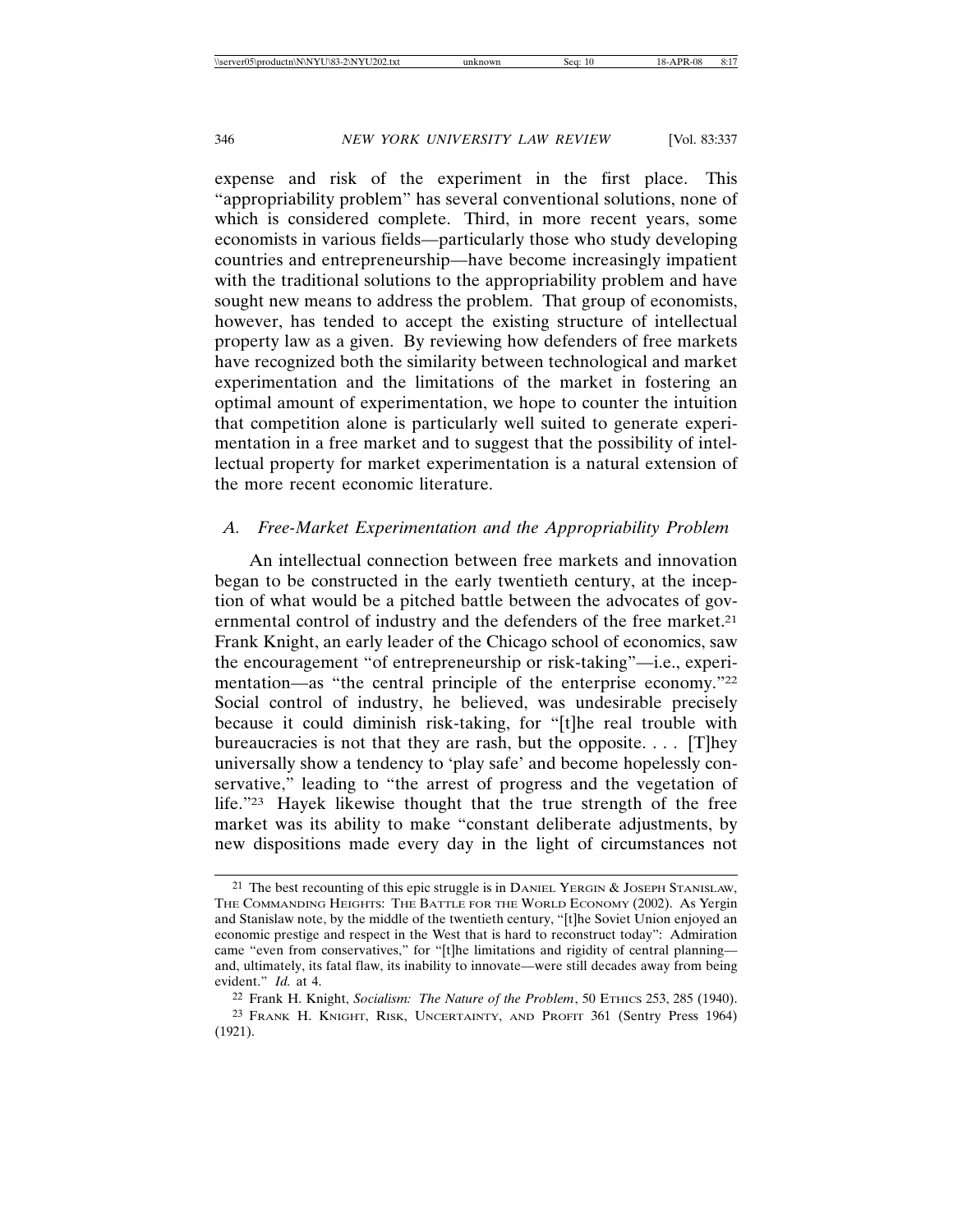known the day before."24 Joseph Schumpeter stressed that the free market generates a "perennial gale of creative destruction" in which productive competition comes from "the new commodity, the new technology, the new source of supply, [or] the new type of organization."25 All three saw the dynamic process of risk-taking, experimentation, and innovation as the central strength of a free market and understood that the phenomenon went beyond technological advances that could be achieved by researchers in lab coats. Innovation was seen as broadly encompassing all forms of risk-taking and entrepreneurship, from new technology to new business organization to minutia-laden everyday business decisions.

Yet in championing the ability of the free market to foster experimentation and innovation, defenders of capitalism confronted a basic problem: Precisely because the market is free from governmental regulation, copycats are able to enter and thrive if an innovation turns out to be successful. Their entry can drive the price of the new product or service down, thereby benefiting consumers in the short run but reducing profits so substantially as to prevent the experimenter from appropriating a sufficient fraction of the social gain to justify the experimenter's expense in undertaking the risky experiment in the first place. Thus, while individuals and firms may have more freedom to innovate in a free-market economy than under central planning, the incentive to do so may well be insufficient.

There are various possible approaches to this appropriability problem. One derives from Hayek's conceptualization of experimentation as involving "small changes"—i.e., the plethora of "day-to-day adjustments" that are conducted at low cost and that produce optimal

<sup>24</sup> F.A. Hayek, *The Use of Knowledge in Society*, 35 AM. ECON. REV. 519, 524 (1945).

<sup>25</sup> JOSEPH A. SCHUMPETER, CAPITALISM, SOCIALISM, AND DEMOCRACY 84 (2d ed. 1947). Schumpeter was an unusual defender of capitalism because he believed that the success of capitalism would ultimately lead to its demise. There are various theories as to why he took that position. It is possible that he was seeking to influence young economists who at the time widely believed that capitalism would soon be replaced by socialism. His prediction of capitalism's demise could then be seen as "bait, leading leftist intellectuals who would never pick up or take seriously the work of a more overt defender of capitalism to bite into the book." JERRY Z. MULLER, THE MIND AND THE MARKET: CAPITALISM IN MODERN EUROPEAN THOUGHT 307 (2002). Another possibility is that Schumpeter truly believed that socialism would prevail, even though it would not be "as efficient as capitalism," because it would offer society other advantages such as "higher public morale." ROBERT L. HEILBRONER, THE WORLDLY PHILOSOPHERS 324 (5th ed. 1980). Finally, Schumpeter's prediction of doom may have been a call to arms for the defenders of capitalism—a position seemingly supported by his preface to the second edition of *Capitalism, Socialism, and Democracy*. *See* SCHUMPETER, *supra*, at xi (remarking that prediction of doom on sinking ship may spur crew to "rush to the pumps").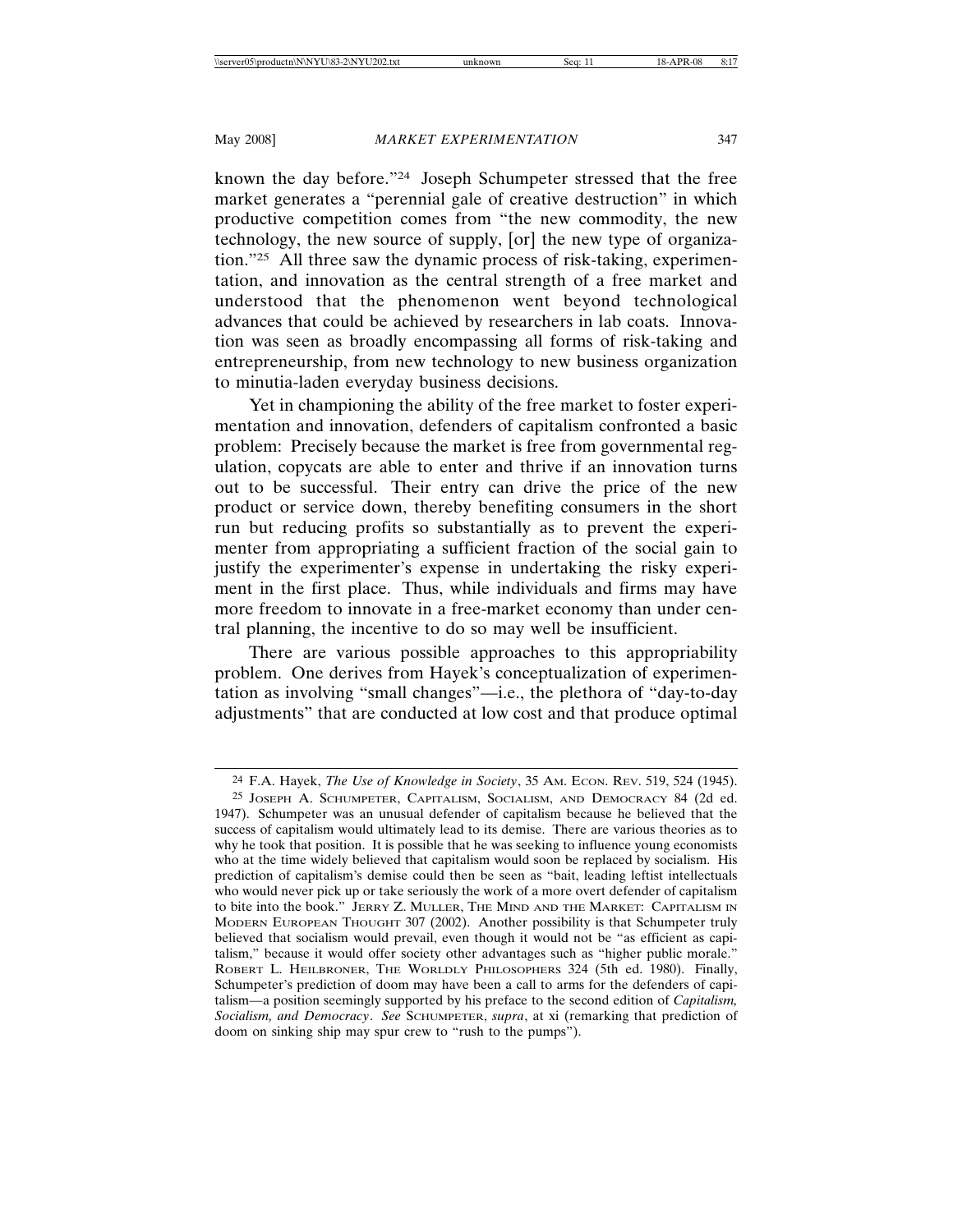results through multiple and repetitive incremental changes.26 Paradigmatic examples would be changes in prices, suppliers, and the quantity or quality of the goods produced or ordered.27 With millions of producers and sellers continually making such adjustments, the result may be reasonably optimal solutions within the parameters of the existing market. While Hayek appeared satisfied that this mechanism would always provide a sufficient amount of innovation, incremental change does not work in all situations. Small modifications to cars and trains did not lead to the airplane, little changes to aspirin did not lead to antibiotics, and optimizing adjustments to the traditional mail system did not produce FedEx.

Although intellectual property law is a seemingly obvious solution to the appropriability problem, early theorists such as Knight and Schumpeter understood that the intellectual property protections available under the law28 could protect only a subset of the experimentation that should be encouraged in a free market. Knight viewed trade secret law and the patent system as important means of addressing the problem that, "owing to the low cost of indefinitely multiplying an idea, it is usually difficult to capitalize an increase in productive power."29 As he summed it up, "[m]aking innovations is a gamble, and a lottery cannot function without large prizes."30 Knight recognized, however, that existing intellectual property law would make it difficult for an innovator to "secur[e] any permanent gain" from an "improvement of business organization and methods" because such an improvement was "usually neither patentable nor capable of being kept secret."31 He also recognized that these sorts of innovations were a "form of progress" in which society should

<sup>26</sup> *See* Hayek, *supra* note 24, at 523 (disparaging idea that "changes . . . have become less important in modern times" and bemoaning that "economists are increasingly apt to forget about the constant small changes which make up the whole economic picture").

<sup>27</sup> *See id.* at 524 (listing pedestrian adjustments such as firm's decisions to buy "tiles for its roof" and "stationery for its forms").

<sup>28</sup> While Knight and Schumpeter wrote during the first half of the twentieth century, the scope of intellectual property law remains similar today. *See infra* Part III (discussing current state of intellectual property law).

<sup>29</sup> KNIGHT, *supra* note 23, at 372. The desire to encourage "investment in invention," Knight believed, led society to "permit[ ] an inventor or his assigns to keep his idea secret as long as possible." *Id.* But because secrecy was often "impracticable," "the patent system has come into general use establishing and protecting by law a *temporary*, and rather short-lived, property right in the improvement." *Id.*

<sup>30</sup> Knight, *supra* note 22, at 285.

<sup>31</sup> KNIGHT, *supra* note 23, at 372–73; *see also id.* at 341–42 (noting that patents and secrecy are possible only in certain circumstances and that "[i]n many cases no direct safeguards are available and the economic profitableness of the idea is limited to the period of time required for competitors to copy the new method").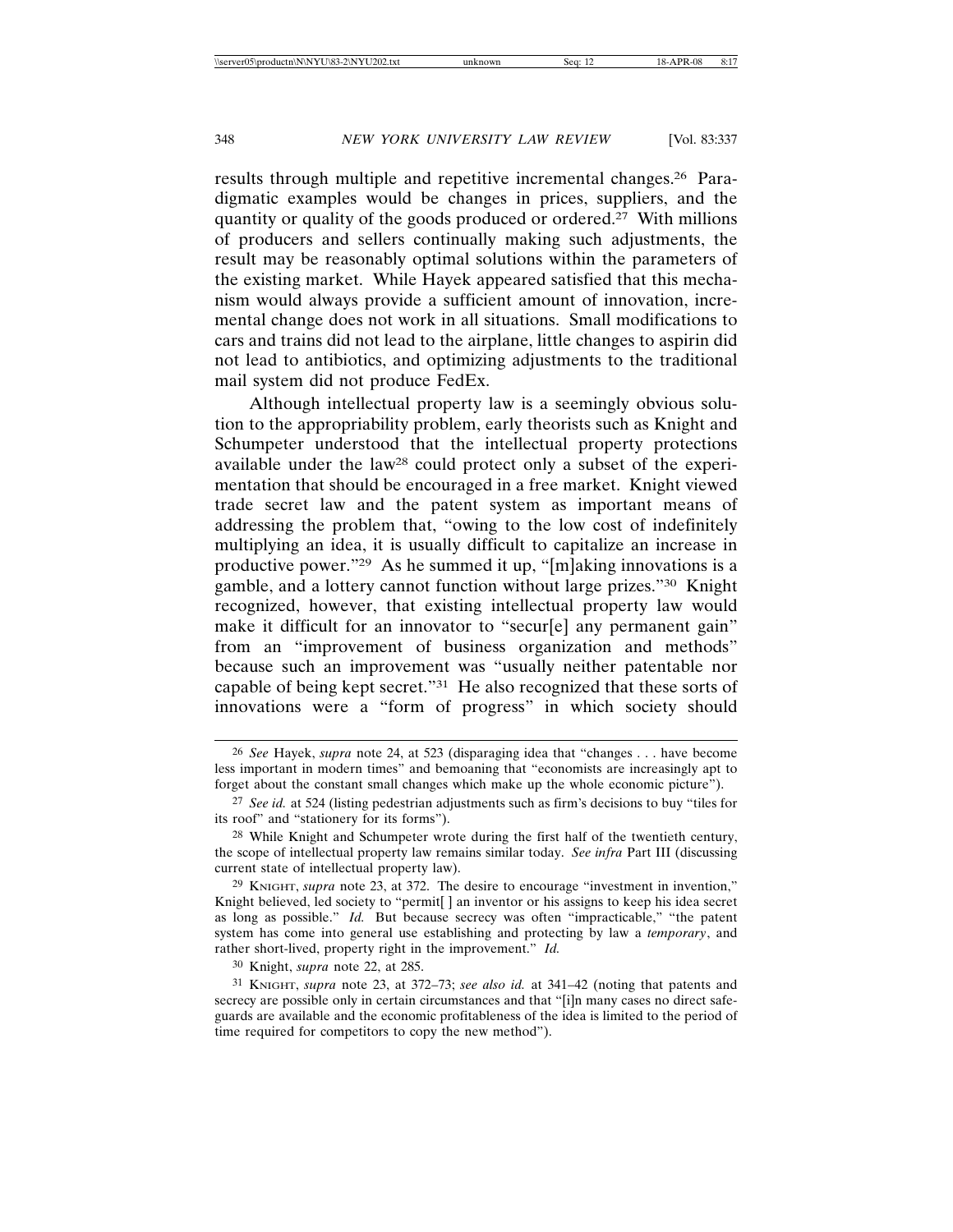encourage investment.32 Yet after thoughtfully identifying this problem, Knight largely dodged solving it. He asserted that "there is no evidence of any unwillingness to make expenditures in this form of improvement," even though that "fact" was puzzling to him.33 Perhaps Knight simply assumed, as others have,<sup>34</sup> that the large amount of market innovation precluded the possibility that there still might be inefficiently little of it.35

Schumpeter's solution to the appropriability problem looked not to intellectual property but to market structure. He mentioned patents and trade secrets solely to remind readers that these were "only special cases of a larger class" of the "protecting devices" that are necessary complements to investment in entrepreneurial action.36

35 Knight speculated that trademark law might provide the solution—that the investment in innovative business might "yield a more permanent advantage through the use of distinctive brands and legal protection of trade marks and trade names." KNIGHT, *supra* note 23, at 373. Indeed, as we will argue, trademark and trade dress law are partially tailored to protect investments in innovative businesses. *See infra* Part III.A. They may not, however, provide a complete solution to the problem, for trademark and trade dress law have been designed primarily to identify goods to consumers, and the rights conferred provide only a modest barrier preventing later entrants from copying a first mover's success. Knight's speculation about trademark law concluded his examination of the problem, and even in his later writing he left unanswered the "interesting question[ ]" of why individuals would make sacrifices to promote progress where the resulting advances fell into the lacunae between the various protections of intellectual property. KNIGHT, *supra* note 23, at 372–73. For example, in his 1940 critique of socialism, Knight asserted:

Inventions and technical improvements of other sorts, whether patentable or not, are in fact private property under the law of modern industrial nations, or they certainly are such for the purposes of economic analysis as long as the person who makes an innovation is in a position to derive any income from it in excess of the necessary remuneration of the productive agencies employed in putting it into effect.

Knight, *supra* note 22, at 283–84. Yet he did not explain how a person would obtain that necessary remuneration if the invention were not legally protected. *See* Frank H. Knight, *Discussion*, 44 AM. ECON. REV. 63, 65 (1954) (recognizing that any "new product or other departure" from status quo "involves risk" and therefore "must yield an excess, a monopoly return, over some period to cover costs," but failing to investigate whether existing legal structures afforded monopoly return to successful novelties over optimal period).

36 SCHUMPETER, *supra* note 25, at 88. A similar theme can be found in some of Knight's later writings. *See, e.g.*, Frank H. Knight, *Free Society: Its Basic Nature and Problem*, 57 PHIL. REV. 39, 52 (1948) (asserting that "a great deal of other monopoly is essentially of the same nature" as patent system because monopoly provides "a stimulus to devising and introducing useful innovations").

<sup>&</sup>lt;sup>32</sup> *Id.* at 372. Knight defined "'invention[s]' . . . in a broad sense" to include not only "the improvement of technological processes" but also improvements to "methods of organization, and the like." *Id.* at 339.

<sup>33</sup> *Id.* at 373.

<sup>34</sup> *See, e.g.*, ROBERT P. MERGES, PATENT LAW AND POLICY 155 (2d ed. 1997) ("[T]he relatively frequent innovations in the financial services industry prior to the era of patentability suggest that firms had adequate means to appropriate the value of their new financial innovations.").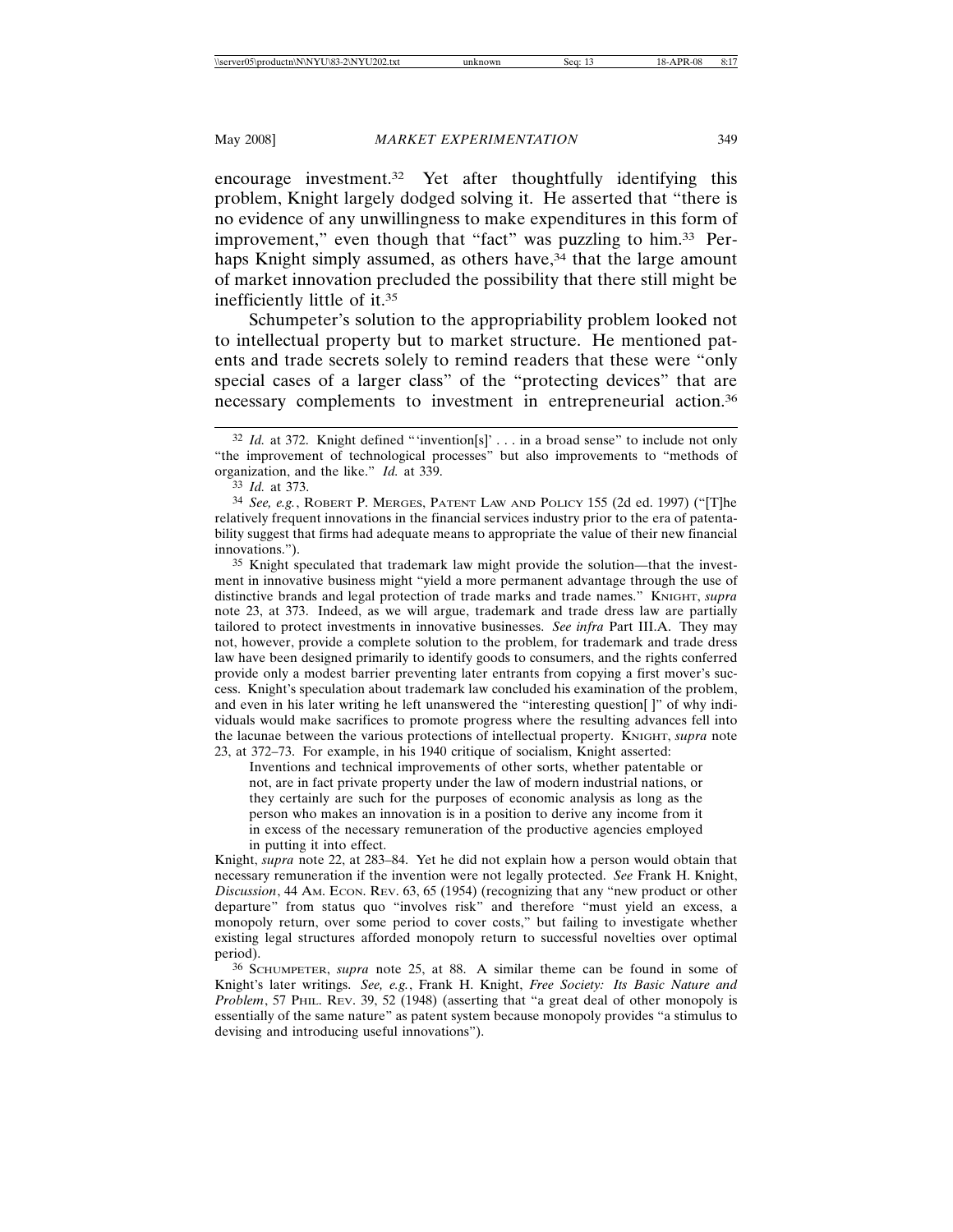The protecting devices, he noted, were various ways, "which most economists condemn," of obtaining and maintaining a monopolistic or oligopolistic position.37 Schumpeter believed that the appropriability problem would be diminished if a market, rather than being perfectly competitive, was dominated by a few large firms or even by a monopoly.38 The short-term cost to society would come in terms of diminished competition, but the long-term benefit would be greater innovation.

To a modern observer, Schumpeter's emphasis on market structure seems strange. Modern literature—even that which expressly builds on his insights—views large firms as a potential threat to innovation precisely because they may lose their entrepreneurial powers of innovation and become very good imitators that "effectively barricade[ ] [the industry] from the entry and growth of small innovators."39 Moreover, Schumpeter's assumption that large firms would be more innovative than small ones seems contrary to the entire experience of innovation in, for example, the Silicon Valley economy.40 Consequently, modern innovation policy tends to remain agnostic about industrial structure. Government, it is generally thought, should reward innovation without regard to whether the innovation is produced by a small start-up, like Google a decade ago, or a giant firm, like Google today.

Schumpeter realized that the conventional vision of intellectual property was incapable of covering all the types of experimentation in which firms could engage. If intellectual property rights are assumed to be significantly limited in their effectiveness, his emphasis on market structure makes sense. Indeed, Schumpeter's emphasis on market structure spawned an entire literature on the connection between market structure and innovation. In retrospect, a striking aspect of this literature is how little attention is given to the possibility that intellectual property rules might be modified to address the basic

<sup>37</sup> SCHUMPETER, *supra* note 25, at 88.

<sup>38</sup> *Id.* at 101.

<sup>39</sup> RICHARD R. NELSON & SIDNEY G. WINTER, AN EVOLUTIONARY THEORY OF ECO-NOMIC CHANGE 367 (1982).

<sup>40</sup> The empirical support for a correlation between industrial concentration and innovation has always been viewed as problematic. *See, e.g.*, Wesley M. Cohen & Steven Klepper, *A Reprise of Size and R & D*, 106 ECON. J. 925, 925–26 (1996) (noting longstanding controversy over whether large firms are more innovative than small firms); F.M. Scherer, *Market Structure and the Employment of Scientists and Engineers*, 57 AM. ECON. REV. 524, 530 (1967) (concluding that relationship between industrial concentration and innovation is "complex" and that where industry concentration becomes too high, further concentration "is probably not conducive to more vigorous technological efforts and may be downright stultifying").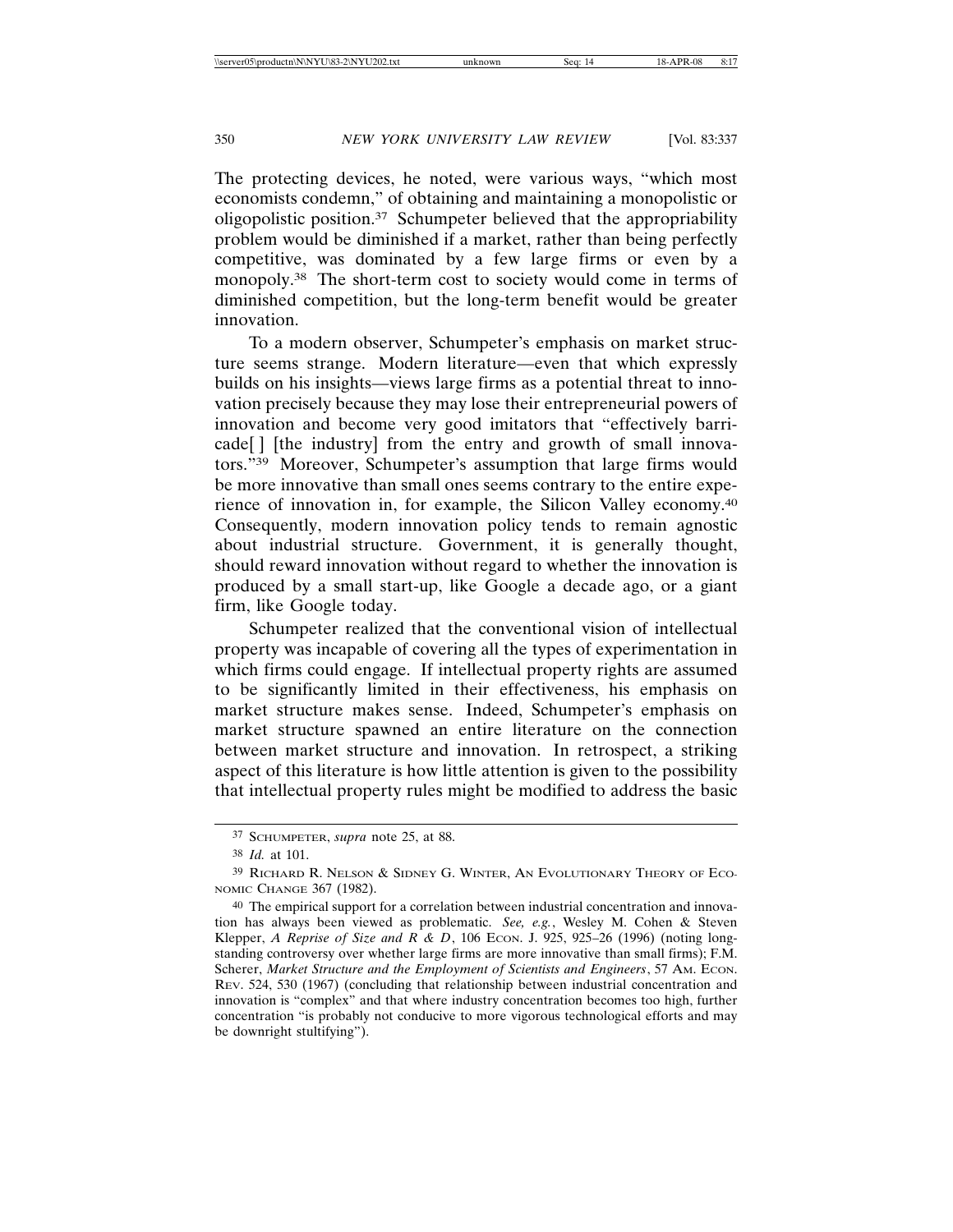appropriability problem.41 The next Section reviews the limited progress that has been made in the direction of adapting intellectual property rules.

## *B. Modern Rethinking of Market Experimentation*

More recent economic writing has shown a great willingness to conceive of economic ventures in virtually the same terms as experiments in engineering or technology. This modern literature—especially the literature on entrepreneurship and developing economies takes the congruence of market and engineering experimentation *nearly* to its logical conclusion. We say "nearly" because while the literature recognizes that exclusivity can foster market experimentation, it does not consider whether property rights should be extended to protect the fruits of such experiments. Perhaps because they are not trained in the law, economists seem timid in recommending changes to it. Instead, they take the law largely as a given—as a constraint—and focus their attention on how market institutions respond to those constraints.

A good example is found in the writings of Professors Scott Shane and S. Venkataraman, two leading scholars in the study of entrepreneurship. Following in the tradition of Schumpeter, Shane and Venkataraman recognize entrepreneurship as "the crucial engine"

<sup>41</sup> For example, Richard Nelson and Sidney Winter extensively discuss the role of market structure in facilitating innovation and economic evolution, and yet they barely mention intellectual property or the patent system. *See* NELSON & WINTER, *supra* note 39, at 273–351. Neither rates an entry in their book's index. *See id.* at 433–35. Patent policy is mentioned only as one variable affecting the rate of industrial imitation. *See id.* at 332 (noting that patent policy can make imitation "hard or easy"). Nelson and Winter view patent policy as "indirectly" affecting market structure and market structure as affecting appropriability and, consequently, innovation. *Id.* at 332. A wide swath of literature takes a similar approach, considering industry structure to be one of the most important determinants of innovation. *See, e.g.*, Morton I. Kamien & Nancy L. Schwartz, *Market Structure* and Innovation: A Survey, 13 J. ECON. LITERATURE 1, 2-3 (1975) (noting that "[f]ew, if any, economists maintain that perfect competition efficiently allocates resources for technical advance" and that among those "who contend that an imperfectly competitive market system is the best alternative" for encouraging innovation, literature tends to focus on "relationship[ ] between R&D activity and firm size"); Glenn C. Loury, *Market Structure* and Innovation, 93 Q.J. Econ. 395, 395 (1979) ("Both theoretical and empirical studies have suggested the existence of a degree of concentration intermediate between pure monopoly and atomistic (perfect) competition that is best in terms of R&D performance." (footnotes omitted)); Edwin Mansfield, *Size of Firm, Market Structure, and Innovation*, 71 J. POL. ECON. 556, 556 (1963) (noting that "[i]n recent years economists have become interested" in determining "the effects of an industry's market structure on its rate of technical progress"); Oliver E. Williamson, *Innovation and Market Structure*, 73 J. POL. ECON. 67, 67–68 (1965) (focusing attention on reasons that firm size might be thought to affect innovative performance). The alternative, which this Article attempts to address, is to consider intellectual policy as a direct means of addressing the appropriability problem.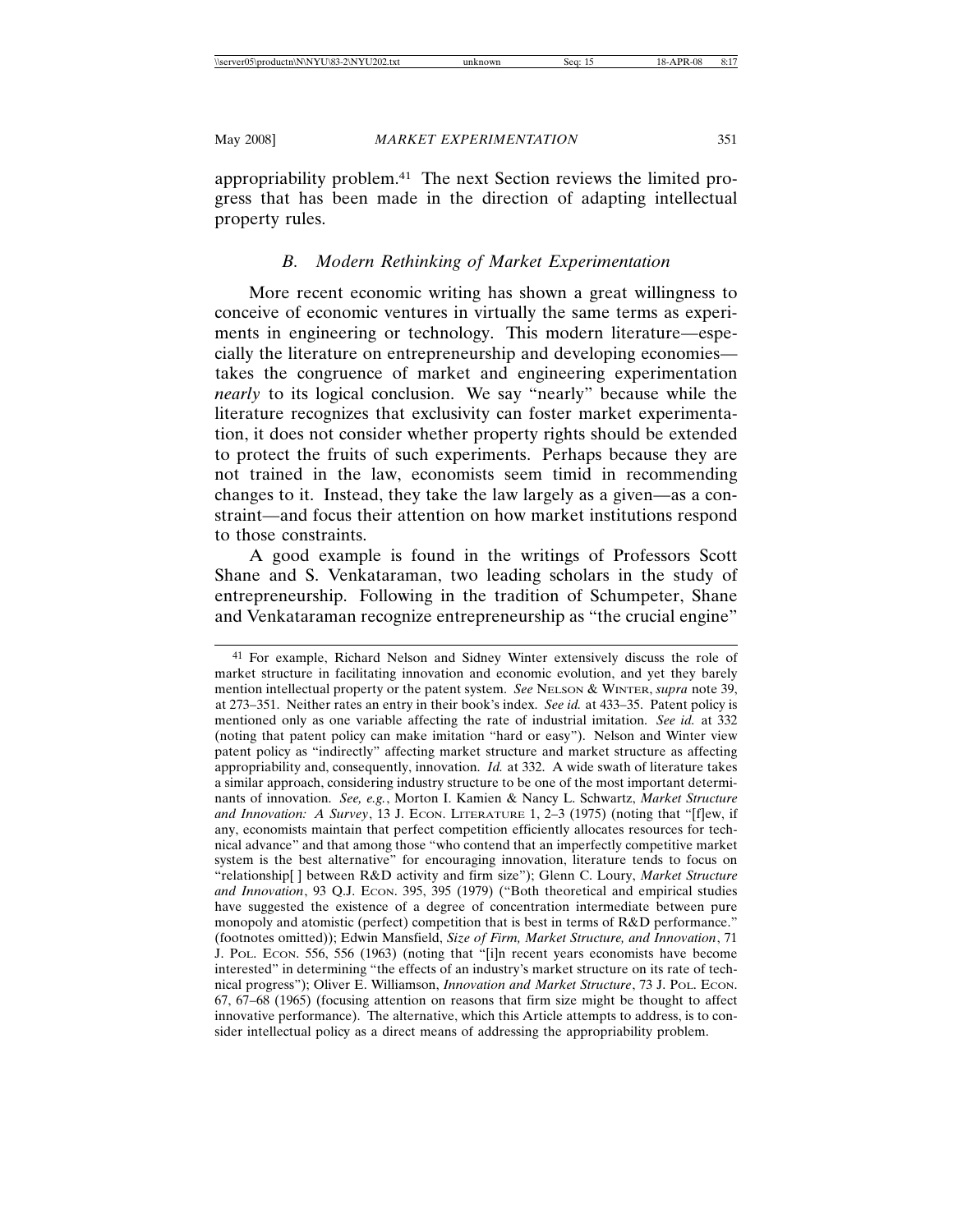driving change in a capitalist society.42 They also recognize that entrepreneurship is tied to the production and exploitation of new information, and they expressly note that the opportunities for entrepreneurship "need not be restricted to . . . technological developments."43 They acknowledge the appropriability problem of information generated by entrepreneurship, noting that the new "information diffuses to other members of society who can imitate the innovator and appropriate some of the innovator's entrepreneurial profit."44 Yet they accept the legal structure addressing the appropriability problem as a given; Shane and Venkataraman view entrepreneurial activity as depending upon factors such as "[t]he provision of monopoly rights, as occurs with patent protection or an exclusive contract," and "the slowness of information diffusion or the lags in the timeliness with which others recognize information."45

Similarly, another leader in entrepreneurial economics, Mark Casson, draws a creative connection between patents and the exclusive charters granted to English trading companies in the seventeenth through nineteenth centuries.46 Casson recognizes that the exclusive trading "charter conferred on the company can be regarded as the equivalent of a patent conferred on a technical invention" because the charter "rewarded pioneers who collected valuable information about new overseas sources of supply."47 Such rewards, Casson recognizes, "were required to compensate for the considerable costs that were sunk in collecting this information," and, without the exclusive charter, the "[p]rivate reward would have been dissipated by competition."48 Yet elsewhere, Casson accepts that, unlike scientific inventions, "[i]nformation about opportunities for trade . . . cannot be patented."49 He then considers the implications of that legal constraint on observable traits of firms but does not consider the possibility of eliminating or relaxing it.<sup>50</sup> Other writers have taken a similar approach, viewing economic experiments as similar to techno-

<sup>42</sup> Scott Shane & S. Venkataraman, *The Promise of Entrepreneurship as a Field of Research*, 25 ACAD. MGMT. REV. 217, 219 (2000).

<sup>43</sup> *Id.* at 221.

<sup>44</sup> *Id.*

<sup>45</sup> *Id.*

<sup>46</sup> MARK CASSON, INFORMATION AND ORGANIZATION 245–46 (1997).

<sup>47</sup> *Id.*

<sup>48</sup> *Id.* at 246.

<sup>49</sup> *Id.* at 82.

<sup>50</sup> *Id.* at 82–84.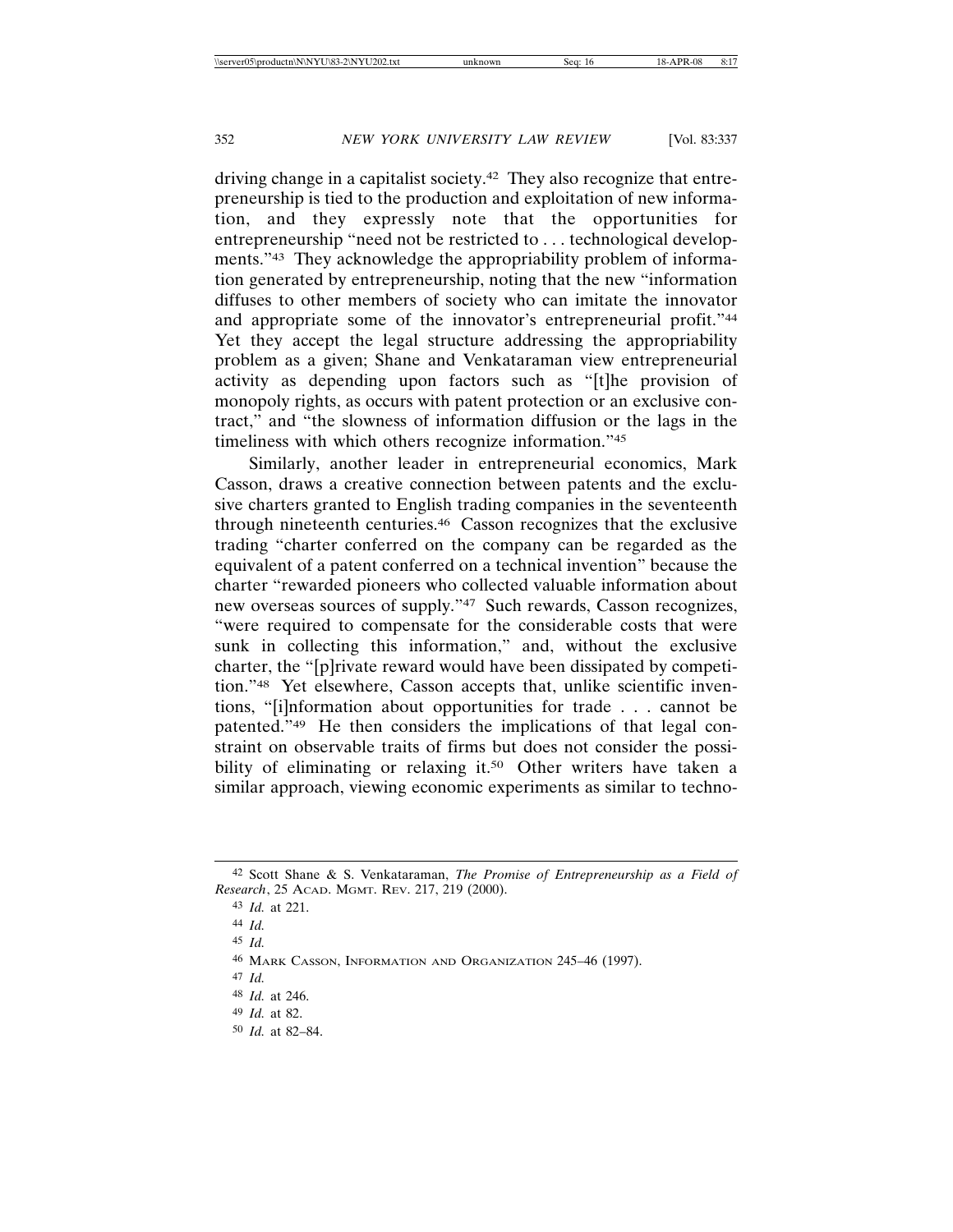logical experiments but then considering the implications of that insight solely in terms of how it will affect the structure of firms.<sup>51</sup>

Perhaps the most insightful of the modern literature is found in the field of development economics. For example, Ricardo Hausmann and Dani Rodrik of Harvard describe precisely the basic problem of market experimentation when they note, "If learning what a country is good at producing requires an investment *and* the returns to that investment cannot be fully appropriated, the problem faced by potential entrepreneurs in developing countries is identical to the problem faced by innovators in the advanced industrial countries."52 Moreover, they recognize that "the policy environments facing the 'innovators' in the two settings are quite different" because the innovator in the developed country can typically obtain intellectual property, which "protects discoverers of new goods through . . . patents," but "the investor in the developing country who figures out that an existing good can be produced profitably at home does not normally get such protection, no matter how high the social return."53 Indeed, developing countries are usually encouraged to promote competition and lower the barriers of entry, but "[f]ree entry makes the nonappropriability problem worse."54 Nevertheless, despite the crispness with which they identify the problem, Hausmann and Rodrik consider only conventional policy tools, such as "trade protection, public sector credit, tax holidays, and investment and export subsidies,"55 as possible remedies in the developing world.

As with the literature concerning developed economies, scholars in the field have generally overlooked the possibility that intellectual property rights might be tailored to address the appropriability problem. In Part III, this Article considers that possibility directly. First, though, we present models of the economic ramifications of the existing problem and quantify the potential benefits of resolving it.

## II

## MODELING THE MARKET EXPERIMENTATION PROBLEM

Justice Holmes's famous defense of free speech insists that "the best test of truth is the power of the thought to get itself accepted in

<sup>51</sup> *See, e.g.*, Kirsten Foss & Nicolai J. Foss, *Organizing Economic Experiments: Property Rights and Firm Organization*, 15 REV. AUSTRIAN ECON. 297, 297–99 (2002) (seeking to understand nature of firm given insight that market process is experimental).

<sup>52</sup> Ricardo Hausmann & Dani Rodrik, *Economic Development as Self-Discovery*, 72 J. DEV. ECON. 603, 606 (2003).

<sup>53</sup> *Id.*

<sup>54</sup> *Id.*

<sup>55</sup> *Id.* at 629.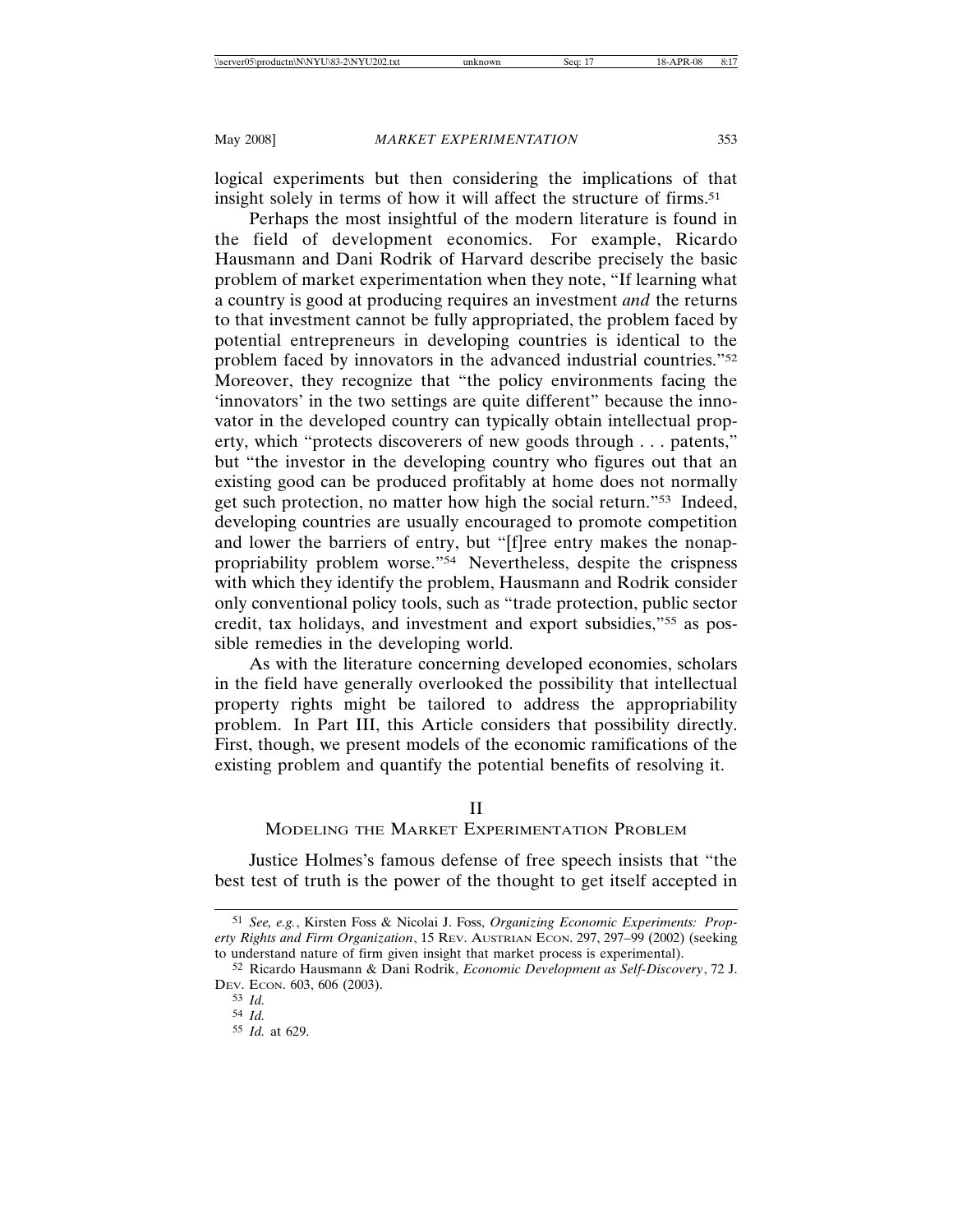the competition of the market."56 This marketplace analogy works because of a general assumption that markets at least succeed in sorting out good and bad business ideas. Indeed, we agree with Schumpeter that markets facilitate the process of creative destruction, ultimately promoting economic growth.57 Neither legal nor economic scholarship, however, pays much attention to the question of whether the degree of marketplace experimentation is optimal. This Part will seek to identify various reasons why market experimentation may be suboptimal while acknowledging that there might be some factors pushing in the other direction.

The possibility that entry into markets may not be perfectly calibrated is nothing new. The economic literature on imperfect competition has long recognized that there might be too little or too much entry into particular markets.58 What differentiates our analysis from previous inquiries is, first, that we focus on entry into new markets and, second, that we emphasize the uncertainty of success and the entrepreneur's inability to prevent others from free riding on information produced by market experimentation. Ultimately, though, our story describes a familiar market failure: Market experimentation, because it produces the positive externality of information, is underproduced in the market.

## *A. A Model*

## *1. The Wedge Between Social and Private Benefit*

Our principal claims are twofold. One, even where there are significant first-mover advantages, market experiments that would be socially useful may not be in the interest of any private party. Two, increasing the degree of market exclusivity—in effect, providing legal protection to increase the first-mover advantage—can promote social welfare by increasing the number of experiments that private parties are willing to undertake. To gain an appreciation of how large the wedge between social optimality and private incentives might be, let us consider a simple model, which we will develop by starting with the following baseline set of assumptions. A new business concept may end in success or failure. If it ends in failure, the first entrant's entire startup cost (assume for now \$1,000,000) will be lost. If it is successful, then there will be some gross social benefit from the experiment

<sup>56</sup> Abrams v. United States, 250 U.S. 616, 630 (1919) (Holmes, J., dissenting).

<sup>57</sup> SCHUMPETER*, supra* note 25, at 83.

<sup>58</sup> *See supra* note 12 and accompanying text. For an analysis of the implications of inefficient entry in the copyright context, see generally Michael Abramowicz, *An Industrial Organization Approach to Copyright Law*, 46 WM. & MARY L. REV. 33 (2004).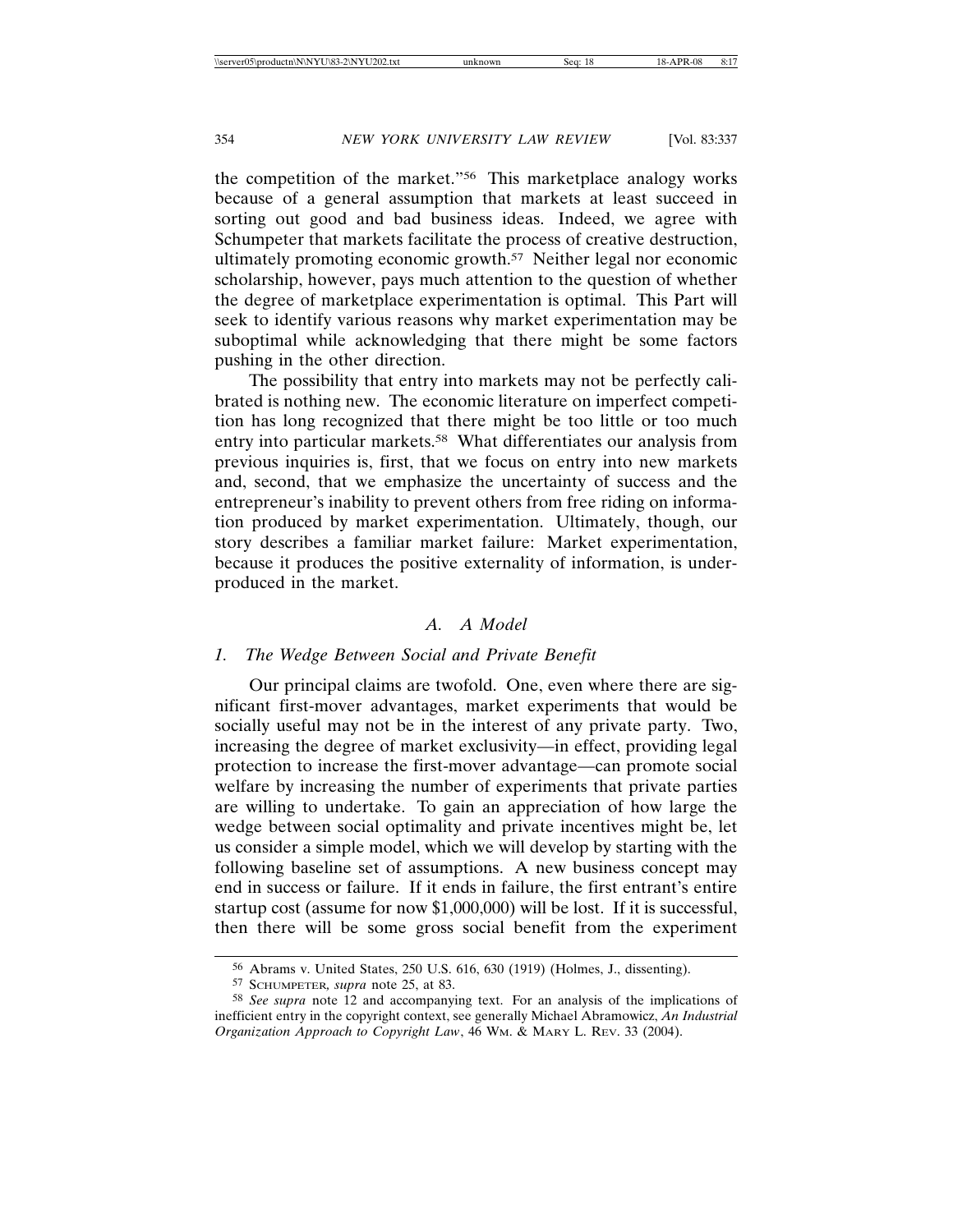(assume \$5,000,000). Some portion of this social benefit (assume 50%) will be captured by the combination of the first entrant and the subsequent entrants, while consumers will capture the rest by paying less for the service provided than the maximum that they would be willing to pay. Additional businesses may enter the market if the concept is successful, for some cost (assume \$1,000,000 for this cost also). The number of businesses that will enter is the maximum possible without producing losses.<sup>59</sup>

The first entrant will capture some expected share of the rents, while the other entrants share the remaining rents.<sup>60</sup> Let us suppose, for example, that the first entrant expects to be able to capture 60% of the rents if the experiment is successful, while all other entrants would share the remaining 40%. (The 60/40 split between the first and subsequent entrants is an arbitrary one, but it does represent a case in which the first entrant enjoys a considerable first-mover advantage over all subsequent entrants.) Because we have assumed that consumers capture half of the social benefit, the total rents available to all potential entrants are \$2,500,000. The first entrant's expected rent *in the event of success* is \$1,500,000, so the first entrant's expected profit would be \$500,000. The market would then support one additional entrant, and the net social benefit would be \$3,000,000 (the \$5,000,000 in gross social benefit minus the total entry costs of \$2,000,000). In the event of failure, the first entrant's loss would be the full \$1,000,000 cost of the market experiment. If there is at least a 25% chance of success, then this experiment will be socially beneficial because the expected social benefit  $(1/4 \times $3,000,000)$  will just equal the expected cost from failures  $(3/4 \times $1,000,000)$ . From the perspective of the potential first entrant, however, there must be at least a 66½% chance of success to make the experiment worthwhile. At that level, the expected private benefit of success  $(2/3 \times $500,000)$  equals the expected private cost of failure  $(1/3 \times $1,000,000)$ .

<sup>59</sup> To simplify the diagrams, our model allows a fractional number of additional firms to enter the market once one firm has entered. This can be conceived of in expected value terms, so that the entry of 2.5 firms could be interpreted as equal probabilities that 2 or 3 firms will enter the market. The step function discontinuity would needlessly complicate the analysis, and allowing for only integral entry would not change any of our conclusions. A spreadsheet that can be modified to view the graphs here, as well as variations on each of them in the absence of fractional entry, is available. Michael Abramowicz & John T. Duffy, Experimentation Model (2007) (unpublished spreadsheet, on file with authors and the New York University Law Review).

<sup>60</sup> In referring to "rents" here, we mean to include all returns that exceed the firms' operating costs, including opportunity costs, once they have entered the market. These rents may include quasi rents, which represent merely ordinary economic returns on the sunk-cost investments necessary to enter the market.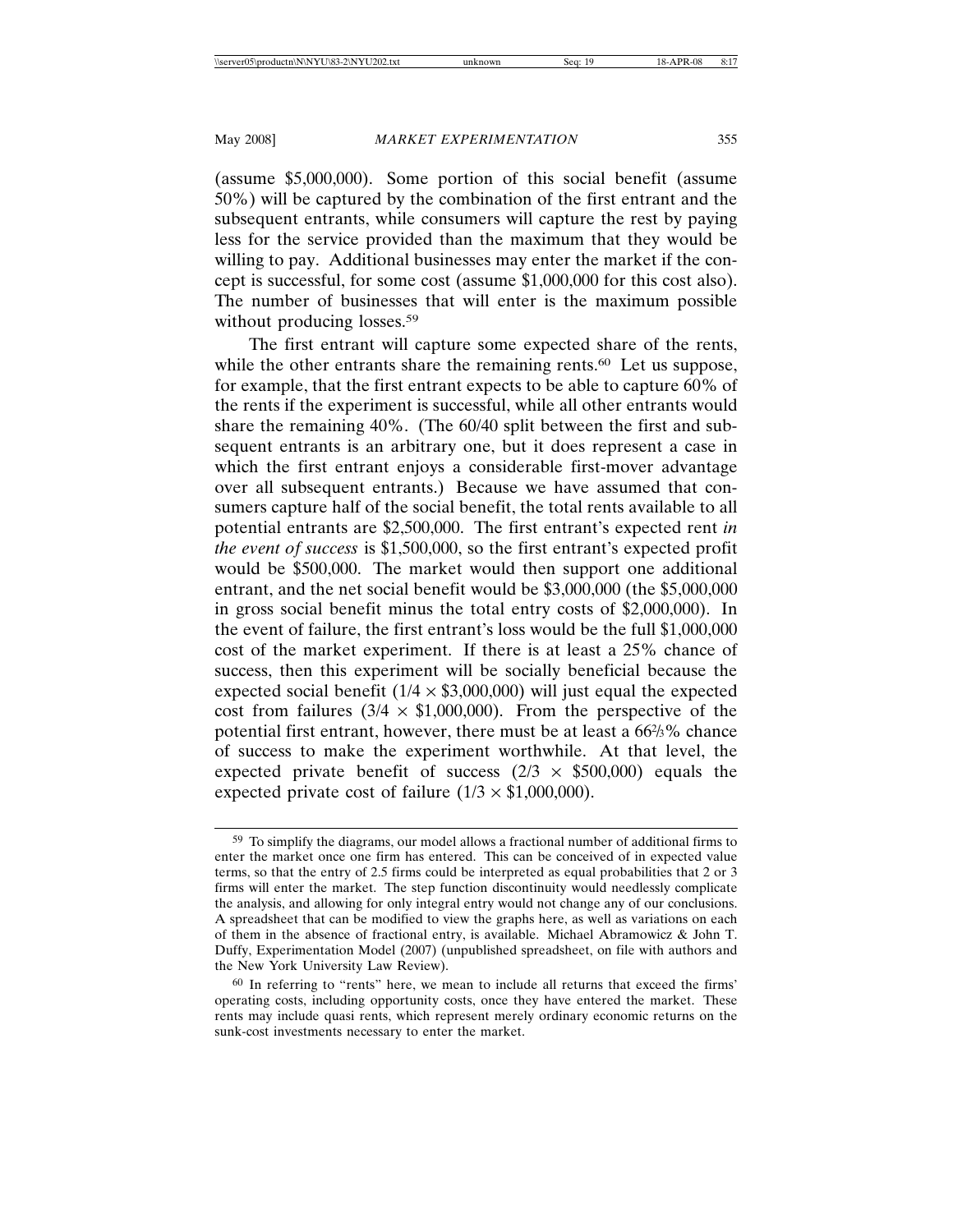Figure 1 considers the full range of possible values of the first entrant's expected share of the rents. The first entrant can receive a proportion of anywhere from 0 (in which case success is no better than failure) to 1.0 (monopoly). The graph illustrates the minimum expected probability of success that will be needed for the experiment to be socially and privately beneficial for different possible values of the first entrant's expected share. The x-axis reports the first entrant's expected share of rents (in present discounted value), while the y-axis reports the minimum expected probability of success necessary for a private benefit and a social benefit. As one would anticipate, the private benefit curve has a downward slope; with a higher expected proportion of the rents, a lower success probability will be sufficient to induce market entry. Thus, as the first entrant enjoys a greater firstmover advantage (either because of market conditions or legal protections), more risky but nonetheless socially valuable experiments will occur. There is also a slight downward slope to the social benefit curve. This is because when the share of the rents enjoyed by the first entrant rises, there is less duplicative expenditure for entry by additional entrants.



The gap between the social success line and the private success line reveals the market failure. Continuing the previous example, if the expected probability of success is anywhere between 25% and 662 /3%, the experiment will be socially worthwhile but will not be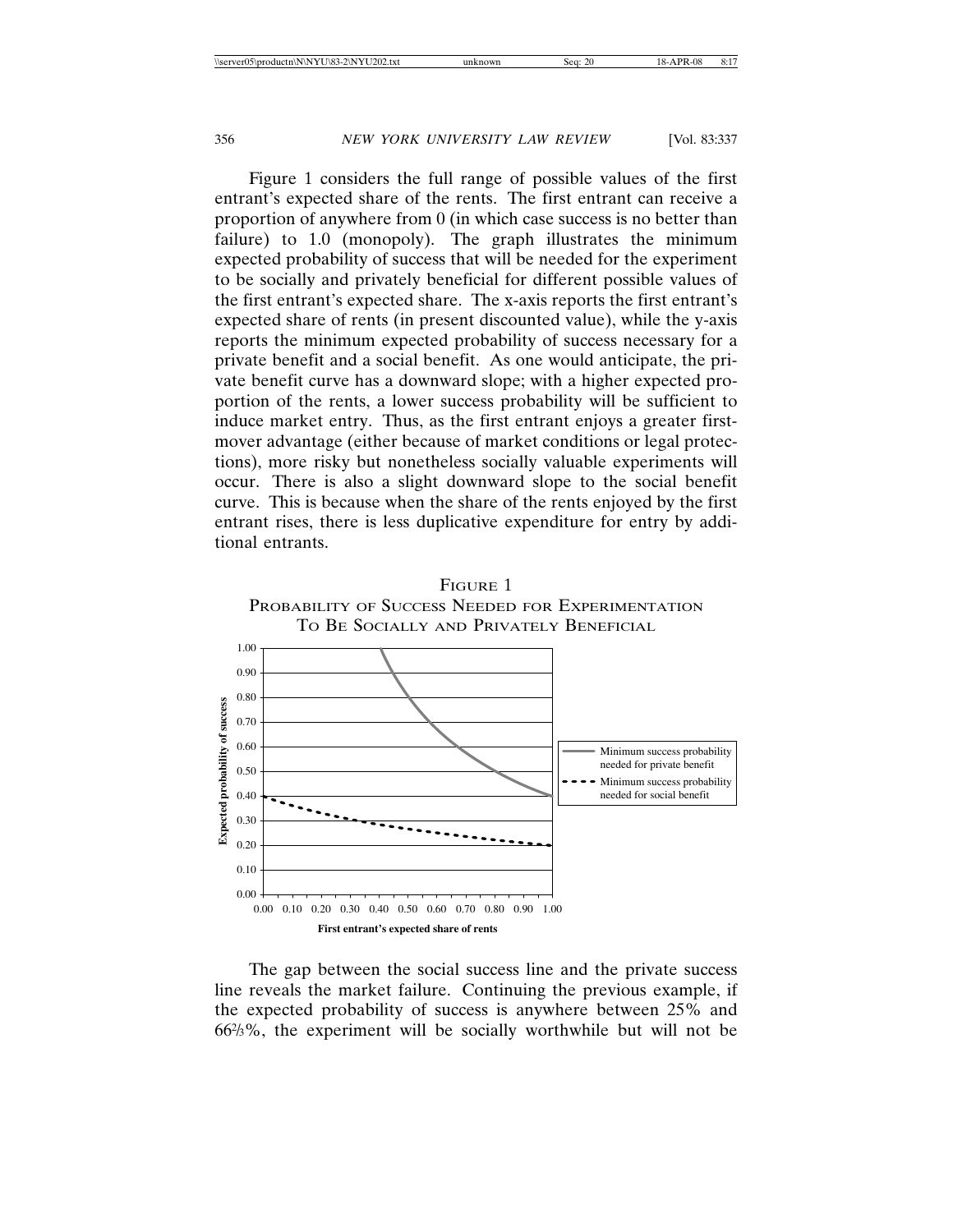attempted. For expected probabilities of success below 25%, the market failure makes no difference because the experiment will be neither socially nor privately worthwhile. For expected probabilities of success above 662 /3%, it also makes no difference, as the private party will undertake the experiment and it will be socially beneficial. Whether a market failure occurs thus depends upon the first entrant's expected share of the rents and the expected probability of success. The overall magnitude of this type of market failure across the economy depends upon the distribution of these numbers across all potential projects. If we live in a world in which all potential projects have either very low or very high probabilities of success and in which the first entrant's expected share of rents is sufficiently high, then the market failure might seem likely to make little difference. Of course, empirical measurement is impossible—there is no way to identify all of the potential projects that no one undertakes—but it seems plausible that there are many potential projects in the range of the middling probabilities.

Our model is relatively simple, but our fundamental conclusion so far—that a considerably higher expected probability of success is needed to make experimentation privately feasible than to make it socially beneficial—is relatively robust to our assumptions. Figure 2 illustrates the effect of changing many of the numeric parameters. As shown in Figure 2A, reducing the cost of the initial entry narrows the gap between the private and social minimum probability curves because lower initial entry costs make the cost of the experiment less worrisome, while raising the cost of the initial entry increases the gap. Decreasing or increasing the cost of entry for subsequent entrants (as in Figure 2B) does not change either effects line. Increasing the gross social benefit in the case of success (Figure 2C) decreases the gap because the upside of the experiment becomes more attractive, while reducing the gross social benefit increases the gap. The only possible change that would significantly alter our conclusions would be increasing the proportion of social benefit captured by entrants to near 1.0 (Figure 2D). At this level, rent-seeking eliminates the portion of the social benefit not captured by the initial entrant, and the private and social benefit of experimentation are virtually aligned. We find it doubtful, however, that firms will be able to achieve the perfect price discrimination that full private capture of social benefits would require.61 Reducing the proportion of social benefits captured

<sup>&</sup>lt;sup>61</sup> A perfect price discriminator charges each customer the maximum that the customer is willing to pay. Even a monopolist cannot ordinarily price discriminate perfectly, because no firm can know this amount precisely.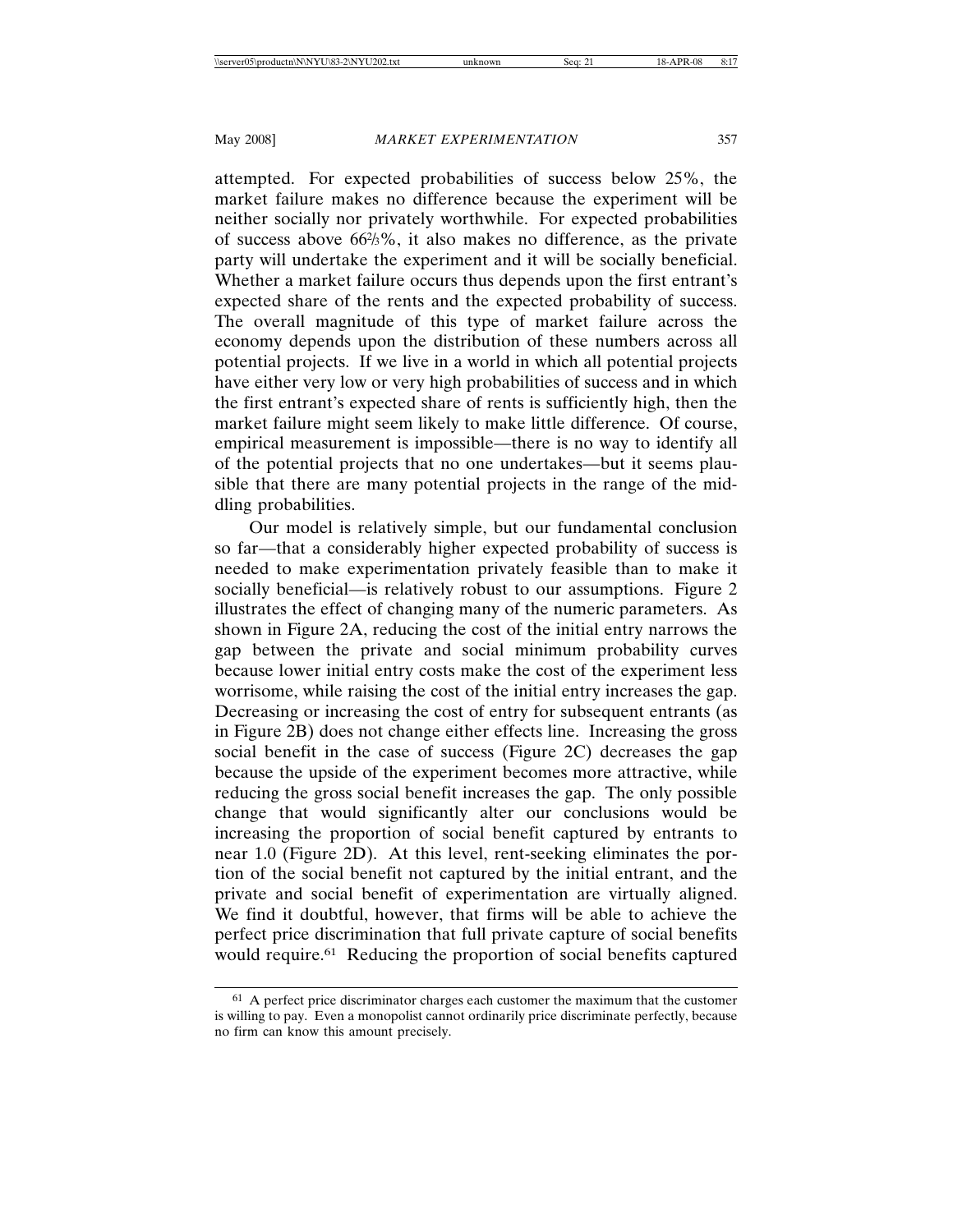

# FIGURE 2 EFFECTS OF CHANGING PARAMETERS OF MODEL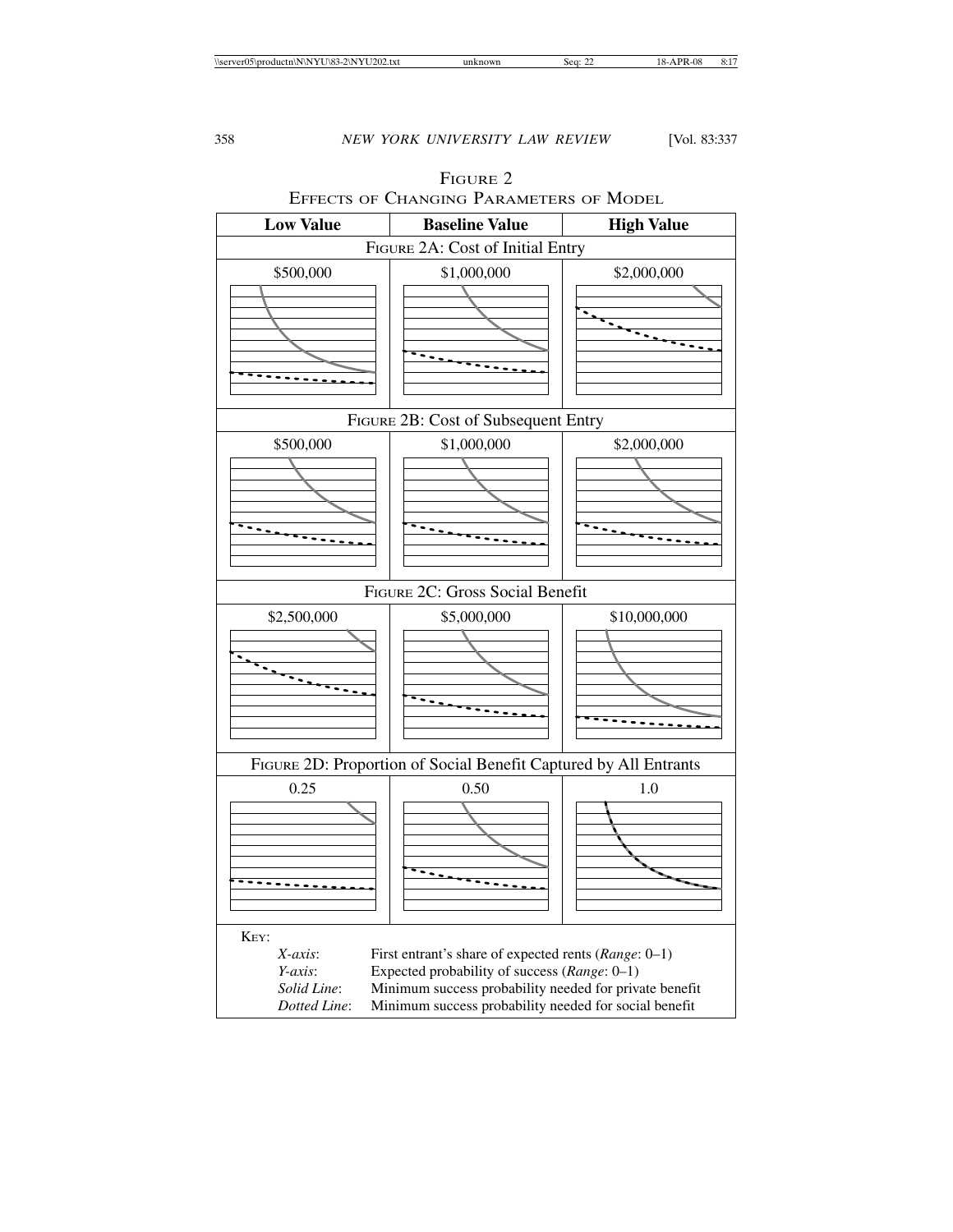by entrants (and thus increasing the portion captured by consumers) correspondingly widens the gap between private and social benefit.

It might appear that our model is inconsistent with the common observation that many new businesses fail.62 There are two explanations for why risky businesses are still able to attract investment. First, investors who specialize in high-risk opportunities—venture capitalists—will be willing to tolerate high risk in fields in which first-mover advantages are strong. Thus, we would expect investors to tolerate risk in those industries with various factors—including the availability of traditional intellectual property rights like patents, copyrights, and trademarks—that provide significant first-mover advantages; in fact, high-tech entrepreneurs (and their investors) have developed a welldocumented tolerance for failure.<sup>63</sup> Second, projects having high social and private benefits also will be able to attract capital, even without strong first-mover advantages. Consider Figure 3. In this Figure, the cost of initial entry is \$5,000,000, the cost of subsequent entry is \$3,000,000, and the gross social benefit if the project is successful is \$100,000,000. Even if the first entrant is expected to earn only a third of the available private rents if success occurs, investing in the first mover should be profitable even if the likelihood of success is well below 50%. Thus, we do not deny that, under the current legal regime, risky entrepreneurial businesses will be funded under certain industry conditions and for certain high-value projects. Our point is merely that encouraging even more risky entrepreneurial activity might be socially beneficial.

This point might appear to be an incomplete answer to the objection. In our model, venture capitalists would fund all projects over the private benefit line, and so it might seem that many of these projects would have high expected probabilities of success and that only a few would be close to the break-even point. But high probability projects are not likely to exist often, because some venture capitalist will have funded them earlier, when they were only slightly above the private

<sup>62</sup> Venture capitalists select investments with a high possibility of return but also take large risks with the investments. *See* Tyzoon T. Tyebjee & Albert V. Bruno, *A Model of Venture Capitalist Investment Activity*, 30 MGMT. SCI. 1051, 1052 (1984) (noting that venture capital funds have higher rate of return than S&P 500 but are considerably riskier). Because venture capitalists invest in businesses that are in or close to the start-up phase, they cannot use prior histories to evaluate the possibility of success of each business. *Id.* at 1051. Venture capitalists are willing to accept the fact that many of their investments fail because the investments that succeed make huge profits. *Id.* at 1052.

<sup>63</sup> *See, e.g.*, Augustin Landier, Entreprenuership and the Stigma of Failure 6 (Dec. 13, 2004) (unpublished manuscript, on file with the New York University Law Review), *available at* http://www1.worldbank.org/finance/assets/images/stigma9\_augustinlandier.pdf ("Silicon Valley's entrepreneurship is characterized by an exceptional climate of tolerance for failure  $\dots$ .").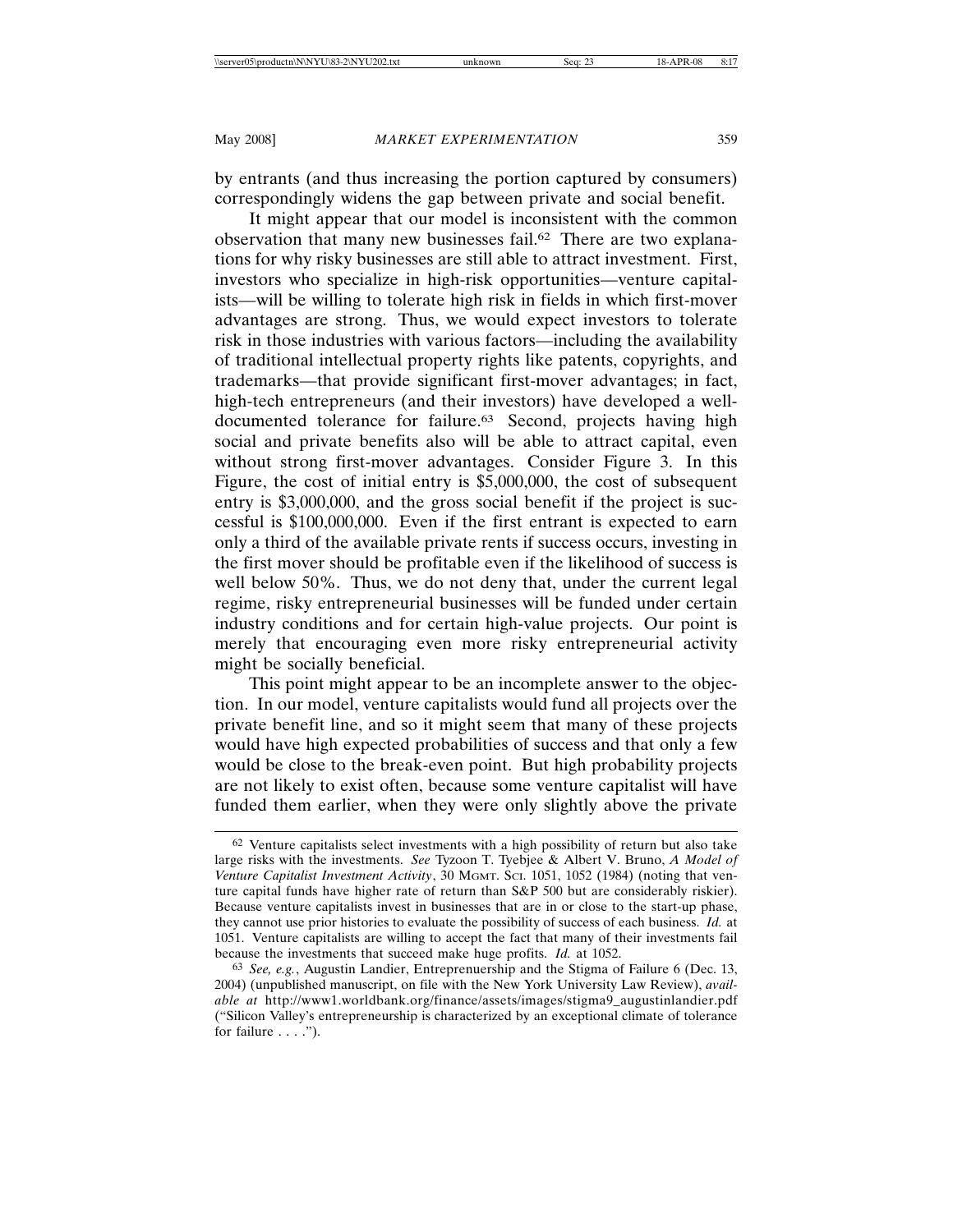

benefit line. Shifting from a static to a dynamic model makes this point clearly. Let us suppose that if a project is successful in year 0, the gross social benefit will be \$500,000 in that year (rising 5% each year) with a discount rate of 10%. The market experiment will still occur eventually, but it will be delayed. Figure 4 illustrates this. The x-axis is now time, and the variable previously on the x-axis, the first entrant's expected share of rents, is now assumed to be 0.5. The precise amount of delay depends upon the expected probability of success; if, for example, the probability were 0.1, then the experiment will occur twenty years too late. Our conclusion that entry will tend to occur inefficiently late is robust to plausible changes in the parameters.64

<sup>64</sup> This result is in contrast to an existing dynamic model of sequential entry in a growing market. *See* David E. Mills, *Untimely Entry*, 39 J. INDUS. ECON. 659, 660 (1991) (outlining model and noting its prediction that entry tends to be premature). In Mills's model, a firm will enter when it anticipates that entry will be profitable, taking into account all of the decisions by subsequent entrants. *Id.* at 662–63. Mills's model shows that from a social perspective, entry can be premature or tardy. *Id.* at 660. The intuition underlying premature entry is that an entering firm knows that no other firm will enter until demand has grown sufficiently to make entry worthwhile. While the firm might wait if it had a property right that allowed it to do so, the benefit of deterring entry by other firms may make early entry worthwhile. *See id.* at 660 (discussing trade-off between early entry and being preempted). The entrant accepts early losses for higher profits in a later period. Mills's analysis assumes, however, that potential entrants know the level of demand. *See id.* at 661 (defining inverse demand function). At least when demand is highly uncertain, premature entry seems unlikely to occur, though the benefit of deterring subsequent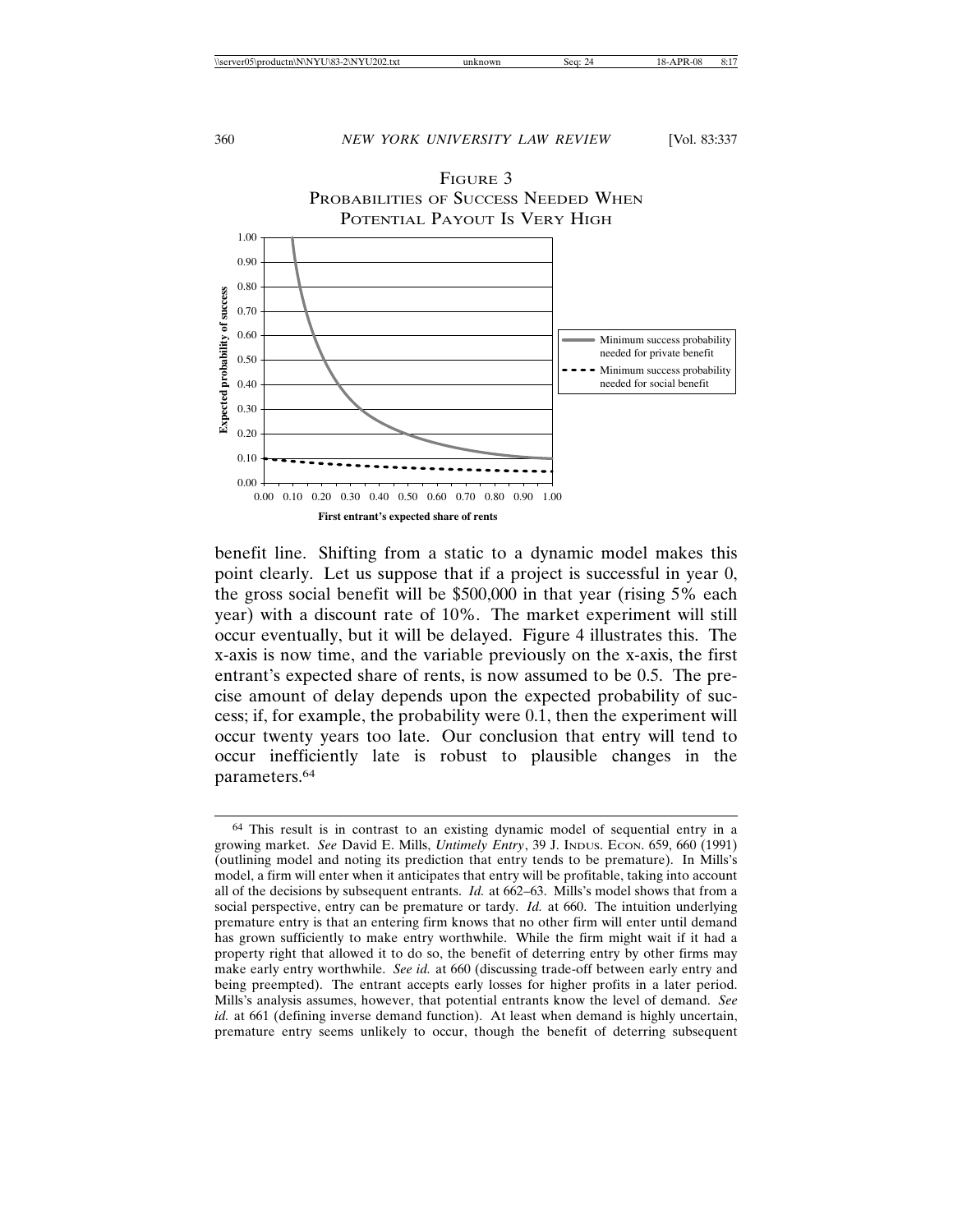

# *2. The Effect of Intellectual Property Protection*

A principal effect of intellectual property protection is to increase the first entrant's expected share of the rents. This is so for two reasons. First, exclusivity provided by intellectual property rights guarantees at least a limited period of time during which the entrant faces no direct competition, thus increasing the first entrant's expected share of rents in terms of present discounted value. Second, the head start provided by an exclusive right may allow the first entrant to maintain a larger market share even after the limited term ends. Moving to the right on the x-axes in Figures 1, 2, and 3 narrows the gap between private and social benefit, the latter of which falls slowly as a result of the decrease in rent-seeking associated with reduced entry. For relatively small expected market shares, a private party will be unwilling to undertake the experiment even if success is ensured, but as expected rents approach the monopoly level, experimentation becomes increasingly feasible.

It might appear that the conclusion that greater intellectual property rights will increase experimentation flows from a simplification in our model, namely the assumption that the gross social benefit is fixed regardless of the expected share of rents of the first entrant. After all,

entrants for a time in the event of modest success may, to some extent, reduce the wedge between the private and social benefits of entry.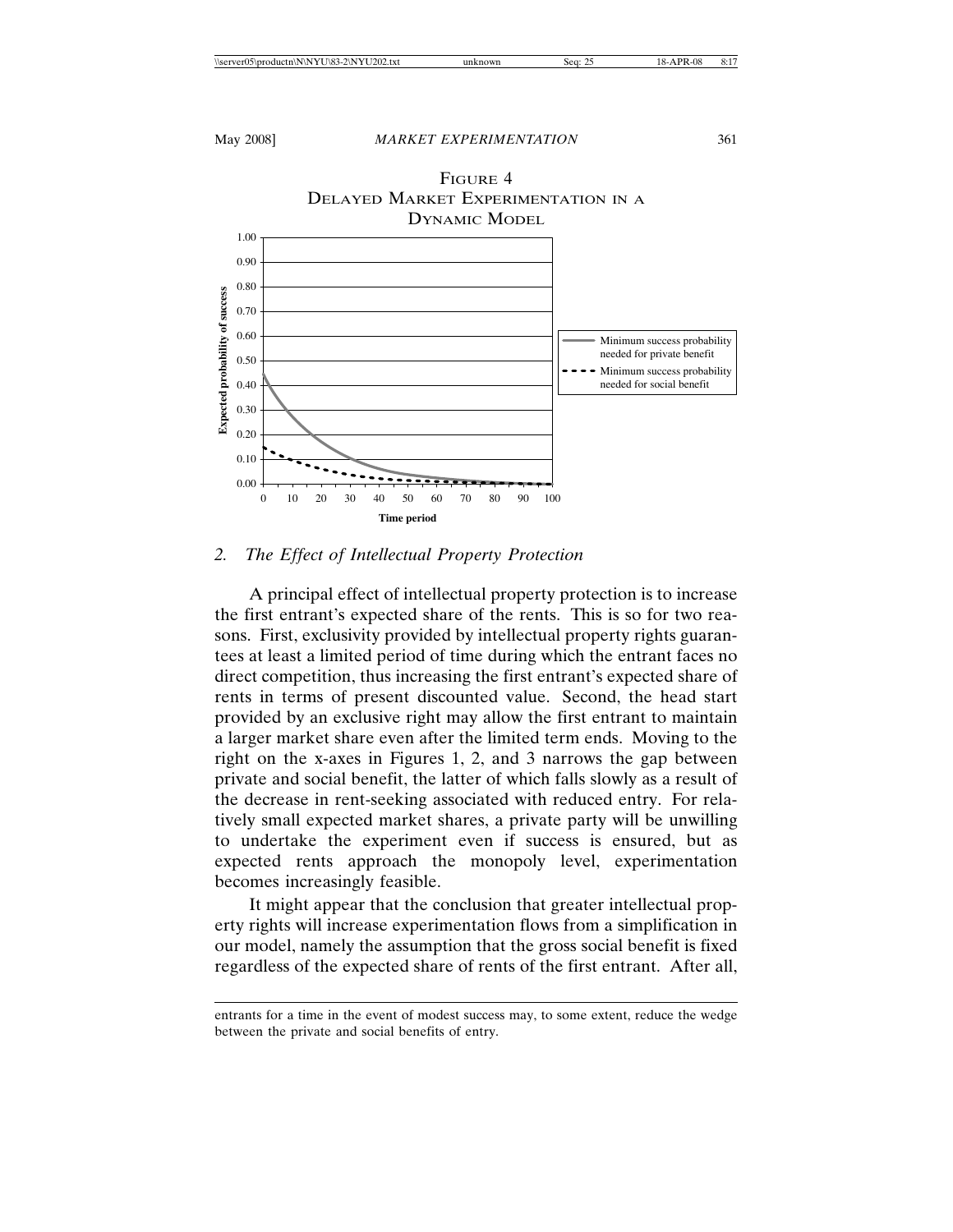a central drawback of intellectual property rights is that they increase deadweight loss, as higher prices mean that some who value goods over marginal cost nonetheless will not purchase them.65 Indeed, we agree that a principal cost of increasing the first entrant's expected share of rents is this deadweight loss. Accounting for the negative effect of market power on social benefit, however, does not diminish the point that there will be a gap between private and social incentives for experimentation. Figure 5 illustrates this gap, calculating discounted net social benefits for different market shares of the first entrant. In addition to the assumptions of the dynamic model in Figure 4, this graph reflects that, as the market share of the first entrant increases from 0 to 1.0, deadweight loss consumes up to 40% of the gross social benefit, and the proportion of social benefit captured by all entrants, rather than by consumers, increases from 0.5 to 0.75.

## FIGURE 5

NET SOCIAL BENEFITS AS A FUNCTION OF FIRST ENTRANT'S EXPECTED SHARE OF RENTS, WHERE INCREASE IN FIRST ENTRANT'S SHARE OF EXPECTED RENTS INCREASES DEADWEIGHT LOSS AND PRODUCERS' SHARE OF SURPLUS



In Figure 5, the social benefit from experimentation rises consistently with increases in the first entrant's expected share of rents, although the increase levels off somewhat when the expected share exceeds 45%. Given that this Figure reflects a relatively pessimistic

<sup>65</sup> The argument that intellectual property generally creates deadweight losses is well accepted in the literature. *See, e.g.*, Mark A. Lemley, *Property, Intellectual Property, and Free Riding*, 83 TEX. L. REV. 1031, 1059 (2005) ("By definition . . . the intellectual property system permits owners to raise price above marginal cost, creating deadweight losses by raising the price to consumers.").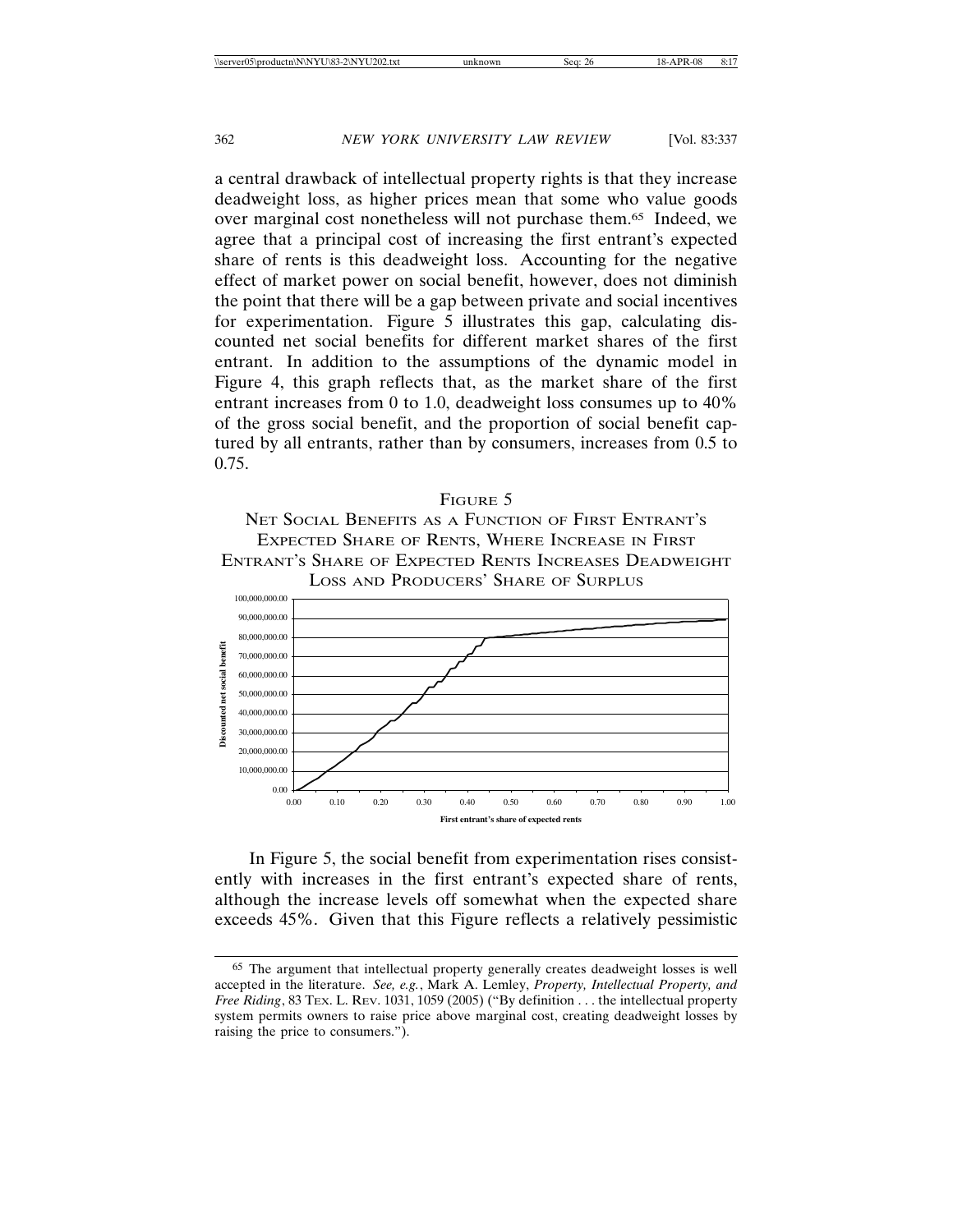assumption about deadweight loss, it appears likely that the dynamic benefit of intellectual property for market experimentation (more experimentation) will outweigh the static cost (higher prices and lower output) in expected value terms. That does not necessarily mean, however, that increases in intellectual property for market experimentation will always be justified. There may be other costs of high expected rent shares besides the short-term deadweight loss, including losses from political rent-seeking<sup>66</sup> and a reduction in downstream market experimentation.<sup>67</sup> Let us suppose that these losses, plus the deadweight loss, equal 60% of the gross social benefit from experimentation as the first entrant's market share approaches the monopoly level of 1.0. Then, past a certain point, increases in expected rent shares will decrease social welfare, as illustrated in Figure 6.

This suggests that any institution that seeks to grant intellectual property for market experimentation must seek to limit the total costs of monopoly. An especially cautious approach would embrace intellectual property only where market experimentation seems highly unlikely to occur in its absence over the entire period of the intellectual property right.

# *B. Caveats*

## *1. Cognitive Factors*

In our analysis above, we assumed that although the prospective entrepreneur does not know whether a particular project will be successful, he accurately measures its probability of success. Behavioral economics, however, suggests that many economic actors are overconfident about their probability of success in many endeavors, including business. Studies suggest, for example, that failure rates of new entrants are high,<sup>68</sup> and some have even suggested that, on average,

<sup>66</sup> Richard Posner has argued that political rent-seeking can be "a larger source of social costs than private monopoly." Richard A. Posner, *The Social Costs of Monopoly* and Regulation, 83 J. Pol. Econ. 807, 807 (1975). For the classic articles introducing the problem of rent-seeking, see generally Anne O. Krueger, *The Political Economy of the Rent-Seeking Society*, 64 AM. ECON. REV. 291 (1974), and Gordon Tullock, *The Welfare Costs of Tariffs*, *Monopolies, and Theft*, 5 W. ECON. J. 224 (1967).

<sup>67</sup> Critics of the current patent system argue that the rising cost of litigation and the declining quality of patents issued by the U.S. Patent and Trademark Office have resulted in uncertainty and have therefore deterred investment in innovation and intellectual property. *See* COMM. ON INTELLECTUAL PROP. RIGHTS IN THE KNOWLEDGE-BASED ECON., NAT'L RESEARCH COUNCIL OF THE NAT'L ACADEMIES, A PATENT SYSTEM FOR THE 21ST CENTURY 95 (Stephen A. Merrill et al. eds., 2004).

<sup>68</sup> *See, e.g.*, David de Meza & Clive Southey, *The Borrower's Curse: Optimism, Finance* and Entrepreneurship, 106 ECON. J. 375, 377 (1996) (reporting "extremely high drop out rates" for new entrepreneurs in both United States and Britain).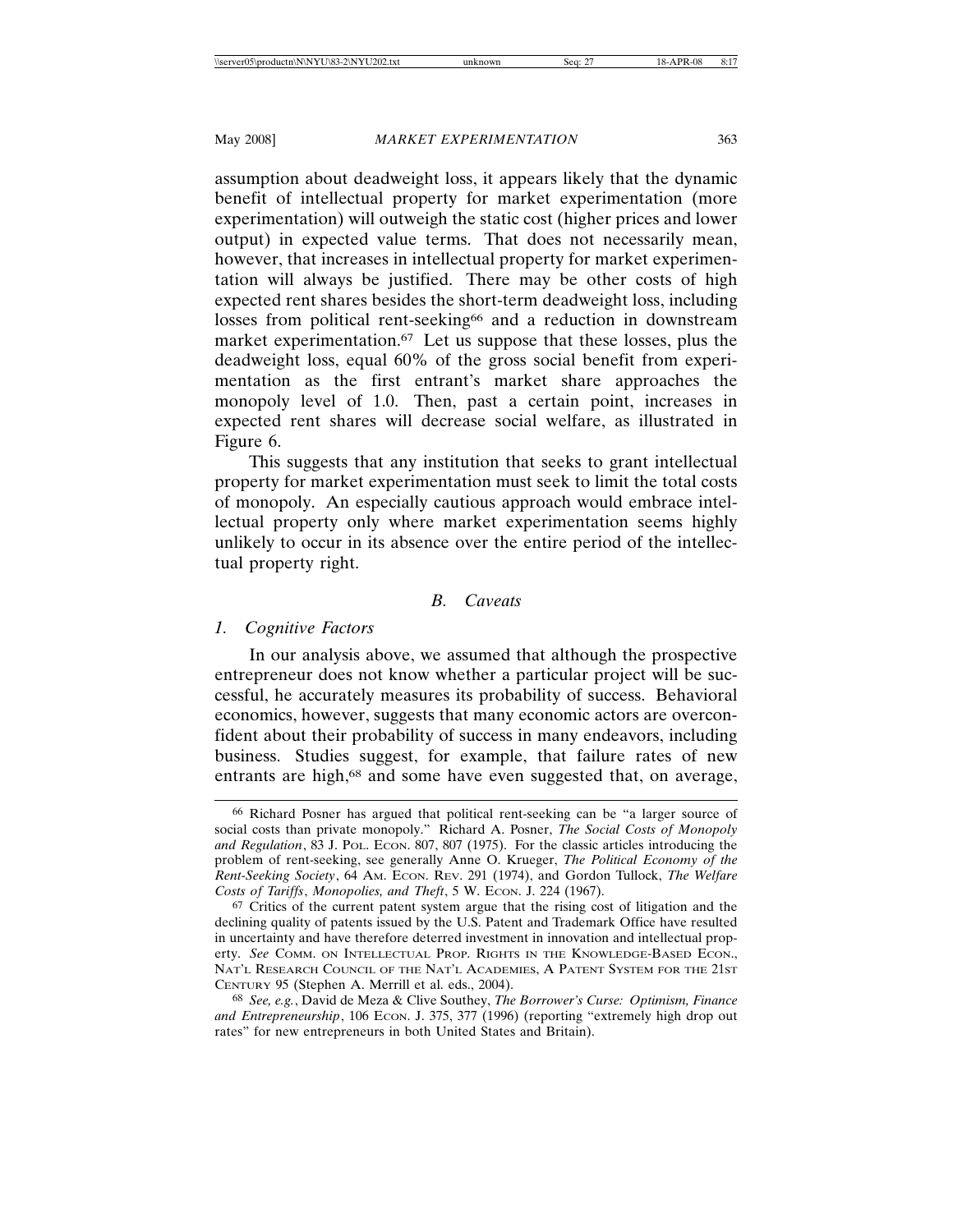

entry tends to produce negative economic returns.<sup>69</sup> Of course, these conclusions are based on private returns rather than social returns. Our analysis suggests that entrant overoptimism may be socially beneficial because it will tend to reduce the wedge between private and social benefit seen in Figures 1 and 2.

Entrant overconfidence may thus reduce the benefits of intellectual property, but we doubt that this problem is sufficiently large to undermine our general argument in any significant way. Although some individuals start businesses with their own money, many individuals use external sources of financing. Financiers have incentives not to be overly confident about the likelihood of success, and there is considerable evidence of realism from the venture capital side with regard to concerns of imitation in the market.70 The gatekeeping function of venture capitalists thus prevents many individuals from

<sup>69</sup> *See, e.g.*, Avishalom Tor, *The Fable of Entry: Bounded Rationality, Market Discipline, and Legal Policy*, 101 MICH. L. REV. 482, 490–92 (2002) (arguing that high attrition rates and poor market penetration by new entrants cause negative net economic impact).

<sup>70</sup> *See* de Meza & Southey, *supra* note 68, at 375 (noting that banks may have better access to unbiased information than do entrepreneurs); *id.* at 377 (citing data showing that firms having financing—especially unsecured financing—fail less frequently than businesses self-financed by entrepreneurs); *see also* Gary Rivlin, *Relax, Bill Gates; It's Google's Turn as the Villain*, N.Y. TIMES, Aug. 24, 2005, at A1 ("When I meet with venture capitalists, or if I'm engaged in a conversation about going into partnership with someone, inevitably the question is, 'Why couldn't Google do what you're doing?'"); Rob Landley, *A Look at Microsoft's Record: Can It Continue This Way?*, THE MOTLEY FOOL, Nov. 18, 1998, http://www.fool.com/CashKing/1998/CashKingPort981118.htm ("These days, even venture capital is drying up for any new projects that might, conceivably, someday compete Microsoft [sic].").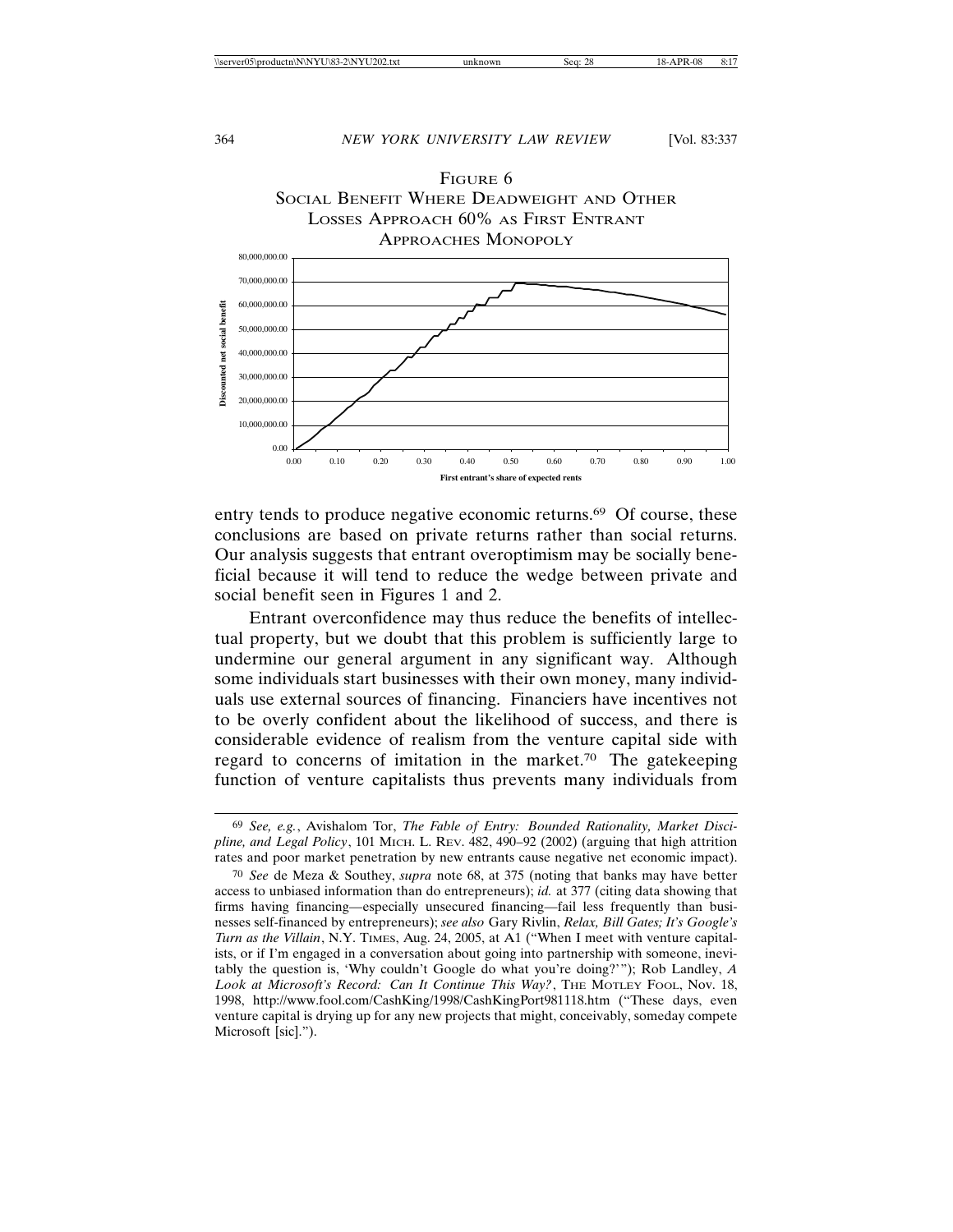launching quixotic business ventures or from continuing them with the support of follow-on financing. The possibility of entrant overconfidence may thus be greatest for projects that do not receive venture capital but that instead are financed by entrepreneurs, along with family and friends. Such projects tend to have lower market-entry costs, which our model predicts will have higher rates of failure to begin with.

## *2. Demand Diversion*

So far, we have assumed that the market into which the entrepreneur is considering entering is entirely isolated from other markets. Virtually all products and services, however, are at least partial substitutes for other goods and services. A new product or service will owe part of any success it achieves to customers who otherwise would have purchased other products and services. In the industrial organization literature on product differentiation, this phenomenon is called "demand diversion,"71 or, more vividly, "business stealing."72 More commonly, this is simply called competition, but the economic literature on imperfect competition shows that competition does not automatically produce optimal entry.73 The literature demonstrates that because market entrants often do not take into account the effect of their entry on others already in the market, it is possible that there will be insufficient entry or excessive entry into new markets.<sup>74</sup> If there is excessive entry into a market, then intellectual property protection will have two competing effects. On the one hand, such protection may reduce subsequent entry, potentially improving efficiency; on the other, it may increase the attractiveness of the creation of a new, differentiated product that would receive protection, thereby potentially reducing efficiency.

Both of these competing effects are visible in Figure 7. This Figure reflects, in addition to the assumption of Figure 5, the assumption that 75% of what is counted as social benefit in Figure 5 should not be so counted, for it merely reflects diversion of economic activity from elsewhere in the economy. With this pessimistic assumption, there is excessive, rather than inadequate, entry, and an increase in the share of rents earned by the first entrant initially causes progres-

<sup>71</sup> *See, e.g.*, Christopher S. Yoo, *Copyright and Public Good Economics: A Misunderstood Relation*, 155 U. PA. L. REV. 635, 697 (2005) (defining "demand diversion" as "surplus cannibalized from other producers already in the market").

<sup>72</sup> *See, e.g.*, Abramowicz, *supra* note 58, at 39 (defining "business stealing" as equivalent to demand diversion).

<sup>73</sup> *See supra* note 12 and accompanying text.

<sup>74</sup> *See supra* note 12 and accompanying text.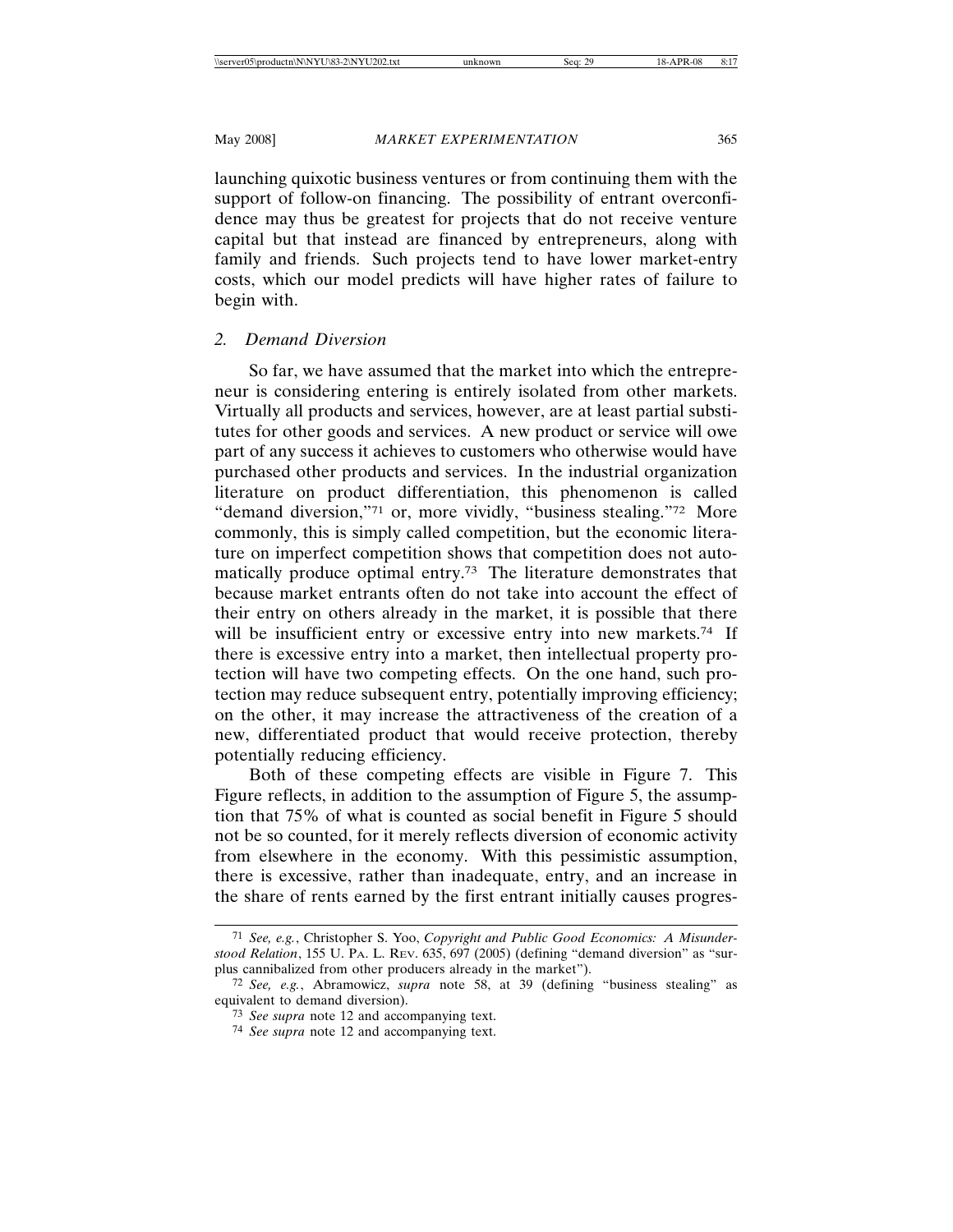sively greater social losses. Past a certain point, however, cost savings are obtained by virtue of a reduction in subsequent entry, and at some point the market experiment becomes socially beneficial rather than harmful. Extreme demand diversion can, in sum, potentially complicate the case for protecting market experimentation. Ideally, an institution granting intellectual property rights for market experimentation would be attentive to this concern.



# FIGURE 7 SOCIAL BENEFIT WITH HIGH DEMAND DIVERSION

# *C. Types of Market Experimentation*

So far, our model has been mostly abstract, identifying a benefit of market experiments without specifying the type of market experiments we might wish to encourage. In this section, we discuss four different types of experiments: launching a new type of good or service (a new product market), creating a new variety of an existing good or service (a new product feature), reforming an organizational or supply chain (a new supply-side approach), and selling an existing good or service in a new location (a new geographical market).

## *1. New Product Markets*

Suppose that the year is around 1997, and a venture capitalist is listening to Reed Hastings pitch a company that he hopes to launch.75 The company, to be called Netflix, will rent DVDs by mail, sending them in envelopes to subscribers who select movies over the Internet. Hastings initially plans to rent DVDs to customers for a fixed price for a set period of time, but eventually he may offer a deal in which sub-

<sup>75</sup> For background on Netflix, the company Hastings launched and the basis for this example, see generally Gary Rivlin, *Does the Kid Stay in the Picture?*, N.Y. TIMES, Feb. 22, 2005, at G1.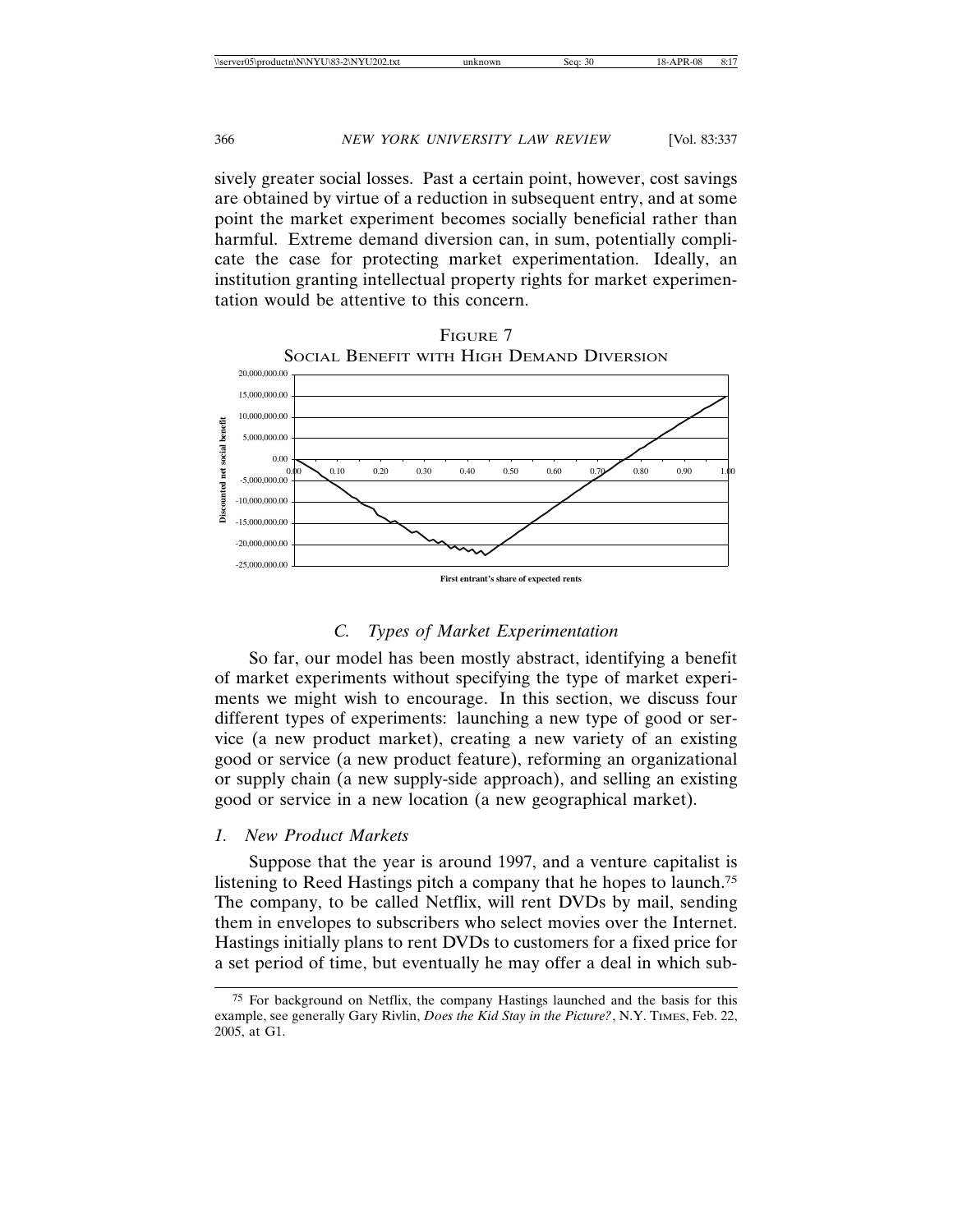scribers can rent an unlimited number of movies for a fixed fee so long as they have no more than a certain number out at any given time. The venture sounds risky. DVDs themselves are not yet a firmly established technology, and they might break or get scratched when shipped in flimsy envelopes in the mail. Consumers might prefer the spontaneity of a visit to the video store over ordering a movie for a later time. Late fees, on which video rental stores have traditionally made a great deal of money, will not be a revenue source. Building a distribution center in which to process the envelopes could be expensive, and ideally there would be multiple distribution centers to minimize shipping time. Subscriber-based businesses typically take a long time to build, and yet the technology may have little long-term viability given the continued expansion of broadband capacity and videoon-demand services.

Worst of all, imagine that this new business manages to overcome all of these obstacles. Its success and happy customers would be difficult to hide. Competitors could then jump into the business; indeed, they might have significant advantages over Netflix. The Blockbuster video chain, for example, might be able to undercut Netflix by exploiting its existing relationships with movie studios. Blockbuster might also take advantage of its many individual store locations by sending DVDs from them, thereby reducing the time of mail delivery, or by offering subscribers a chance to rent videos at Blockbuster's brick-and-mortar stores as part of a package. Retailing giants, rich in customer brand recognition and relationships, also might compete. Wal-Mart might be able to destroy Netflix in much the same way that it outmuscles small retailers. Massive online retailers, like Amazon.com or Dell, might crush Netflix simply by executing the concept more effectively.76 Consequently, a back-of-the-envelope calculation might be that there is only a one-in-three chance that the Netflix concept will initially be successful and, further, a one-in-three chance of maintaining a sufficient market share to be more than marginally profitable. With an initial cost of perhaps \$100,000,000 and small margins on each potential subscriber, the best-case scenario

<sup>76</sup> Critics have argued that Michael Dell, Dell's founder, succeeds by identifying the best business models and then simply executing them better than the models' originators. *See* Andrew Park & Peter Burrows, *Dell, the Conqueror*, BUS. WK., Sept. 24, 2001, at 92, 94 (noting that Dell's "brilliance" is in "identifying innovative business models" and "executing them to perfection," not in creating "whiz-bang inventions"). Improving execution of existing ideas is an important type of innovation in itself, but such business practices may discourage others from creating new business models at all. If property rights in new business models existed, then those with the best ideas could consolidate their efforts with those best capable of conducting experiments and with those best able to execute the models that have proven, at least preliminarily, to be successful.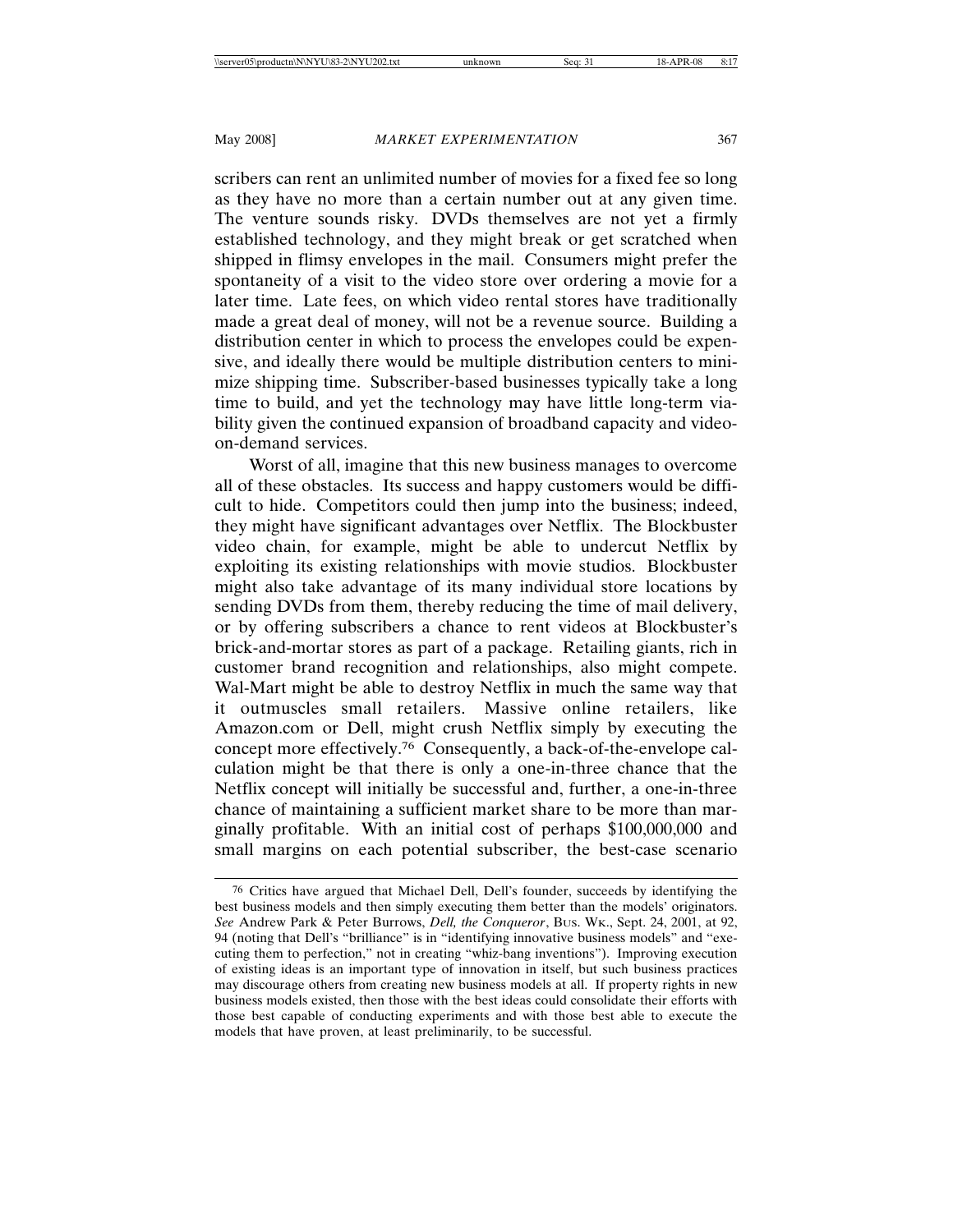would require a multibillion-dollar consumer market for the investment to be worthwhile in expected value terms.

Because Netflix emerged as successful despite the long odds against it, it might seem to be a poor example with which to advance our thesis. But in fact, Netflix highlights both the importance of having some protection against second movers and the riskiness of new businesses, even those that become highly successful. Netflix faced many of the uncertainties that plague any new entrant and that provide an advantage to second movers: uncertainty about demand (would consumers be interested?), uncertainty about supply (how expensive would it be to turn around DVDs?), and uncertainty about competition (would incumbents have cost advantages?). However, the business that Netflix sought to create may also have enjoyed some important practical and legal first-mover protections. Once Netflix built large distribution centers, it was difficult for other start-up competitors to compete in terms of selection and delivery time. Moreover, Netflix also enjoyed other network effects and positive consumer associations with its brand name.77 Now, Netflix's large installed customer base78 may make a customer more likely to choose it than an alternative, both because Netflix is likely to be the first company that comes to mind and because the large customer base may improve the usability of the Netflix product.79

In addition, Netflix sought and obtained some broad and controversial patents on its business methods.80 These patents may have given investors some additional degree of confidence that Netflix could hold off the competition long enough to earn sufficient profits

78 Netflix is the "largest online movie rental subscription service" with over 6,300,000 subscribers. Netflix, Inc., Annual Report (Form 10-K), at 1 (Feb. 28, 2007).

<sup>77</sup> *See* Nicholas Thompson, *Netflix Uses Speed to Fend Off Wal-Mart Challenge*, N.Y. TIMES, Sept. 29, 2003, at C1 (noting entry of Wal-Mart into market but noting that Netflix enjoys "a big lead in customers, revenue and brand recognition"); Associated Press, *A Second Look: Netflix Peaks for 2nd Day*, BUS. WK., Feb. 28, 2008, http:// www.businessweek.com/ap/financialnews/D8V3G7601.htm (explaining Netflix's recent rise in stock price by noting that "the company may be seeing a tipping point in terms of brand recognition and subscriber growth"); Jennifer Bayot, *Netflix Takes Over Wal-Mart's Online DVD Rental Business*, N.Y. TIMES, May 19, 2005, http://www.nytimes.com/2005/05/19/ business/media/19cnd-movie.html (observing that Wal-Mart had "copied" Netflix's business model but documenting that Netflix had nonetheless triumphed).

<sup>79</sup> For example, having more customers may have enabled Netflix to develop a better database from which to make product recommendations for future customers based on collaborative filtering.

<sup>80</sup> *See* Nicholas Thompson, *Netflix's Patent May Reshape DVD-Rental Market*, N.Y. TIMES, June 26, 2003, at C4 (noting that "some analysts question whether Netflix's innovation" was obvious and thus unpatentable); *see also* Method and Apparatus for Renting Items, U.S. Patent No. 6,584,450 (filed Apr. 28, 2000); Approach for Renting Items to Customers, U.S. Patent No. 7,024,381 (filed May 14, 2003).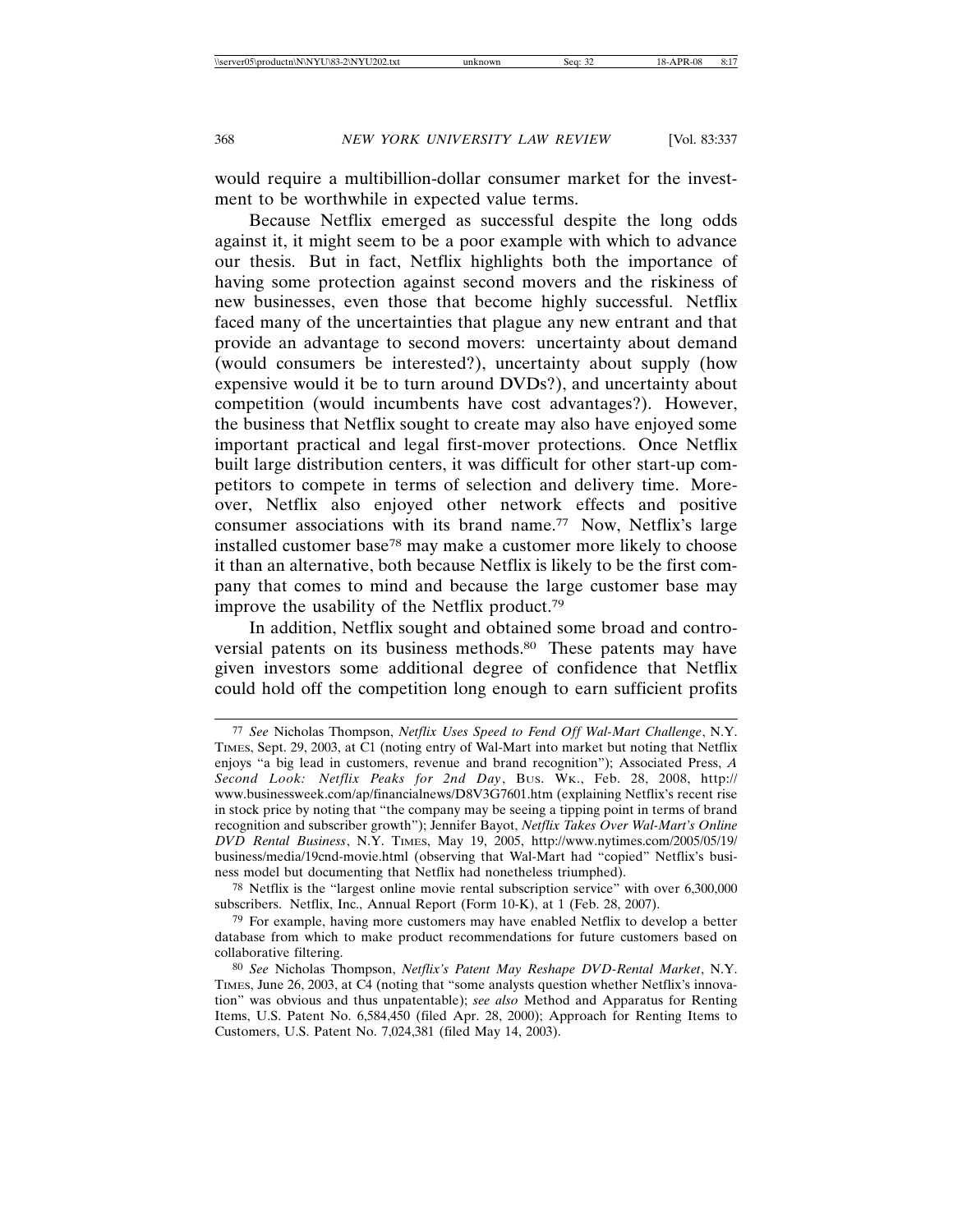to justify the risky investment; in fact, Netflix did resort to suing on its patents when Blockbuster attempted to enter its market.81 Yet Netflix's patents were sought and obtained prior to recent Supreme Court and Federal Circuit rulings that have made it more difficult to obtain patents on technologically obvious business methods,<sup>82</sup> and the Netflix patents themselves were controversial precisely because they seemed to cover a technologically obvious process (providing DVDs by mail).83 We have two views on the Netflix patents. In general, we support limiting patents to nonobvious developments, and we are skeptical that Netflix's patents could survive scrutiny under the updated patent law standards. On the other hand, we believe that Netflix's launch of its business was truly risky, and therefore we think that Netflix's patents, though they are of doubtful validity under traditional analysis, may have been socially useful in encouraging market experimentation.

The Netflix example also advances our thesis because it is an example of a business that easily might not have existed but for the possibility of sufficient legal and nonlegal first-mover advantages, as well as the persistence of its multimillionaire founder, who could personally afford to capitalize the initial business and who had a sufficient track record of success that he could attract venture capital (albeit not without difficulty) as the business was developing.<sup>84</sup> We cannot identify with certainty business ideas that would have been successful if only they had been implemented, but we can show that even businesses that proved to be phenomenally successful may at one time have appeared to be marginal projects or likely losers. Even after Netflix took off against the odds, there were many analysts in 2002 and beyond who doubted that it would be able to survive competition

<sup>81</sup> *See* Monica Sanders, Why Is Netflix Suing Blockbuster?, http://www.legalzoom.com/ legal-articles/netflix-suing-blockbuster.html (last visited Jan. 21, 2008) (discussing lawsuit). The companies settled the dispute in 2007. Reuters, *Blockbuster Settles Fight with Netflix*, N.Y. TIMES, June 28, 2007, at C12.

<sup>82</sup> *See, e.g.*, KSR Int'l Co. v. Teleflex Inc., 127 S. Ct. 1727, 1734–35, 1741 (2007) (overturning Federal Circuit's more liberal "teaching, suggestion, or motivation" test for obviousness); *In re* Comiskey, 499 F.3d 1365, 1380–82 (Fed. Cir. 2007) (holding that business methods may be obvious and therefore unpatentable where they merely combine unpatentable business methods with computers or other well-known technology).

<sup>83</sup> *See* Xenia P. Kobylarz, *Netflix Screens Patent Controversy*, INTERNET L. & STRATEGY, May 2006, http://www.lawjournalnewsletters.com/issues/ljn\_internetlaw/4\_5/ news/146548-1.html (noting that Netflix-Blockbuster patent suit "highlights the ongoing debate over Internet business-method patents").

<sup>84</sup> *See* Reed Hastings as told to Patrick J. Saver, *How I Did It: Reed Hastings; The Envelope, Please*, INC., Dec. 2005, at 118, 119 (disclosing that Hastings sold his prior startup company in 1997 for \$750 million, giving him "the means to start Netflix"); *see also* Rivlin, *supra* note 75 (reporting that many venture capitalists rejected entreaties of Netflix's founder, Reed Hastings, for funding).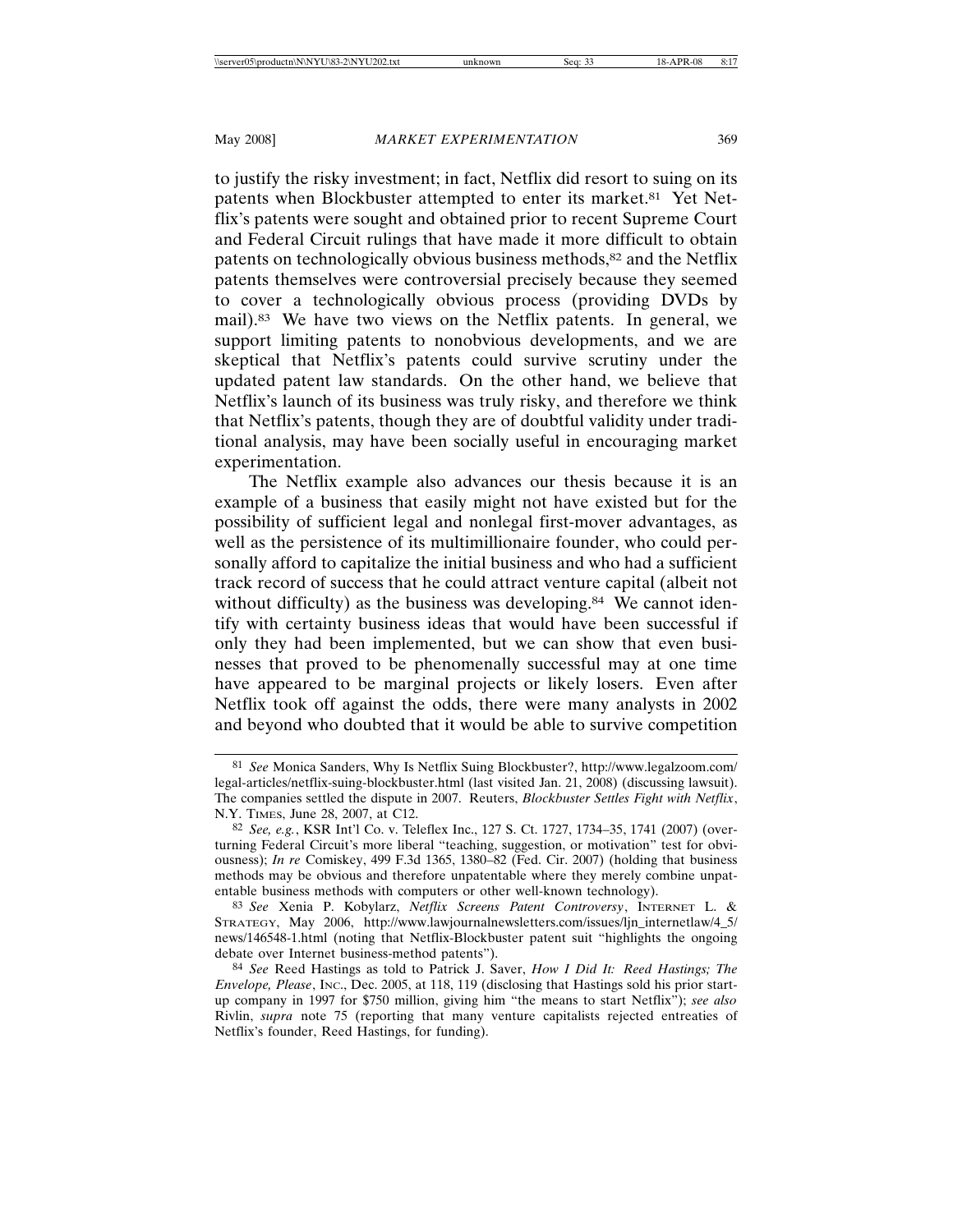from Blockbuster and Wal-Mart.85 Moreover, Netflix's own disclosures of market data during its 2002 initial public offering have been blamed for attracting Blockbuster and Amazon.com as competitors, showing that competitors do try to free ride on the market experiments of other firms.86

Compounding the uncertainty that first movers like Netflix face is the danger that second and subsequent movers may free ride on their marketing and other promotion efforts. Even if Netflix was sure that consumers could be persuaded that it makes sense to rent DVDs by mail, such persuasion might be expensive. Once Netflix persuades consumers that the business concept is worthwhile, some of those consumers may so closely associate Netflix with the concept that they will not seriously consider competitors.<sup>87</sup> Other consumers, however, may research competitors and choose lower-cost options. In our framework, the need to engage in marketing may make the entry cost for a first mover higher, thereby increasing the wedge between private and social benefit. A similar analysis applies to a case in which a first entrant will need to spend money on lobbying. One obstacle to supersonic travel, for example, is the federal regulation of aircraft noise.<sup>88</sup> Even if a particular company thinks that it can persuade Congress to change the rules, subsequent entrants may be able to free ride on that benefit. We recognize, of course, that advertising and lobbying sometimes may be inefficient,<sup>89</sup> but there are at least some circumstances in

87 *See, e.g.*, Harry S. Gerla, *A Micro-Microeconomic Approach to Antitrust Law: Games Managers Play*, 86 MICH. L. REV. 892, 922–23 (1988) (noting that consumers may not choose lower price option for any number of reasons, such as acting on instinct instead of on calculation or due to personal attachment to product).

88 No civil aircraft may exceed Mach 1 unless authorized for testing, and no sonic boom may reach the surface of the United States. 14 C.F.R. § 91.817 (2007); *id.* pt. 91, app. B.

89 *See, e.g.*, Jules Backman, *Is Advertising Wasteful?*, J. MARKETING, Jan. 1968, at 2 (summarizing and discussing both sides of debate over efficiency of advertising). One argument against the efficiency of advertising is that monopolists may use it to protect their market positions. *See* Jeffry M. Netter, *Excessive Advertising: An Empirical Analysis*, 30 J. INDUS. ECON. 361, 361 (1982) (discussing literature on use of advertising to create barriers to entry). Our argument indicates that such advertising could be efficient in some cases, though perhaps second-best relative to a regime in which government directly protects market innovators.

<sup>85</sup> *E.g.*, Martin Peers & Nick Wingfield, *Blockbuster Set To Offer Movies by Mail— Rental Giant's Shift in Approach Expected To Keep Prices Low; A Netflix Binge for \$19.95*, WALL ST. J., Feb. 11, 2004, at D1 (noting that Blockbuster poses considerable threat to Netflix due to convenience of its stores); Ann Zimmerman et al., *Wal-Mart To Start Subscription Plan for Renting DVDs*, WALL ST. J., Oct. 16, 2002, at D12 (reporting that analysts expect price wars once Blockbuster and Wal-Mart enter market).

<sup>86</sup> *See* Matthew Boyle, *Questions for . . . Reed Hastings*, FORTUNE, May 28, 2007, at 30, 30 (noting that Hastings regrets taking Netflix public in 2002 because "by publishing our financials we let Blockbuster see that this was a profitable business, and it entered two years later"); Rivlin, *supra* note 75 (same).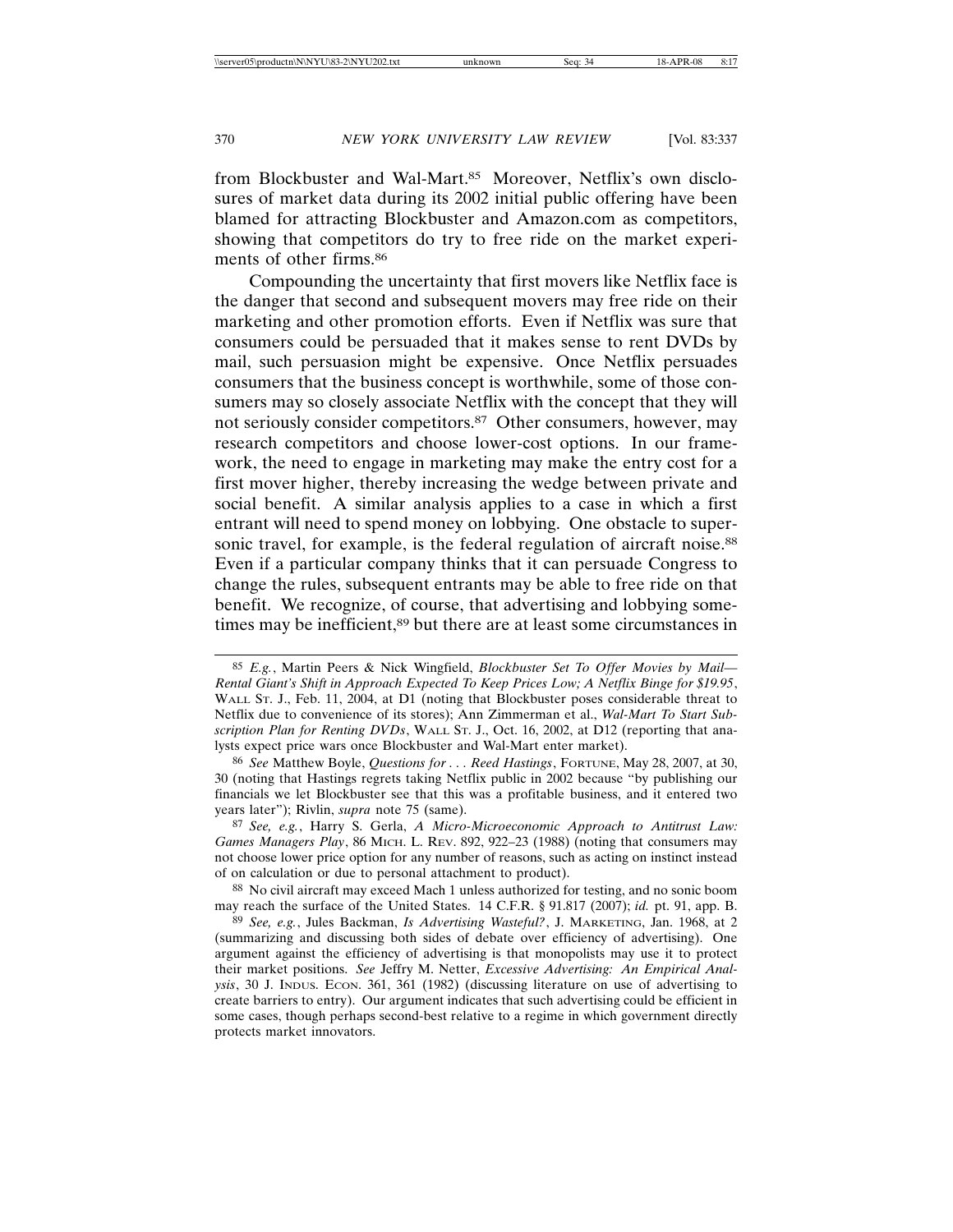which these activities can provide information that ultimately raises social welfare,<sup>90</sup> and intellectual property protection can increase the likelihood of such activities.

# *2. New Product Features*

In a similar way, the introduction of new product features can be hampered by the fear of immediate imitation. A producer faces many of the same uncertainties about demand, supply, and competition when considering the introduction or development of a particular product feature. If the WordPerfect word processing program included a new feature that proved to be popular among users—say, an improved search feature allowing the user to search for portions of a document containing a number of words not necessarily in order, as on search engines like Google—then Microsoft might incorporate that feature as well in its competing Word program. One would not expect this to stop innovation altogether, in part because introduction of a new feature gives the innovator a lead-time advantage. A software company with a successful new feature may be able to gain market share while others take time to catch up. Nonetheless, a lagging company may be wary of introducing new features that it expects the market leader to be able to incorporate quickly, while the leader would only have the incentive to innovate to induce its customers to buy new versions of the same program.

The inability of an entrepreneur to secure the full benefits of a market experiment with new product features can help explain why some seemingly obvious product features take so long to emerge. A possible example of this phenomenon is luggage with wheels, a feature that came into common use only in the late twentieth century.91 The idea that adding wheels to luggage might be useful is old in the art. Consider Figure 8, an illustration from a 1914 patent for a device that secured wheels to a suitcase.<sup>92</sup> Even such a patent would provide little market exclusivity, given the myriad of other ways that one might

<sup>90</sup> *See, e.g.*, Phillip Nelson, *Information and Consumer Behavior*, 78 J. POL. ECON. 311, 321–23 (1970) (noting that advertising can provide consumers with useful information).

<sup>91</sup> The practical transition to wheeled suitcases began in the 1970s but was not accomplished fully until the early 1990s. *See, e.g.*, Betsy Wade, *Luggage Takes New Turns*, N.Y. TIMES, Sept. 17, 1995, § 5, at 4 ("Five years ago . . . only flight attendants wheeled their luggage, but now a majority of passengers do."); *see also* ROBERT J. SHILLER, THE NEW FINANCIAL ORDER: RISK IN THE 21ST CENTURY 101–02 (2003) (noting that although transition to wheeled suitcases began in 1970s, it took many years before feature achieved wide acceptance); Samsonite Corporation, History, http://www.samsonite.com/samsonite/about/ history/ (last visited Mar. 12, 2008) (noting that Samsonite first "roll[ed] out suitcases on wheels" in the 1970s and claiming that Samsonite was responsible for "the first wheeled suitcases").

<sup>92</sup> U.S. Patent No. 1,099,933 (filed Sept. 6, 1913) (issued June 16,1914).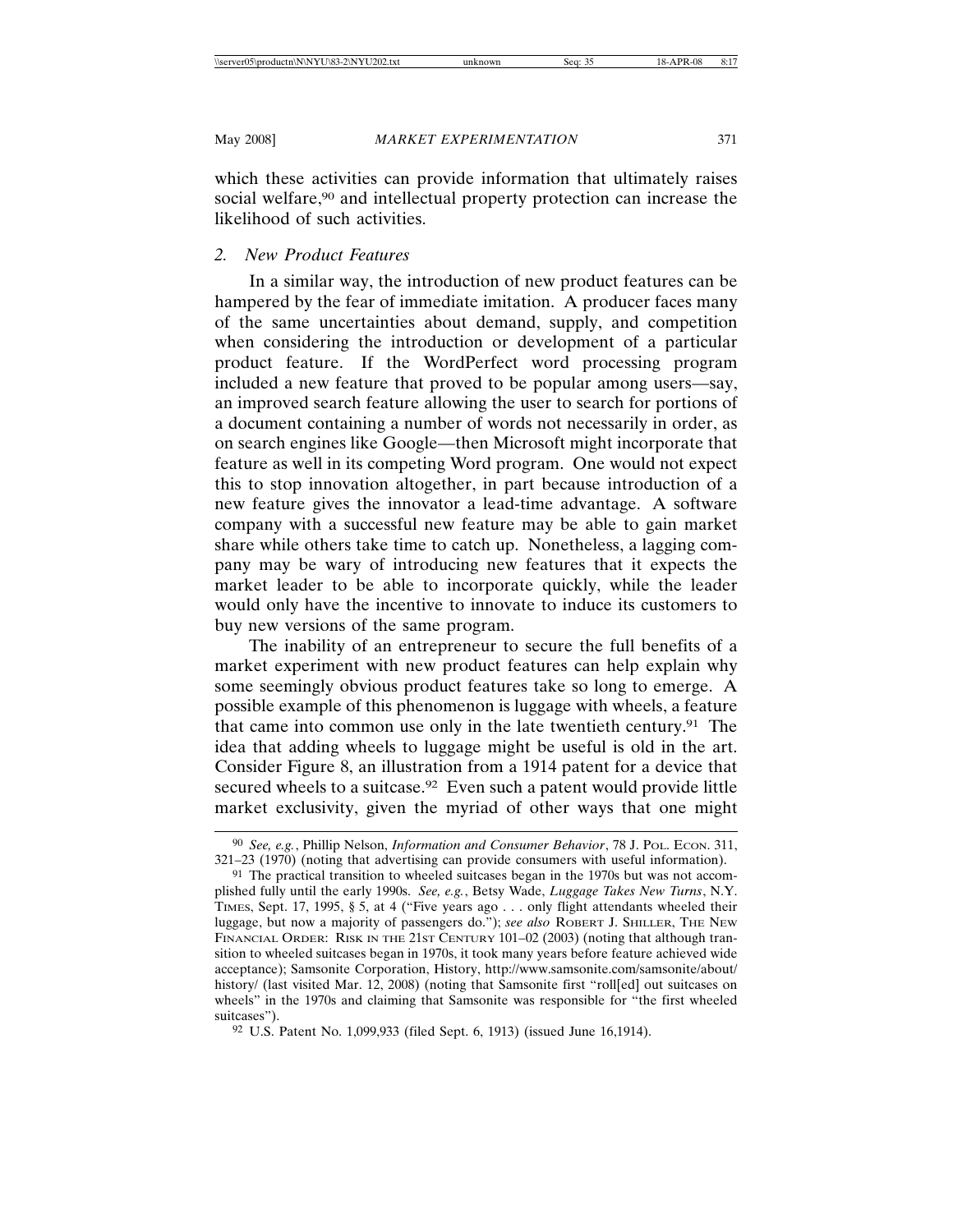attach wheels to a suitcase. (Wheels, obviously, are very old in the art.) The chief impediment to wheeled suitcases appears to have been not technological uncertainty but market uncertainty about consumer demand.93 Moreover, if a market experiment with wheeled luggage proved successful, established luggage companies would surely copy the innovation. This was, of course, precisely what happened once a suitcase with wheels was finally marketed successfully.<sup>94</sup> While we cannot eliminate the possibility that other factors, such as technological complications, may have contributed to the delayed widespread introduction of luggage wheels, the inadequacy of incentives to engage in market experiments seems likely to have played some role.



The inability to prevent second and subsequent movers from free riding on advertising can be a problem in the product-feature context as well. Consider, for example, a national fast-food chain deciding in

<sup>93</sup> Professor Shiller documents this point through an interview with Bernard Sadow, a pioneer in bringing wheeled luggage to market in the 1970s: "Sadow recalled . . . that the idea of his wheeled suitcase encountered much resistance at first, and buyers at all the major department stores rejected the idea as unsaleable. They did not argue that the wheeled suitcase was a bad idea, only that no one would buy it." SHILLER, *supra* note 91, at 101.

<sup>94</sup> *See* Leonard Sloane, *The Latest in Luggage: Lightweight and Mobile*, N.Y. TIMES, Dec. 16, 1989, at 52 (describing luggage with wheels as popular trend for holiday travelers and buyers in 1989); Wade, *supra* note 91 (noting addition of wheels to traditional forms of luggage).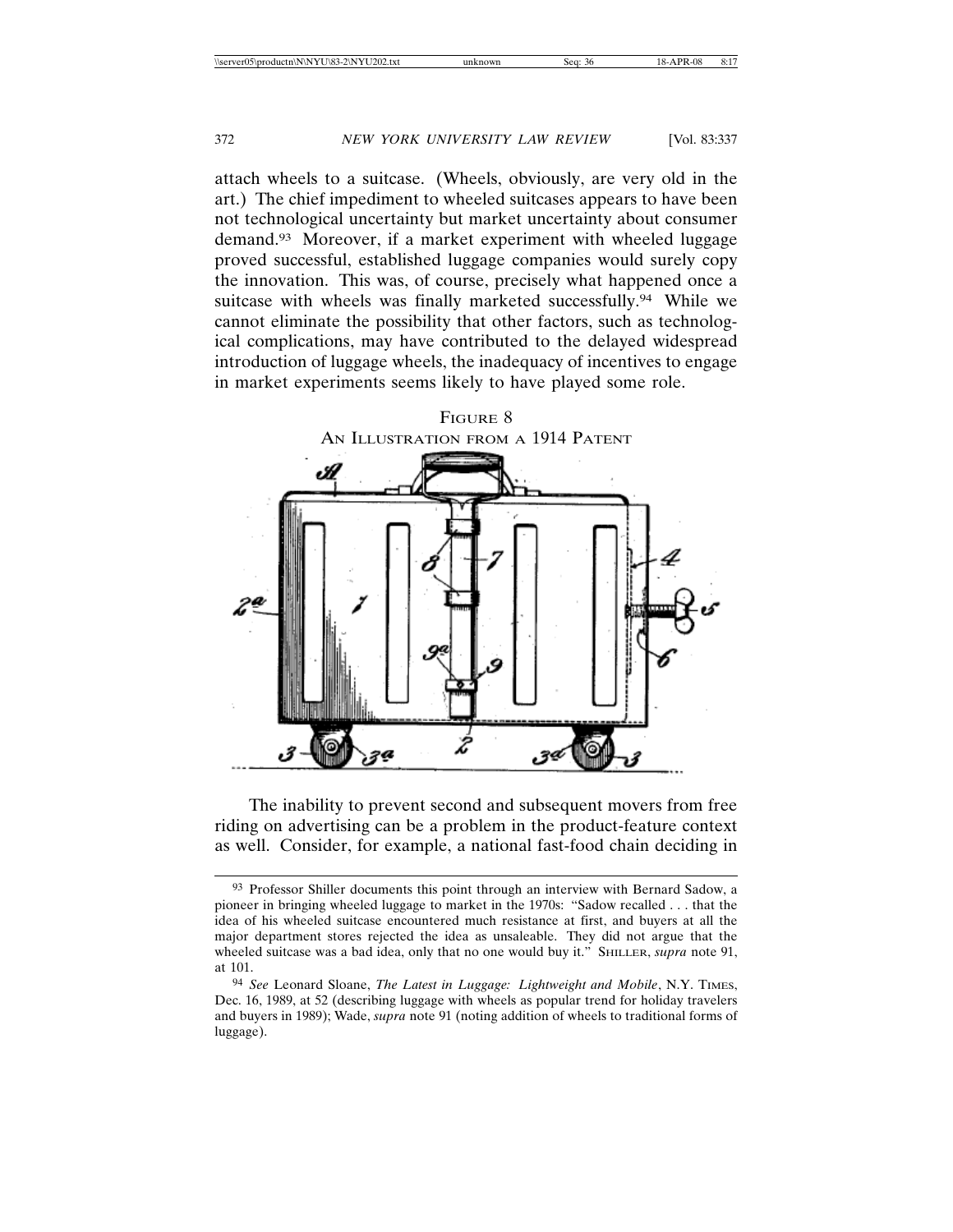the 1990s whether to eliminate trans fats from its menu. By then, scientific evidence had demonstrated that trans fats were harmful, but consumer awareness of the scientific research was low.95 Perhaps with sufficient advertising, a fast-food chain could have convinced consumers of the dangers of trans fats and persuaded them to give transfat-free french fries a try, but even then, the experiment might have been a failure. Many fast-food health innovations, such as McDonald's McLean Deluxe, have not caught on with consumers.<sup>96</sup> Not only might the chain fail to draw in new customers, it might also lose customers who decide that they do not like the taste of the new offerings. Of course, if the experiment were successful, other fastfood chains would quickly copy it, so the first-mover advantages might be weak. This theory may help to explain why it took food manufacturers so long to begin introducing products with negligible amounts of trans fats. Similarly, it may also explain why automobile manufacturers had no interest in trying to develop and market cars with airbags. While the common answer to problems such as this is for the government to regulate the industry or to undertake educational campaigns to inform the public,97 our analysis suggests that intellectual property protection might be a useful alternative. We do not contend that intellectual property rights should be available whenever there is a danger that third parties will free ride on the marketing of others.

<sup>95</sup> From the 1960s to the 1980s, scientific research was inconsistent as to the effects of trans fatty acids on overall health. *See* Marian Burros, *Now What? U.S. Study Says Margarine May Be Harmful*, N.Y. TIMES, Oct. 7, 1992, at A1 ("For years, studies about trans fatty acids were conflicting: evidence showed that they both raised and lowered cholesterol levels."). In 1990, a study published in the *New England Journal of Medicine* found that diets high in trans fatty acids had unfavorable effects on cholesterol levels. Ronald P. Mensink & Martijn B. Katan, *Effect of Dietary Trans Fatty Acids on High-Density and Low-Density Lipoprotein Cholesterol Levels in Healthy Subjects*, 323 NEW ENG. J. MED. 439, 439, 444 (1990). This finding was confirmed by follow-up studies throughout the 1990s. *See* Robert H. Eckel et al., *Understanding the Complexity of Trans Fatty Acid Reduction in the American Diet: Report of the Trans Fat Conference Planning Group*, 115 CIRCULATION 2231, 2232 (2007) (providing "history of *trans* fatty acids in health").

<sup>96</sup> *See, e.g.*, Glenn Collins, *Low-Fat Food: Feeding Frenzy for Marketers*, N.Y. TIMES, Sept. 27, 1995, at D1 (discussing difficulty of profiting from low-fat fast-food products); Anthony Ramirez, *Fast Food Lightens Up but Sales Are Often Thin*, N.Y. TIMES, Mar. 19, 1991, at D1 (describing McDonald's McLean Deluxe sales as "modest to disappointing" and reporting mixed success of various healthy fast-food products).

<sup>97</sup> *See, e.g.*, Note, *The Elephant in the Room: Evolution, Behavioralism, and Counteradvertising in the Coming War Against Obesity*, 116 HARV. L. REV. 1161, 1182 (2003) (describing government efforts to educate consumers about nutrition through food labeling regulations); *see also* Food & Nutrition Info. Ctr., Nat'l Agric. Library/USDA, Dietary Guidelines for Americans: A Historical Overview (Mar. 2003), http://www.nal.usda.gov/ fnic/pubs/bibs/gen/DGA.html (describing federal government publications on nutrition guidance policy and nutrition education).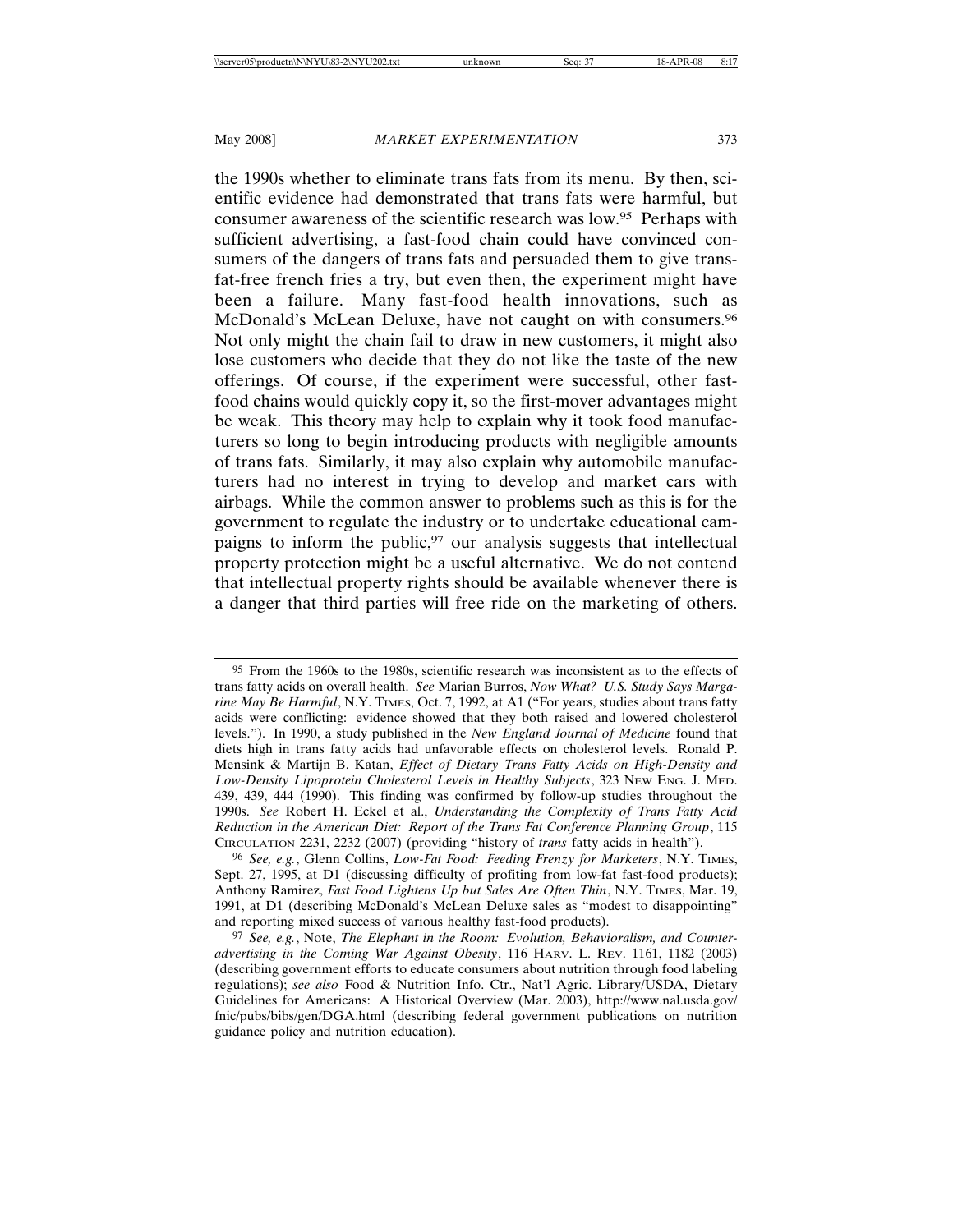The challenge is to define the rights in a manner that encourages beneficial marketing without unduly extending exclusivity.

# *3. New Supply-Side Approaches*

The success of a business depends not only upon the product being offered to customers but also upon the efficiency of the supplier's business organization. Management literature concerns itself with how to structure and operate the companies that will deliver those products.98 Just as our modern economy has produced many innovative products and features, so too has it produced a plethora of approaches to business organization. Yet once again, this abundance does not establish a priori that we have the optimal amount of innovation in structuring and organizing business. Indeed, because it may be particularly difficult to use conventional forms of intellectual property—such as patents or trademarks—to protect organizational innovations, we should expect, in theory, that incentives to produce novel business organizations may be particularly suboptimal. We may loosely divide potential organizational innovations into two types: innovations in the processes by which a particular good or service is supplied and innovations in the organizational form.

Early nineteenth-century Canada provides an illustration of the former.99 The upstart North West Company of Montreal challenged the established Hudson Bay Company. While the Hudson Bay Company essentially waited for animal furs and other goods to be brought to them for exchange, the North West Company established trading posts throughout Canada to maximize its ability to find valuable goods.100 Within a few years, the North West Company took eighty percent of the incumbent's market share, but the Hudson Bay Company, which enjoyed a more convenient port, copied North West's unprotected innovation (trading posts) and was able to win back the market.101 In the absence of intellectual property protection, firms that make improvements in the supply chain can expect competitors to copy these improvements, decreasing the attractiveness of experimentation. The innovation might well have occurred earlier if intellectual property protection were available, and the ultimate failure of the North West Company may breed caution among future investors

<sup>98</sup> A popular book that reflects this literature is ROBERT SLATER, JACK WELCH AND THE GE WAY: MANAGEMENT INSIGHTS AND LEADERSHIP SECRETS OF THE LEGENDARY CEO (1999).

<sup>99</sup> For a description of this competition, see JOHN ROBERTS, THE MODERN FIRM: ORGANIZATIONAL DESIGN FOR PERFORMANCE AND GROWTH 4–12 (2004).

<sup>100</sup> *Id.* at 6–10.

<sup>101</sup> *Id.* at 4–6.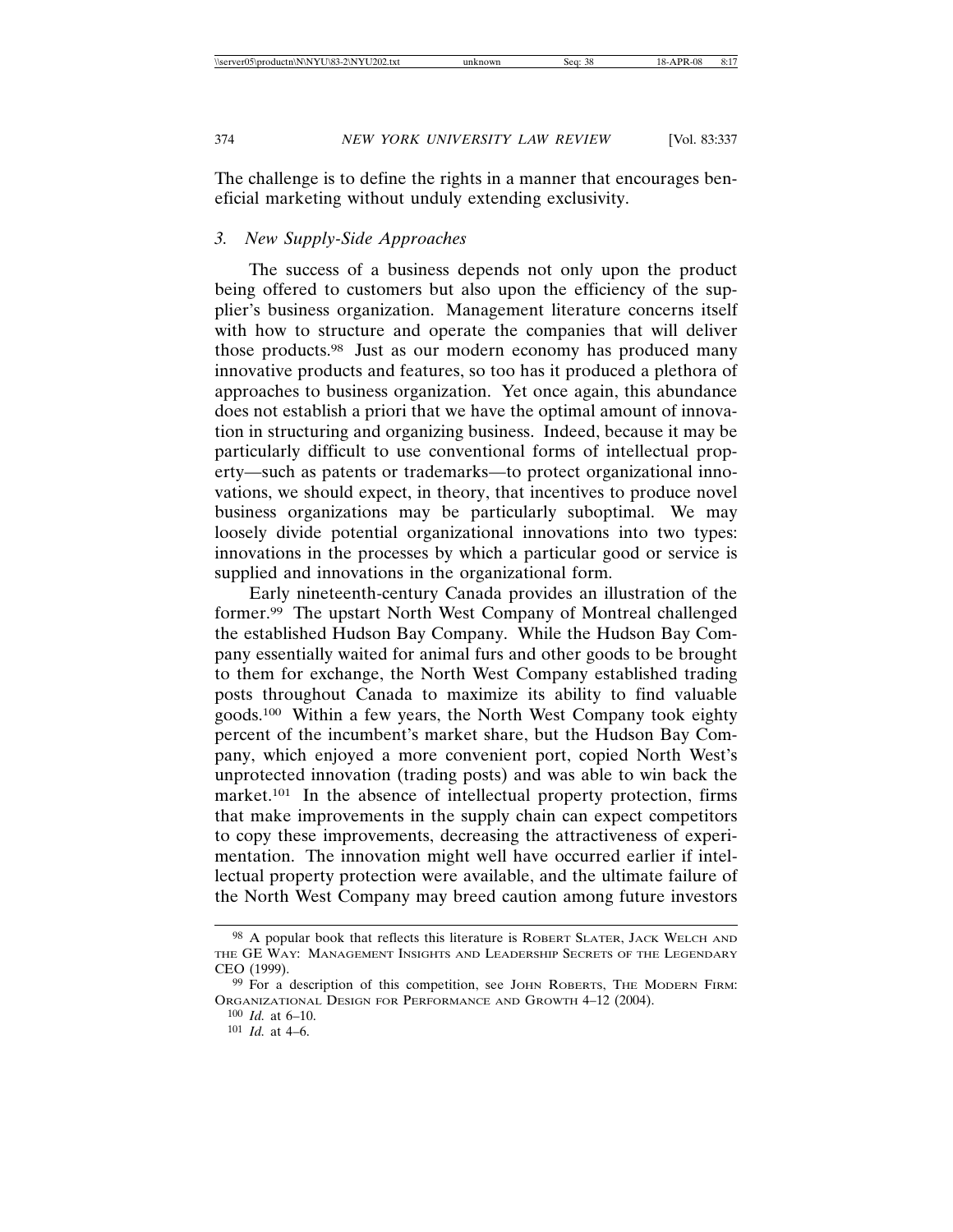who are deciding whether to back an entrepreneurial firm that seeks to challenge an incumbent with a market innovation.

Historically, improvements in the organizational form have also improved the decisionmaking, and thus the productivity, of American businesses. Alfred Chandler has explained how the "visible hand" of hierarchical management gradually arose in the early twentieth century to displace the invisible hand of the market.102 More recently, boards of directors employing collegial, consensus-based decisionmaking have come to occupy the central role in making corporations' most important strategic decisions.103 It is possible, of course, that the slow work of evolution has produced the optimal decisionmaking form, but the relative homogeneity of corporate structures today could also be the result of a lack of robust incentives for innovation.104 Management scholars have predicted that low communication costs attributable to the Internet will promote the decentralization of corporate decisionmaking,105 and others have suggested that "crowdsourcing"<sup>106</sup> and "social production"<sup>107</sup> may radically alter the conventional model of the firm. Some form of exclusive rights might accelerate these developments or at least lead to earlier identification of the contexts, if any, in which this approach is successful.

In the absence of exclusive rights for market experimentation, supply-side innovation will still occur. The use of trade secrets is often

106 *See* Jeff Howe, *The Rise of Crowdsourcing*, WIRED, June 2006, at 176, 178–79 (coining term "crowdsourcing" to describe business models that rely on unpaid amateur contributions of content and other work).

<sup>102</sup> *See generally* ALFRED D. CHANDLER, JR., THE VISIBLE HAND: THE MANAGERIAL REVOLUTION IN AMERICAN BUSINESS (1977) (arguing that management in large business enterprises, not market forces, has primary role in coordinating economic activity and allocating economic resources).

<sup>103</sup> *See* Stephen M. Bainbridge, *Why a Board? Group Decisionmaking in Corporate Governance*, 55 VAND. L. REV. 1, 12–41 (2002) (explaining advantages of board in corporate governance).

<sup>104</sup> Innovation in corporate law also may occur too slowly. *See* Michael Abramowicz, *Speeding Up the Crawl to the Top*, 20 YALE J. ON REG. 139, 194–205 (2003) (assessing possibility that patenting corporate law innovations might speed up competition and innovation).

<sup>105</sup> *See* THOMAS W. MALONE, THE FUTURE OF WORK: HOW THE NEW ORDER OF BUSI-NESS WILL SHAPE YOUR ORGANIZATION, YOUR MANAGEMENT STYLE AND YOUR LIFE 3–11 (2004) (asserting that "new information technologies" decrease communication costs and create further opportunities for corporate decentralization). For an assessment of how increased reliance on prediction markets could transform corporate governance, see generally Michael Abramowicz & M. Todd Henderson, *Prediction Markets for Corporate Governance*, 82 NOTRE DAME L. REV. 1343 (2007).

<sup>107</sup> *See, e.g.*, YOCHAI BENKLER, THE WEALTH OF NETWORKS: HOW SOCIAL PRODUC-TION TRANSFORMS MARKETS AND FREEDOM 3–7 (2006) (arguing that "networked information economy" has lead to "rise of effective, large-scale cooperative" projects). Benkler generally describes projects in which the participants are not compensated financially, but social production could also take place within compensation schemes.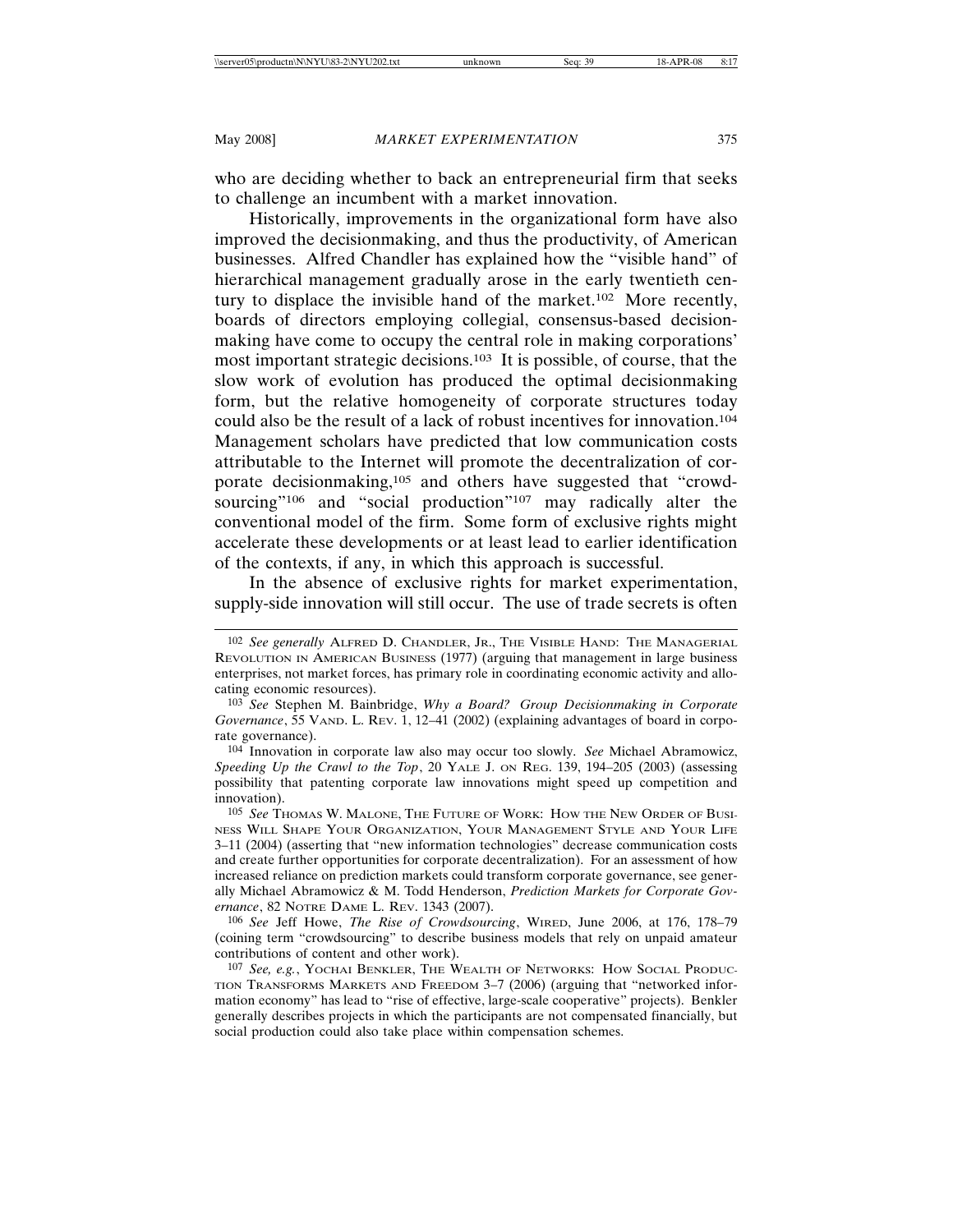an effective method by which to protect supply operations because of the lower visibility of supply operations relative to new products or features.108 Alternatively, third parties, such as management consultants or supply-chain and enterprise-resource-planning software manufacturers,109 have incentives to improve the operation of existing businesses. Despite these sources of innovation, our model still predicts underinvestment in innovation if the new supply-side features cannot be protected by trade secrecy or are relatively easy to implement without the assistance of experienced consultants.

## *4. New Geographical Markets*

The same logic applies to the introduction of a new product, new product feature, or new supply-side approach into a new geographical market. We will see below how exclusive rights historically have promoted international technology transfer,<sup>110</sup> but theoretically the principle can also apply to technologically humdrum products and on a local level. Consider, for example, a decision whether to open the first Ethiopian restaurant in a small city called Podunk. There may be some question about whether Podunkians are ready for Ethiopian food, but if they turn out to like it, there might be enough market share for more than one restaurant. Once again, then, a potential trailblazing entrepreneur faces the entire downside of an initial investment but must share some of the upside with future entrants. Perhaps a cunning restaurateur will be able to expand the restaurant or quickly open a second if the concept is successful, but for some types of restaurants, the optimal economy of scale is a single restaurant so that the chef can keep careful watch over the kitchen. Even where the initial entrepreneur is incapable of expansion, an intellectual property

<sup>108</sup> For example, the supply-chain operations of Western companies in China are shrouded in intense secrecy. *See* James Fallows, *China Makes, the World Takes*, ATLANTIC MONTHLY, July/Aug. 2007, at 49, 60 ("In decades of reporting . . . , I have rarely encountered people as concerned about keeping secrets as the buyers and suppliers who meet in Shenzhen and similar cities. . . . Asking a Western company to specify its Chinese suppliers is like asking a reporter to hand over a list of his best sources."). Fallows explains:

It is not easy to find the right factory, work out the right manufacturing system, ensure the right supply of parts and raw material, impose the right quality standards, and develop the right relationship of trust and reliability. Companies that have solved these problems don't want to tell their competitors how they did so.

*Id.* As Liam Casey, a businessman who specializes in Chinese supply chains, explains, "Supply chain *is* intellectual property." *Id.*

<sup>109</sup> These players may, in turn, be deterred from innovation by competition from other software providers. *See supra* Part II.C.1–2 (discussing issues of innovation in product and feature development).

<sup>110</sup> *See infra* notes 114–17 and accompanying text (discussing British and American treatment of patents of importation).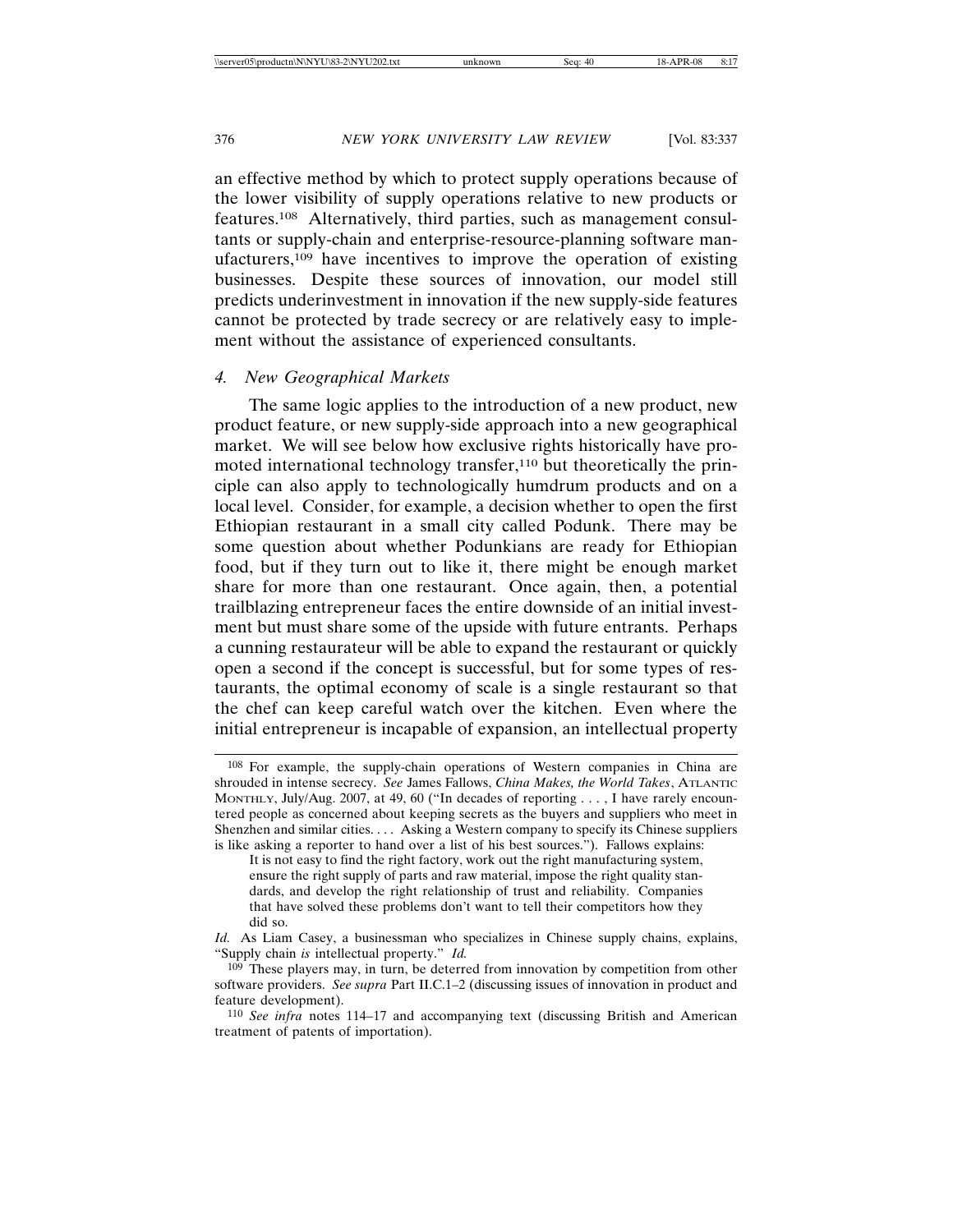right could encourage innovation, because the owner of a successful new restaurant concept could collect royalties from a subsequent entrant.

We doubt that the restaurant example provides the strongest example of the claim that incentives to experiment are suboptimal, in part because in some cases it may not be plausible that a geographical area possibly could support more than one restaurant featuring a certain ethnic cuisine. In addition, the experience of Ethiopian restaurants in other cities or the experience of other ethnic restaurants in Podunk may make the demand for Ethiopian cuisine in Podunk relatively certain ex ante. However, this point cuts both ways. Podunk's potential entrepreneur does not take into account the fact that the experiment in Podunk may provide information that will help entrepreneurs in other similar cities decide whether to open Ethiopian restaurants. It may be that no one will open a restaurant in any of several similar cities until there is evidence of success in at least one. In addition, there may still be considerable uncertainty not only about whether those opening the restaurant can execute the concept well enough for it to be successful, $111$  but also about what specific innovations may be needed to make Ethiopian food palatable to Podunkians.

The desirability of public protection of entry into new geographic markets can be seen in franchising. Franchise agreements routinely include grants of geographical exclusivity to encourage entrepreneurs to experiment with entering and investing in new and uncertain markets.112 The franchisor recognizes that a franchisee will be more

<sup>111</sup> We accept that much of the uncertainty associated with new restaurants is uncertainty about the quality of the management and the chef, but the restaurant business is not as unpredictable as commonly believed. *See, e.g.*, H.G. Parsa et al., *Why Restaurants Fail*, 46 CORNELL HOTEL & RESTAURANT ADMIN. Q. 304, 311 (2005) (reporting that from 1996 to 1999, restaurant failure rate within first year was about 26%, not 90% as reported, and that restaurant failure rate after three years did not exceed 60%); Kerry Miller, *The Restaurant-Failure Myth*, BUS. WK., Apr. 16, 2007, http://www.businessweek.com/smallbiz/ content/apr2007/sb20070416\_296932.htm (reporting that 90% failure figure is myth and that 60% is more accurate).

<sup>112</sup> Pierre Azoulay and Scott Shane observe that territorial exclusivity provisions are common in franchising agreements and that they lead to a lower failure rate for new franchising systems. Pierre Azoulay & Scott Shane, *Entrepreneurs, Contracts, and the Failure of Young Firms*, 47 MGMT. SCI. 337, 355 (2001). Azoulay and Shane conclude that the failure to adopt such exclusive arrangements by some new franchisors is best explained by "their limited knowledge of contracting [which] leads them to overlook the importance of the franchisor encroachment problem when designing their contracts." *Id.* at 356; *see also* Arthur H. Travers, Jr., & Thomas D. Wright, Note, *Restricted Channels of Distribution Under the Sherman Act*, 75 HARV. L. REV. 795, 796 (1962) ("The three broad types of contractual arrangement by which manufacturers have traditionally sought to channel the activity of their distributing outlets are the exclusive franchise, the territorial restriction, and the customer restriction.").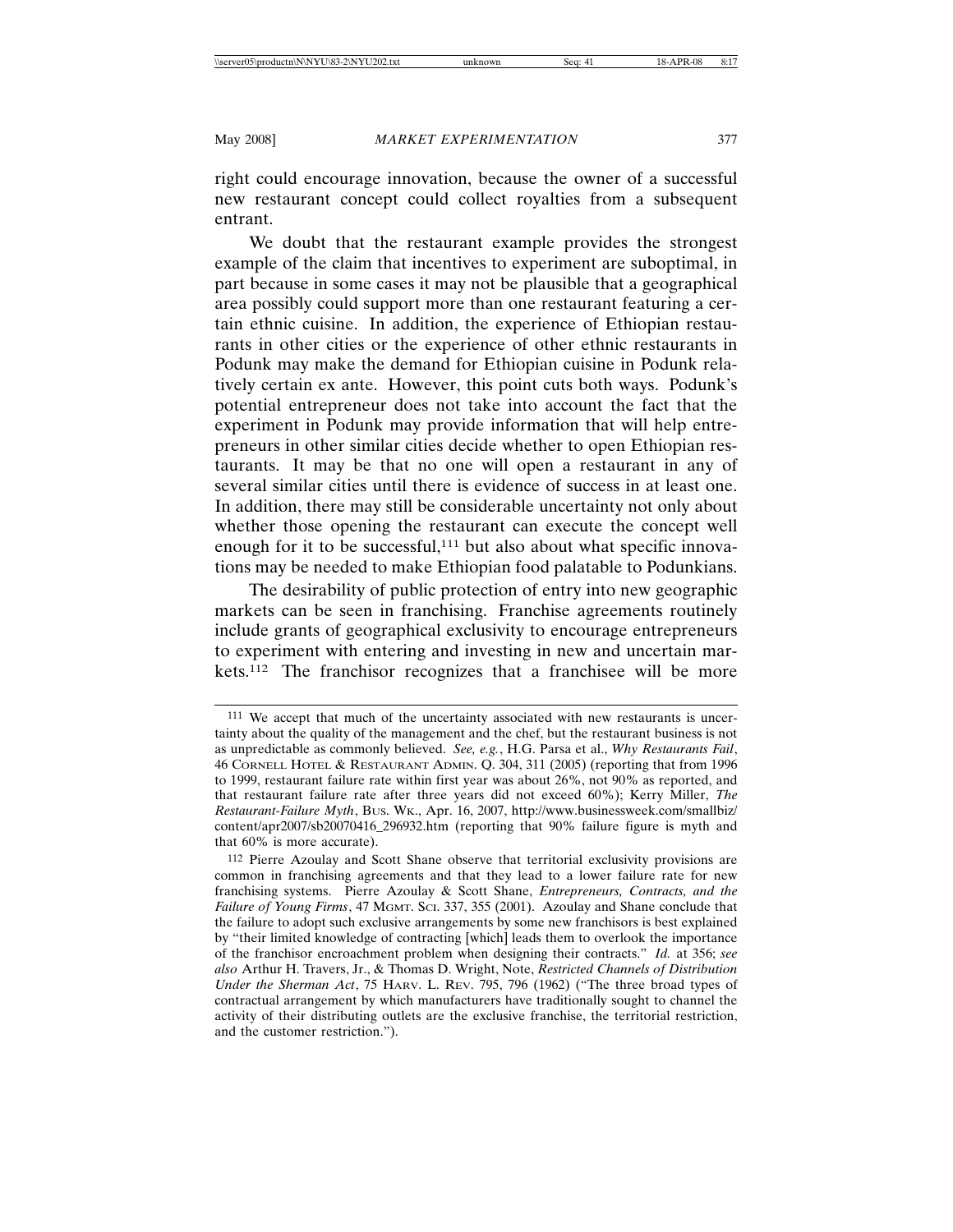willing to risk entry into the market, and also to invest more in entering, if, in the case of success, that first franchisee will be legally insulated to some extent from copycat competition.

## III

# INTEGRATING MARKET EXPERIMENTATION INTO INTELLECTUAL PROPERTY THEORY

Our analysis in Part II shows that intellectual property rights for market innovations can increase social welfare by counterbalancing first-mover disadvantages and thus encouraging market experimentation. Yet intellectual property doctrine and theory appear to pay little explicit attention to this concern. Market experimentation is not recognized as being a type of benefit that might justify the "embarrassment" of exclusive rights, even though intellectual property rhetoric tolerates such grants in other circumstances where there is some offsetting benefit, such as reduced consumer search costs or increased scientific innovation.<sup>113</sup>

Exclusive rights to protect market experimentation are, however, not without precedent. In Britain during its industrialization<sup>114</sup> and in other countries,115 "patents of importation" gave exclusive rights to a party that first imported and commercialized products and processes from another country. Indeed, the patentee need not have had any claim to have been an independent creator of the technology. Many commentators have viewed patents of importation as being a mis-

<sup>113</sup> Although Thomas Jefferson famously biased the issue by referring to "the embarrassment of an exclusive patent," Letter from Thomas Jefferson to Isaac M'Pherson (Aug. 13, 1813), *in* 6 THE WRITINGS OF THOMAS JEFFERSON 175, 181 (H.A. Washington ed., Washington, D.C., Taylor & Maury 1854), commentators have frequently recognized that intellectual property protections can be justified if the benefits exceed the costs. *See, e.g.*, J.A.K. Huntley & Frank H. Stephen, *Unfair Competition, Consumer Deception, and Brand Copying: An Economic Perspective*, 15 INT'L REV. L. & ECON. 443, 451 (1995) (finding trademark protection justified so "long as such expenditure is less than alternative consumer search-and-testing costs"); Steven R. Salbu, *AIDS and Drug Pricing: In Search of a Policy*, 71 WASH. U. L.Q. 691, 699–700 (1993) (arguing that patents are necessary for encouraging research and development).

<sup>114</sup> The early British patent system began with the granting of letters patent by King Edward III to foreigners who wished to come to England to teach their trades to the English. Adam Mossoff, *Rethinking the Development of Patents: An Intellectual History, 1550–1800*, 52 HASTINGS L.J. 1255, 1259 (2001). In the sixteenth century, the Crown began to offer letters patent to English citizens as well for manufacturing monopolies in England. *See id.* at 1260–61. Though the Crown's power to grant letters patent was circumscribed substantially in 1623 by the Statute of Monopolies, 1623, 21 Jac., c. 3, that statute continued to allow patents on any novel process or manufacture, and a process or other technology was considered "novel" if it was new to the country. Mossoff, *supra*, at 1271–73.

<sup>115</sup> *See* Edward C. Walterscheid, *Charting a Novel Course: The Creation of the Patent Act of 1790*, 25 AIPLA Q.J. 445, 502 (1997) (referring to absence of "patents of importation" in United States as "radical . . . departure from the European patent custom").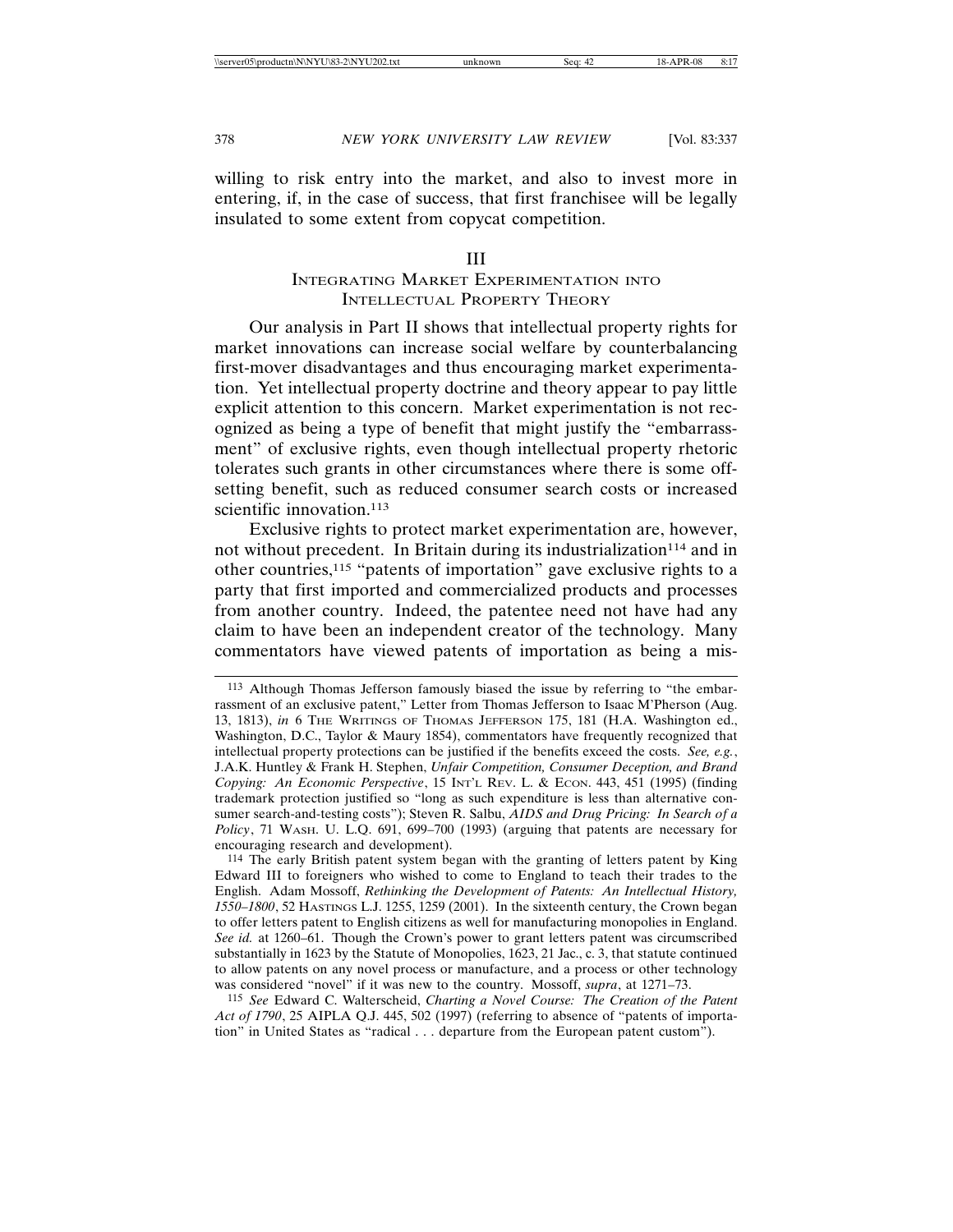guided mercantilist policy because, unlike modern patents, these exclusive grants did not necessarily produce new technological information.<sup>116</sup> Yet such an assessment overlooks that the goal of these patents was to encourage market experimentation, not technological experimentation.117 Though a variety of legal and technological changes made patents of importation infrequent after the late nineteenth century, they were not completely abandoned until 1977.118

<sup>116</sup> *See, e.g.*, EDWARD C. WALTERSCHEID, THE NATURE OF THE INTELLECTUAL PROP-ERTY CLAUSE: A STUDY IN HISTORICAL PERSPECTIVE 374–75 (2002) (arguing that discoveries or inventions that are non-novel—as those which are granted patents of importation inherently must be—fail to "promote the progress of useful arts"); Margo A. Bagley, Patently Unconstitutional: The Geographical Limitation on Prior Art in a Small World, 87 MINN. L. REV. 679, 685, 696 (2003) (arguing that patent system constitutionally is obligated not to grant patents for old ideas and that patents of importation and even geographic restrictions on prior art considered in evaluating patents are unconstitutional); Thomas B. Nachbar, *Monopoly, Mercantilism, and the Politics of Regulation*, 91 VA. L. REV. 1313, 1338 (2005) (arguing that both patents of importation and exclusive trading charters were facets of mercantilist policy that are not consistent with modern U.S. legal norms); *see also* Margo A. Bagley, *Still Patently Unconstitutional: A Reply to Professor Nard*, 88 MINN. L. REV. 239, 241–42 (2003) (restating argument that patents of importation are unconstitutional).

<sup>117</sup> *See* WALTERSCHEID, *supra* note 116, at 314 (explaining that professed goal of patents of importation was minimization of risk involved in importation of European manufacturing technology to nascent United States). Alexander Hamilton similarly was drawn to the argument that "to the extent that importation benefits society to the same degree that invention does, it ought to be rewarded by exclusive rights in a similar manner." Edward C. Walterscheid, *Patents and Manufacturing in the Early Republic*, 80 J. PAT. & TRADEMARK OFF. SOC'Y 855, 865 (1998). Nonetheless, early American patent statutes were not seen, even by Hamilton, as authorizing patents of importation. *Id.* at 864. Indeed, the legislative history of early congressional debates reveals that a provision that would have authorized patents of importation was deleted. Walterscheid, *supra* note 115, at 501–02, 502 n.206 (1997) (noting that United States was first country not to allow patents of importation).

<sup>118</sup> WILLIAM ALDOUS ET AL., TERRELL ON THE LAW OF PATENTS § 3.05 (13th ed. 1982) (noting that in Britain, as of 1977 Patent Act, "a patent is no longer validly granted to the first importer of the invention into this country"); *see also id.* § 5.136 (noting that one "major difference[ ]" between United Kingdom's 1949 and 1977 Patent Acts is that latter considers prior art published "worldwide" rather than prior art published only within Britain, thus making it so that no imported inventions could be novel); *cf.* Guy ALDOUS ET AL., TERRELL ON THE LAW OF PATENTS §§ 77–78 (11th ed. 1965) (stating that mere importer may obtain patent even though "'in the popular sense he had invented nothing'" (quoting Plimpton v. Malcolmson, (1876) 3 Ch.D. 531, 555 (U.K.))). Nevertheless, because of technical and legal developments, patents of importation had become much less common and important even by the end of the nineteenth century. Late in the nineteenth century, the British patent system began to require inventions to be technologically nonobvious, which limited the class of patentable invention to those having some technological significance. *See* John F. Duffy, *Inventing Invention: A Case Study of Legal Innovation*, 86 TEX. L. REV. 1, 53–58 (2007) (tracing the rise of British nonobviousness doctrine to judicial developments in 1889 and 1890). Increasing legal sophistication and better communications also meant that foreign developers of significant new technologies would know that, to preserve their rights, they should "import" their technologies into the U.K. by communicating the information to an English patent agent who would then seek patent rights for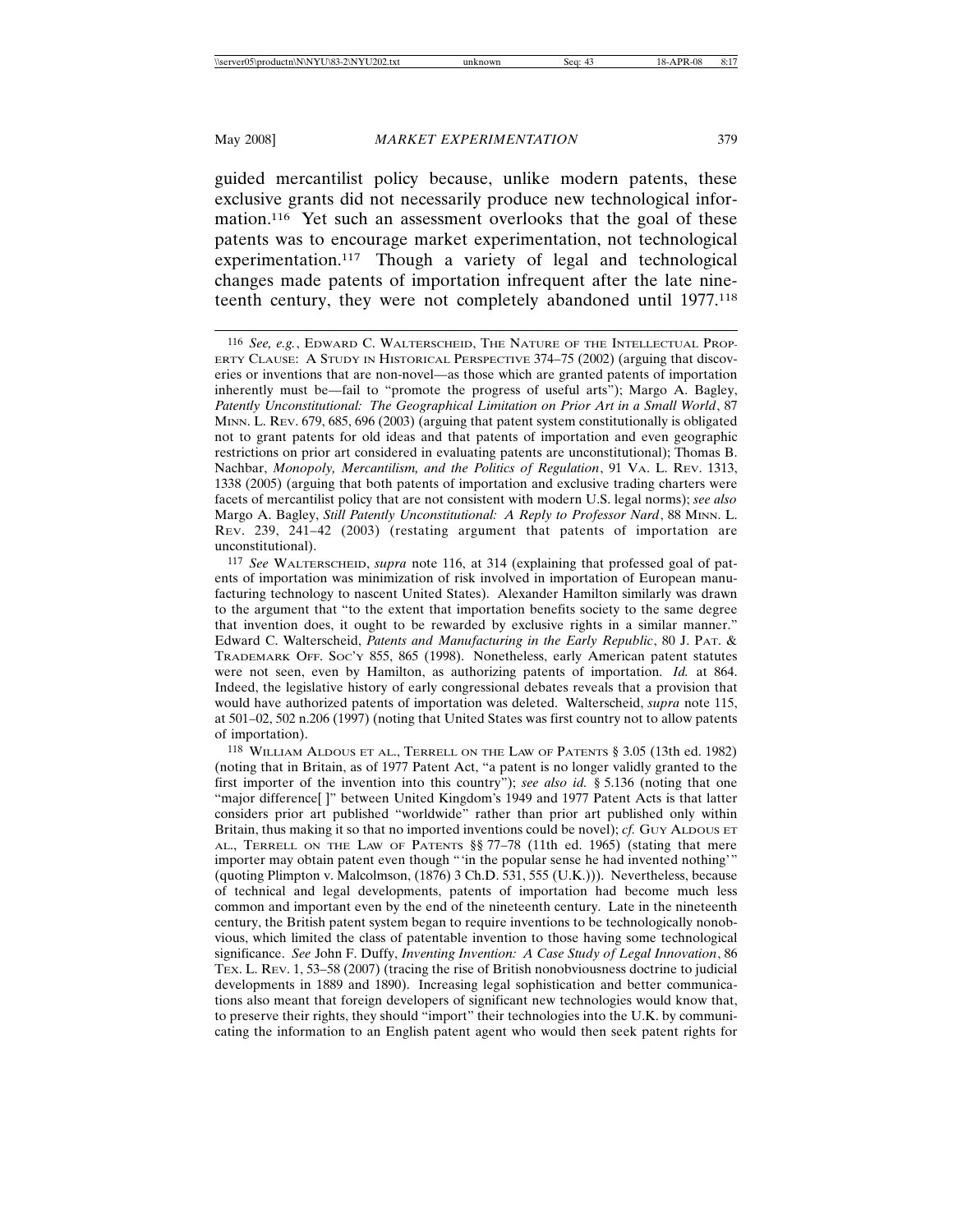The survival of the system for centuries provides a clear historical precedent for using exclusive rights to foster market experimentation.

Despite its apparent demise, the goal of generating market experimentation can nonetheless help justify various modern intellectual property doctrines. Perhaps as importantly, market experimentation can help unify seemingly discordant doctrines across many areas of intellectual property law, providing a justification relevant not only for copyright and patent protection but also for trademark and trade secret protection. These areas have fallen under the same umbrella of "intellectual property" solely because of the intangible nature of the property right, despite differences in the underlying theoretical justifications. The goal of fostering market experimentation is relevant to each area of intellectual property and, consequently, might help to bridge the gaps between them to form a more consistent theory of intellectual property protection.

In this Part, we aim to explain how existing intellectual property regimes may reinforce the pursuit of market experimentation and how that goal explains certain seemingly peculiar features of the law. Several caveats are in order. First, we do not claim that the pursuit of market experimentation is the only—or even the dominant—goal in each area of intellectual property. We contend merely that each of the regimes advances this purpose to some extent. Second, although the aim of market experimentation can help explain some intellectual property doctrines and trends, we do not claim to be offering a comprehensive positive theory of intellectual property law. Indeed, we suspect that there are many doctrines that seem inconsistent with the idea of encouraging market experimentation,<sup>119</sup> and an aspiration of

the foreign inventor. Even early twentieth-century British patent treatises, in discussing patents of importation, devoted their main attention to the practice of patents being obtained by "[c]ommunicators of [f]oreign [i]nventions," who were typically "agent[s] of the foreign inventor." *See* 1 ROBERT FROST, TREATISE ON THE LAW AND PRACTICE RELATING TO LETTERS PATENT FOR INVENTIONS 22, 26 (4th ed. 1912). Under the Paris Convention and provisions of the U.K. Patent Act of 1907, foreign inventors were also given a right of priority if they had sought foreign patent rights and then sought U.K. patent rights within one year of their first foreign application. *Id.* at 24 Thus, long before 1977, reasonably vigilant foreign inventors could effectively eliminate the possibility of anyone else obtaining a U.K. patent of importation on their inventions.

<sup>119</sup> For example, U.S. patent law has long eschewed any requirement that the patentee engage in any efforts, commercial or otherwise, to "work" the patented technology. *See* Cont'l Paper Bag Co. v. E. Paper Bag Co., 210 U.S. 405, 429 (1908) (noting that since 1836, Congress has chosen not to impose any working requirement in U.S. patent law and holding that patentees may "use or not use" their inventions without losing their rights to enforce their patents); John M. Golden, Commentary, *"Patent Trolls" and Patent Remedies*, 85 TEX. L. REV. 2111, 2123 n.50 (2007) (noting that, in contrast to early British law, United States has avoided imposing "working" requirement on patents). This aspect of patent law cannot be justified by the goal of encouraging market experimentation.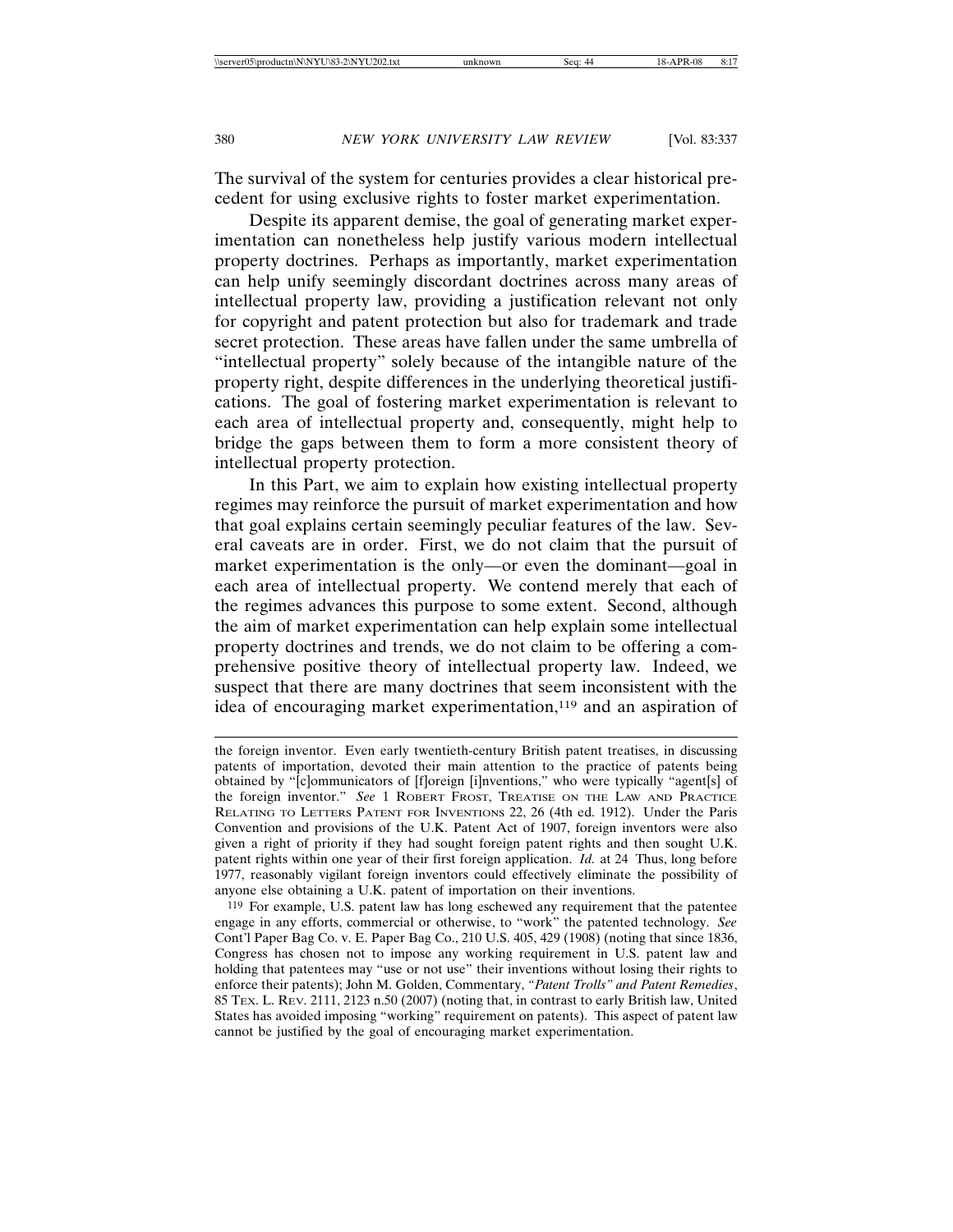our analysis is to urge that some such doctrines be reconsidered. Third, we do not even claim to be offering a comprehensive defense of doctrines that do advance the goal of market experimentation. For example, we will argue that although business method patents may encourage efficiency by promoting market experimentation, patent doctrine generally is not well tailored to encouraging market experimentation. Under existing patentability standards, business method patents could well do more harm than good.120

We will proceed from areas in which the importance of experimentation is less obvious to those in which it might be more obvious, highlighting the relevance of market experimentation to areas of intellectual property law in which it might at first appear to be entirely irrelevant. Trademark and trade secret law generally have been seen as areas of intellectual property law with their own unique goals,<sup>121</sup> but the market experimentation justification connects them both to each other and to patent and copyright law. In these two latter areas, the goal of encouraging experimentation (though not market experimentation) is perhaps more obvious, so our analysis will be less novel. But our analysis is most important in these areas, particularly in patent law, which has the greatest potential to serve as a regime that—at least in theory—could consciously promote goals of market experimentation.

## *A. Trademark*

Trademark theory generally has been understood as aiming to economize on consumer search costs.122 While recognizing the centrality of consumer search to trademark law, we also believe that trademark law helps foster market experimentation. Trademarks (along with service marks and trade dress) are central to allowing an entrant into a new market to maintain its market share in the face of competition. If, for example, any competitor were permitted to use

<sup>120</sup> *See infra* Part III.D.

<sup>121</sup> *See, e.g.*, Mark A. Lemley, *The Modern Lanham Act and the Death of Common Sense*, 108 YALE L.J. 1687, 1695 (1999) (noting that trademark law's principal justification is to enable easier source identification, which is "different from [justifications] for other forms of intellectual property").

<sup>122</sup> Once consumers associate a particular trademark with a particular source, preventing competitors from using that trademark allows consumers to purchase goods or services associated with the mark without having to engage in further investigation to confirm the quality of the source. *See* WILLIAM M. LANDES & RICHARD A. POSNER, THE ECONOMIC STRUCTURE OF INTELLECTUAL PROPERTY LAW 167–68 (2003) (noting that branding conveys information about quality to consumers); *see also* Lemley, *supra* note 121, at 1690 ("[T]rademarks and advertising communicate useful information to consumers, and thereby reduce consumer search costs.").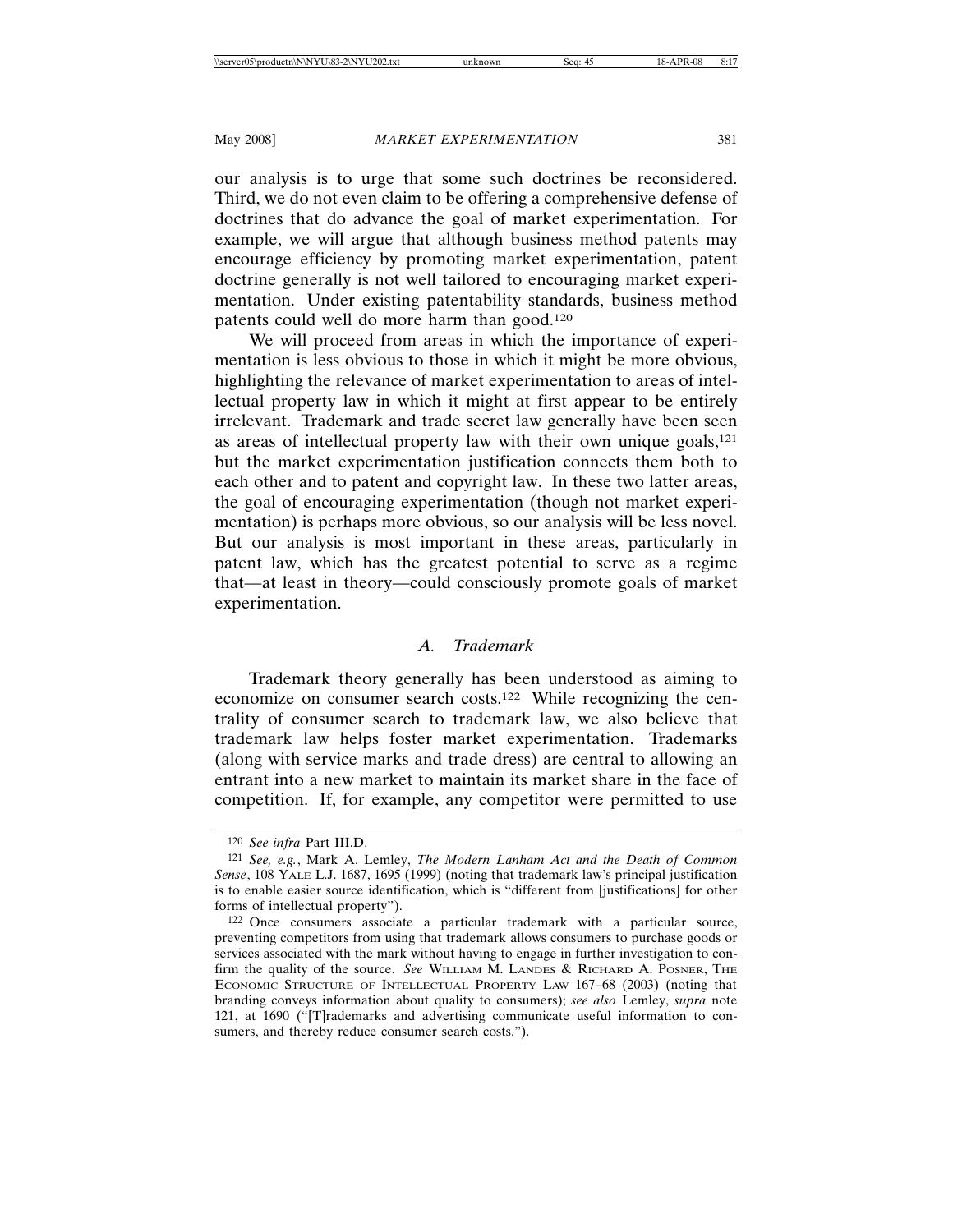the label "Netflix" to describe services similar to Netflix's, then Netflix likely would lose its market share much more rapidly,<sup>123</sup> because the Netflix product would seem less distinctive and attractive. The goal of encouraging market experiments like Netflix, however, provides an additional justification for trademark protection.

Our approach serves as an extension to a related, though less prominent, justification in trademark theory: Trademark helps protect producers' investments. Producers can safely make additional investments in existing goods or services—perhaps using advertising to inform consumers of the benefits of product improvements without worrying that consumers will be unable to identify the improved product.124 Similarly, producers can extend trademarks to related product areas, allowing consumers to draw inferences about the quality of products that they have never consumed or heard about before.125

A traditional criticism of this justification is that it may create deadweight costs by inducing overinvestment in advertising and marketing in order to create a "spurious image of high quality" and, consequently, it may allow trademark owners to charge higher prices relative to generic products.126 In their classic analysis of the economics of trademark law, William Landes and Richard Posner note that prices for brand-named goods have "seemed to some economists and more lawyers an example of the power of brand advertising to bamboozle the public and thereby promote monopoly."127 Landes and Posner point out that the presence of differentiated prices between brand and generic products may not imply deadweight costs if the basis for the difference is that consumers are paying extra for guarantees of high-quality manufacturing or to avoid the expense of

<sup>123</sup> This effect might occur even if the law allowed the "true" or "original" Netflix to identify itself uniquely in some way so that consumers could distinguish, with minimal effort, the original from the copycat. For example, trademark law might be limited only to protecting the use of the word "original," a word that occasionally has led to legal disputes. *Cf.* John Tierney, *In a Pizza War, It's 3 Rays Against the Rest*, N.Y. TIMES, Mar. 25, 1991, at A1 (discussing dispute among many "original" Ray's pizzerias).

<sup>124</sup> *See* William M. Landes & Richard A. Posner, *Trademark Law: An Economic Per*spective, 30 J.L. & Econ. 265, 269-70 (1987) (arguing that trademark protection encourages producers to invest in quality and consistency in order to reap benefits of reduced consumer search costs).

<sup>125</sup> *See* Frank I. Schechter, *The Rational Basis of Trademark Protection*, 40 HARV. L. REV. 813, 823 (1926) (arguing that owner of mark should be able to expand trade to other areas while using mark as "indicat[or] to the public [of] a constant and uniform source of satisfaction").

<sup>126</sup> Landes & Posner, *supra* note 124, at 274.

<sup>127</sup> *Id.*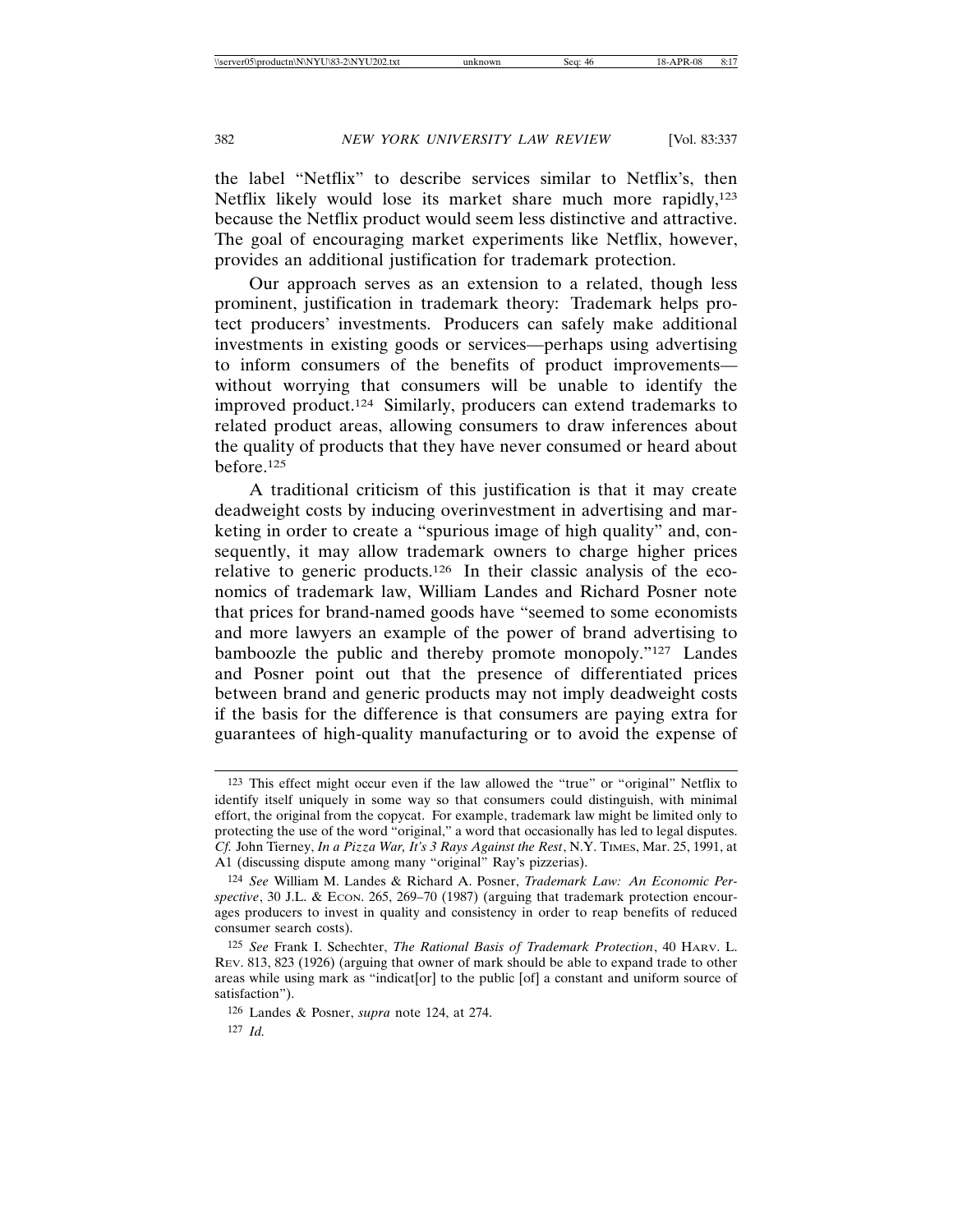determining whether alternatives are in fact of equal quality.128 The absence of empirical evidence showing that generic drugs have dramatically inferior quality as compared to brand drugs,<sup>129</sup> however, makes Landes and Posner's empirical claim difficult to verify.

Our justification provides a more satisfactory response to the argument that there are deadweight costs associated with trademark protection. Unlike the classic justification, our justification does not depend upon empirical evidence of the differences in quality between generic and brand products. Suppose that it could be shown that the application of trademark law in some identifiable set of cases reduced short-term consumer welfare because consumers irrationally overestimated the quality benefits of purchasing from the most familiar brand. Landes and Posner would then need to recommend relaxation of trademark rules, unless some second-order consideration (such as litigation costs) was sufficient to save the doctrine.130 By contrast, we argue that trademarks serve a useful function even if many consumers, acting solely in their own private interests, are irrationally loyal to a brand. If there is some static inefficiency to consumers' preferences for brand names, market entrants will expect a greater market share and, therefore, engage in more market experimentation.131 This point is familiar to the literature on first-mover advantages,132 but that literature does not explain that this greater market share may itself be a

130 Landes and Posner suggest that trademark law is justified because consumers are willing to pay more for a known brand in order to save search costs. See LANDES & POSNER, *supra* note 122, at 167–68 (describing savings in search costs as economic benefit of trademark law). Trademark law provides the needed legal protection to prevent free riding, thereby ensuring that consumers can rely on the brand name. *Id.* at 168. Landes and Posner do not discuss the possibility that consumers irrationally overestimate the value of trademarked goods. *See id.* at 167–68.

131 Theoretical economic models recognize, but sometimes may understate, the extent of brand-name preferences. For example, under one model, the first mover will have greater market share only proportional to the customer base that was established prior to the second mover's entry. *See* Jean Gabszewicz et al., *Sequential Entry with Brand Loyalty Caused by Consumer Learning-by-Using*, 40 J. INDUS. ECON. 397, 400–01 (1992) (arguing that in circumstances where consumer learning is not brand-specific, entry by first mover may expand second mover's available market). In many contexts, it is possible that new customers will prefer the established product even absent evidence of superior quality.

132 *See, e.g.*, Lieberman & Montgomery, *supra* note 13, at 46 (noting that consumers' loyalty toward brands may help to create first-mover advantage).

<sup>128</sup> *See id.* at 275 ("The fact that two goods have the same chemical formula does not make them of equal quality to even the most coolly rational consumer."). Landes and Posner also note that the concerns over deadweight costs actually have not influenced trademark doctrine, although they have influenced antitrust doctrine. *Id.* at 274–75.

<sup>129</sup> The Food and Drug Administration requires that, to be approved for use, a generic drug meet standards showing that it is equivalent to a brand-name drug that already has gone through the regulatory process. *See* 21 U.S.C. § 355(j) (2000 & Supp. IV 2006) (providing mandatory standards for generic drugs).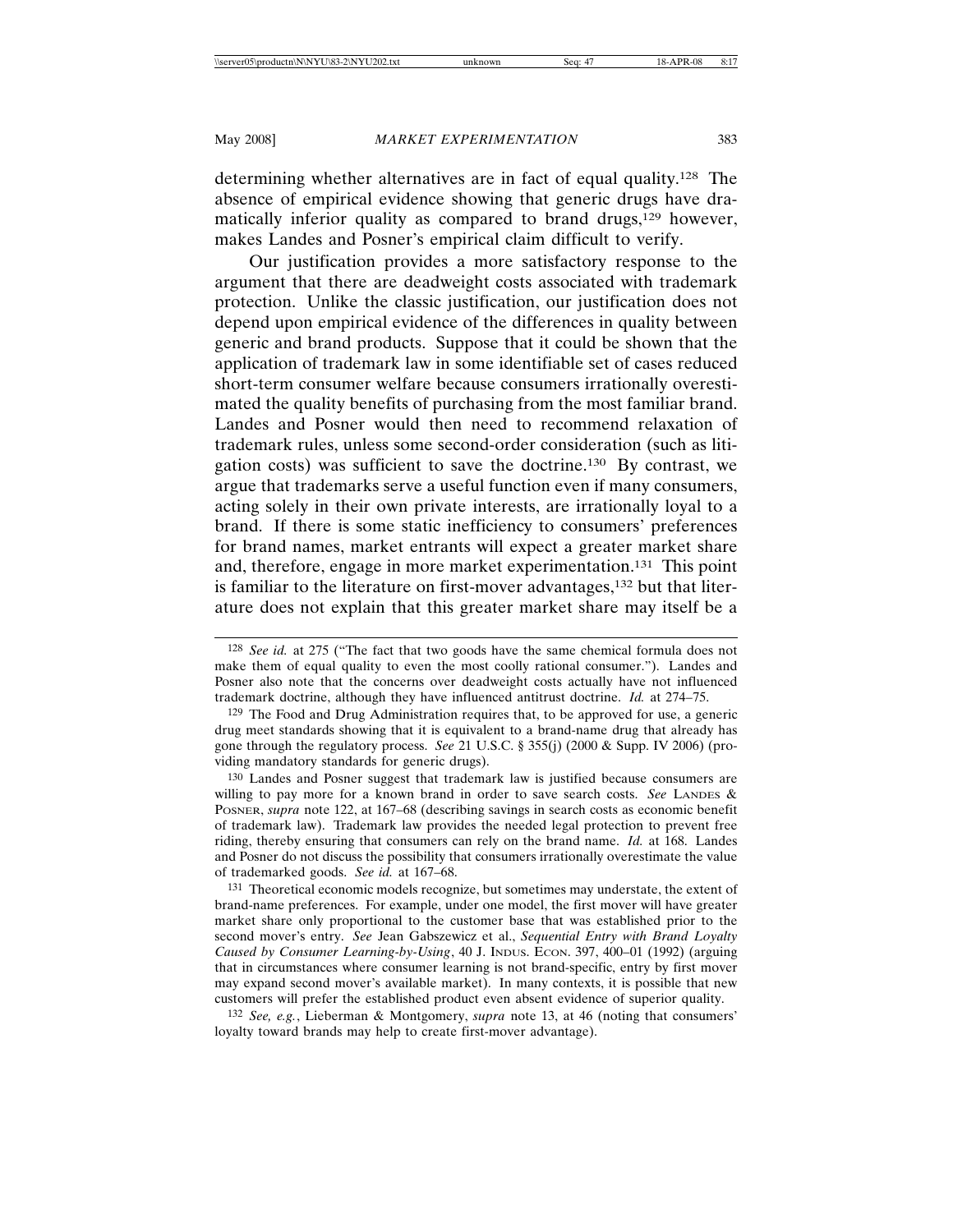social benefit by providing a dynamic incentive to engage in market experimentation.

Gideon Parchomovsky and Peter Siegelman contend, similarly to our argument, that trademark law can usefully "leverage" patent protection.133 Brand loyalty among consumers allows producers to earn supercompetitive rents even after a patent expires, increasing the benefits of investments in research and development.134 Meanwhile, trademark law imposes relatively little social welfare cost. To the contrary, producers have an incentive to increase output and to lower prices during the patent period in order to increase their market share during the trademark period.135 Furthermore, there need not be deadweight costs in the trademark period, because those consumers who find the price of the previously patented good too high can opt, at some small search expense, for competitors' lower-priced products, such as generic drugs. Parchomovsky and Siegelman thus question Supreme Court doctrines that seek to prevent patentees from trademarking functional characteristics in order to extend patent protection.136

Our argument extends the logic of Parchomovsky and Siegelman beyond research and development to include garden-variety market experimentation and the commercialization of products that may not themselves be particularly technologically innovative or that may have long been known to those skilled in the art. Indeed, trademark's

135 *Id.* at 1473–81.

<sup>133</sup> Gideon Parchomovsky & Peter Siegelman, *Towards an Integrated Theory of Intellectual Property*, 88 VA. L. REV. 1455, 1458, 1473 (2002).

<sup>134</sup> Parchomovsky and Siegelman argue that allowing trademark protection to extend beyond patent life encourages companies to create brand loyalty and, therefore, to reduce monopolistic prices. *Id.* at 1473–74. If products were not trademark protected after patent life, any company could produce a copy and market the product under the same name. *Id.* Thus, without trademark protection, the first mover would have no incentive to price competitively while the product is patent protected. *Id.*

<sup>136</sup> *Id.* at 1464. The Supreme Court has stated repeatedly that a product's functional features cannot be trademarked. *See, e.g.*, TrafFix Devices, Inc. v. Mktg. Displays, Inc., 532 U.S. 23, 29–30 (2001) (finding that prior patenting provides strong evidence of functionality, which precludes trademark protection); Qualitex Co. v. Jacobson Prods. Co., 514 U.S. 159, 164 (1995) (noting that functionality doctrine prevents trademarks "from . . . inhibiting legitimate competition by allowing a producer to control a useful product feature"); Inwood Labs., Inc. v. Ives Labs., Inc., 456 U.S. 844, 863 (1982) (White, J., concurring in result) ("A functional characteristic is 'an important ingredient in the commercial success of the product,' and, after expiration of a patent, it is no more the property of the originator than the product itself." (quoting Ives Labs., Inc. v. Darby Drug Co., 601 F.2d 631, 643 (2d Cir. 1979))). We do not necessarily agree with Parchomovsky and Siegelman's criticism of the functionality doctrine because, if trademark law were to cover functional aspects of a product, then the trademark might create more significant deadweight loss by foreclosing the possibility that competitors could market equally viable alternative products.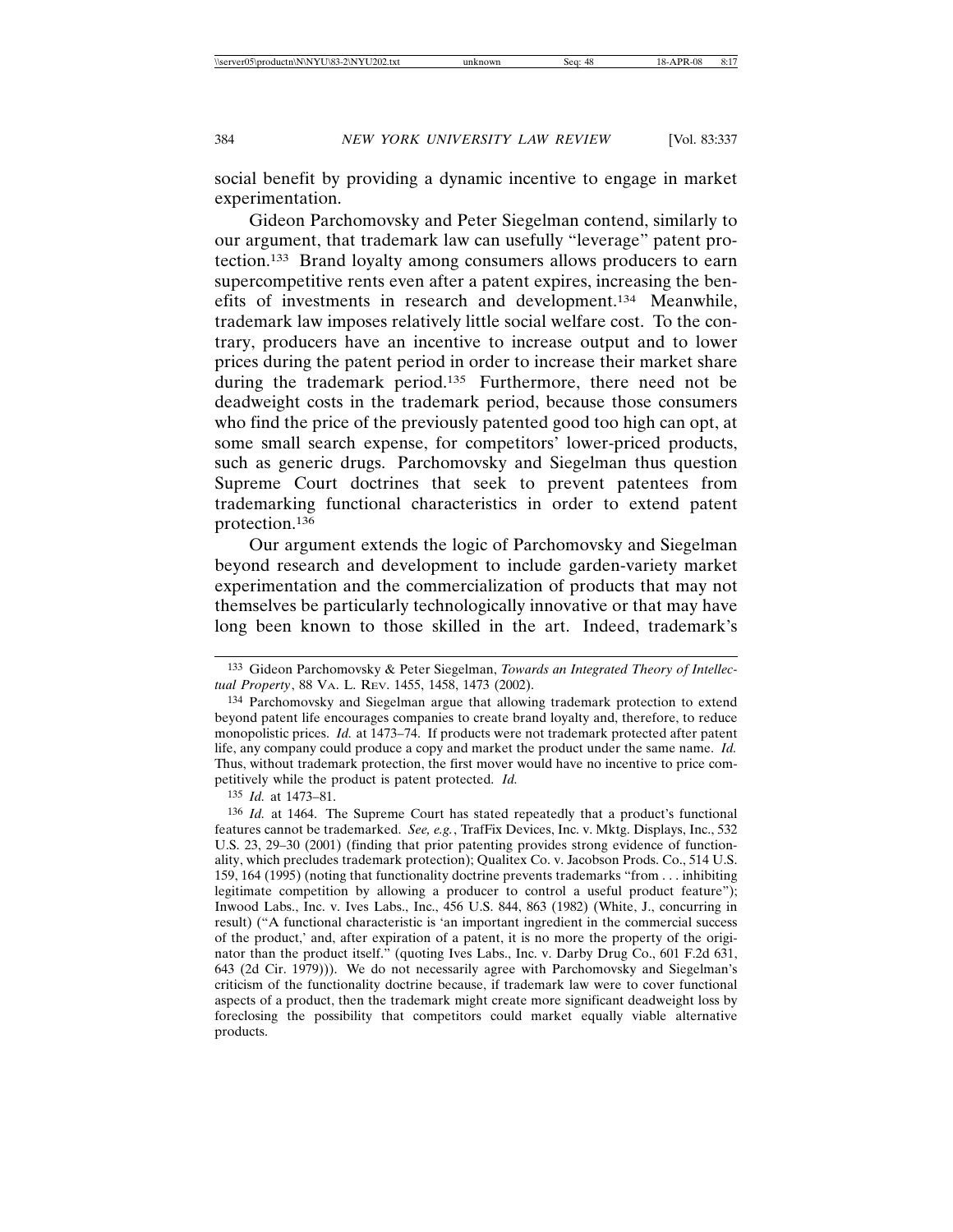capacity to leverage patent and other forms of intellectual property protection is a byproduct of its more general capacity to increase firstmover advantages and thus to generate greater incentives for market experimentation of all types, including but not limited to technological experimentation.137 As Parchomovsky and Siegelman argue, this type of trademark protection (unlike the stronger intellectual property protection discussed later in this Article)138 has only a small risk of causing deadweight loss.139

Our analysis suggests that trademark law, perhaps entirely by accident, already helps to advance the goal of market experimentation. At least four seemingly odd features of trademark law are more justifiable in light of our theory. The first is the so-called initial interest line of cases, in which a firm uses a competitor's trademark to generate initial interest in the firm's own product.140 Many courts have held such practices to be trademark infringement even in the absence of any evidence that consumers would do business with the firm under the mistaken belief that the firm was its competitor.<sup>141</sup> Rather, the courts have justified finding trademark infringement on the theory that the use of the same or a similar trademark or name would allow the firm to gain "crucial credibility during the initial phases of a deal."142 Such holdings have been roundly criticized in the literature as being unjustifiable departures from the basic theory on which trademark law is conventionally based.<sup>143</sup> Our theory, how-

142 *Mobil*, 818 F.2d at 259.

<sup>137</sup> Previous commentators have recognized some forms of market experimentation that trademark protection encourages, but they have not paid adequate attention to the risks associated with costly market entry. For example, Landes and Posner note that trademark protection creates incentives to invest in "new words or symbols or . . . design features." LANDES & POSNER, *supra* note 122, at 169 (footnote omitted).

<sup>138</sup> *See infra* Part III.C (discussing copyright); *infra* Part III.D (discussing patents).

<sup>139</sup> *See supra* notes 126, 131 and accompanying text (discussing deadweight loss).

<sup>140</sup> "The rationale for [the initial interest] rule is that the defendant should not be allowed even to get his foot in the door by means of deception. Once in, he may stay and thereby profit from his wrongdoing." 4 LOUIS ALTMAN & MALLA POLLACK, CALLMANN ON UNFAIR COMPETITION, TRADEMARKS AND MONOPOLIES § 22:11.50, at 19 (4th ed. Supp. 2007).

<sup>141</sup> *See, e.g.*, Nissan Motor Co. v. Nissan Computer Corp., 378 F.3d 1002, 1007 (9th Cir. 2004) ("Initial interest confusion exists as a matter of law as to Nissan Computer's automobile-related use of 'nissan.com' because use of the mark for automobiles captures the attention of consumers interested in Nissan vehicles."); Mobil Oil Corp. v. Pegasus Petroleum Corp., 818 F.2d 254, 259 (2d Cir. 1987) (noting that district court had found "a likelihood of confusion not in the fact that a third party would do business with Pegasus Petroleum believing it related to Mobil, but rather in the likelihood that Pegasus Petroleum would gain crucial credibility during the initial phases of a deal").

<sup>143</sup> *See, e.g.*, Robert N. Klieger, *Trademark Dilution: The Whittling Away of the Rational Basis for Trademark Protection*, 58 U. PITT. L. REV. 789, 795 (1997) (describing dilution law as "a radical and imprudent alternative to the consumer protection model of trade-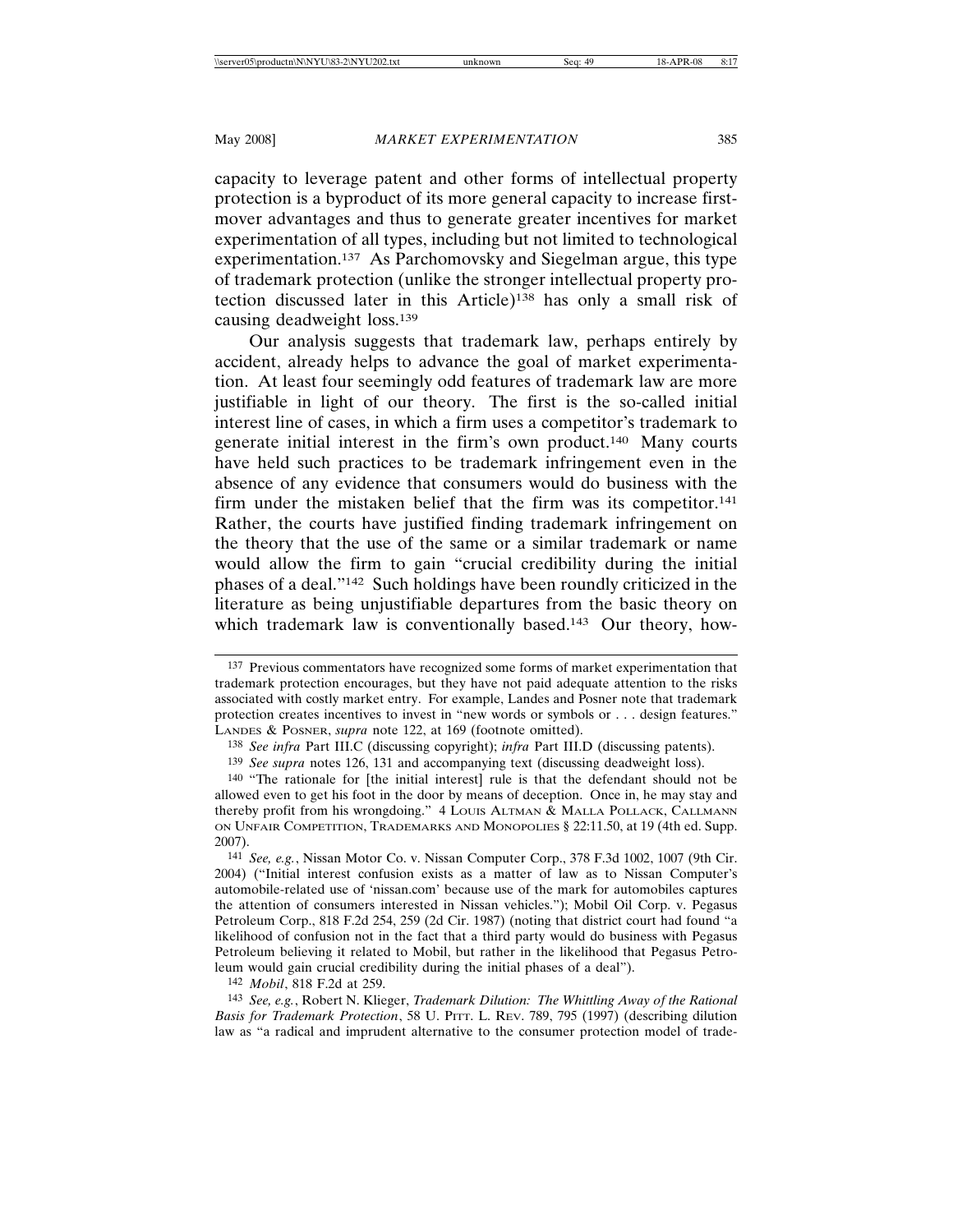ever, rehabilitates such decisions. Indeed, under our view, a second mover's use of a first mover's trademark is socially *un*desirable precisely because the use of the mark *does* lower consumer search costs and thus increases the risk that a consumer will not choose the first mover's product.

Second, courts are generally reluctant to commit "genericide" by concluding that a trademark has become generic.144 Everyday language suggests that "Q-Tips" and "Rollerblades" are used as generic terms by many consumers, and yet they persist as trademarks.145 Scholars have long noted the law's reluctance to invalidate existing trademarks because they have become generic and have argued that this aspect of the law cannot be reconciled with trademark's goal of reducing consumer search costs.146 We agree with that argument but nonetheless believe that courts should keep genericide rare because

144 *See, e.g.*, Coca-Cola Co. v. Overland, Inc., 692 F.2d 1250, 1254–55 (9th Cir. 1982) (holding that "Coke" is not generic); *In re* America Online, Inc., 77 U.S.P.Q.2d (BNA) 1618, 1625 (T.T.A.B. 2006) (deciding that "INSTANT MESSENGER" is not generic). In general, the courts have interpreted the legal doctrine so as to keep genericide "a rare event." *See* Gerard N. Magliocca, *One and Inseparable: Dilution and Infringement in Trademark*, 85 MINN. L. REV. 949, 979 n.155 (2001) ("The doctrine revokes the rights of very few mark owners . . . .").

146 *See, e.g.*, Deven R. Desai & Sandra L. Rierson, *Confronting the Genericism Conundrum*, 28 CARDOZO L. REV. 1789, 1844 (2007) (arguing that law of genericism should focus on "whether the putative mark is functioning as a source identifier in the . . . marketplace" and that, if it is not, mark should be viewed as generic and unprotectable); Ralph H. Folsom & Larry L. Teply, *Trademarked Generic Words*, 89 YALE L.J. 1323, 1358–59 (1980) (noting that "[c]onsumers can face enhanced search costs and risks as a result of the claim of exclusive rights to generic words" and arguing that "legal tests of genericness . . . do not adequately take into account relevant economic considerations"); *see also* Lemley, *supra* note 121, at 1696 n.40 ("Creating circumlocutions to avoid [generic] trademarks is costly.").

mark rights"); Lemley, *supra* note 121, at 1704–05 (criticizing new trademark dilution doctrine as "being used to serve other purposes, ones that trademark theory does not support"). In criticizing the initial interest confusion doctrine, commentators have sometimes noted that an argument in favor of the doctrine is that it protects businesses' investments in goodwill. *See, e.g.*, Robert G. Bone, *Hunting Goodwill: A History of the Concept of Goodwill in Trademark Law,* 86 B.U. L. REV. 547, 613–14 (2006) (explaining argument of many courts that use of initial interest confusion in Internet-based trademark infringement cases does not fit with trademark law's functional goals but prevents infringers from free riding on others' goodwill). But commentators have not explained that the reason to protect goodwill is that such protection might encourage market experimentation, and they have generally found the "goodwill" argument to be wanting. *See, e.g.*, Jennifer E. Rothman, *Initial Interest Confusion: Standing at the Crossroads of Trademark Law*, 27 CARDOZO L. REV. 105, 162 (2005) (calling goodwill argument "[a] visceral reaction [that] flies in the face of basic free market principles which allow, and in fact demand, that competitors be able to benefit from value created by others").

<sup>145</sup> *See, e.g.*, Q-Tips, Inc. v. Johnson & Johnson, 206 F.2d 144, 146–47 (3d Cir. 1953) (holding that "Q-Tips" constitutes protectable trademark); Deborah R. Gerhardt, *The 2006 Trademark Dilution Revision Act Rolls Out a Luxury Claim and a Parody Exemption*, 8 N.C. J.L. & TECH. 205, 214 (2007) (citing "Rollerblade" as trademark that owner must protect diligently so it does not become generic).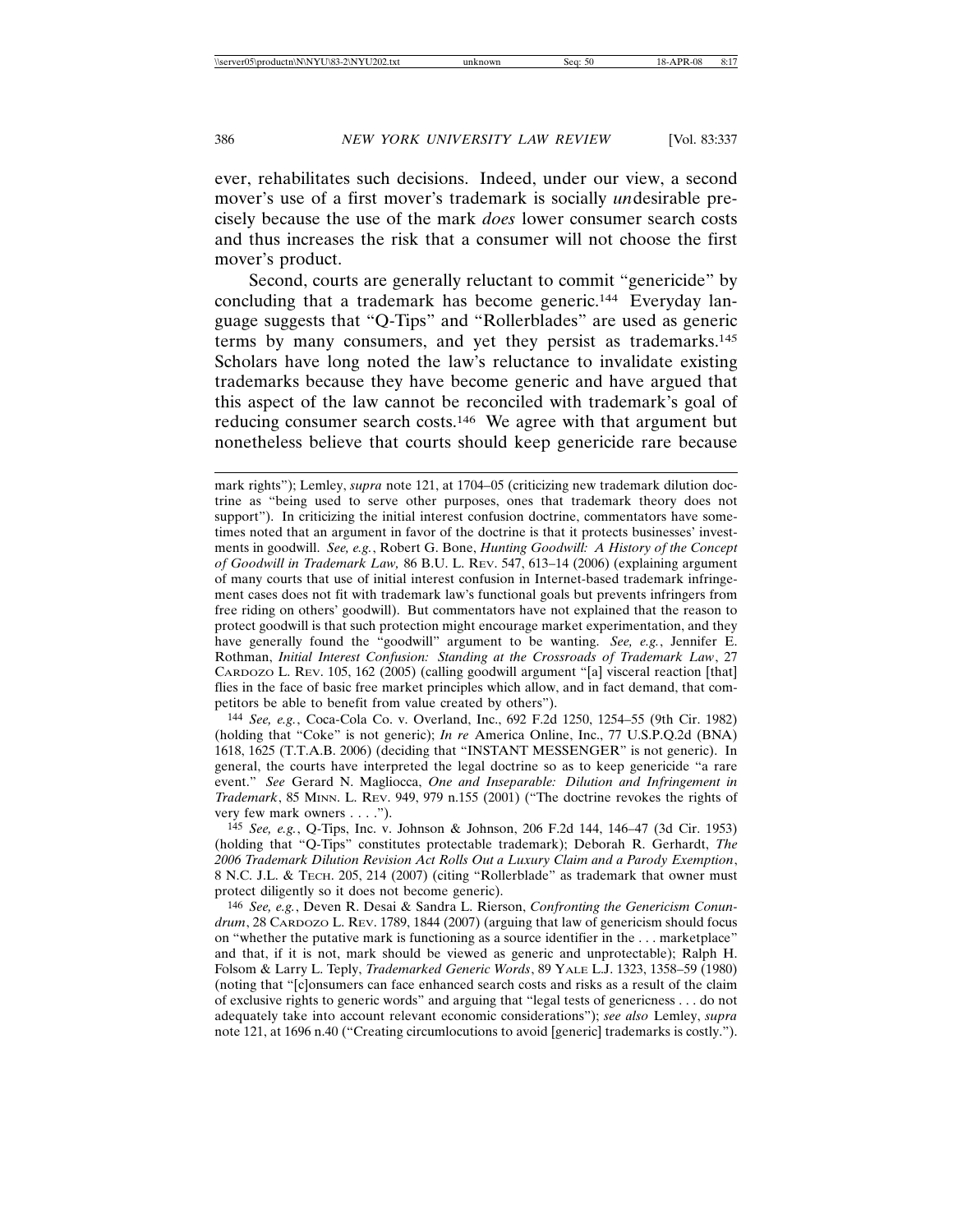the first-mover advantages provided by such trademarks encourage market entry for future potential products. Although any calculus involving search costs and stimuli to innovate will necessarily be imprecise, our analysis suggests, for example, that the phrase "Band-Aid" should remain trademarked. We suspect that many consumers purchase this brand of adhesive bandages simply because it is the only one that uses the phrase "Band-Aid."147 Price-conscious consumers, however, can still choose other brands, so we doubt this preference produces significant efficiency losses. Meanwhile, the profits that Johnson & Johnson continues to earn as a result of this consumer preference will encourage other innovation in the future.

Third, courts increasingly have been willing to extend trademark protections to trade dress and product configurations, while commentators have criticized this trend as extending trademark protections beyond the level needed to advance the traditional interest in permitting consumers to identify the source of goods.148 Once again, we agree with other commentators that trademark law may well be exceeding its traditional justifications in this area, but we believe the change is salutary. The expanded law of trade dress protection allows a firm engaging in a market experiment to dress the innovative product in a design that is "inherently distinctive" (so that it will be assured of legal protection) and/or sufficiently memorable for the consumer to associate the product with the design.<sup>149</sup> If the market experimentation is successful, second movers will face a barrier to entering the market because they will have to convince consumers that a product with a quite different appearance is functionally the same as the known product. Trade dress protection can thus give the first mover some reward for the risk of the market experiment while also creating an incentive to curtail deadweight losses: The first

<sup>147</sup> *See* Folsom & Teply, *supra* note 146, at 1340–44 (noting that many consumers may use trademarked words such as "Plexiglass," "Thermopane," and "Formica" when they actually want any product from generic category, and that competitors to trademarked good may have difficult time competing because they first need to educate consumers that generic product is same as trademarked product).

<sup>148</sup> *See, e.g.*, Lemley, *supra* note 121, at 1700–01 (noting expansion of law in this respect and arguing that, under recent court decisions, "the link between product configuration and consumer source identification has all but disappeared"); Glynn S. Lunney, Jr., *Trademark Monopolies*, 48 EMORY L.J. 367, 387 (1999) (asserting that trade dress cases, coupled with other recent developments, "have created an environment that welcomes claims based on little more than a defendant's imitation of a successful product").

<sup>149</sup> *See* Two Pesos, Inc. v. Taco Cabana, Inc., 505 U.S. 763, 769–70 (1992) (holding that "inherently distinctive" trade dress is subject to protection under Lanham Act  $\S 43(a)$ , 15 U.S.C. § 1125(a) (2000), without any proof that trade dress has acquired "secondary meaning"—i.e., without proof that consumers uniquely associate trade dress with specific source).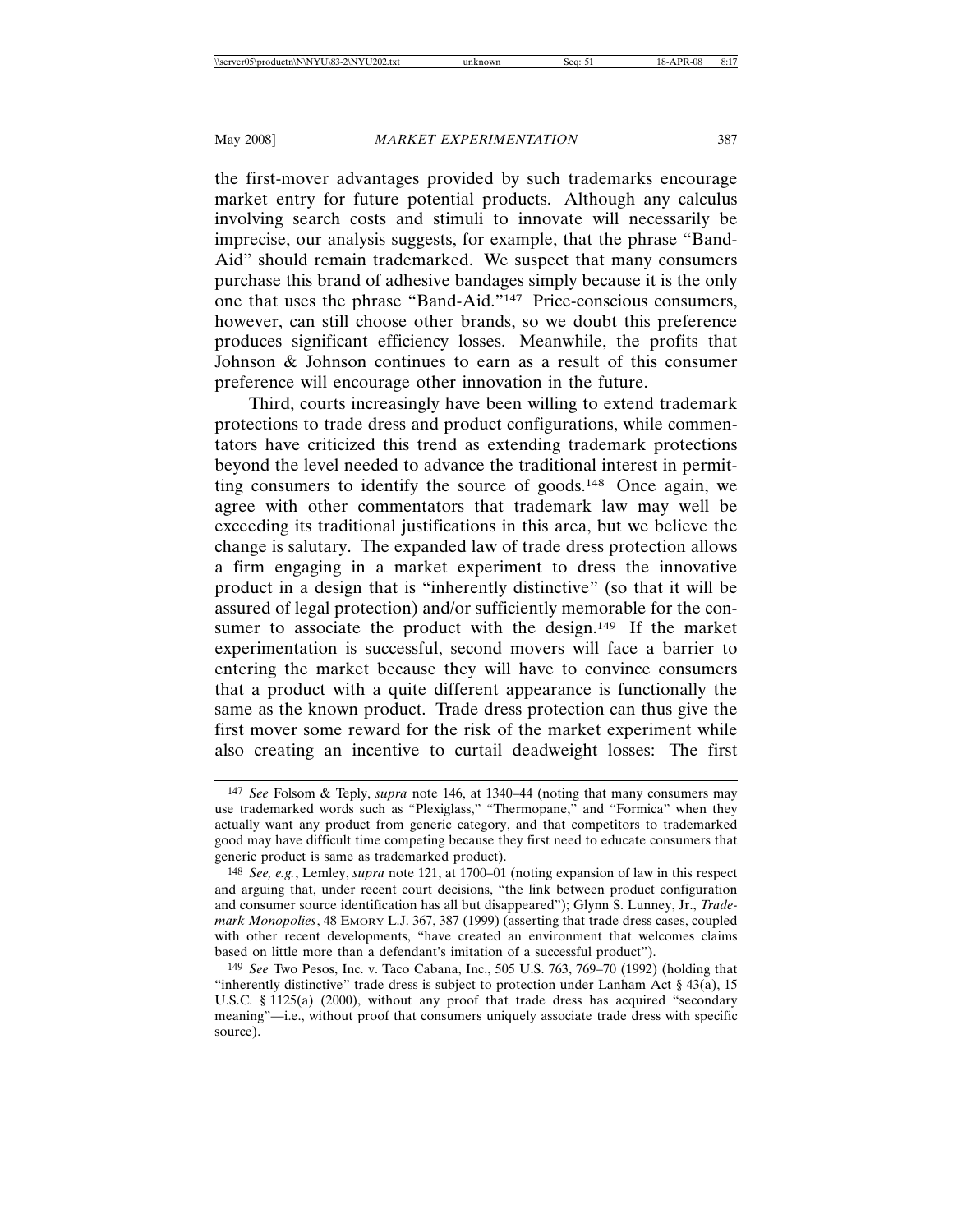mover will realize that if it tries to charge too much for the successful product, consumers may educate themselves about competing products.

Finally, our theory makes the cause of action of trademark dilution150 seem less alien to trademark law. The most common dilution concern is that the use of a famous mark by a junior user<sup>151</sup> for unrelated products—say, footballs branded as "Harley-Davidson" (or even just "Harley")<sup>152</sup>—may "blur" the famous mark, diminishing its branding power. The dilution action has been controversial,153 perhaps because the concerns of dilution seem largely independent of the traditional trademark goal of minimizing consumer search costs.154 The action, however, makes more sense from a market experimentation perspective. By protecting brand value built from market innovation, our theory provides a more solid justification for dilution protection. First, the higher anticipated value that dilution protection confers on successful brands increases the incentives to engage in market experiments.<sup>155</sup> If a manufacturer can figure out a combination of features that consumers greatly desire, it is rewarded with the additional protection conferred by trademark law. Moreover, the

<sup>150</sup> The dilution cause of action explicitly protects branding, barring activities that may dilute a trademark even in the absence of any evidence that such dilution will cause consumer confusion. Trademark Dilution Revision Act of 2006 § 2, 15 U.S.C.A. § 1125(c)(1) (West Supp. 2007); *see also* Julie Manning Magid et al., *Quantifying Brand Image: Empirical Evidence of Trademark Dilution*, 43 AM. BUS. L.J. 1, 5–6 (2006) ("This notion of protecting the inherent value of the trademark from dilution was singularly antithetical to the consumer confusion emphasis of trademark law.").

<sup>151</sup> A junior user is one who enters the market after the trademark holder. Consistent with our theory, dilution law does not apply to senior users, who enter the market before the user whose use makes the mark famous.

<sup>152</sup> *See* Ronda AG v. Harley-Davidson, Inc., No. 96-1297, 1997 WL 85809, at \*1 (Fed. Cir. Feb. 27, 1997) (affirming cancellation of mark "Harley" for watches even though appellant Ronda had been using mark on its watches for several years).

<sup>153</sup> *See, e.g.*, Lemley, *supra* note 121, at 1698, 1714 (describing dilution doctrine as "most obvious example of doctrinal creep in trademark law" and calling on courts to "impose[ ] significant limitations" on marks eligible for dilution protection); Kathleen B. McCabe, Note, *Dilution-by-Blurring: A Theory Caught in the Shadow of Trademark Infringement*, 68 FORDHAM L. REV. 1827, 1830 (2000) (discussing judicial skepticism toward dilution cause of action).

<sup>154</sup> *See* Lemley, *supra* note 121, at 1698 ("[B]ecause consumers need not be confused for dilution to occur, dilution laws represent a fundamental shift in the nature of trademark protection."). For example, no one seems likely to purchase "Harley" footballs based on a belief that the brand necessarily identifies the source of the goods, and the existence of such footballs made by an entity other than the motorcycle manufacturer would not seem likely to make it more difficult for Harley-Davidson to convey to the public any improvement in its motorcycles.

<sup>155</sup> *Cf.* Rolex Watch U.S.A., Inc. v. Canner, 645 F. Supp. 484, 495 (S.D. Fla. 1986) ("Others who see the watches bearing the Rolex trademarks on so many wrists might find themselves discouraged from acquiring a genuine [Rolex] because the items have become too common place [sic] and no longer possess the prestige once associated with them.").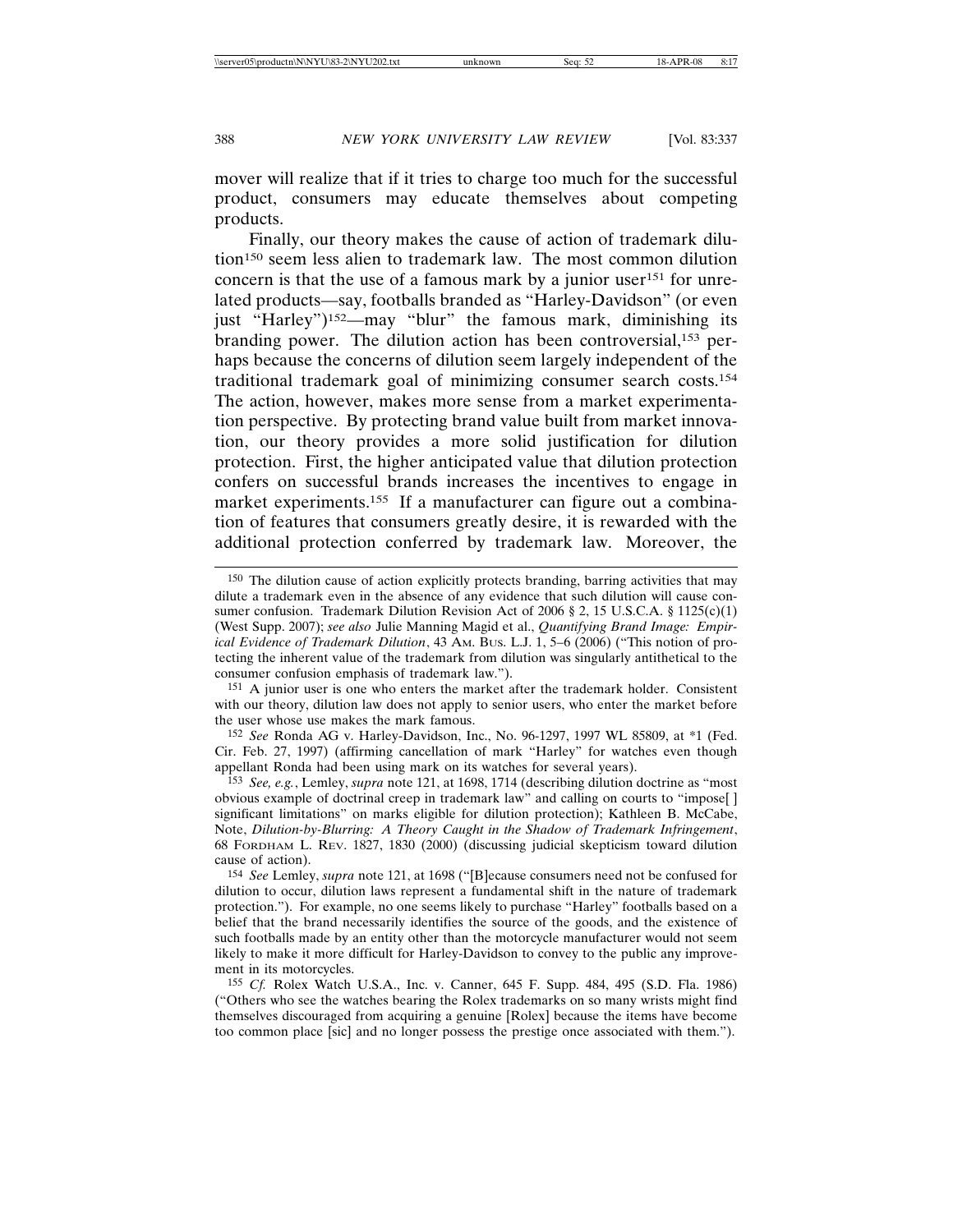mark holder may have an incentive to maintain a high reputation and reasonable prices. If consumers are not satisfied with the trademark owner's products or believe that the goods are overpriced, they may lose the positive assessment of the trademark owner necessary to generate sales of the relevant licensed goods. Second, the dilution cause of action preserves the mark holder's ability to use the mark on entirely new goods and services, increasing anticipated market share and thus the attractiveness of market entry. For example, Harley-Davidson could lend its name to a novel approach for a vacation resort (perhaps one that caters to the tastes of Harley motorcycle owners), with the trade name making it slightly harder for second movers to free ride in the event of success. These arguments suggest that perhaps courts should not be too stingy in determining that a mark is sufficiently famous to qualify for the dilution cause of action,156 although we recognize that the limited number of attractive potential marks means that courts should not prevent use of a relatively unknown mark for unrelated products.

## *B. Trade Secret*

One of the common justifications for trade secret law is that it serves a purpose similar to the patent system: Protection of secrets encourages firms to invest in the production of valuable secrets and thus in technical and scientific advances.157 Yet this theory has some important difficulties. First, one of the main policies of the patent system is to ensure that nonobvious technical information *is* made public and *is not* kept as a trade secret.158 A firm can pay a heavy price for maintaining nonobvious technological information as a trade secret—including the possibility that another firm may patent that information and enjoin the original creator's use.159 Second, it seems

<sup>156</sup> For a discussion of the requirements necessary to prove that a mark is "famous," see Monica Hof Wallace, *Using the Past To Predict the Future: Refocusing the Analysis of a Federal Dilution Claim*, 73 U. CIN. L. REV. 945, 959–64 (2005).

<sup>157</sup> *See* Jonathan R. Chally, Note, *The Law of Trade Secrets: Toward a More Efficient Approach*, 57 VAND. L. REV. 1269, 1280 (2004) ("Trade secret law enhances exclusivity and thereby increases innovation by supplanting the precautions that an innovator must take to guard the secrecy of her information.").

<sup>158</sup> LANDES & POSNER, *supra* note 122, at 294–95; *see also* COMM. ON INTELLECTUAL PROP. RIGHTS IN THE KNOWLEDGE-BASED ECON., *supra* note 67, at 41 (arguing that patent system should, inter alia, "accommodate new technologies," reward only nonobvious, novel, or useful inventions, and disseminate technical information).

<sup>159</sup> *See* Painton & Co. v. Bourns, Inc., 442 F.2d 216, 224 (2d Cir. 1971) (Friendly, J.) ("[A]nother who makes the invention may be able to secure a patent if he can establish that the earlier inventor suppressed or concealed it."). Other risks include the possibility that the secret may leak or that the inventor will forfeit his right to a patent if he does not apply within a year after the invention was "in public use or on sale." *Id.*; *see also* Uni-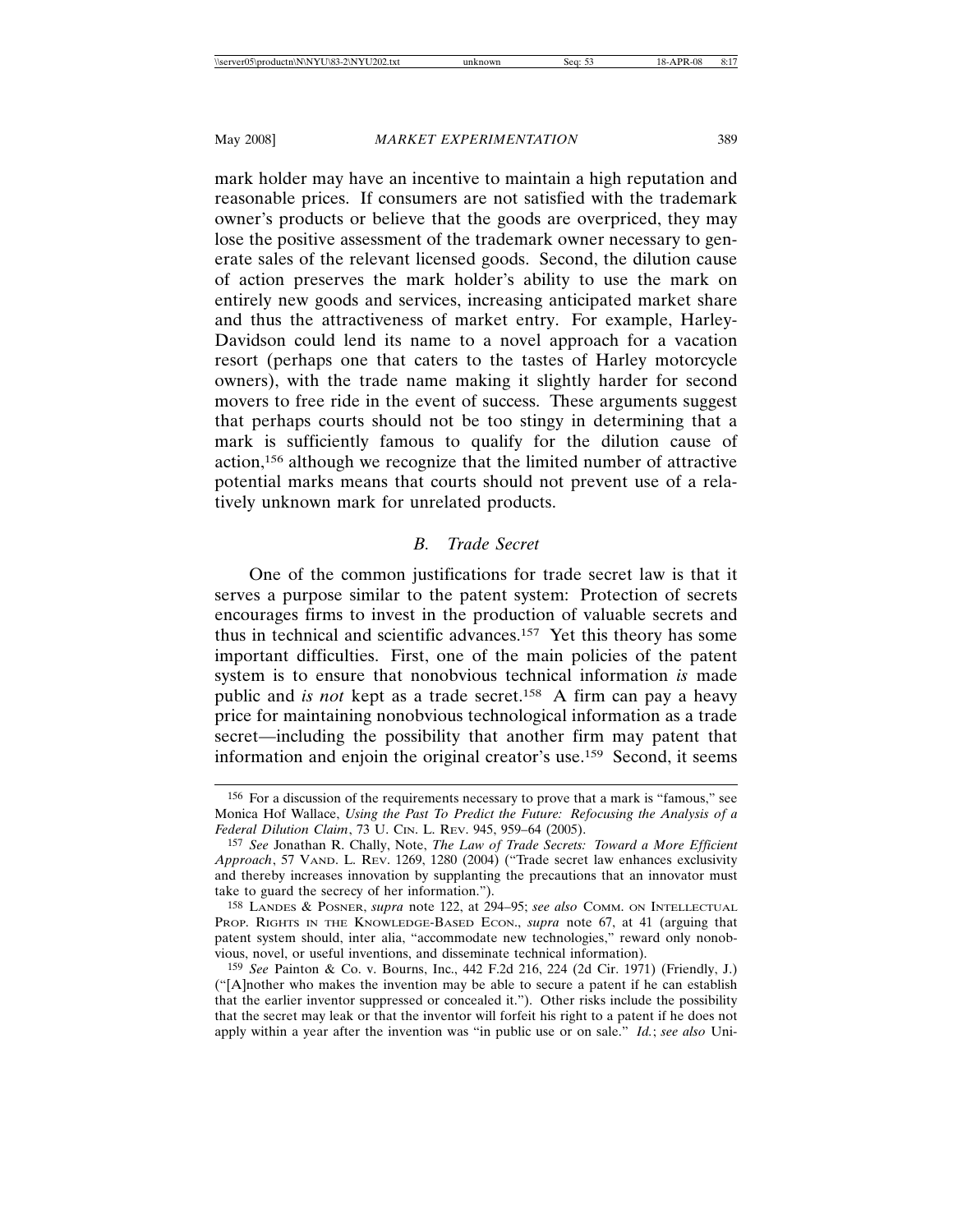puzzling that the law should seek to protect technical advances that are so minimal that they would not qualify for patent protection, presumably because they are obvious. A partial answer to this puzzle is that trade secret protection avoids the transaction costs associated with attempts to secure patents,<sup>160</sup> but this answer purports to reduce trade secret law to a kind of second-class intellectual property protection for relatively unimportant innovations.

Another justification for trade secret law is that the law is trying to minimize what otherwise would be significant social costs associated with self-help remedies.161 This justification may be correct, but it depends upon the answer to an empirical question: Would the social costs associated with self-help be greater than the social costs associated with trade secret law, such as litigation?162 Moreover, the law could limit self-help costs by affirmatively requiring information disclosure, for example, through a hypothetical Freedom of Information  $Act^{163}$  that would apply to the private sector. As long as third parties were required to pay the transaction costs associated with information requests,164 they would seek information only when the benefits to them were greater than the production costs. Reducing self-help may be a partial justification for trade secret doctrine, but it seems empirically questionable and incomplete.

A clue to improving our understanding of trade secret law lies in the recognition that it extends not only to technological information that may be difficult or costly to produce but also to nontechnological

163 5 U.S.C. § 552 (2000).

versal Oil Prods. Co. v. Globe Oil & Ref. Co., 322 U.S. 471, 484 (1944) (stating that patents provide monopoly as reward for inventions but that "the quid pro quo is disclosure").

<sup>160</sup> *See* Vincent Chiappetta, *Myth, Chameleon or Intellectual Property Olympian? A Normative Framework Supporting Trade Secret Law*, 8 GEO. MASON L. REV. 69, 139 (1999) ("Because trade secret law provides cost-efficient, dependable legal rights, it reduces the inventor's incentive to pursue the patent alternative.").

<sup>161</sup> *See* Michael Risch, *Why Do We Have Trade Secrets?*, 11 MARQ. INTELL. PROP. L. REV. 1, 27 (2007) ("[I]f information can be kept secret through self-help, then owners will spend more money to keep the information secret even in the absence of the law.").

<sup>162</sup> Courts do insist, as a prerequisite to trade secret protection, that the owners of a trade secret make some effort to keep it secret. *See, e.g.*, United States v. Lange, 312 F.3d 263, 266 (7th Cir. 2002) (determining, in appeal of criminal conviction for dealing in trade secrets, whether owner of trade secret took reasonable measures to keep information secret); *see also* 18 U.S.C. § 1839(3)(A) (2000) (providing that, in order to have trade secret, owner must have "taken reasonable measures to keep such information secret"). But courts do not seek to determine whether self-help would be more efficient than trade secret protection in individual cases.

<sup>164</sup> Such payments are required under the Freedom of Information Act. *See id.* § 552(a)(4)(A) ("[E]ach agency shall promulgate regulations . . . specifying the schedule of fees applicable to the processing of requests under this section . . . .").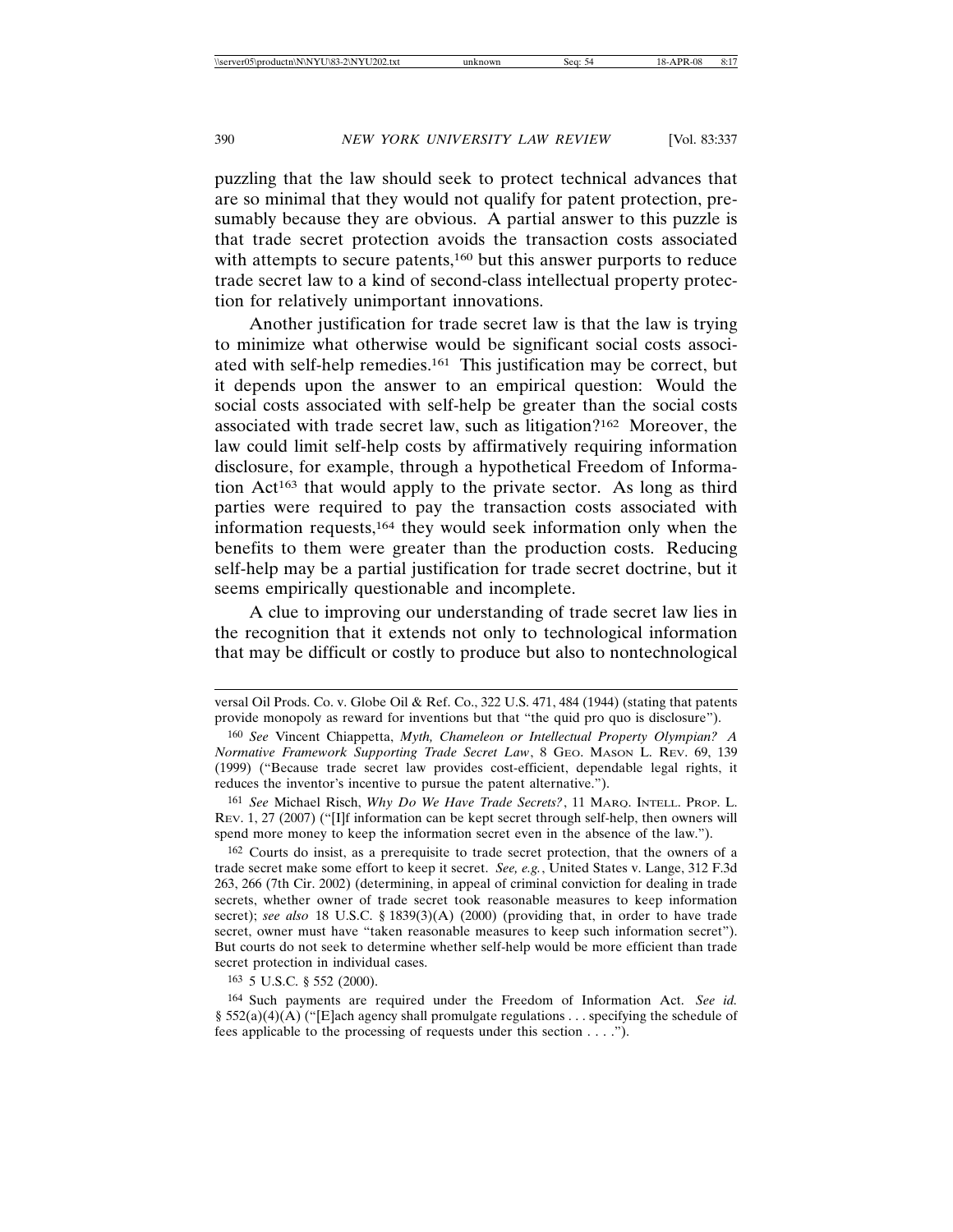information, like customer lists and sales figures.165 This aspect of trade secret law is difficult to explain using the two justifications for trade secret law given above. The incentive-to-produce theory cannot justify protection for nontechnological data because that sort of information would be produced in the ordinary course of business even if intellectual property law did not provide any special incentive for its production. Meanwhile, given the existence of disclosure requirements for organizations such as public corporations,<sup>166</sup> affirmative disclosure regimes might appear to be viable alternatives to trade secrets, particularly for obtaining accounting information.

Justifying trade secret law as an appropriate social subsidy to encourage market experimentation makes for a more solid foundation. This view accounts for why trade secret law protects information such as customer lists and other data that would naturally be produced during the ordinary course of business. In our view, then, the goal of trade secret law is not to encourage the production of that information so much as the production of the business. Sometimes, of course, a business's success will be difficult to disguise, but even then there might be uncertainty about whether the business is so successful as to justify entry by a competitor. The law protects whatever business data can be hidden, thus discouraging subsequent entry, increasing a first entrant's expected share of rents, and creating stronger incentives for the market experiments that produce the data.167 On our theory, trade secret law may be overinclusive—it protects copycat businesses too—but in general, innovators are the businesses that have the most information worth protecting.

# *C. Copyright*

A market experimentation theory has also been invoked as part of the explanation for the existence of copyright. As then-Professor Stephen Breyer noted in 1970, copyright has historically been justified in terms of its incentives not only for authors but for publishers too.168 Indeed, "[h]istorically the publisher led the fight for laws that allow

<sup>165</sup> *See* Am. Family Mut. Ins. Co. v. Roth, 485 F.3d 930, 933 (7th Cir. 2007) (holding that customer information was trade secret under Wisconsin's Uniform Trade Secrets Act, WIS. STAT. § 134.90(1)(c) (2005–06)).

<sup>166</sup> *See* Securities Act of 1933, 15 U.S.C. §§ 77a–77aa (2000) (requiring material disclosure of information about securities offered for public sale).

<sup>167</sup> *See* 18 U.S.C. § 1905 (2000 & Supp. V 2005) (imposing criminal penalties upon government employees who disclose trade secrets and other proprietary information gleaned during course of their employment).

<sup>168</sup> Stephen Breyer, *The Uneasy Case for Copyright: A Study of Copyright in Books, Photocopies, and Computer Programs*, 84 HARV. L. REV. 281, 292 (1970).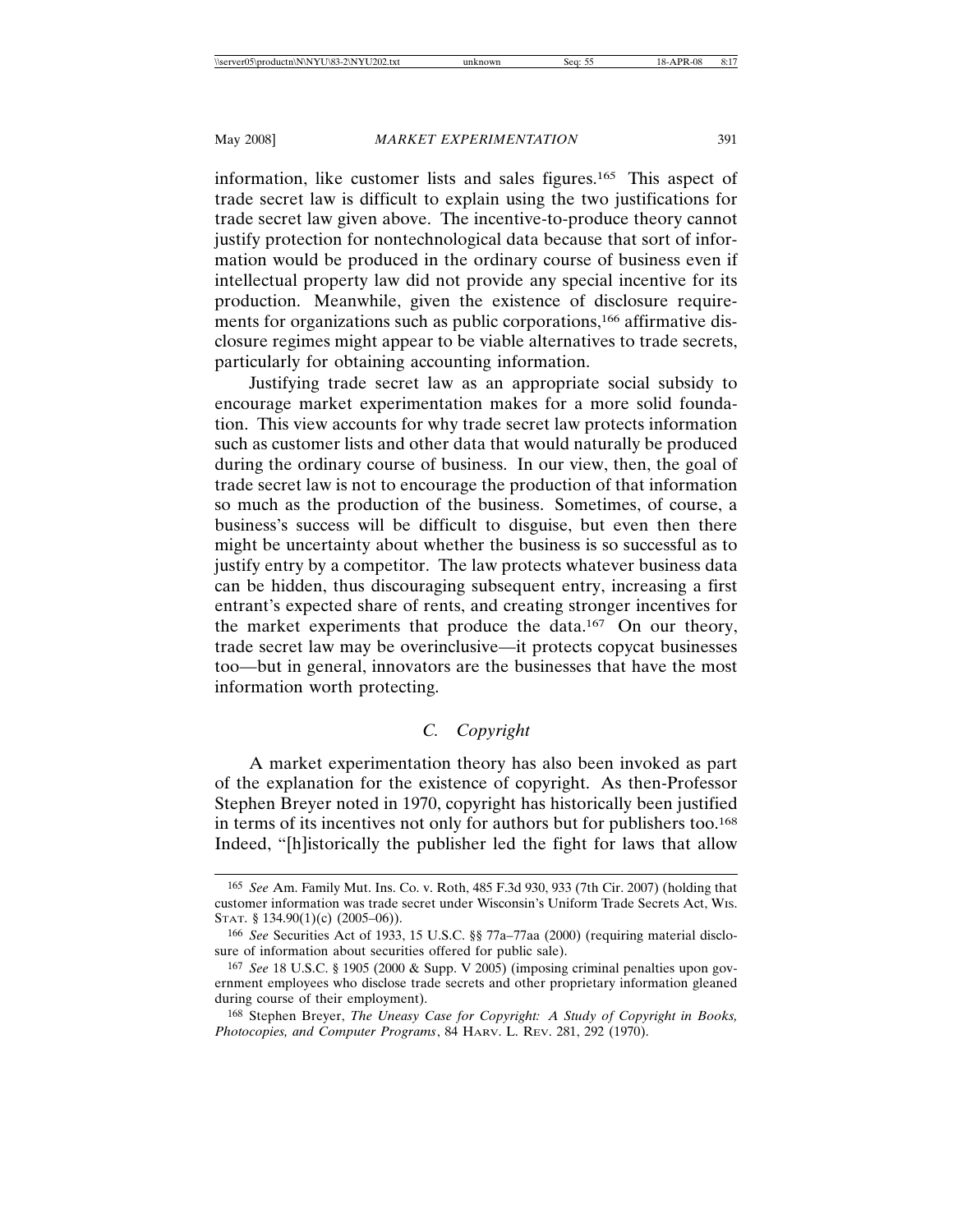him to obtain exclusive rights,"<sup>169</sup> and, in at least some markets, an important part of a publisher's costs is the investment in publishing "books of unpredictable future popularity."170 Without copyright, publishers might not be willing to invest as much in books of unpredictable popularity—like "an author's first novel"—because "competition will diminish the size of the best seller's payoff" and thus make publication a less attractive "gamble."171 As Landes and Posner recognize, a publisher cannot eliminate this risk by building a large and diversified portfolio of works because "even a diversified publisher will be at risk of losing his upside if his competitors are free to copy his successful works."172

A market experimentation theory can provide at least a partial explanation for some of the oddities of copyright law. For example, it is well known that copyright terms of protection have grown dramatically longer over the past two hundred years. Current terms of protection nearly equal or exceed a hundred years.173 The additional years of protection recently added to the copyright term174 seem poorly justified in terms of providing an incentive to the original author to create the work.175 If such lengthy terms are justified—a matter on which there remains considerable debate176—a market experimentation theory provides a better justification than an

172 LANDES & POSNER, *supra* note 122, at 41.

173 *See* 17 U.S.C. § 302 (2000) ("Copyright in a work created on or after January 1, 1978 . . . endures for a term consisting of the life of the author and 70 years after the author's death.").

174 Sonny Bono Copyright Term Extension Act § 102(b), 17 U.S.C. § 302 (2000).

175 *See* Brief of George A. Akerlof et al. as Amici Curiae in Support of Petitioners at 5–7, Eldred v. Ashcroft, 537 U.S. 186 (2003) (No. 01-618) (arguing that present value of payments decreases over time, making longer copyright term very small extra incentive for new works).

176 Commentators have argued that the current copyright term is too long. *See, e.g.*, Avishalom Tor & Dotan Oliar, *Incentives to Create Under a "Lifetime-Plus-Years" Copyright Duration: Lessons from a Behavioral Economic Analysis for* Eldred v. Ashcroft, 36 LOY. L.A. L. REV. 437, 439–40 (2002) (arguing that although life-plus-years term of Copyright Term Extension Act provides strong incentives to produce copyrighted works, extension-of-years portion of duration does not increase those incentives); *see also* Marci A. Hamilton, *Copyright Duration Extension and the Dark Heart of Copyright*, 14 CARDOZO ARTS & ENT. L.J.  $655$ ,  $657$  (1996) (suggesting that not enough empirical research has been conducted to base justification for copyright term extensions on incentives to create). For a defense of the long copyright term, at least for derivative works, see Michael Abramowicz, *A Theory of Copyright's Derivative Right and Related Doctrines*, 90 MINN. L. REV. 317, 371 (2005).

<sup>169</sup> *Id.*

<sup>170</sup> *Id.* at 302.

<sup>171</sup> *Id.* at 312; *see also* LANDES & POSNER, *supra* note 122, at 40–41 (noting that because "the author's cost of creating the work, and many publishing costs . . . , are incurred before it is even known what the demand for the work will be," copyist may avoid that risk by waiting "until he knows whether the work is a success" prior to investing in publication).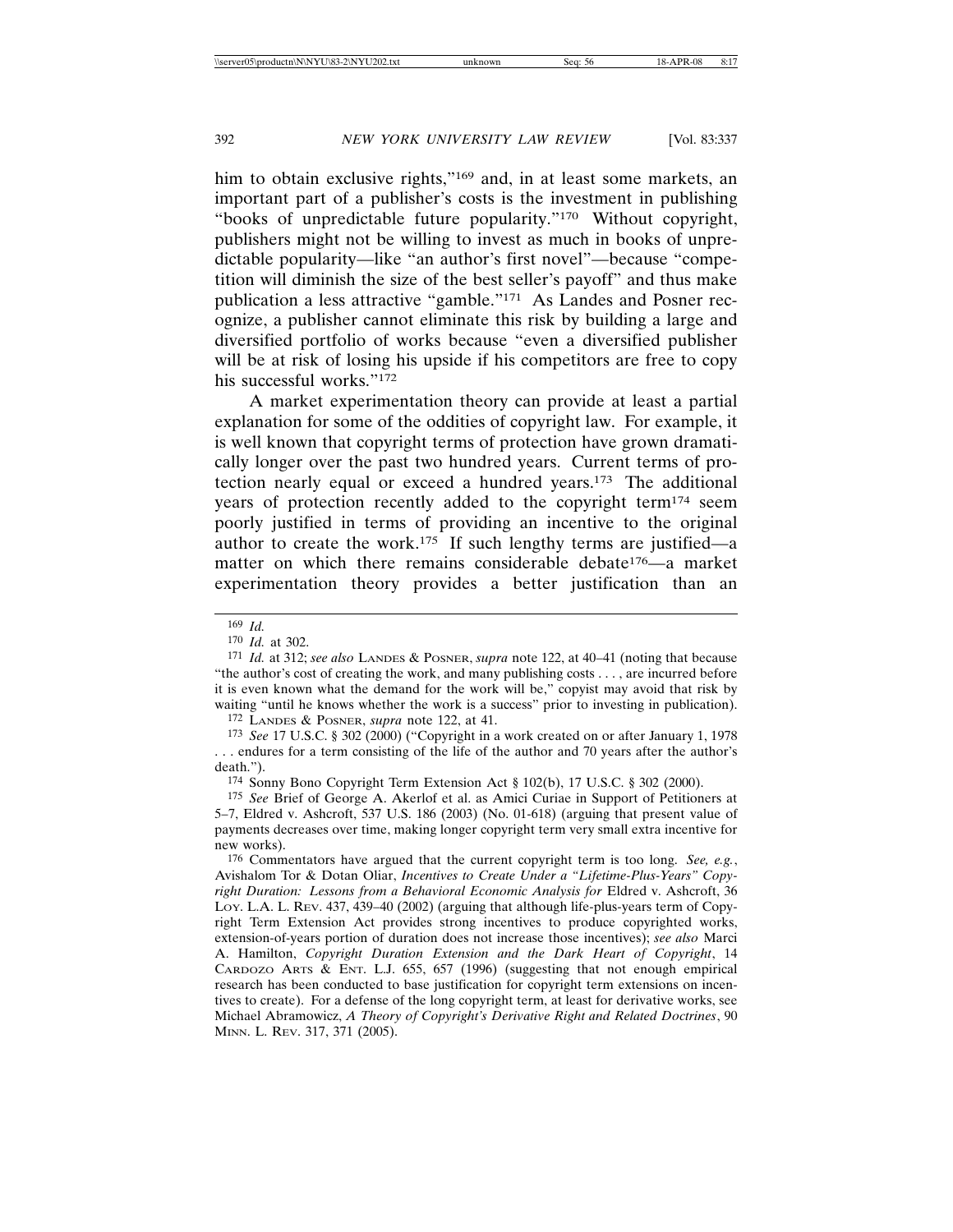incentive-to-create theory. The decision to run an additional printing of an old book or a new release of an old film, accompanied with a sufficient marketing campaign to inform consumers, may be a highly risky business venture. It is, in effect, a test of the current market for the book or film. In the absence of copyright protection, the risk is borne entirely by the first mover. If the work is not protected by copyright and the market proves favorable, second movers and consumers will reap a significant portion of the benefits. Yet, if the risk borne by the first mover is too great and the portion of the benefits realized too little, the market test will never occur.177 Consumers may be better off permitting the first mover to reap more benefits so that there are more market tests, and thereby a greater diversity of works available, including old works.

As we have stressed, however, the market experimentation theory does not necessarily lead to more and more expansive theories of intellectual property. Lengthening copyright terms may be a sensible response where no one would have an incentive to republish the work in the absence of a property right. It is much more difficult to justify lengthening copyrights on wildly popular works, like Mickey Mouse films, because little market uncertainty currently exists with respect to such works. Long copyright terms are thus a somewhat crude mechanism for encouraging market experiments on works that have failed to attract public attention. In this case, recognizing the market experimentation concerns would likely lead to a more circumscribed right to lengthy copyrights.

Similarly, in the areas of derivative rights, market experimentation may help to explain not the extent but rather the *allocation* of rights. Under current copyright law, the creator of a first work has broad rights to derivative works based on the initial work.178 The

<sup>177</sup> Landes and Posner make a similar point in justifying a system of indefinitely renewable copyrights. *See* William M. Landes & Richard A. Posner, *Indefinitely Renewable Copyright*, 70 U. CHI. L. REV. 471, 488–89 (2003) (considering incentives to resurrect works of forgotten novelist whose works have fallen into public domain). They do not, however, acknowledge that the point furnishes a broader argument for intellectual property protection of market experimentation, nor do they note that their point may apply even to new editions or releases of readily remembered works.

<sup>178</sup> *See, e.g.*, 17 U.S.C. § 101 (2000) ("A 'derivative work' is a work based upon one or more preexisting works, such as a translation, musical arrangement, dramatization, fictionalization, motion picture version, sound recording, art reproduction, abridgment, condensation, or any other form in which a work may be recast, transformed, or adapted."); Pamela Samuelson, *Creating a New Kind of Intellectual Property: Applying the Lessons of the Chip Law to Computer Programs*, 70 MINN. L. REV. 471, 521 & n.36 (1985) (noting that language of § 101 of Copyright Act defines derivative works "very broadly"); *see also* Jed Rubenfeld, *The Freedom of Imagination: Copyright's Constitutionality*, 112 YALE L.J. 1, 55 (2002) (arguing for different intellectual property regime with greatly reduced protection for derivative rights).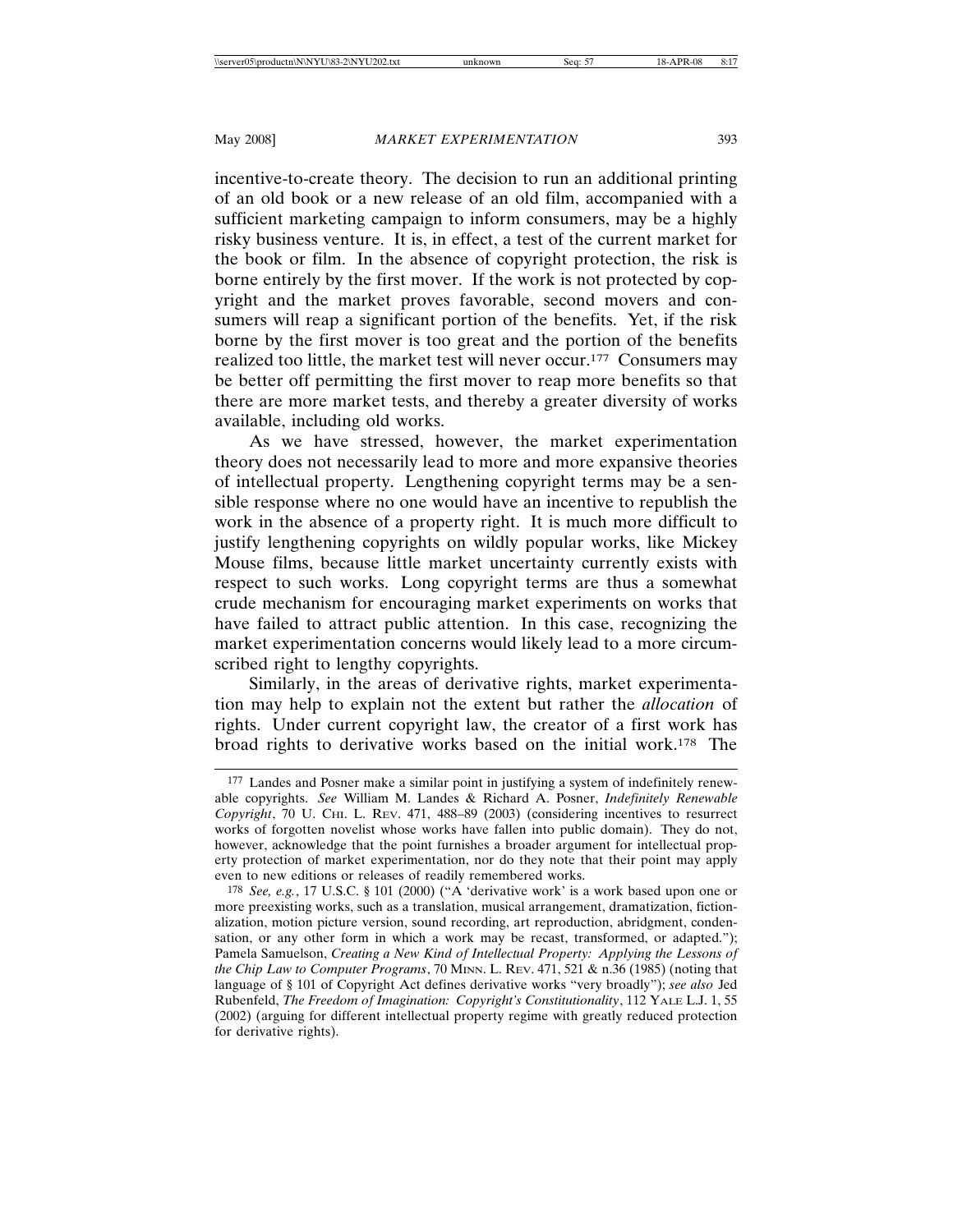rules of derivative works involve not a broadening of copyrights but a reallocation of rights from the creator of the derivative work to the creator of the original work. Under an incentive-to-create theory, broad derivative rights present a conundrum: A broader right granted to the copyright of the initial work might increase the incentives to create that initial work, but it also reduces the incentives for others to create derivative works. The counterbalancing effect might lead to the creation of fewer works, and the incentive-to-create theory cannot easily justify the law's preference for the creator of the initial work over the creator of the derivative work.

Market experimentation, however, does justify the preference. An initial work will almost certainly face more risk than a derivative work, if for no other reason than that creators of derivative works will avoid making derivatives of flops. No one invests in sequels to *Ishtar*, *Heaven's Gate*, or *The Adventures of Pluto Nash*, 179 but it was fairly easy to predict that either *Shrek* sequel<sup>180</sup> would have better chances of success than the average movie.181 The right to the derivative work is thus allocated to the work that bears the higher level of market risk. This increases the incentives to bear the greater risks in creating truly innovative characters or plots,182 even though it may decrease the number of derivative works that are produced from works that turn out to be successful.

Finally, market experimentation may suggest that copyrights should be narrowed in some fields where the costs of distribution, and thus the costs of market experiments, have fallen dramatically. Internet distribution of music and writings is an obvious example of

<sup>179</sup> According to Wikipedia, *Ishtar*, *Heaven's Gate*, and *The Adventures of Pluto Nash* are three of the least successful films ever. *See List of U.S. Box Office Bombs*, *in* WIKIPEDIA, http://en.wikipedia.org/wiki/List\_of\_US\_box\_office\_bombs (last visited Jan. 18, 2008). The failure of *Heaven's Gate* is credited with bankrupting the prominent studio United Artists. *See* Anita Gates, *Final Cut: The Making and Unmaking of "Heaven's Gate*,*"* N.Y. TIMES, Oct. 8, 2004, at E1 (noting that film "destroyed United Artists financially"). *Ishtar* was a "fabled disaster[ ]" despite a cast including stars Dustin Hoffman and Warren Beatty. Caryn James, *The Fireworks of Elaine May*, N.Y. TIMES, Feb. 24, 2006, at E1. *Pluto Nash* is said to hold the current record as the biggest box office loser ever, with a net loss of \$95 million. The Adventures of Pluto Nash, http://www.imdb.com/title/ tt0180052/ (last visited Jan. 18, 2008).

<sup>180</sup> SHREK 2 (DreamWorks 2004); SHREK THE THIRD (DreamWorks 2007).

<sup>181</sup> *Shrek 2* grossed \$441 million; *Shrek the Third*, \$323 million. Shrek 2, http:// www.boxofficemojo.com/movies/?id=shrek2.htm (last visited Mar.6, 2008); Shrek the Third, http://www.boxofficemojo.com/movies/?id=shrek3.htm (last visited Mar. 6, 2008).

<sup>182</sup> *See, e.g.*, 2 PAUL GOLDSTEIN, COPYRIGHT § 5.3 (2005) (explaining that there will be greater incentives to promote novel if no one else will be able to copy its expressive content).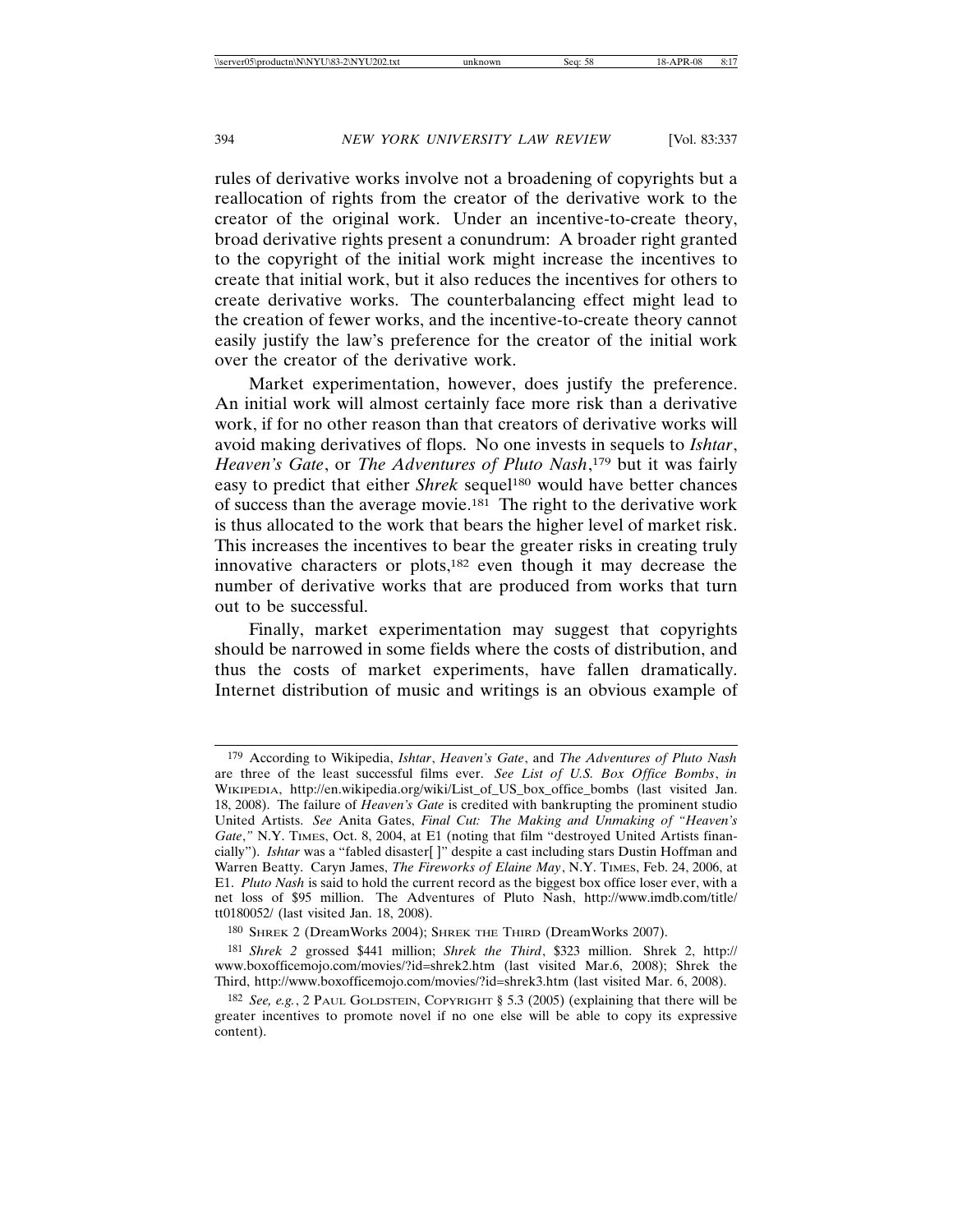new technologies dramatically decreasing distribution costs.183 Though we are not convinced that some degree of copyright protection cannot be justified on the basis of the incentive-to-create theory, or that the reduction in distribution costs has eliminated the riskiness of underwriting new music—since perhaps the real cost lies in the advertising campaign that educates potential consumers as to the value of the work—we nonetheless must agree that reductions in distribution costs reduce the costs of market experiments and therefore raise the question of whether copyright needs contraction.

Ultimately, however, copyright law is probably the area of intellectual property that is least relevant to our thesis. The problem is that copyright is simply too narrow to encourage much experimentation. If someone has an idea for a new type of book that turns out to be successful, then others can write similar books and compete with the original. The markets for readers, listeners, and viewers are like any other markets, and there will generally be insufficient incentives for writers, musicians, and movie studios to undertake risky experiments whose primary value would come from encouraging new work from competitors. Even worse, someone who undertakes the expensive experiment of compiling a large but unoriginal data set cannot rely on copyright to protect even that compilation,<sup>184</sup> let alone the idea of attempting to compile similar sets. Though there may well be sound reasons for these limitations, many aspects of copyright law thus do not seem finely tuned to encouraging market experimentation.

## *D. Patents*

In the modern era, the standard justification for patents has been that they are necessary to encourage the production of useful technological information.<sup>185</sup> This justification accounts for many of patent law's major features, including (1) the requirement that the patentee

<sup>183</sup> *See* Raymond Shih Ray Ku, *The Creative Destruction of Copyright: Napster and the New Economics of Digital Technology*, 69 U. CHI. L. REV. 263, 294–97 (2002) (arguing that recent dramatic decrease in costs of distributing songs partly undermines justification for copyright in that field); *see also* Breyer, *supra* note 168, at 299 (accurately predicting that computers will lower costs of initial publishing by "eliminating the cost of retyping copy on, for example, a linotype machine" and "lower[ing] inventory costs by making possible the printing of books 'on demand,'" and arguing that such possible developments may weaken justification for copyright).

<sup>184</sup> *See* Feist Publ'ns., Inc. v. Rural Tel. Serv., 499 U.S. 340, 362–64 (1991) (holding that unoriginal arrangement of factual data, in this case alphabetical listing of names and telephone numbers in telephone book, is not protected by copyright).

<sup>185</sup> *See, e.g.*, Aronson v. Quick Point Pencil Co., 440 U.S. 257, 262 (1979) ("First, patent law seeks to foster and reward invention . . . ." (citing Kewanee Oil Co. v. Bicron Corp., 416 U.S. 470, 480–81 (1974))); *see also* Dan L. Burk & Mark A. Lemley, *Policy Levers in*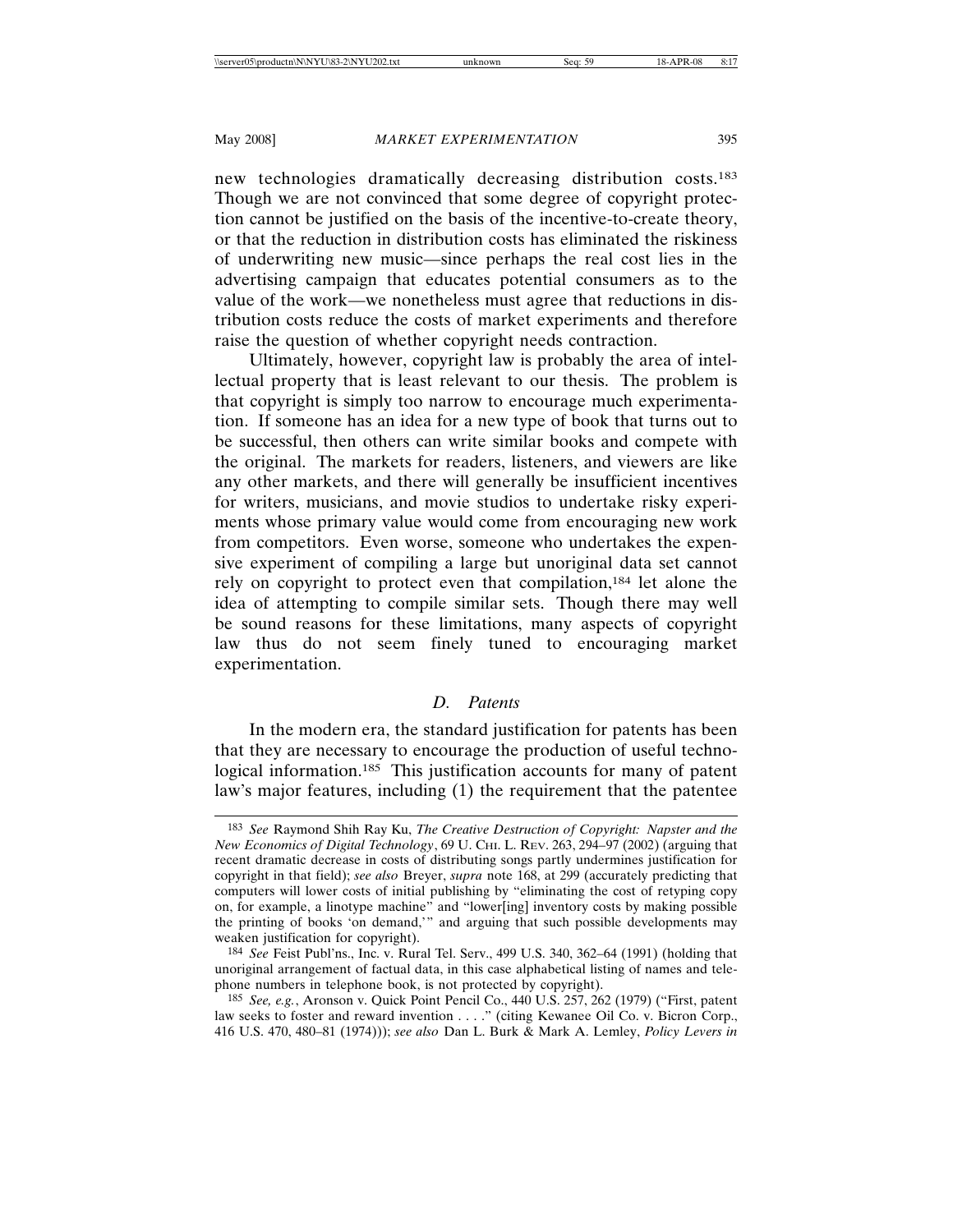provide a complete and enabling disclosure of the patented subject matter,<sup>186</sup> (2) the prohibition against patenting non-novel or obvious subject matter (with novelty and nonobviousness defined on the basis of all or nearly all information that is publicly available anywhere in the world),<sup>187</sup> and (3) the general absence of any requirement that the patentee actually commercialize the patented subject matter.188 Nevertheless, a market experimentation theory provides an explanation for certain patent practices. We outline four such doctrines below. For the first two, we are somewhat critical and show how these practices can lead to inefficient results unless other modifications of patent doctrine are also made. For the second pair, we view the doctrines more favorably but suggest some modifications.

Two features of modern U.S. patent law—the recognition of business method patents<sup>189</sup> and the weakening of the traditional nonobviousness standard190—are quite plainly linked to a theory of market experimentation. We can make this assertion with confidence because both developments were pioneered and encouraged by Judge Giles Rich, who expressly endorsed the view that patent law should be designed to provide "[an] inducement to risk an attempt to commercialize the invention."191 That "'business' aspect of the matter," Rich argued, "is responsible for the actual delivery of the invention into the hands of the public."<sup>192</sup> Although Rich did not consider the possi-

187 *See* 35 U.S.C. § 102 (2000) (novelty); *id.* § 103 (nonobviousness).

188 *See id.* § 271(d)(4) (stating that patent holder cannot be denied enforcement for "refus[ing] to license or use any rights to the patent"); Cont'l Paper Bag Co. v. E. Paper Bag Co., 210 U.S. 405, 429 (1908) (holding that patent is not unenforceable merely because patentee neglected to put it to commercial use).

189 *See* State St. Bank & Trust Co. v. Signature Fin. Group, Inc., 149 F.3d 1368, 1375 (Fed. Cir. 1998) (clarifying that business methods are subject to same patentability requirements as other processes or methods).

191 Giles S. Rich, *The Relation Between Patent Practices and the Anti-monopoly Laws,* Part II, 24 J. PAT. OFF. Soc'y 159, 177 (1942).

192 *Id.*

*Patent Law*, 89 VA. L. REV. 1575, 1576 (2003) (arguing that modern applications of patent law promote innovation nonuniformly between different high-technology industries).

<sup>186</sup> Patent Act of 1952 § 112, 35 U.S.C. § 112 (2000); *see also* J.E.M. Ag Supply, Inc. v. Pioneer Hi-Bred Int'l, Inc., 534 U.S. 124, 142 (2001) ("The disclosure required by the Patent Act is 'the *quid pro quo* of the right to exclude.'" (quoting *Kewanee*, 416 U.S. at 484)).

<sup>190</sup> *See, e.g.*, Glynn S. Lunney, Jr., *E-obviousness*, 7 MICH. TELECOMM. & TECH. L. REV. 363, 373–74 (2001) (asserting that, before creation of Federal Circuit, patents were invalidated on basis of obviousness in two-thirds or more of cases where patent was found invalid, but that proportion dropped to as low as one-fifth following creation of Federal Circuit, suggesting that "obviousness is much less central in appellate determinations of patent validity under the Federal Circuit"). *But see* KSR Int'l Co. v. Teleflex Inc., 127 S. Ct. 1727, 1739 (2007) (rejecting Federal Circuit's approach to determining whether patent is obvious).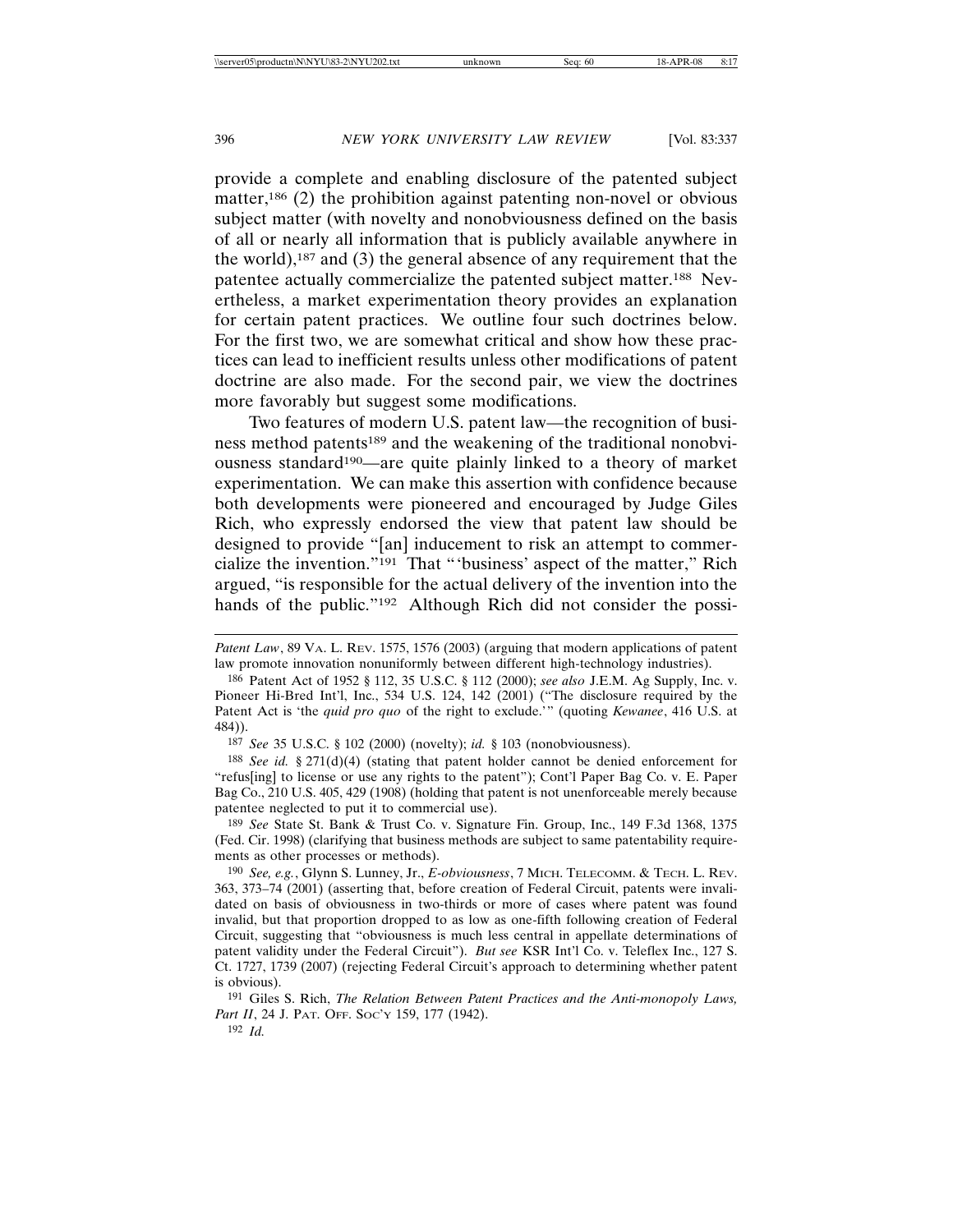bility of providing exclusive rights where there was no invention of any kind, he believed that the public benefits of commercialization provided a core justification for the patent system.

Over a half century after Rich, then a lawyer, wrote those words, business method patents became recognized by U.S. courts in *State Street Bank & Trust v. Signature Financial Group, Inc.*,<sup>193</sup> an opinion authored by Judge Rich. In some circumstances, business method patents can be justified without resort to a theory of encouraging commercialization or market experimentation. For example, the creation of an innovative technique in business, such as the Black-Scholes method for pricing options,<sup>194</sup> might be viewed as highly similar to the production of new technological information in a field of engineering, broadly conceived. But this category of business innovations may not exhaust the class of business methods patents that have been issued. In 2005, for example, the Board of Appeals of the U.S. Patent and Trademark Office (PTO) held that a business method patent need not make any "technological" contribution to the art.<sup>195</sup> Such nontechnological business patents might be justified on the grounds that they encourage the development and market testing of "economically nonobvious" business methods.196

Another major development of U.S. patent law starting in the late twentieth century was the weakening of the traditional nonobvi-

<sup>193</sup> 149 F.3d 1368.

<sup>194</sup> *See* Fischer Black & Myron Scholes, *The Pricing of Options and Corporate Liabilities*, 81 J. POL. ECON. 637 (1973) (proposing theoretical valuation formula for options); *see also* F. Russell Denton & Paul J. Heald, *Random Walks, Non-cooperative Games, and the Complex Mathematics of Patent Pricing*, 55 RUTGERS L. REV. 1175, 1176 n.6 (2003) (describing history and utility of Black-Scholes formula).

<sup>195</sup> *Ex parte* Lundgren, 76 U.S.P.Q.2d (BNA) 1385, 1387–88 (B.P.A.I. 2005). We note that the Board of Patent Appeals and Interferences has recently changed course on this issue. *See Ex parte* Bilski, Appeal No. 2002-2257, slip op. at 57–58 (B.P.A.I. heard Mar. 8, 2006), *available at* http://www.uspto.gov/web/offices/dcom/bpai/its/fd022257.pdf (asserting that *Lundgren* was not "stated or intended" to "eliminat[e] a 'technology' requirement for patents"). The Federal Circuit also seems to be trying to cut back on *State Street* and to curtail the availability of business method patents. *See supra* notes 18, 20. Our point in the text is merely that, for some period of time, the U.S. PTO was willing to issue business method patents without necessarily demanding that the patents disclosed nonobvious technical information (broadly construed). The Federal Circuit's apparent willingness to cut back on all method patents—including those that offer nonobvious insights into complex arts such as finance, arbitration, and risk management—raises other issues that are beyond the scope of this Article.

<sup>196</sup> By "economically nonobvious" business methods, we mean methods of doing business that can be launched without any new information but that have uncertain prospects as to whether they could possibly succeed. For example, in 1998, no one would have needed any additional information to create a business like Netflix; the reason it was not created was because its chances of market success were so uncertain.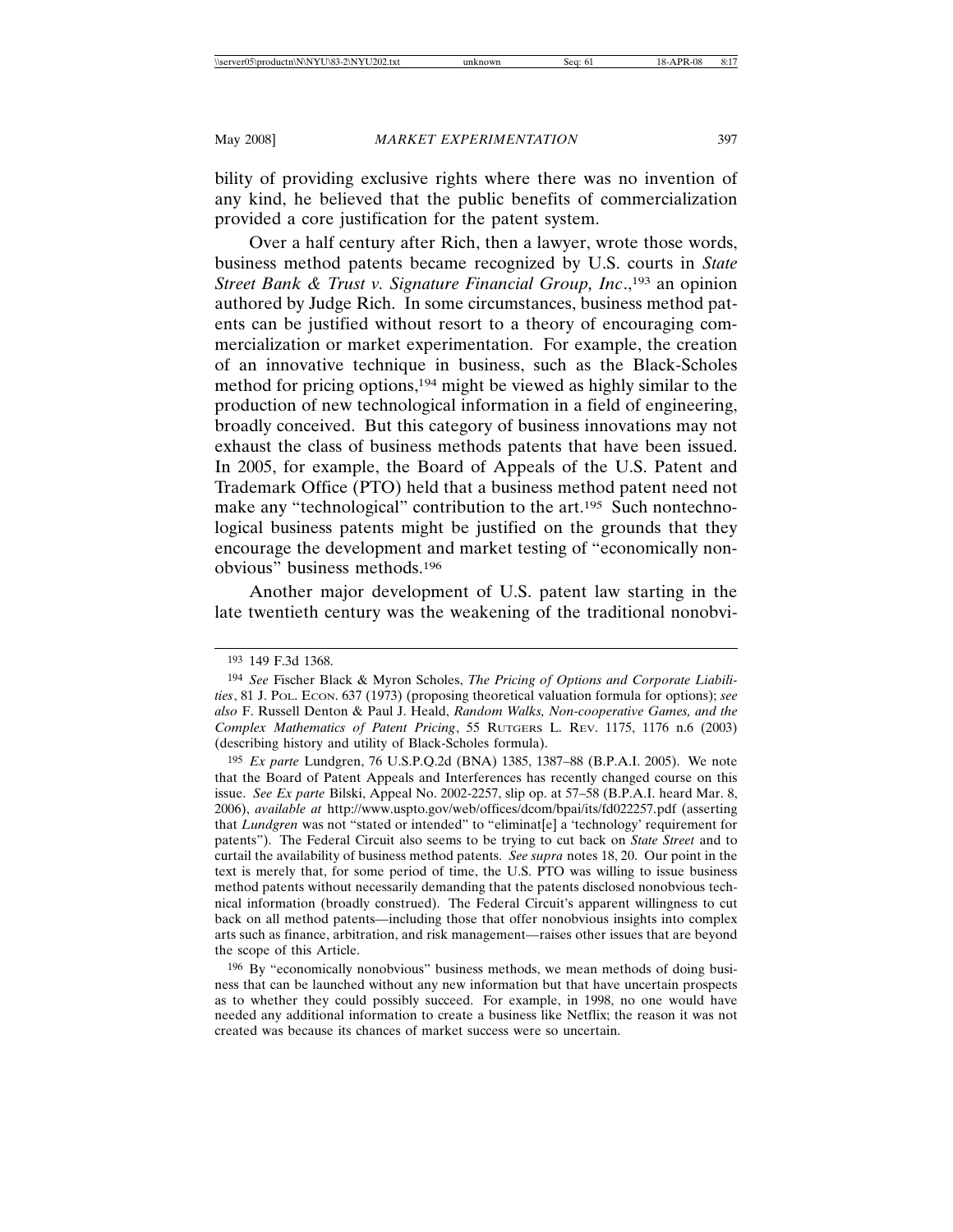ousness standard.197 The traditional view of nonobviousness requires the patent specification to have revealed some significant new technological information.198 Between 1982 and 2006, the Court of Appeals for the Federal Circuit dramatically weakened this standard of nonobviousness by requiring proof of a teaching, suggestion, or motivation in the prior art before any permutation of old technology could be considered obvious.199 In taking this step, the Federal Circuit was led by Judge Rich.200 Such a watering down of the nonobviousness standard is difficult to justify if the sole goal of patent law is to encourage the production of new technological information. If, on the other hand, the patent system is designed to encourage the commercialization of new (but not necessarily technologically innovative) products, then the weakening of the nonobviousness standard is at least understandable. Indeed, a logical extension of the theory would permit patents to issue on products that were technologically non-novel, provided that they did not already exist in the marketplace.

In recognizing that these first two developments in U.S. patent law could be justified on the grounds of encouraging market experimentation, we do not mean to suggest that promoting market experimentation is more important than promoting technological experimentation. Nor do we believe that business method patents and the watering down of the nonobviousness standard are necessarily positive developments. To the contrary, we believe these develop-

200 *See generally* George M. Sirilla, *35 U.S.C. § 103: From* Hotchkiss *to Hand to Rich, the Obvious Patent Law Hall-of-Famers*, 32 J. MARSHALL L. REV. 437, 509–58 (1999) (discussing Judge Rich's deep contributions to evolution and application of nonobviousness doctrine in U.S. courts).

<sup>197</sup> *See, e.g.*, Lunney, *supra* note 190, at 370–94 (discussing vitiation of nonobviousness requirement in Federal Circuit).

<sup>198</sup> *See* Graham v. John Deere Co., 383 U.S. 1, 11–18 (1966) (holding that Patent Act of 1952 embraces objective doctrine of Hotchkiss v. Greenwood, 52 U.S. (11 How.) 248 (1850), for establishing nonobviousness, which requires that, in comparison with previous art, patent must evince some innovation beyond foresight of person having ordinary skill in pertinent art).

<sup>199</sup> *See, e.g.*, Pro-Mold & Tool Co. v. Great Lakes Plastics, 75 F.3d 1568, 1573 (Fed. Cir. 1996) (applying this test); *In re* Sernaker, 702 F.2d 989, 995–96 (Fed. Cir. 1983) (same). Scholarly commentary roundly criticized this teaching-suggestion-motivation test as too lax on patent invalidation. *See, e.g.*, Lunney, *supra* note 190, at 379 (describing "suggestion test" as contributing to vitiation of nonobviousness requirement). The Supreme Court ultimately held that this test of obviousness was too constrained. KSR Int'l Co. v. Teleflex Inc., 127 S. Ct. 1727, 1741 (2007) ("The obviousness analysis cannot be confined by a formalistic conception of the words teaching, suggestion, and motivation, or by overemphasis on the importance of published articles and the explicit content of issued patents."); *see also* John F. Duffy, Commentary, KSR v. Teleflex*: Predictable Reform of Patent Substance and Procedure in the Judiciary*, 106 MICH. L. REV. FIRST IMPRESSIONS 34 (2007), http:// www.michiganlawreview.org/firstimpressions/vol106/duffy.pdf (discussing author's involvement in *KSR* litigation and describing importance of *KSR* in reforming patent doctrine).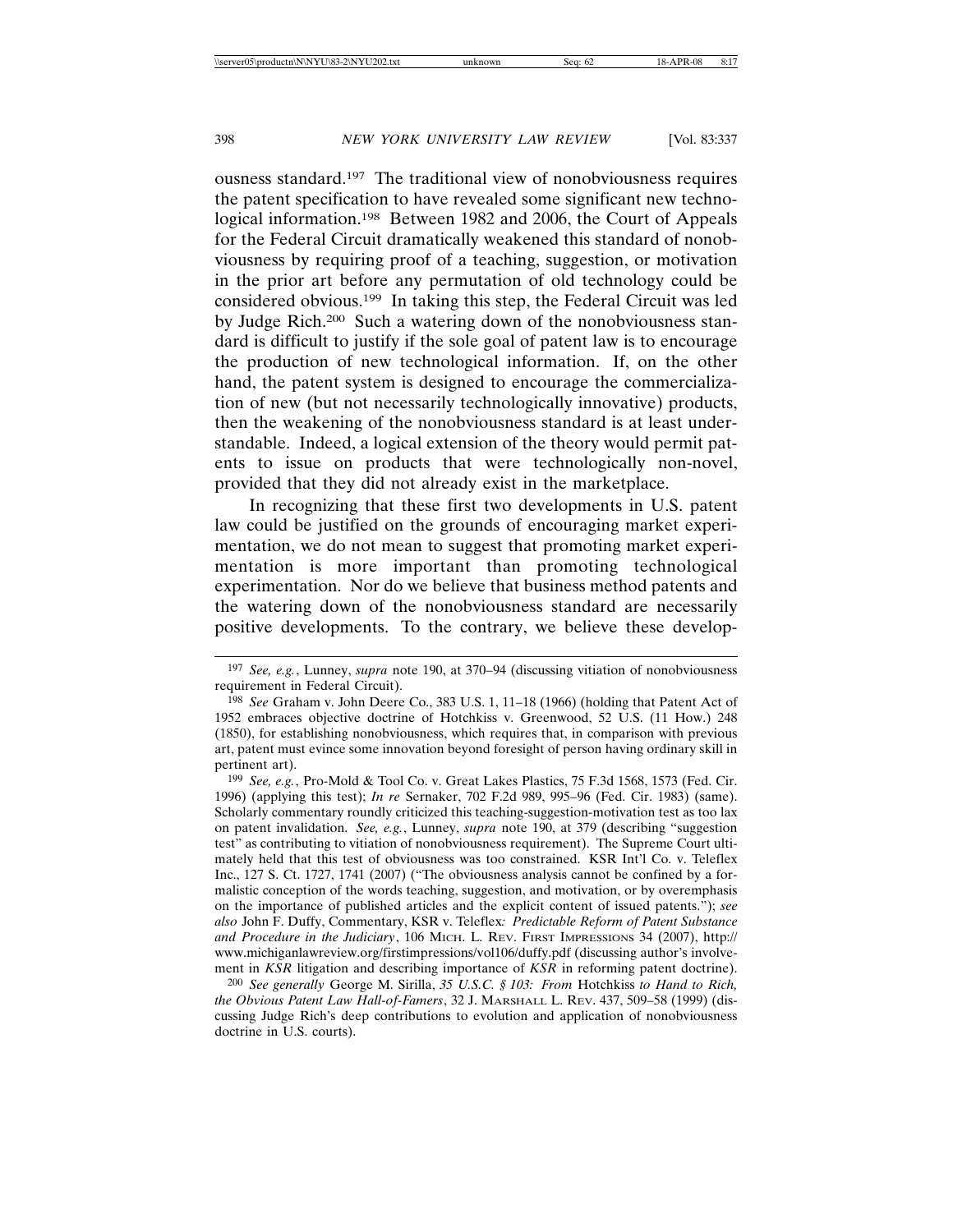ments could lead to dramatically inefficient results unless other aspects of patent law are also modified. Most importantly, current U.S. patent law does not require a patentee to bring the invention to market,<sup>201</sup> does not try to evaluate economic nonobviousness, and does not consider post-patenting commercialization exclusively by individuals other than the patentee to be a reason to invalidate an issued patent.202 In combination, these features of patent law provide an opportunity for patentees to free ride on the efforts of the true first movers in a field.203

A good example is provided by the recent BlackBerry-related litigation.204 The patentee in that case held broad patents on the technological capability of sending email via a wireless network to a wireless device.205 Technologically, these patents were highly suspect and most likely obvious.206 It is nonetheless possible to believe that the development and commercialization of a wireless e-mail product entailed enormous market risks, though those risks were economic and nontechnological. But if so, those risks were borne by Research in Motion (RIM), the first mover that developed and commercialized the BlackBerry.207 The patent system produced what is, in our view, a

207 *See* Sofy Carayannopoulos, *Research in Motion: A Small Firm Commercializing a New Technology*, 29 ENTREPRENEURSHIP THEORY & PRAC. 219, 219–25 (2005) (providing

<sup>201</sup> *See supra* note 188.

<sup>202</sup> *See* eBay Inc. v. MercExchange, L.L.C., 547 U.S. 388, 393–94 (2006) (holding that MercExchange's lack of commercial activity did not preclude its right to injunction after finding of willful infringement). Further, the Federal Circuit did not consider the lack of commercial use when considering validity of the patents in question in *NTP, Inc. v. Research in Motion, Ltd.*, 418 F.3d 1282 (Fed. Cir. 2005), *cert. denied*, 546 U.S. 1157 (2006), in which NTP was the patent-holding company; in *MercExchange, L.L.C. v. eBay, Inc.*, 401 F.3d 1323 (Fed. Cir. 2005), *vacated*, 547 U.S. 388 (2006), in which MercExchange no longer used patented technology; and in *Eolas Technologies Inc. v. Microsoft Corp.*, 399 F.3d 1325 (Fed. Cir. 2005), in which Eolas was not commercializing patented technology.

<sup>203</sup> *See, e.g.*, Sean M. O'Connor, *Using Stock and Stock Options to Minimize Patent Royalty Payment Risks After* Medimmune v. Genentech, 3 N.Y.U. J.L. & BUS. 381, 386 (2007) (describing operation of "patent trolls," who do not commercialize their patents and instead wait until another party infringes them).

<sup>204</sup> *NTP*, 418 F.3d 1282; *see also* Ian Austen, *BlackBerry Service to Continue*, N.Y. TIMES, Mar. 4, 2006, at C1 (providing brief history of litigation, which culminated in settlement award to NTP of \$612.5 million).

<sup>205</sup> For a description of NTP's patents-in-suit, which contemplate the receipt of electronic mail by a portable wireless receiver, see *NTP*, 418 F.3d at 1288–90. No particular wireless network (beyond the source and receiver) is contemplated in NTP's patents, nor do the patents detail a method for sending messages from the receiver. *Id.* The court compared this to Research in Motion's more particularized system, which incorporates server-end software, nationwide mobile wireless networks, and a method for sending messages from the RF receiver. *Id.*

<sup>206</sup> The PTO decided to reconsider the validity of NTP's patents while the litigation was pending. Teresa Riordan, *The Battle over Blackberry Heads to a Crucial Court Date, and a Challenge of More Patents*, N.Y. TIMES, Feb. 17, 2003, at C2.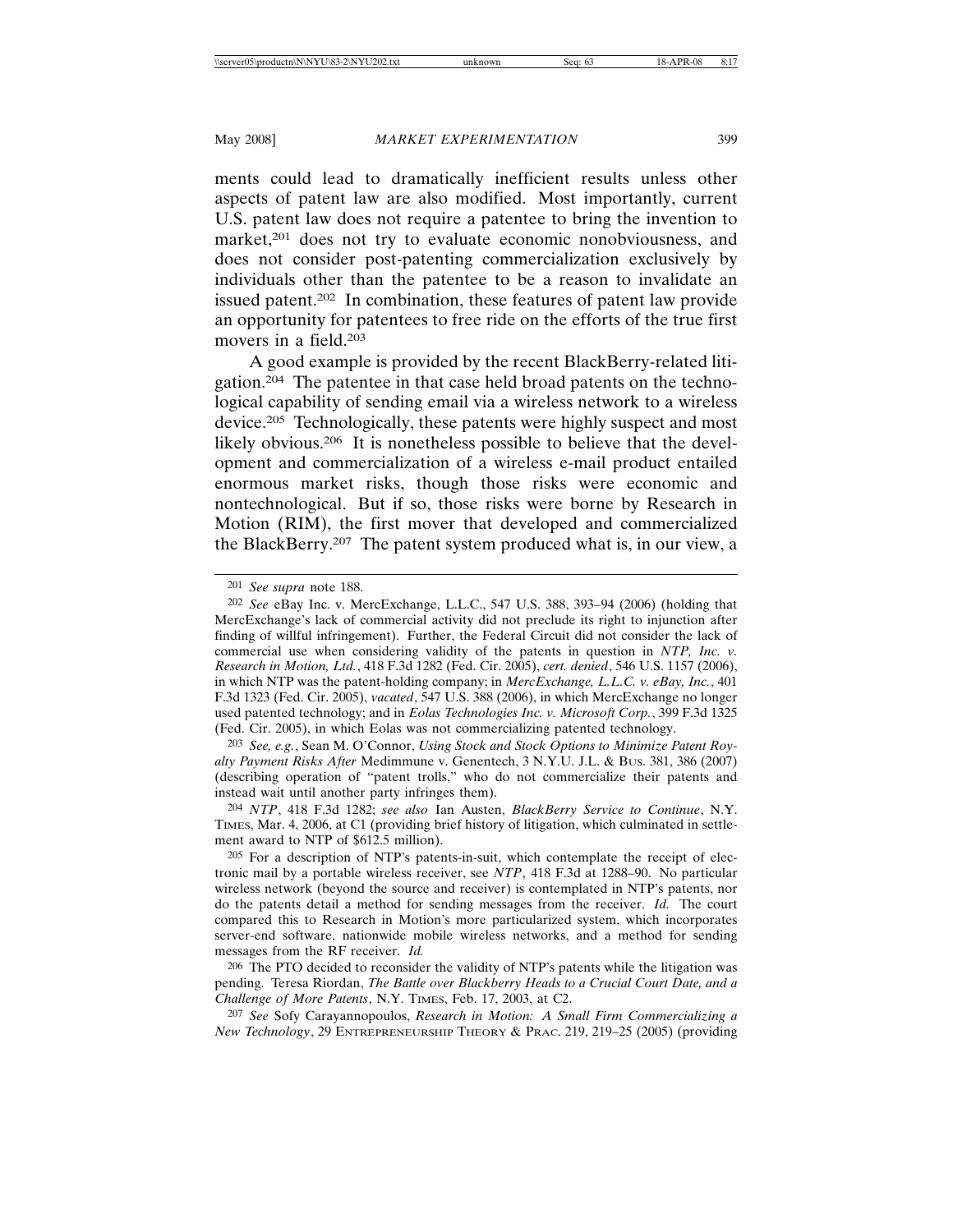startlingly backwards result: RIM was forced to pay more than a half billion dollars<sup>208</sup> to a patentee who had contributed little or nothing to technological advances and had risked nothing in the commercialization of the technology.209 Rather than rewarding the first mover, the patent system imposed an unjustified tax upon the company.210

Two other patent law doctrines show that considerations of market experimentation can be deployed more subtly to adjust rights. In *eBay, Inc. v. MercExchange, L.L.C.*, the Supreme Court ruled that a district court must use the "traditional [equitable test] that governs the award of injunctive relief" in determining whether to issue injunctions in patent cases.211 In an influential concurring opinion, Justice Kennedy stressed that in deciding to withhold injunctive relief, a court should consider whether the patentee is "us[ing] patents not as a basis for producing and selling goods but, instead, primarily for obtaining licensing fees."212 That view, which lower courts seem to be following,213 is consistent with a market experimentation theory. On the margins, the law should favor firms risking market entry over firms avoiding such a risk. Those who invest in bringing a technology to market should be entitled to slightly more generous remedies if they are patentees and slightly greater accommodation if they are defendants in infringement actions. Here, a market experimentation theory

209 *See* Mike Hughlett, *Blurry on Blackberry*, CHI. TRIB., Feb. 19, 2006, § 5, at 1 (explaining that Thomas Campana Jr., inventor of patents-at-suit, founded NTP merely in order to "work out licensing agreements for [his] patents").

210 Before the settlement, the PTO indicated that, upon review, it would likely find several, if not all, of NTP's patents to be invalid. *See* Ian Austen, *U.S. Patent Office Likely To Back BlackBerry Maker*, N.Y. TIMES, Dec. 20, 2005, at C5 (reporting that PTO notified companies that it expected to reject several NTP patents). Indeed, the PTO found two of the nine disputed patents to be invalid before RIM ultimately settled with NTP. *See* Bloomberg News, *Ruling for Maker of BlackBerry*, N.Y. TIMES, Dec. 2, 2005, at C2 (reporting nonfinal ruling by PTO that one of NTP's patents was invalid); Bloomberg News, *Ruling May Help BlackBerry Maker*, N.Y. TIMES, Feb. 23, 2006, at C18 (reporting two final actions by PTO that found two NTP patents invalid). Yet RIM remained under tremendous practical pressure to settle the litigation because it faced the strong likelihood that the district court would issue an injunction shutting down its service prior to the government's final resolution of the patent reexamination proceedings. *See* NTP, Inc. v. Research in Motion, Ltd., 397 F. Supp. 2d 785, 786–89 (E.D. Va. 2005) (noting that District Court and Federal Circuit had denied three previous attempts by RIM to stay proceedings during reexamination of NTP's patents and denying fourth such attempt).

212 *Id.* at 396 (Kennedy, J., concurring).

213 *See, e.g.*, MercExchange, L.L.C. v. eBay, Inc., 500 F. Supp. 2d 556, 582 (E.D. Va. 2007) (quoting Justice Kennedy's concurring opinion, 547 U.S. at 396, in course of denying MercExchange's request for injunction).

history of RIM and notes on development, production, and marketing of BlackBerry system).

<sup>208</sup> *See* Austen, *supra* note 204 (reporting that RIM settled infringement suit for \$612.5 million).

<sup>211</sup> 547 U.S. 388, 394 (2006).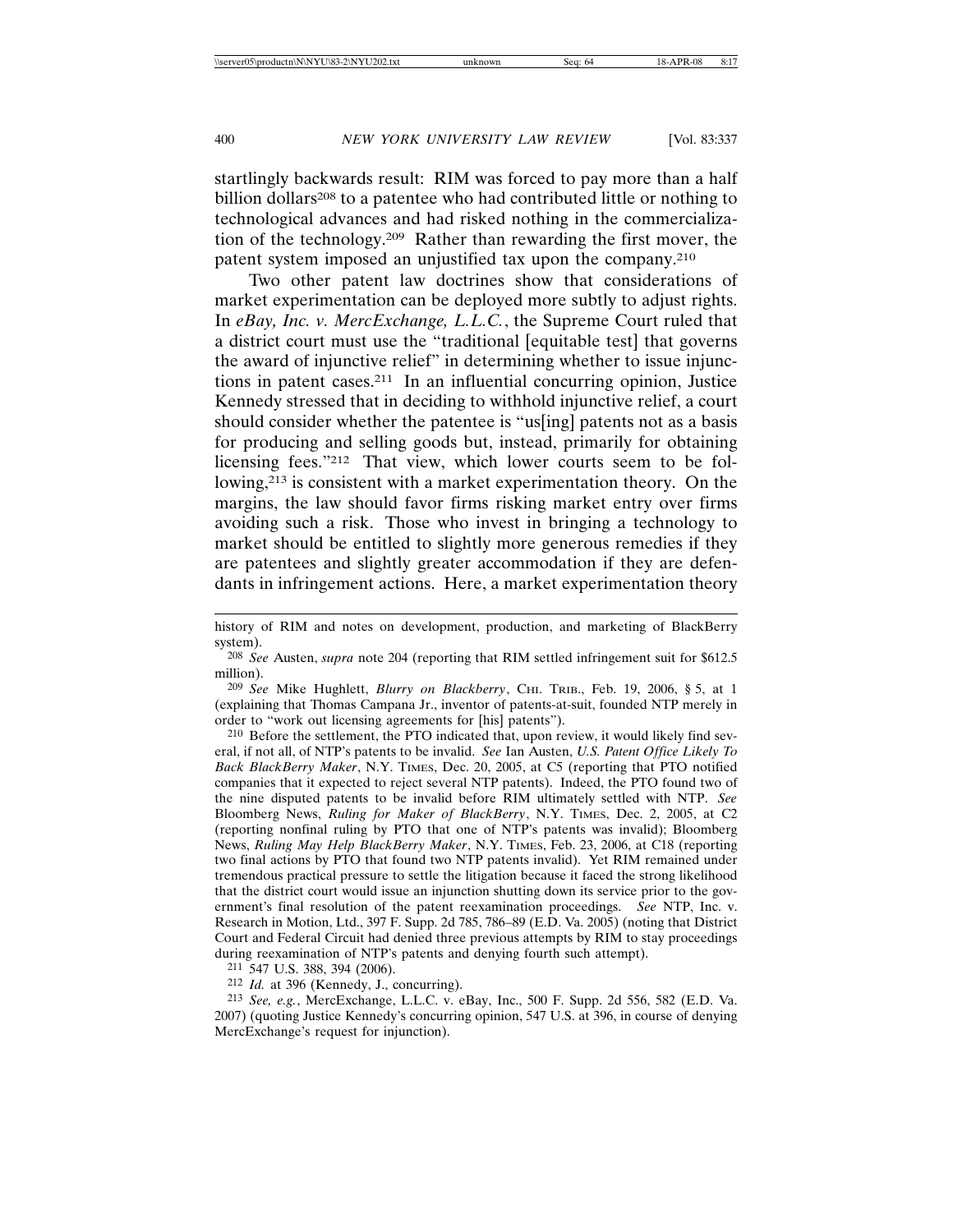justifies both a slight expansion and a slight contraction of baseline rights.

Similarly, U.S. patent law has frequently looked to commercialization efforts in deciding the scope and validity of patents. Under the "paper patent" doctrine, U.S. courts have in the past distinguished between patents that remain merely pieces of paper issued by a government agency and those that are made into commercial products.214 In a variety of circumstances, the paper patent doctrine either extended or limited patent rights depending upon the degree of commercialization. In deciding questions of infringement, courts frequently held that a paper patent was to be given a narrower interpretation than a commmercialized patent.215 Also, in determining a patent's validity, courts tended to discount prior art that was merely a paper patent, thus allowing patentees to patent subject matter that was closer to uncommercialized prior art than would have been permitted if the prior art had been commercialized.<sup>216</sup> Finally, courts counted successful commercialization of an invention in favor of sustaining the validity of the patent.217 Though the paper patent doctrine has fallen out of favor<sup>218</sup>—perhaps because it is hard to rec-

<sup>214</sup> *See, e.g.*, Am. Cyanamid Co. v. Hercules Inc., 260 F. Supp. 368, 377 & n.32 (D. Del. 1966) (citing cases supporting paper patent doctrine); *see also In re* Holladay, 584 F.2d 384, 386–87 (C.C.P.A. 1978) (holding that in choosing prior art to compare with claimed invention, applicant should be permitted to select commercialized patent over paper patent that is equally close to claimed invention).

<sup>215</sup> *See, e.g.*, Wire Tie Mach. Co. v. Pac. Box Corp., 102 F.2d 543, 556 (9th Cir. 1939) (holding patent on innovation never "utilized or placed upon the market" to be "a paper patent" that would not be given "any broader scope than it is clearly required to be given").

<sup>216</sup> *See, e.g.*, Power Curbers, Inc. v. E.D. Etnyre & Co., 298 F.2d 484, 493 (4th Cir. 1962) (rejecting argument that successful patent should be viewed as obvious variation of "a number of old paper patents" and reasoning that "'patents for useful inventions ought not be invalidated and held for naught because of such excursions into the boneyard of failures and abandoned experiments'" (quoting Reynolds v. Whitin Mach. Works, 167 F.2d 78, 84 (4th Cir. 1948))).

<sup>217</sup> *See* Goodyear Tire & Rubber Co. v. Ray-O-Vac Co., 321 U.S. 275, 278–79 (1944) (counting patentee's commercial success in favor of sustaining patent where patentee was first to market product and product was "met with immediate commercial success"); Todd v. Sears, Roebuck & Co., 216 F.2d 594, 596 (4th Cir. 1954) (invalidating patent determined to be "mere paper patent which has never been put into production"); Schweyer Elec. & Mfg. Co. v. Reading Co., 63 F.2d 402, 405 (3d Cir. 1933) (viewing patent on device not "successful enough to warrant the risk of installation and use" to be "theoretical or paper patent" and invalidating it for want of invention); Air Reduction Co. v. Carbo-Oxygen Co., 17 F.2d 138, 142 (D. Del. 1926) (holding patent invalid based in part on finding that "the patent is purely a paper patent" that "has made no imprint upon the art"), *aff'd*, 19 F.2d 1014, 1015 (3d Cir. 1927) (expressly adopting district court's reasoning on paper patent issue).

<sup>218</sup> *See, e.g.*, Frank B. Killian & Co. v. Allied Latex Corp., 188 F.2d 940, 942 (2d Cir. 1951) (Hand, C.J.) ("The phrase 'paper patent' is a mere bit of rhetoric, usually employed as a makeweight by judges who wish to support the patent in suit, but are embarrassed by a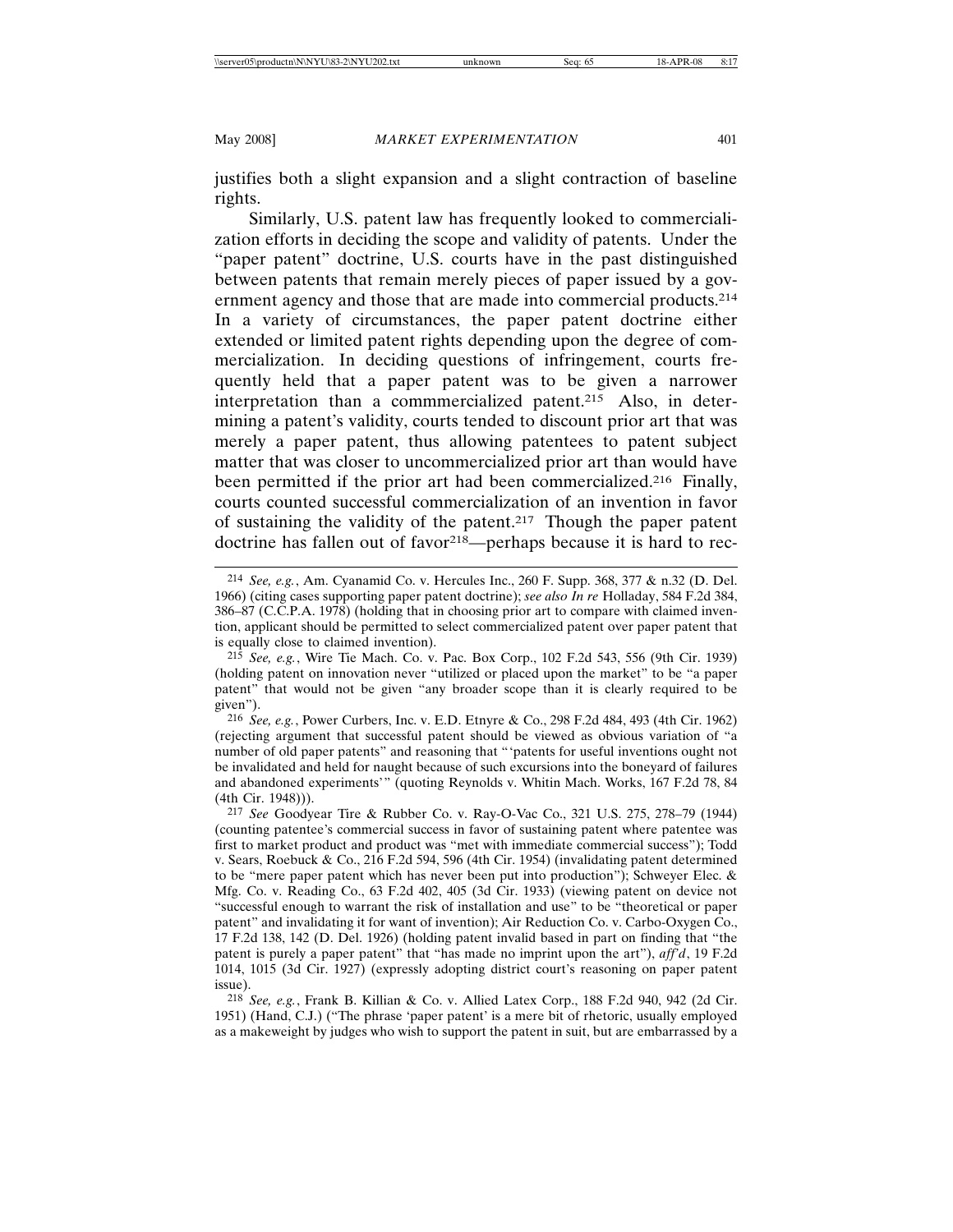oncile with the dominant view that the patent system encourages the production and disclosure of technical information—our analysis suggests that the paper patent doctrine may have served a useful economic function in encouraging and protecting market experiments. A revitalization of the doctrine may be in order.

In fact, one aspect of the paper patent doctrine survives in modern validity analysis. Although U.S. patent law has no clear doctrine permitting the nonobvious feature of the invention to be related solely to commercialization (as opposed to technical achievement),  $219$ it does allow for commercial success to be considered as a factor in the nonobviousness analysis.220 Thus, if the commercializer can make even a relatively modest change to previously known subject matter, the modified invention may be patentable if it is commercially successful and if the previously known version was not. Nevertheless, current U.S. law on this subject has several confusing and undesirable features.221 The law requires that a "nexus" exist between the alleged invention and the invention's commercial success.222 Application of

220 *See* Graham v. John Deere Co., 383 U.S. 1, 17–18 (1966) (listing "commercial success" among secondary factors that may be "indicia" of obviousness or nonobviousness); *see also* ROBERT P. MERGES & JOHN F. DUFFY, PATENT LAW AND POLICY 736–57 (3d ed. 2002) (noting that secondary factors, or "objective indicia," play essential role in 35 U.S.C. § 103 determinations of nonobviousness). *But see* Robert P. Merges, *Commercial Success and Patent Standards: Economic Perspectives on Innovation*, 76 CAL. L. REV. 803, 838–66 (1988) (arguing that commercial success may not necessarily be result of patented technology itself, but rather of market forces at work).

221 *See, e.g.*, Reed W.L. Marcy, *Patent Law's Nonobviousness Requirement: The Effect of Inconsistent Standards Regarding Commercial Success on the Individual Inventor*, 19 HASTINGS COMM. & ENT. L.J. 199, 210–17 (1996) (discussing application of inconsistent standards, burden of proof, and other issues).

222 As the Federal Circuit recently explained:

Commercial success is relevant because the law presumes an idea would successfully have been brought to market sooner, in response to market forces, had the idea been obvious to persons skilled in the art. Thus, the law deems evidence of (1) commercial success, and (2) some causal relation or "nexus" between an invention and commercial success of a product embodying that invention, probative of whether an invention was non-obvious.

Merck & Co. v. Teva Pharms. USA, Inc., 395 F.3d 1364, 1376 (Fed. Cir. 2005).

reference, of an escape from which they are not too confident. It is a meaningless platitude.").

<sup>219</sup> A proposal for awarding patents on the basis of commercial nonobviousness is set forth in Karen I. Boyd, *Nonobviousness and the Biotechnology Industry: A Proposal for a Doctrine of Economic Nonobviousness*, 12 BERKELEY TECH. L.J. 311, 337–43 (1997). Boyd's analysis differs significantly from ours because she argues that patents would be helpful where commercial success is uncertain as a result of the risk aversion of potential commercial innovators. *Id.* at 337–38. Our analysis does not depend upon risk aversion but instead focuses on the possibility that second and subsequent movers can free ride on first-movers' market experiments by copying successes while avoiding failures. *See supra* Part II. Boyd also considers the issue only in the context of biotechnology inventions, *see* Boyd, *supra*, at 312–13, whereas we believe that the problem is more general.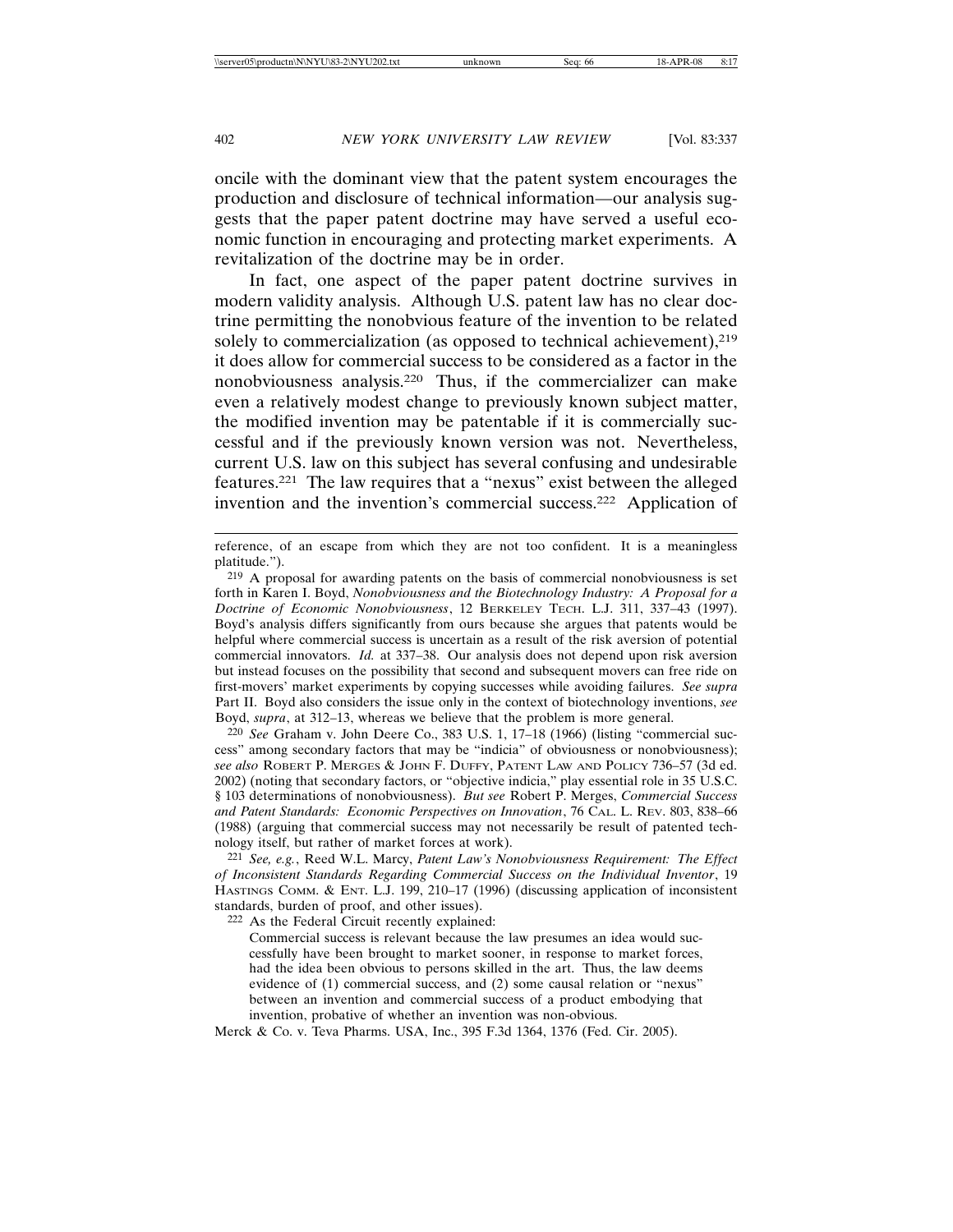the "nexus" test is fraught with uncertainty, and if the commercializer's real contribution lies merely in testing the commercial viability of the product or in explaining the benefits of the innovation to the public, then the nexus requirement may be deemed unsatisfied.223

Our analysis suggests two possible reforms in the evaluation of commercial success as a secondary consideration in the nonobviousness inquiry. First, courts should only take into account the commercialization efforts of the patentee (or parties licensed by the patentee) in justifying a finding that the patent was nonobvious. If the defendant in an infringement trial or some other potential infringer (i.e., someone other than the patentee and its licensees) engaged in successful commercialization of a patented product without having the patent's protections against second movers, then the patent cannot be defended as necessary, at least in part, to encourage investment in commercialization.224 Our proposed rule against weighing the commercial success of infringers in favor of patent validity would not mean that all patents initially commercialized by infringers should be held invalid. For example, if the accused infringer learned of the technology through the patent itself or the patentee's disclosures, then the patent would seem to be serving its conventional purpose of disclosing nonobvious technical information and should probably not be invalidated. But the theory of market experimentation at least could operate at the margins of patent law to favor those who commercialize over those who do not. In otherwise close cases (and cases in which secondary considerations become relevant will tend to be close),<sup>225</sup> it may be sensible to decide against a patentee who has not engaged in commercialization and in favor of a defendant who has. At the very least, a patentee ought not to benefit from the weak inference that a defendant's commercial success establishes nonobviousness.

<sup>223</sup> *See, e.g.*, Indian Head Indus., Inc. v. Ted Smith Equip. Co., 859 F. Supp. 1095, 1108–09 (E.D. Mich. 1994) (applying nexus test and noting that alleged infringer attributed commercial success to marketing efforts). For further discussion of the nexus requirement and the relationship between market and technology forces in driving commercial success, see Merges, *supra* note 220, at 859.

<sup>224</sup> We do not mean to imply that independent invention always signifies obviousness. Different parties may hit on a nonobvious invention at the same time. For an argument that independent invention should be a defense to patent infringement, see generally Samson Vermont, *Independent Invention as a Defense to Patent Infringement*, 105 MICH. L. REV. 475 (2006).

<sup>225</sup> At least some commentators, however, believe that the Federal Circuit has increased the importance of secondary considerations to the point where they are relevant even in cases that otherwise would not be close. *See, e.g.*, Kevin Rhodes, Comment, *The Federal Circuit's Patent Nonobviousness Standards: Theoretical Perspectives on Recent Doctrinal Changes*, 85 NW. U. L. REV. 1051, 1075–76 (1991) ("The [Federal Circuit] has completely abandoned the Supreme Court's view that [secondary considerations are] useful merely to tip the balance in close cases  $\dots$ .").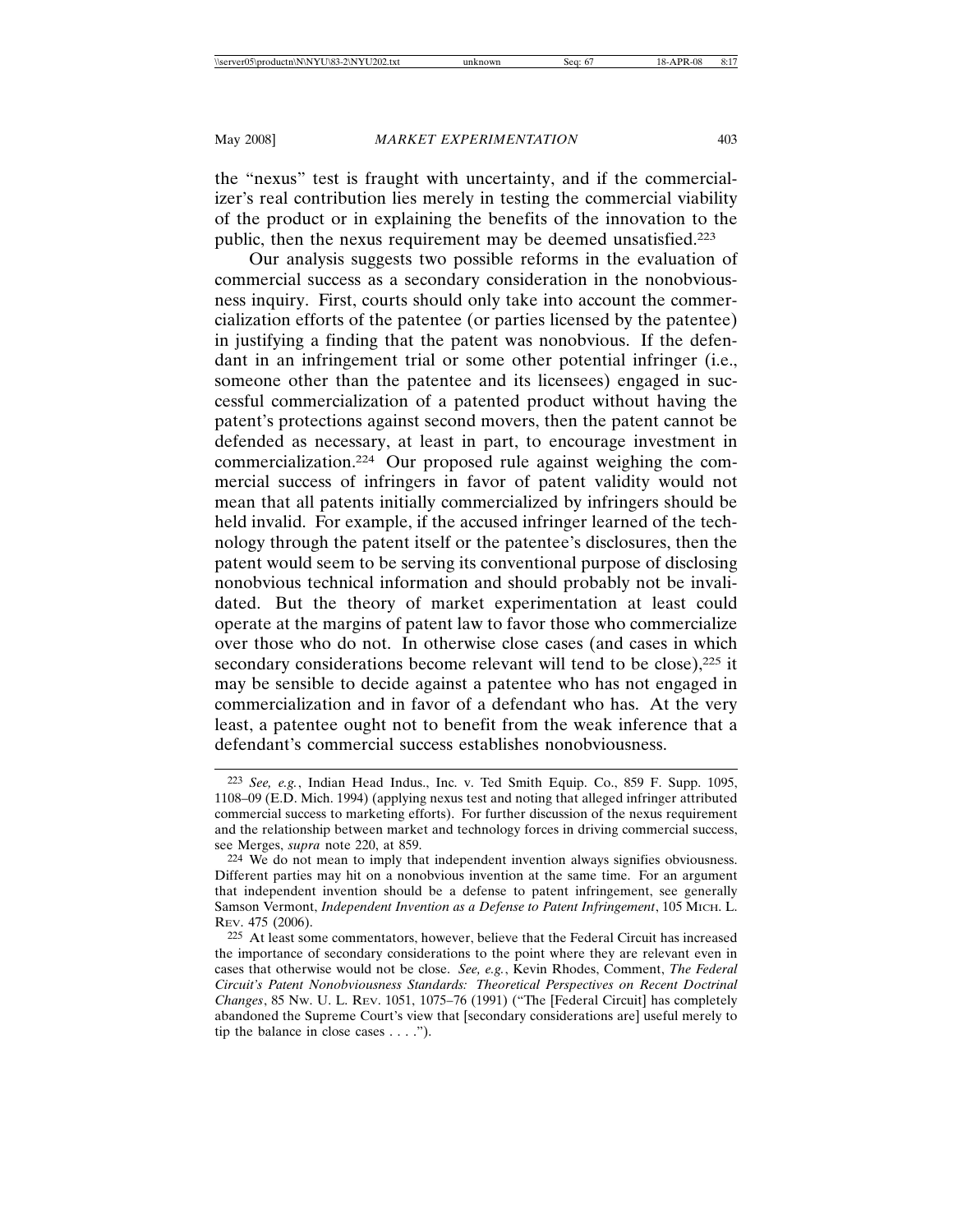Second, courts should not discount findings of commercial success merely because that commercial success resulted from marketing expertise rather than technological skill by the patentee. We concede that the courts' desire not to count commercial success resulting from marketing excellence is somewhat supported by the theory that patents are aimed at producing valuable technical information. Under that theory, commercial success may indicate that the patented good sits in a niche in product space,<sup>226</sup> indicating the likelihood of some important technical difference between the patent and other products. Nonetheless, the line between technological and marketing prowess can often be a fine one,<sup>227</sup> and marketing can sometimes be successful in helping to illustrate, for customers, the distinctiveness of a particular product. Once again, our claim is not that marketing expertise alone should be sufficient to generate a patent under current U.S. law, but that in close cases, socially useful market experimentation at least ought not count against a patentee.<sup>228</sup>

<sup>226</sup> Industrial organization analysis frequently makes use of the concept of multidimensional product space, in which each product's location depends upon its unique characteristics. *See, e.g.*, Andrew S. Caplin & Barry J. Nalebuff, *Multi-dimensional Product Differentiation and Price Competition*, 38 OXFORD ECON. PAPERS (SUPPLEMENT) 129 (1986) (seeking to develop multidimensional location model).

<sup>227</sup> Consider, for example, the envelopes that Netflix uses to send and receive DVDs to and from its customers. *See* U.S. Patent No. 6,966,484 (filed Sept. 16, 2002). One might characterize the development of these envelopes either as a technological feat or as marketing genius.

<sup>228</sup> At least one country seems more open to the possibility of allowing patents based merely on commercial nonobviousness. Unlike the United States, India, in its newly amended patent statute, provides that the standard of patentability, or the "inventive step," can be satisfied by a feature of an invention that either involves a "technical advance" or has "economic significance." The Patents (Amendment) Act, 2005, No. 15, § 2(f), 2005 C.I.S. 32., 34 (India) (amending Patents Act, 1970, No. 39, § 2(1)(ja)), *available at* http://www.patentoffice.nic.in/ipr/patent/patent\_2005.pdf. Commentators are divided as to the intended doctrinal significance of this change. *Compare* Manoj Pillai, *India: India's Patents Bill, 2005—Is It TRIPS Compliant?*, MONDAQ, Mar. 31, 2005, http:// www.mondaq.com/i\_article.asp\_Q\_articleid\_E\_31717 ("By bringing 'economic significance' under the definition of 'non-obviousness' what has been fundamentally diluted is a cardinal principle of patent law!"), *with* Archana Shanker, *India: Patent Reform; What Patent Owners Need to Know*, MANAGING INTELL. PROP. (PATENT FOCUS 2005), 2005, at 50, 50, *available at* http://www.managingip.com/Article.aspx?ArticleID=1321465 ("Such a definition is more or less well accepted internationally and in all probability the term economic significance might be interpreted as being synonymous to industrial application."). The invention still is required to be "not obvious to a person skilled in the art," but the structure of the Indian statute suggests that the nonobvious quality may be economic or technical. *See* § 2(f) ("'[I]nventive step' means a feature of an invention that involves technical advance as compared to the existing knowledge or having economic significance or both and that makes the invention not obvious to a person skilled in the art."). This statutory language at least opens the possibility that patents in India could issue on technically trivial variations of prior art if the modified invention is successfully commercialized and if that economic success would have been nonobvious to a person skilled in the art.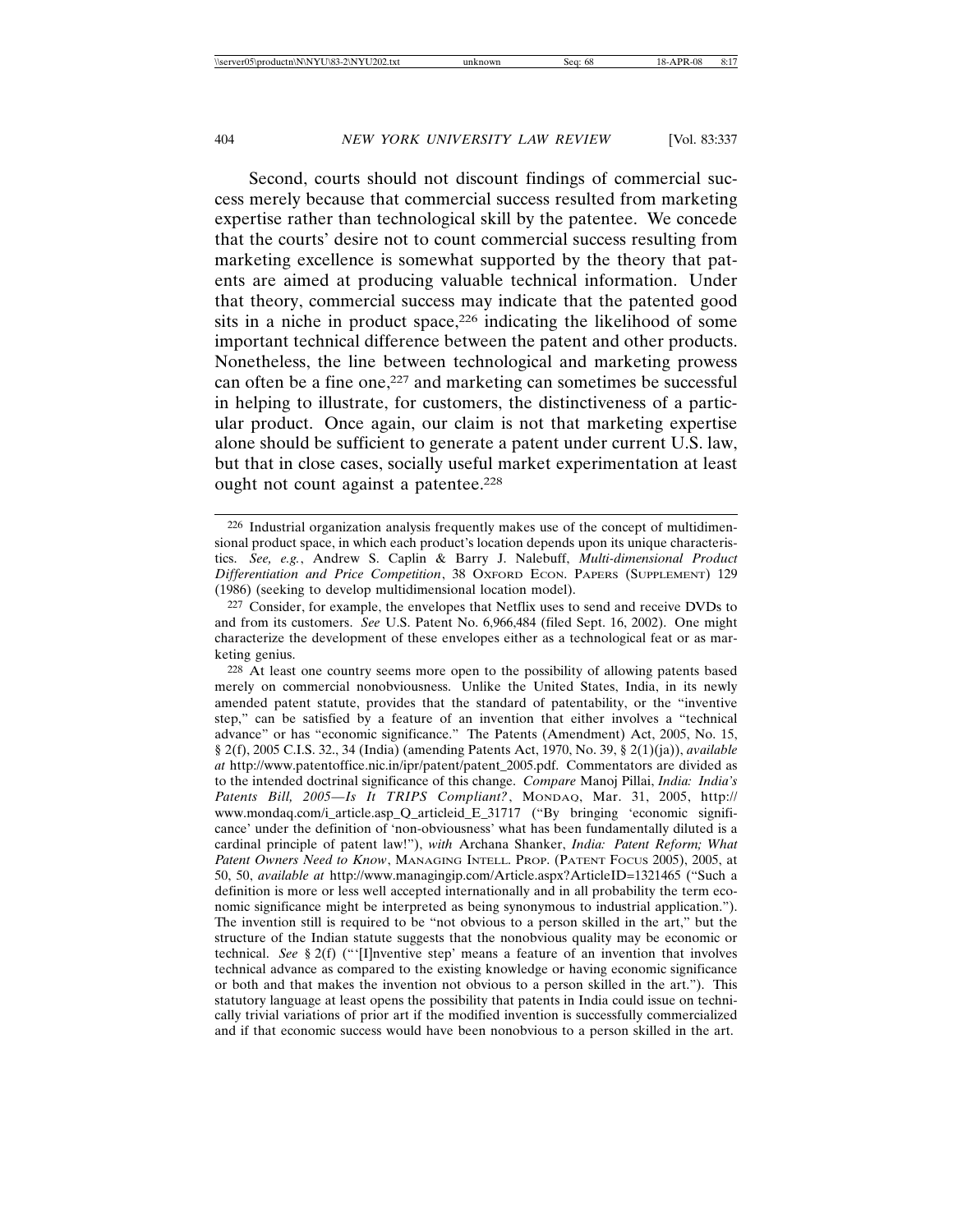We conclude our analysis of the patent system by asking a daring question: Should the U.S. patent system be modified to provide rewards solely for commercialization without rewarding pretenders? We believe that current patent doctrine does have some flexibility to achieve this end, though we worry that the institutional structure of the system may be poor at identifying examples of commercial nonobviousness.229 A pure theory of patents for market experimentation would permit not only patents on smallish variations of previously failed innovations (which current law already does in part)<sup>230</sup> but also patents on products that are not novel but have never been effectively commercialized. Consider a prophetic invention that was previously patented but never commercialized. The patent has now expired. Black-letter patent law precludes a new patent from claiming precisely the same invention231 but also allows attorneys to be creative in drafting patent claim language to avoid prior art.232 Because the attorney defines "novelty" in drafting the claim, this feature of patent law holds out the theoretical possibility that the attorney could distinguish noncommercialized prior art by restricting a claim to the "successfully commercialized" product.

One famous and illustrative example of such artful claim drafting is found in the patent at issue in *Parke-Davis & Co. v. H.K. Mulford &*

230 The variation need only be sufficiently great to make the subject matter of the patent as a whole not obvious. *See* 35 U.S.C. § 103(a) (2000) ("A patent may not be obtained . . . if the differences between the [invention] and the prior art are such that the [invention] would have been obvious at the time the invention was made . . . .").

231 *See id.* § 102 (prohibiting grant of new patent for previously patented invention).

<sup>229</sup> It is difficult enough for the patent office to handle its workload in identifying technological obviousness. The PTO has issued more than one million utility patents over the past seven years; it took well over one hundred years for the office to issue its first million utility patents. *See* United States Patent and Trademark Office, Issue Years and Patent Numbers, http://www.uspto.gov/web/offices/ac/ido/oeip/taf/issuyear.htm (last visited Mar. 5, 2008) (listing first patent number issued by PTO in each calendar year since 1836); United States Patent and Trademark Office, Great Patent Fire of 1836, http:// www.uspto.gov/web/offices/ac/ahrpa/opa/kids/special/1836fire.htm (last visited Mar. 5, 2008) (stating that approximately 10,000 patents were issued between PTO's founding in 1790 and Great Patent Fire of 1836). On average, patent examiners spend only about eighteen hours on each patent, and the PTO's bonus system rewards examiners for issuing as many patents as quickly as possible. Mark A. Lemley, *Rational Ignorance at the Patent Office*, 95 NW. U. L. REV. 1495, 1500 (2001). Given its large workload and the small amount of time spent on each patent, the PTO is probably not equipped to effectively implement a new system to determine commercial nonobviousness.

<sup>232</sup> The conventional wisdom is that a lawyer should seek to advance a range of claims, from the very broad to a "picture claim," i.e., the narrowest claim that still has some commercial significance. *E.g.*, Melvin C. Garner et al., *Advanced Claim Drafting and Amendment Writing Workshop for Electronics and Computer-Related Subject Matter, in SIXTH* ANNUAL PATENT PROSECUTION WORKSHOP: ADVANCED CLAIM & AMENDMENT WRITING 227, 279 (PLI Patents, Copyrights, Trademarks, & Literary Prop., Course Handbook Series No. G-464, 1996).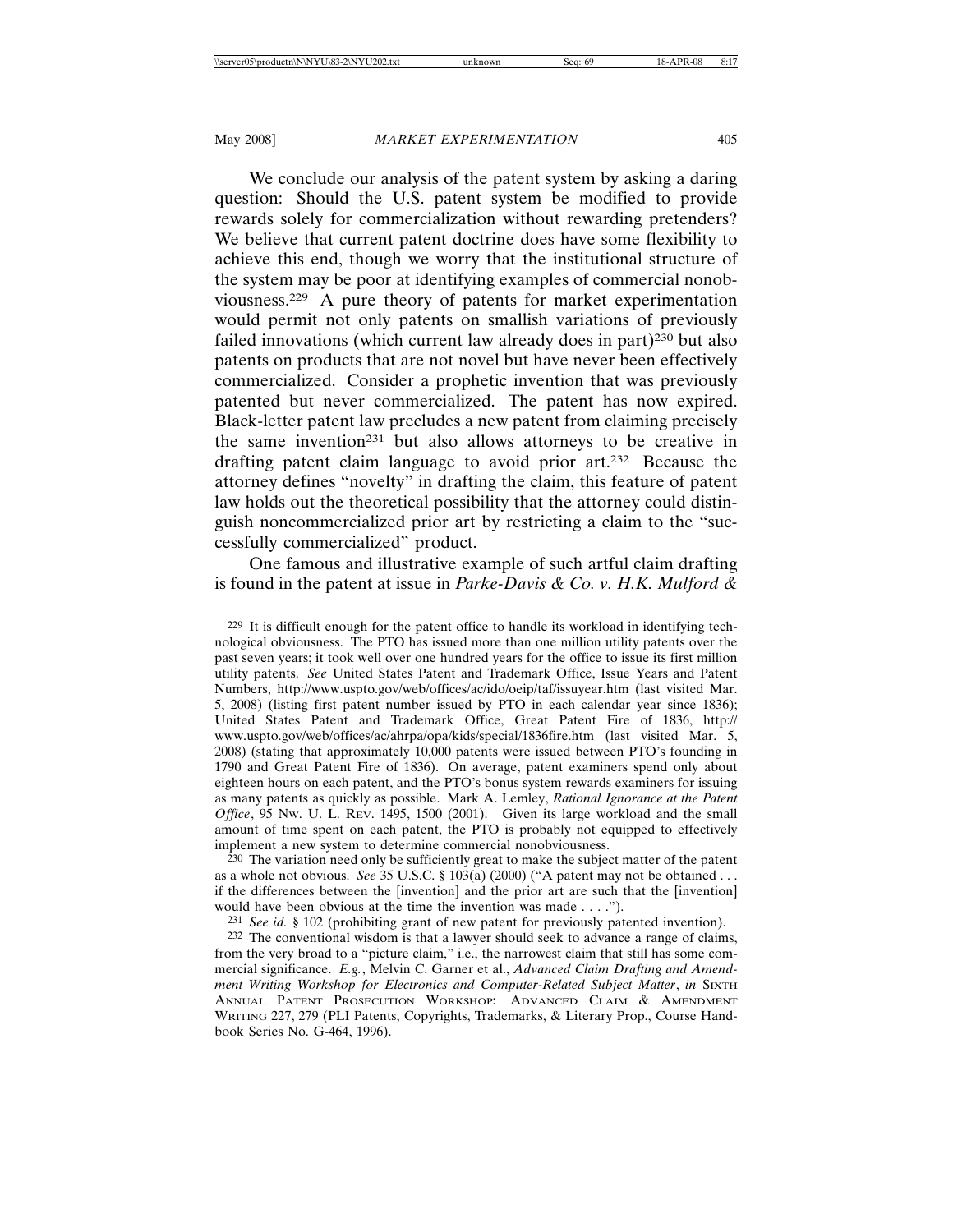*Co.*233 The case involved a patent claim to a purified natural substance (adrenaline). The claim was attacked as invalid because the substance itself was naturally occurring; therefore, the argument went, the patent claim was not novel.234 In rejecting that argument, Judge Learned Hand reasoned that the claim to the purified natural substance should be recognized as novel because it was "for every practical purpose a new thing commercially and therapeutically."235 Hand stressed that there were "ample practical differences" between the claimed purified substance and the prior natural substance and that the line between the novel and the non-novel should be "drawn rather from the common usages of men than from nice considerations of dialectic."236 Judge Hand's reasoning now undergirds entire fields of patent law; for example, most patents on DNA are claimed in the *Parke-Davis* format.<sup>237</sup> Recognizing a claim to a "commercialized" product as novel despite an earlier patent or other document disclosing the existence of precisely the same product would be no more doctrinally difficult than the step taken by Judge Hand in *Parke-Davis*. Commercialized inventions are "for every practical purpose a new thing commercially,"238 even if the prior art discloses an uncommercialized version of identical technology.

Admittedly, courts might well reject such an approach, perhaps on the grounds that, unlike in *Parke-Davis*, it would effect a major change to the patent system rather than simply accommodate a new technology.239 Moreover, if the patent system were to permit patents on commercially new and nonobvious developments, it would need to ensure (1) that such developments really were commercially nonobvious and (2) that the patentee (or the patentee's licensee) actually bore the risks of commercialization. The latter restriction may be the

238 *Parke-Davis*, 189 F. at 103.

<sup>233</sup> 189 F. 95 (S.D.N.Y. 1911), *aff'd*, 196 F. 496 (2d Cir. 1912).

<sup>234</sup> *See id.* at 103, 106 (analyzing whether substance was naturally occuring and relevance of this fact).

<sup>235</sup> *Id.* at 103.

<sup>236</sup> *Id.*

<sup>237</sup> Since *Parke-Davis*, courts have recognized patents on other naturally occurring products in their purified or created forms. DNA patent claims, for example, are drafted to "clearly define an isolated and purified DNA molecule." Eileen M. Kane, *Splitting the Gene: DNA Patents and the Genetic Code*, 71 TENN. L. REV. 707, 741 (2004).

<sup>239</sup> The *Parke-Davis* approach, however, should be recognized in a subset of cases in which the inventor's achievement is in identifying a naturally occurring phenomenon for market experimentation. Consider, for example, Allerca's identification of cats that have a mutation that prevents them from producing dander and thus causing allergies. *See* Elisabeth Rosenthal, *Cat Lovers Lining Up for No-Sneeze Kitties*, N.Y. TIMES, Oct. 6, 2006, at A14 (describing how Allerca discovered that such cats exist). In our view, Allerca should be able to patent the cats that have been screened and commercialized and not just the test for identifying such cats.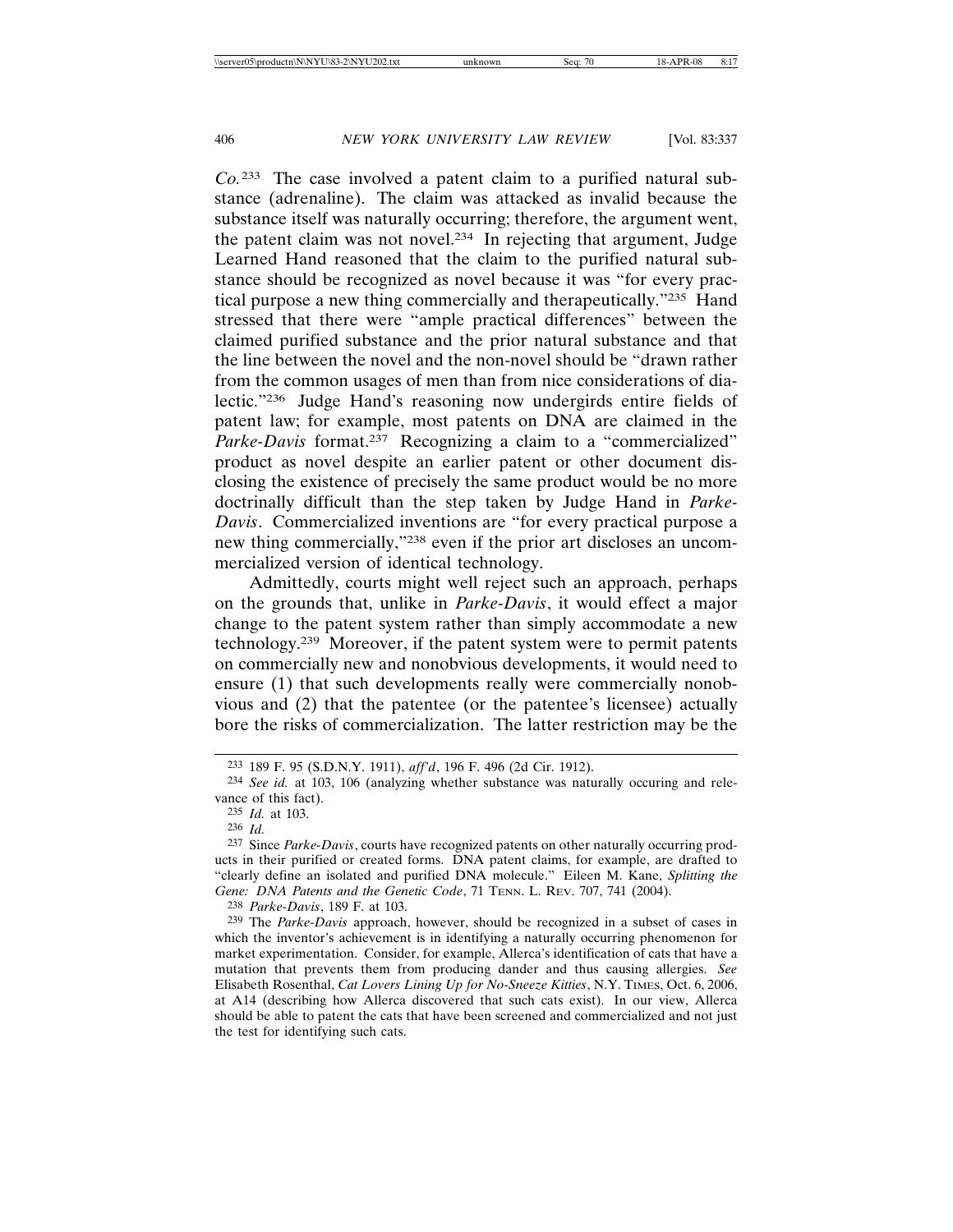easier of the two to achieve. Where a patentee has obtained a patent on the grounds that commercialization of the product is the difficult and nonobvious step, the patent could be invalidated if the patentee did not engage in commercialization.240 In such a case, the courts would refuse to recognize the patentee as the true "inventor" of the commercialized version. Similarly, if other parties engaged in commercialization in parallel with the patentee, those parallel efforts would provide strong evidence that commercialization was not risky and that the economic prospects of the commercialized product were not nonobvious.

Despite these limitations to existing patent doctrine, "commercialization patents" could still produce economic harm if the patent office were generally unable to identify instances of commercial nonobviousness. If the patent office were to issue patents on developments that could obviously be successfully commercialized, such patents should be invalidated by the courts if multiple parties besides the patentee engage in simultaneous commercialization. In theory, the prospect of invalidation may be sufficient to encourage competitors to enter the market despite the existence of the patent—but the patent may chill entry if, as seems likely, competitors view litigation as risky and uncertain.241 A common uncertainty would be whether additional entry occurred independent of the patentee's efforts or as a result of the patentee's market experimentation. And in the absence of widespread entry, a question would be whether additional entry would have occurred but for the prospect of litigation.

Thus, commercialization patents may be economically beneficial only if the PTO is good enough at identifying instances of commercial nonobviousness. The current structure of the PTO, under which examiners have little time and dubious incentives to evaluate the merits of an application, seems unlikely to produce accurate judg-

<sup>240</sup> Even this inquiry might be difficult, because patentees might seek to engage in minimal commercialization just to preserve their patent rights. Michael Abramowicz, *The Danger of Underdeveloped Patent Prospects*, 92 CORNELL L. REV. 1065, 1107 (2007). Pseudocommercialization might be harmful both because it might involve wasteful expenditures and because it might succeed in converting a true commercial innovator into an infringer. Courts would thus need to ensure that the patentee engaged in sufficient commercialization in order to reach a conclusion as to whether commercialization was economically feasible.

<sup>241</sup> Patent litigation is already notoriously uncertain. Claim-construction disputes are not finally resolved until the parties are before the Federal Circuit, even though parties are required to litigate their claims fully either through trial or summary judgment prior to proceeding to the Federal Circuit in the first place. *See* Gretchen Ann Bender, *Uncertainty and Unpredictability in Patent Litigation: The Time Is Ripe for a Consistent Claim Construction Methodology*, 8 J. INTELL. PROP. L. 175, 202–09 (2001) (discussing uncertainty associated with claim construction).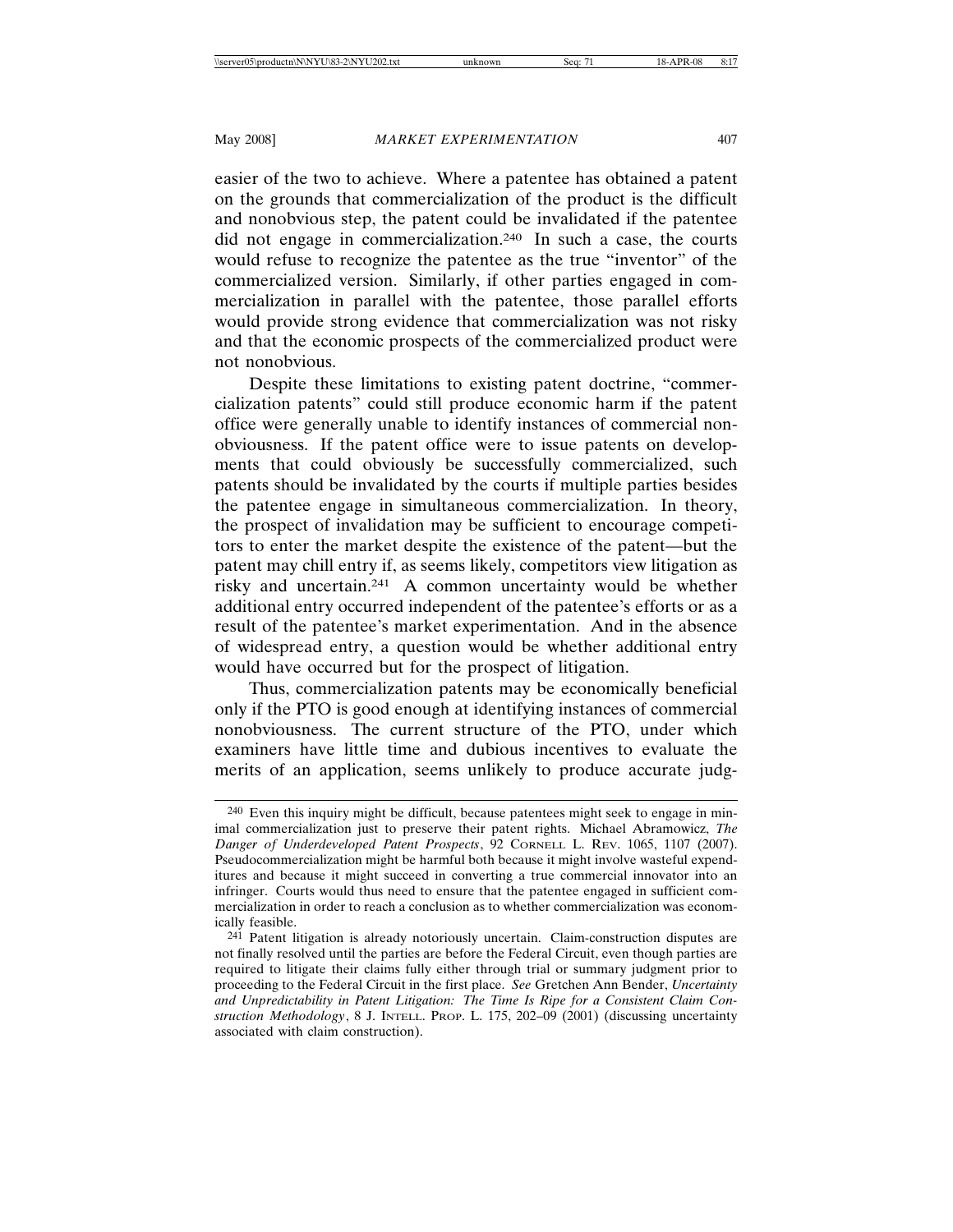ments about market viability.242 Indeed historically, the PTO has tried to avoid making judgments about marketability. A different institutional structure might help. The PTO is now engaged in a new experiment to provide for "peer review" of patent applications.<sup>243</sup> Under this method, the PTO widely distributes patent applications by posting them on the Internet.244 In theory, the office will receive comments on the patent applications from a large variety of sources. Such a system might be successful at generating information concerning commercial nonobviousness. Indeed, the applications that under our current system might evoke guffaws from peer commentators may be precisely the ones that the PTO should grant, if the peers' ridicule stems from a shared belief that the subject matter in the application is commercially fanciful.

In general, we believe that the proposed modification of the patent system to allow for some "commercialization" patents holds sufficient promise that it should be considered in cases where the hurdles to commercialization seem particularly daunting. An initial experiment could be limited to a particular market area in which experiments seem especially unlikely in the absence of patent protection.245 Nevertheless, we recognize that the patent system may not be the optimal system for encouraging market experimentation and that, given institutional realities, patent protection could well do more harm than good.

## **CONCLUSION**

We have argued that technical and market experimentation are parallel phenomena, both underprovided in the absence of property rights. Why then have intellectual property practice and theory

<sup>242</sup> *See* Megan Barnett, *Patents Pending*, U.S. NEWS & WORLD REP., June 10, 2002, at 33, 34 (noting that examiners have twenty hours on average to complete all work on application and that work incentives established by PTO reward "speed, not quality"); *see also* NAT'L ACAD. OF PUB. ADMIN., US PATENT AND TRADEMARK OFFICE: TRANSFORMING TO MEET THE CHALLENGES OF THE 21ST CENTURY 99–107 (2005), *available at* http:// www.aipla.org/Content/ContentGroups/Issues\_and\_Advocacy/Comments2/Patent\_and\_ Trademark\_Office/20055/NAPAFullReport.pdf (detailing criticisms of PTO's production criteria for examiners and concluding that agency should "[u]pdate [its] production and quality standards and awards").

<sup>243</sup> *See* John J. Doll, U.S. Patent & Trademark Office, Official Gazette Notice: Pilot Concerning Public Submission of Peer Reviewed Prior Art (June 4, 2007), http:// www.uspto.gov/web/offices/com/sol/og/2007/week26/patsuba.htm (discussing pilot program for submission of public comment on patent submissions); Peer to Patent, http:// www.peertopatent.org (last visited Mar. 4, 2008) (providing peer review, in cooperation with PTO, of patent submissions).

<sup>244</sup> *See supra* note 243.

<sup>245</sup> Karen Boyd argues that biotechnology is one such area. *See supra* note 219 and accompanying text.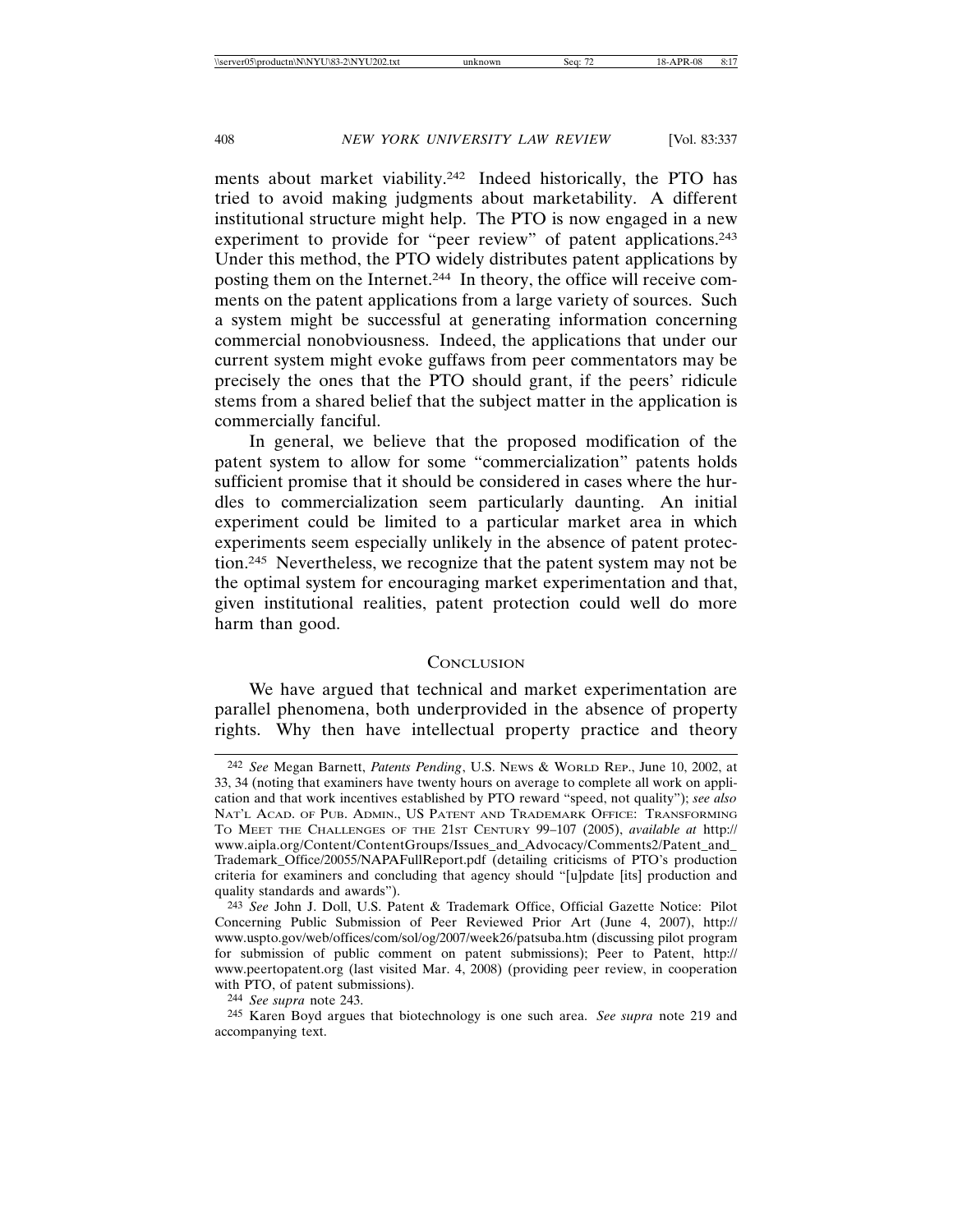## May 2008] *MARKET EXPERIMENTATION* 409

focused on the former to the near exclusion of the latter? A partial answer, we believe, lies in Harold Demsetz's general theory of property rights. Demsetz noted that "property rights develop to internalize externalities when the gains of internalization become larger than the cost of internalization."246 Rights in technological innovation may have developed later than rights in real and personal property because intellectual property rights are more amorphous and the "cost of internalization" is therefore higher. Rights in market innovation may be more amorphous still, and the costs associated with any attempt by government officials to delineate these rights individually might have greater costs than benefits. With growing economies, however, the benefits of potential market innovation should increase over time, and improved legal technology holds the promise of decreasing the cost of internalization. As the possibility of institutions that can efficiently identify market innovation comes closer, theorists in turn should expand their models to incorporate all the types of information that intellectual property could, in theory, protect.

A market experimentation theory does not, however, necessarily lead to more and more expansive theories of intellectual property. Current intellectual property doctrine shows that courts and the legislature are sympathetic to the plight of first movers who engage in risky market experimentation. If this desire to foster market experimentation were more explicitly recognized, then courts and legislatures may be better able to tailor the law. As we have shown, more explicit recognition of market experimentation might limit copyright terms, limit the injunction rights of a patentee who did not commercialize vis-à-vis an infringer who did, and invalidate "paper patents" that claim trivial, uncommercialized technological changes.

Encouraging market experimentation thus currently operates on the margins of intellectual property fields that are conventionally justified on other bases. The question remains as to whether, in the future, a branch of intellectual property should be developed that more precisely targets the encouragement of undertaking of entrepreneurial risk and market experimentation. We must candidly acknowledge that such a development is unlikely to be easy. Just as it would be surprising if intellectual property doctrine did not already encourage market experimentation to a limited extent, it would also be surprising if a few doctrinal tweaks could provide a robust and thoroughgoing system to encourage the optimal level of market exper-

<sup>246</sup> Harold Demsetz, *Toward a Theory of Property Rights*, 57 AM. ECON. REV. 347, 350 (1967) ("Increased internalization, in the main, results from changes in economic values, changes which stem from the development of new technology and the opening of new markets, changes to which old property rights are poorly attuned.").